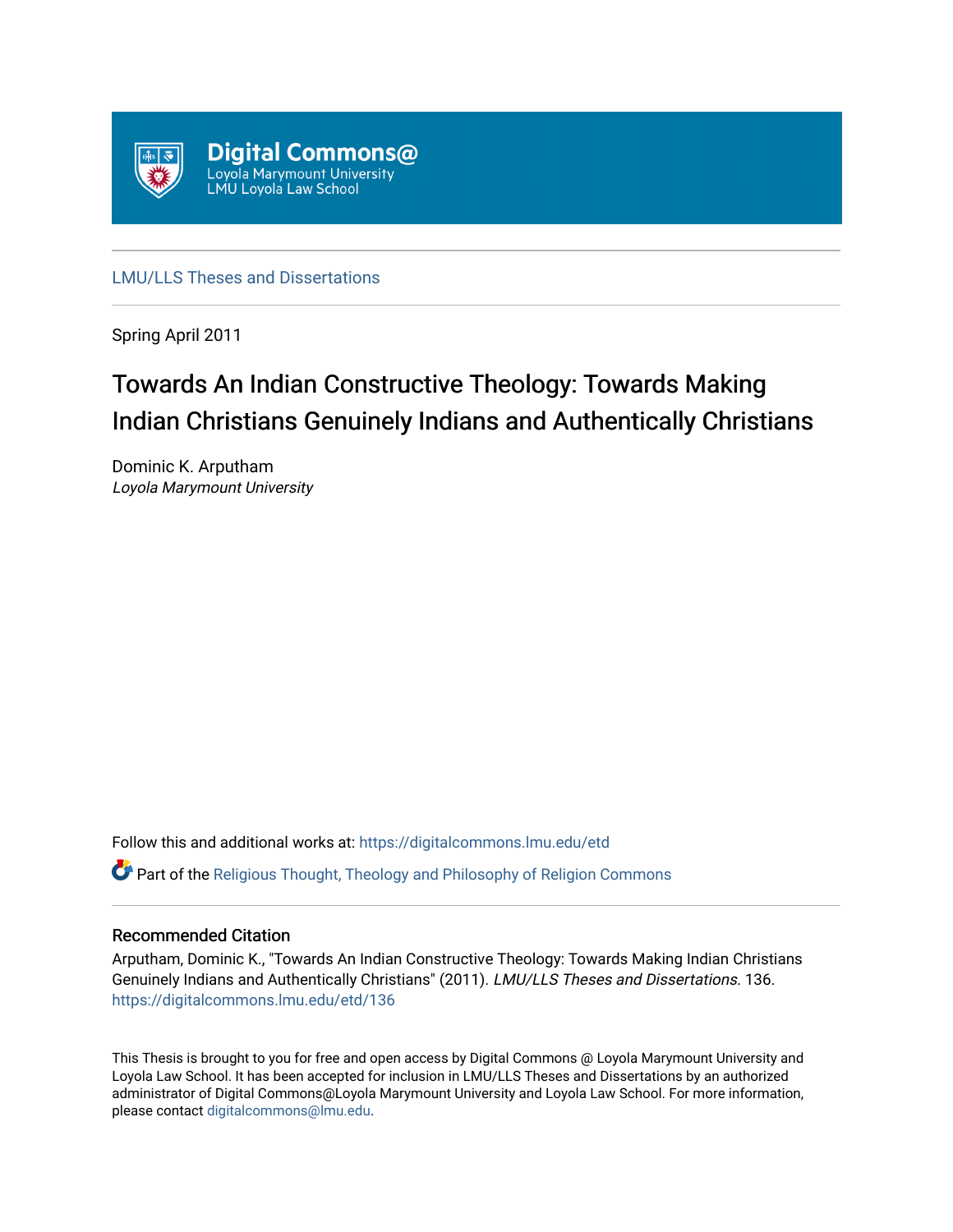# Towards An Indian Constructive Theology: Towards Making Indian Christians Genuinely Indians and Authentically Christians

 *A thesis submitted to the*   **Faculty of Loyola Marymount University Department of Theological Studies**   *in Partial fulfillment of the requirement for the*   **Degree of Masters of Arts in Theological Studies Los Angeles, California** 

 *on*  **April 29, 2011** 

**By Rev. Dominic K. Arputham** 

Committee Signatures:

**Director Rev. Dr. Thomas P. Rausch**

 Reader **Dr. Christopher Key Chapple**

 \_\_\_\_\_\_\_\_\_\_\_\_\_\_\_\_\_\_\_\_\_\_\_\_\_\_\_\_\_\_\_\_\_\_\_\_\_\_\_\_\_\_\_\_\_\_\_\_\_\_\_\_ Reader

 $\frac{1}{2}$  ,  $\frac{1}{2}$  ,  $\frac{1}{2}$  ,  $\frac{1}{2}$  ,  $\frac{1}{2}$  ,  $\frac{1}{2}$  ,  $\frac{1}{2}$  ,  $\frac{1}{2}$  ,  $\frac{1}{2}$  ,  $\frac{1}{2}$  ,  $\frac{1}{2}$  ,  $\frac{1}{2}$  ,  $\frac{1}{2}$  ,  $\frac{1}{2}$  ,  $\frac{1}{2}$  ,  $\frac{1}{2}$  ,  $\frac{1}{2}$  ,  $\frac{1}{2}$  ,  $\frac{1$ 

 $\overline{\phantom{a}}$  ,  $\overline{\phantom{a}}$  ,  $\overline{\phantom{a}}$  ,  $\overline{\phantom{a}}$  ,  $\overline{\phantom{a}}$  ,  $\overline{\phantom{a}}$  ,  $\overline{\phantom{a}}$  ,  $\overline{\phantom{a}}$  ,  $\overline{\phantom{a}}$  ,  $\overline{\phantom{a}}$  ,  $\overline{\phantom{a}}$  ,  $\overline{\phantom{a}}$  ,  $\overline{\phantom{a}}$  ,  $\overline{\phantom{a}}$  ,  $\overline{\phantom{a}}$  ,  $\overline{\phantom{a}}$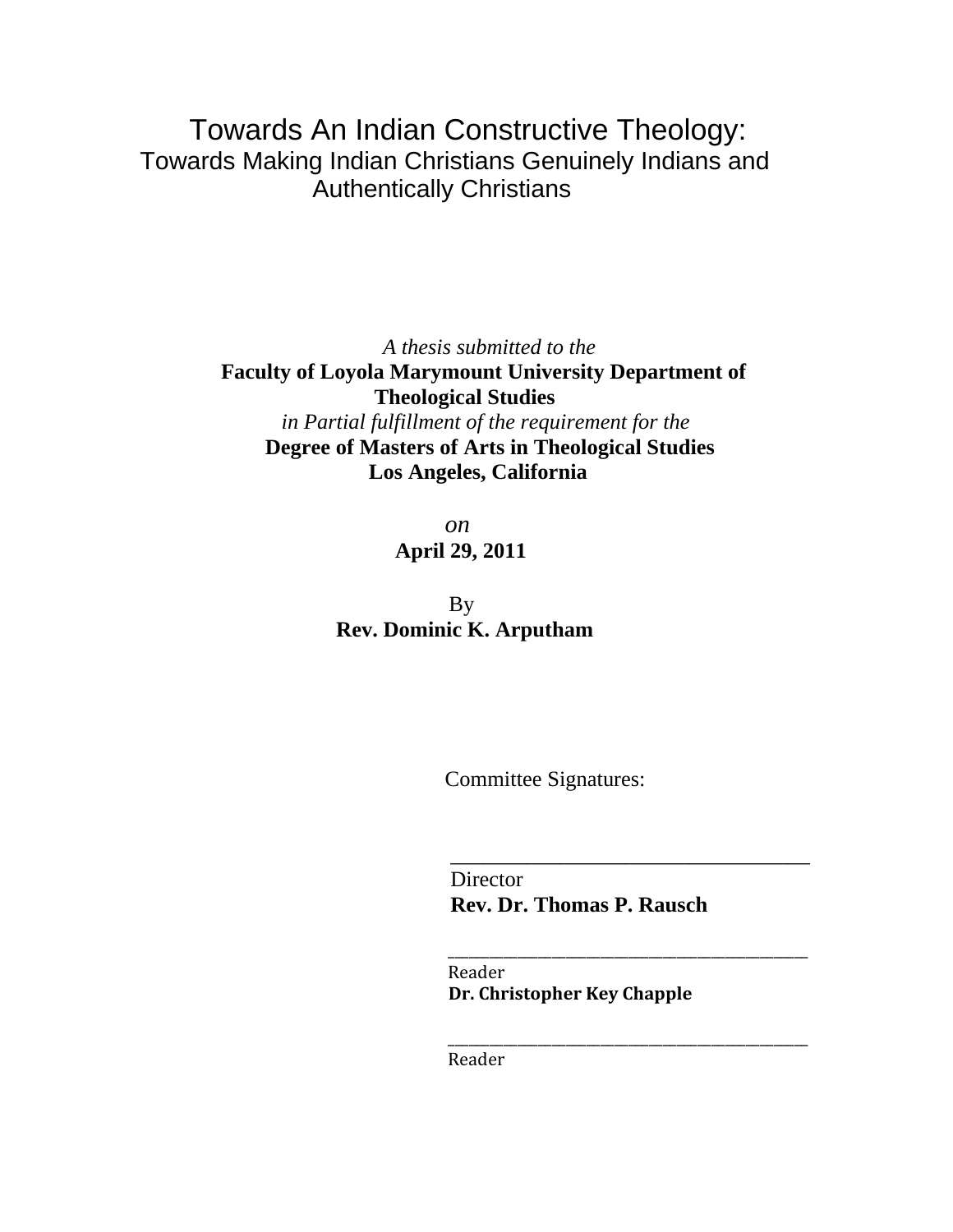# **INTRODUCTION**

 "Why don't you write something very interesting and really constructive in your graduate thesis?" my late loving brother, Fr. Arulraj, a former graduate student of Loyola Marymount, used to ask me. Though I doubt everybody might find my thesis of sufficient interest to draw them away from the Euro-American way of theologizing, it is a project I have found compelling and engaging. I hope Indian Christians will be as absorbed as I have been.

 Indian Christians, involved in educating in the faith—whether as teachers, preachers, pastoral ministers, and theologians, are the primary audience of my thesis paper. It also is intended for the many Christians who live their faith with great conviction and seriousness, and want to deepen their faith in the pluralistic context of today's world. This thesis, secondarily, is a study of educating for religious particularism and pluralism in India. By analyzing in depth a few instances of contemporary Christian engagement with the "other" in Asia, my thesis will implicitly suggest ways we might more adequately educate Indian Christians to creatively participate in a religiously pluralistic society.

 The Second Vatican Council's declaration (*Nostra Aetate*) "Declaration on the Relation of the Church to Non‐Christian Religions"—invites us to think about who we are as Christians in today's context facing the formidable task of taking a long, hard look at ourselves and changing appropriately. I take to heart a mandate that Pope Paul VI delivered to Asian bishops in the early 1970s. Paul VI said the Church should make an effort to understand the faith expressions native to their countries, their cultures, their races, and "draw nourishment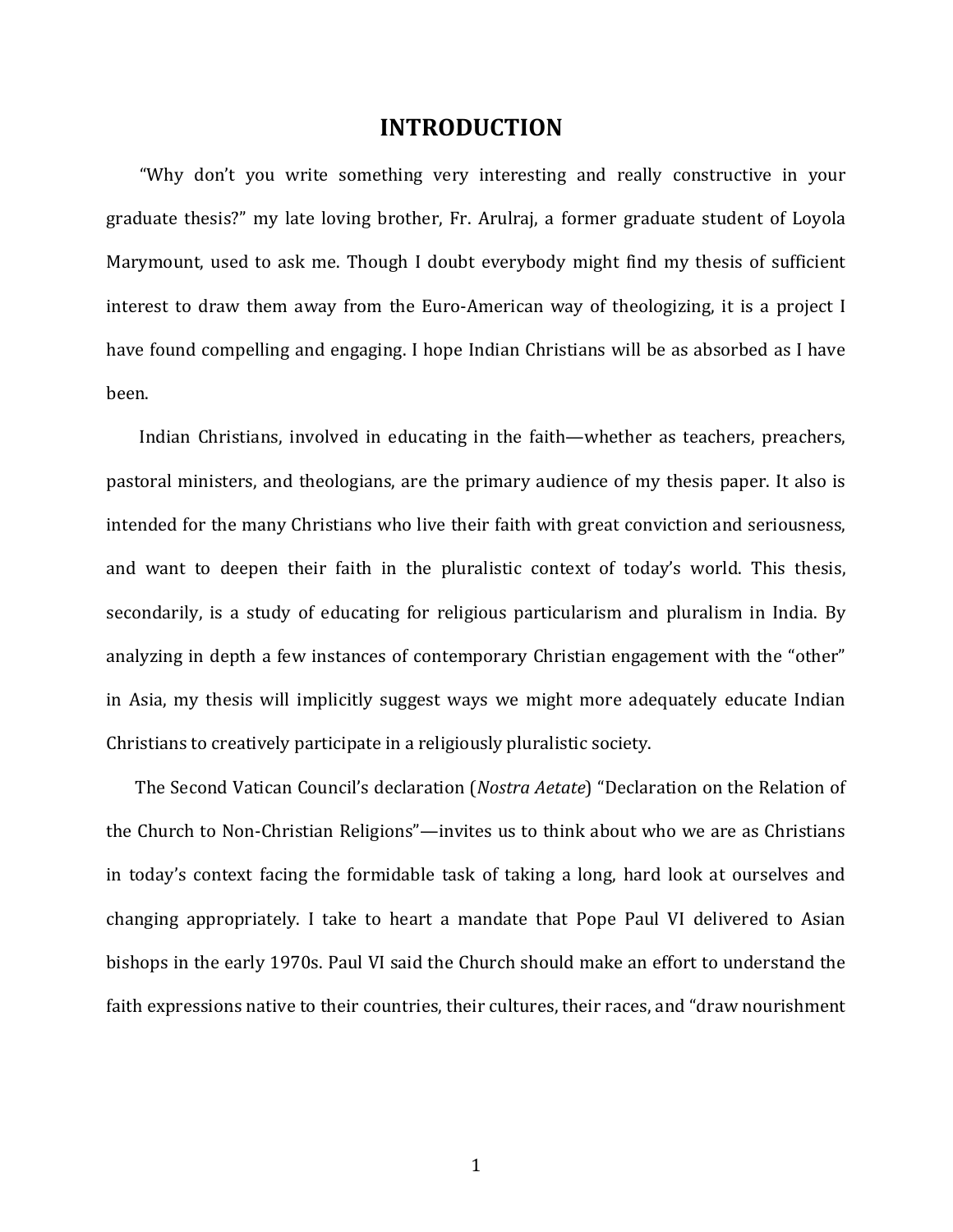from the genuine values of the venerable religions and cultures."1 Another inspiration for my thesis is the words of Karl Rahner in Robert Blair Kaiser's book *East meets West: The journey of Aloysius Pieris*—"Vatican II is not an end, but a beginning." One is called to bring its liberating message to the people, translate it for them, and help spell out its implications in the context of their lives. In an effort to aid the task of theologizing today in India, I am trying to do in my thesis, for my people in India, exactly what Rahner asks us to do. Vatican II also encourages this kind of effort in our modern times:

"The Church learned early in its history to express the Christian message in the concepts and languages of different peoples and tried to clarify it in the light of the wisdom of their philosophies: it was an attempt to adapt the Gospel to the understanding of all men and the requirements of the learned, insofar as this could be done. Indeed, this kind of adaptation and preaching of the revealed Word must ever be the law of all evangelization. In this way it is possible to create in every country the possibility of expressing the message of Christ in suitable terms and to foster vital contact and exchange between the Church and different cultures."2

Following the mandate of his holiness Paul VI in 1970 FABC (Federation of Asian Bishops Conferences) meeting, the Asian bishops pledged themselves to the development of "an indigenous theology ... so that the life and message of the Gospel may be ever more incarnate in the rich historic cultures of Asia..."3 Carolus B. Putranta, in his 1986 survey of the FABC documents up until 1982,<sup>4</sup> does not include the word "indigenization" or, as it is more often termed in later documents, "inculturation"—among the major themes addressed in the

<sup>1</sup> See Statutes of the Federation of Asian Bishops' Conferences (Hong Kong: FABC Central Secretariat, 1992).

<sup>2</sup> *Gaudium et Spes*, no. 44.

<sup>&</sup>lt;sup>3</sup> Asian Bishop's Meeting, November 29, 1970. Resolution 1. Published in G. B. Rosales and C. G. Arevalo, eds., *For All the Peoples of Asia*: Federation of Asian Bishops' Conferences Documents from 1970‐1991 (Maryknoll, NY: Orbis Books; Quezon City, Philippines, 1992), p. 9.

<sup>4</sup> Carolus B. Putranta, "*A Brief Survey of the FABC Documents*, 1970‐1982," FAPA, pp. 263‐269.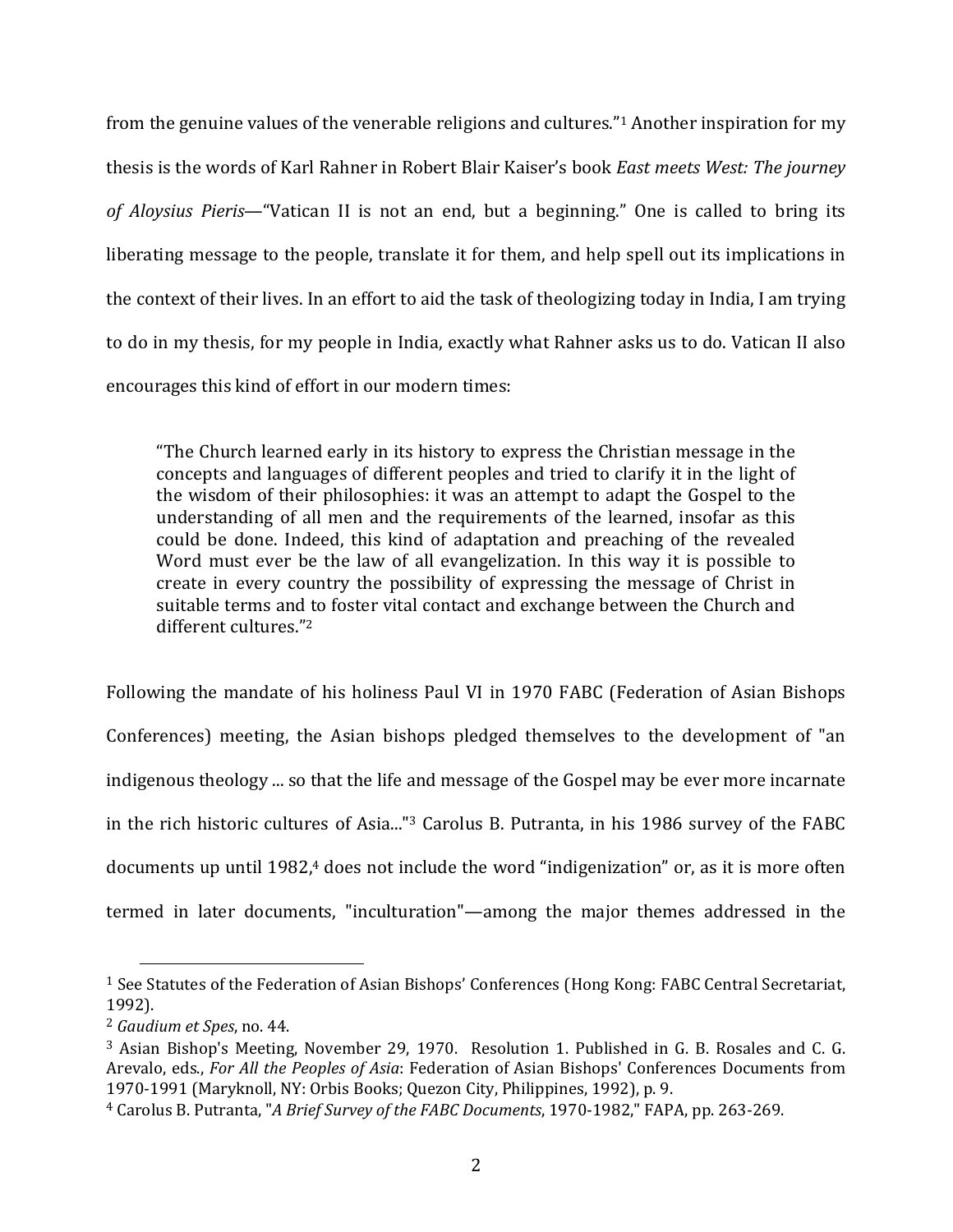Federation's first twelve years of existence; the reader of the documents, however, cannot but be struck at how the effort to theologize in an Asian way seems to be the driving force behind every FABC meeting, seminar or consultation. The term "inculturation" (expressing the faith differently according to the argot and customs of the local cultures) may not be the best description of the process by which the variety of Asian religious, cultural, and economic contexts are taken seriously in the theological enterprise.5 Nevertheless the search for ways to make the Asian church more truly Catholic by making it more truly Asian functions as the leading motif of every FABC concern.

This thesis is on emerging a theology for India from the perspective of Asian context. I have tried to draw my sources mainly from FABC documents, and the works of Orthodox, Christian scholars and missionaries from Asia as well as from the West. I would like to acknowledge a number of theologians whose works have been directly helpful to me in preparing this thesis.

Felix Wilfred's book *Beyond Settled Foundations,* published in 1993, has been the best book on the journey of Indian theology coming from one of the post-independent generation of Christian thinkers of India. A brief note about him: He was born in 1948. He is a professor in the Department of Christian Studies, University of Madras. He has lectured in several universities and higher institutes of research in different parts of the world. He was president of the Indian theological Association during 1983‐1986. Professor Wilfred has the singular distinction of being the first Indian to have been appointed by the Pope to be a member of the theological Commission for the Vatican. He serves also as an advisor to the

<sup>5</sup> L. Nemet, "Inculturation in the FABC Documents," *East Asian Pastoral Review*, 31, 1&2 (1994), p. 94.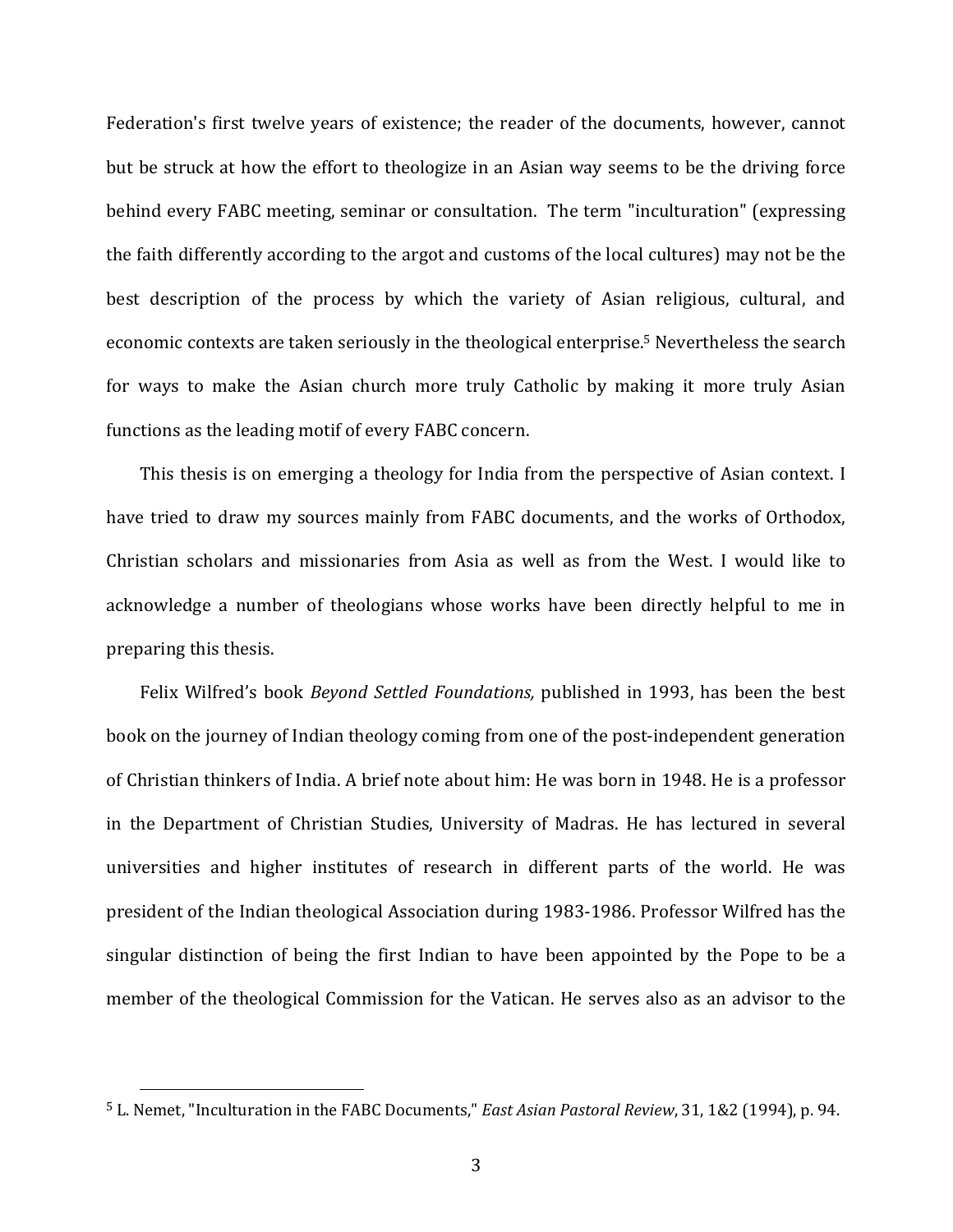FABC on matters of Christian doctrine. His writings have appeared in several languages, including French, German, Italian, Spanish, Portuguese and Dutch.

Fr. Alangaram's book *Christ of the Asian Peoples: Towards an Asian Contextual Christology* was particularly helpful to figure out a methodology with six stages towards developing a theology for India. I have drawn the materials from the works of so many significant theologians from East and West. Indian theologians and missionary thinkers who initiated the Asian way of doing theology are Roberto De Nobili, Raimundo Panikkar, Bede Griffiths and Brahmobandhav Upadhyaya. Asian theologians who are helpful to me in developing a theology for India: D.S. Amalorpavadoss, Miceal Amaladoss, Lourdu Anadam, Jules Monchanin, Henri Le Saux, Aloysius Pieris, Sebatian Kappen, Samuel Rayan and Jacques Dupuis. Western thinkers, helpful in developing a contextual theology for India, are Karl Rahner, Walter Kasper, Rudolf Bultmann, Paul Lakeland and Jim Fredericks.

#### **Asian Way of Doing Theology**

The establishment of the Federation of Asian Bishops Conferences (FABC) is certainly a landmark in the history of Christianity in Asia. As a transnational body it binds together the various local Churches of Asia, comprising 14 full members (i.e., Bangladesh, India, Indonesia, Japan, Korea, Laos‐Cambodia, Malaysia‐Singapore‐Brunei, Myanmar [Burma], Pakistan, Philippines, Sri Lanka, Taiwan, Thailand, and Vietnam) and ten associate members (i.e., Hong Kong, Kazakhstan, Kyrgyzstan, Macau [Aomen], Mongolia, Nepal, Siberia, Tajikistan, Turkmenistan, and Uzbekistan)<sup>6</sup> represented by their bishops, in fellowship and mutual cooperation. The members of this Federation are the bishops' conferences in South,

<sup>6</sup> For a history of the Federation of Asian Bishops' Conferences (FABC), see Edmund Chia, *Thirty Years of FABC: History, Foundation, Context and Theology*. FABC Papers, no. 106 (16 Caine Road, Hong Kong: FABC, 2003)—The associate members joined the FABC in 1998.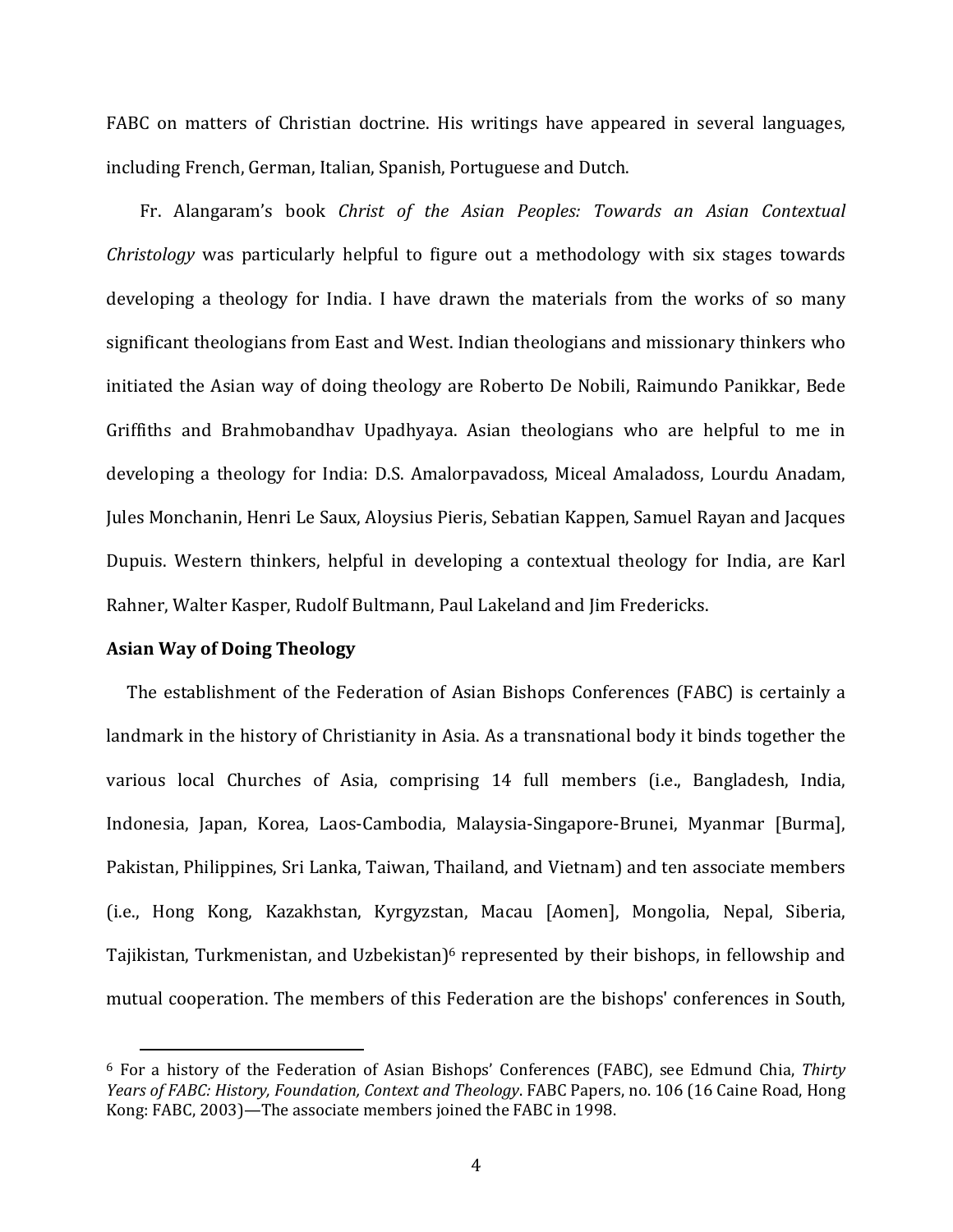Southeast and East Asia. The origin of the Federation dates back to the historic gathering of 180 Asian bishops in Manila in November 1970, on the occasion of the visit of Pope Paul VI. "Never before," writes Indian theologian Felix Wilfred: "Asian bishops come together to exchange experiences and to deliberate jointly on common questions and problems facing the continent. The meeting marked the beginning of a new consciousness of the many traditional links that united the various peoples of this region of the globe."7

An Asian way of doing theology is not simply based on a geographical basis, but a common expression of the many bonds; historical and contemporary—which exist among the peoples of South, Southeast and East Asia. Asian theologies are marked by their efforts to articulate Christian theology that is *of* Asia versus merely *in* Asia. In the words of Sri Lankan theologian Aloysius Pieris, "An authentic Asian theology emerges only if Christianity is baptized in the "Jordan of Asian religion" and the "Calvary of Asian poverty."8

# **What does theologizing mean in Indian Context?**

Theology as "faith in search of understanding"—(*fides quaerens intellectum)* is a continual theme of Christian theology. Every generation must take up the task of faith in search of understanding with fresh vigor and creativity. Diane Bergested, a Bible commentator suggested that we keep in mind that Christianity is a religion that is historical and that it is a religion that grew in its understanding of Jesus. Standing at the beginning of the second decade of the third millennium, I ask: How should the Christian‐faith be understood today, here and now, in this place and time in India? Religious beliefs have the

<sup>7</sup> Felix Wilfred, "*The Federation of Asian Bishops' Conferences (FABC): Orientations, Challenges and Impact,"* FABC Papers, No. 69 (January, 1995), p. 2.

<sup>8</sup> Serene Jones and Paul Lakeland, eds*., Constructive Theology: A Comparative Approach to Classical Themes,* (Fortress Press, Minneapolis, 2005), p.182.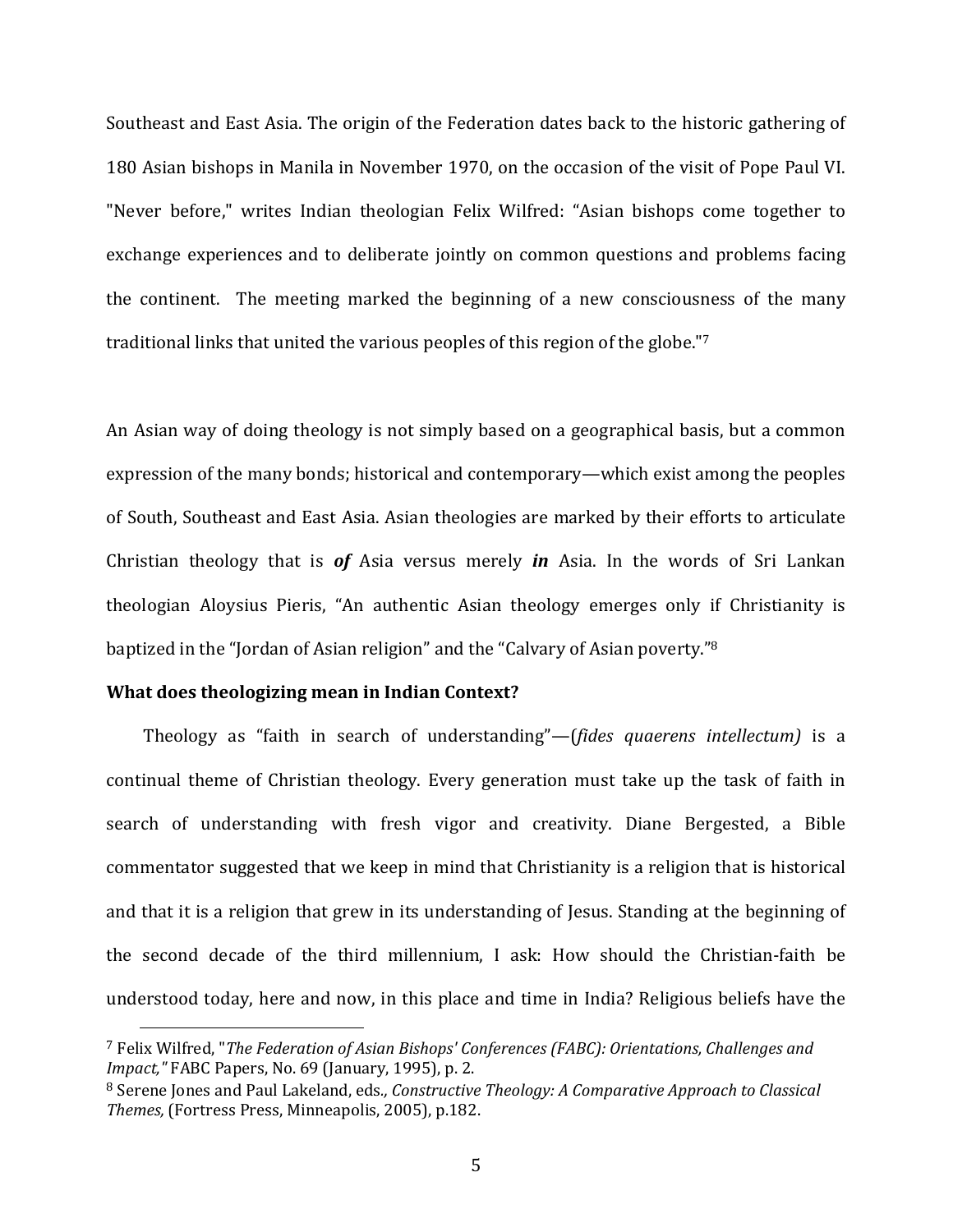power to tear down cities as well as build up nations, and theology has the capacity to save lives as well as to take them. Faith is profound and theology is a life-and death endeavor.

 Ironically, *foreignness* is one thing that characterizes the local Churches in Asia, and in a special way the churches in India. It is the nature of people to love and treasure above everything else their own country and that which belongs to it. Consequently, there is no stronger cause for alienation and hate than an attack on local customs. This foreignness is not due simply to the fact that Christianity was introduced into the region from outside. Buddhism, for example, entered China, Japan, Thailand, etc., from the outside, yet Buddhism is not considered alien, whereas Christianity is. Nor is the foreignness of Christianity due to the fact that it professes a different faith. Asian peoples have always accepted and cherished diversity. The main reason why Christianity has been viewed as alien is because the local Churches in the countries of Asia have, by and large, kept themselves aloof from the mainstream of the life of the people, their history, struggles and dreams. This happened with the arrival of the Portuguese missionaries; the newly converted were forced to renounce their cultural heritage and traditions to take up Western customs and ways of life, then thought to be a necessary sequel to the faith received.9 And the missionaries also failed to identify themselves with the people, although providing them with many services. John L. Allen, one of the world's foremost religion journalists in his book *The Future Church,* has said, "Southern Catholics also tend to believe that the theological agenda set in the West sometimes doesn't address their pastoral concerns."<sup>10</sup> He further quotes Gambian scholar Lamin Sanneth, a Catholic convert who teaches at Yale University, who says in his observation on Christianity absorbing indigenous culture:

<sup>9</sup> A. M. Mundadan, *History of Christianity in India*, Vol. I, op. cit., p.242ff

<sup>10</sup> John L. Allen, *The Future Church,* (Doubleday, New York, 2009), p.434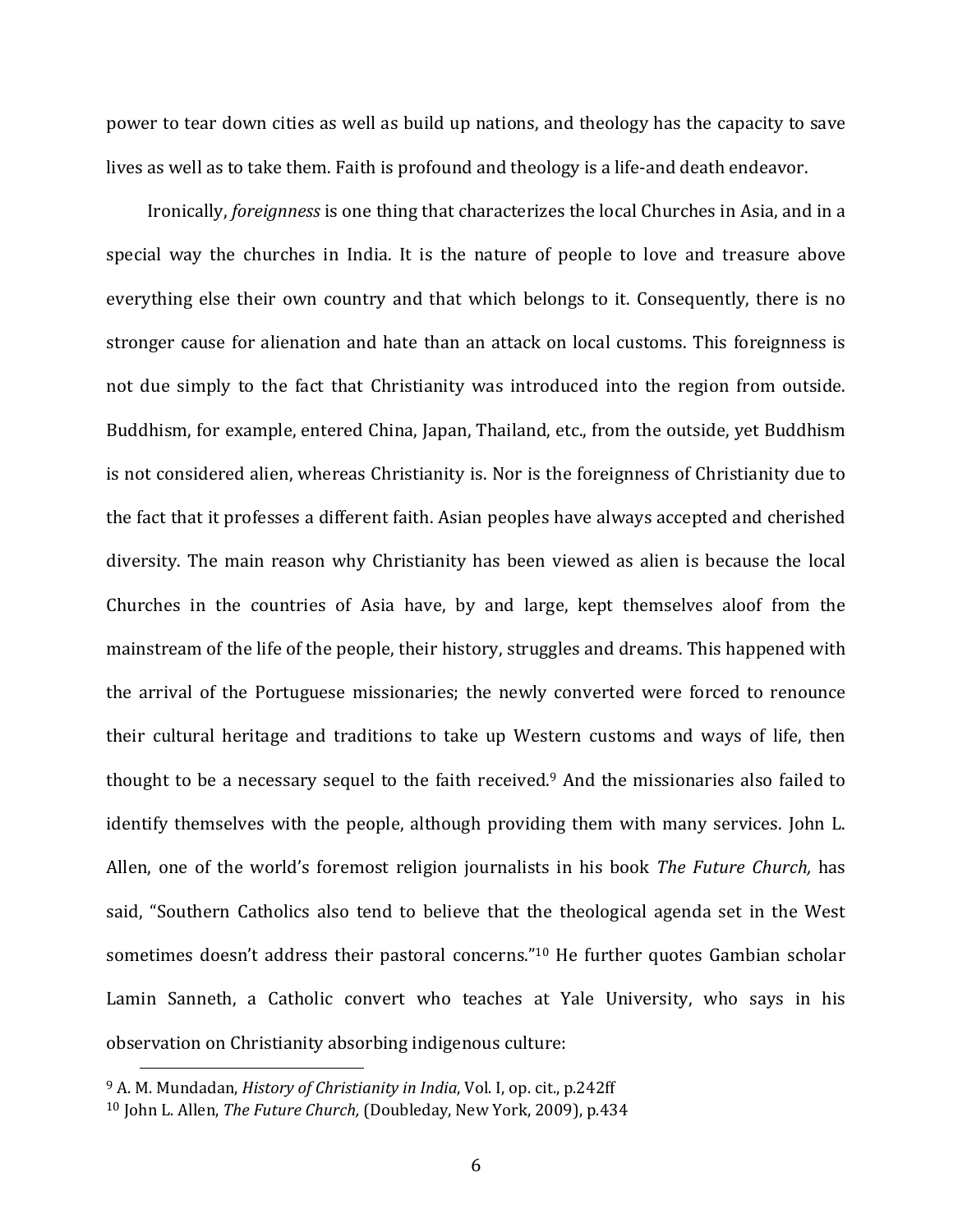"Christianity had a important edge over Islam in some parts of Africa in its capacity to absorb the local language and culture, as opposed to Islam's need to "Arabize" its converts. He states the present reality that the explosion of Christianity in the  $21<sup>st</sup>$  century is the reaction against colonialism as it was a product of it. Christianity grew where the local cultures had preserved the indigenous name for God, as well as of native religion…. The capacity to "baptize" pre‐existing cultural traditions, and to insert them into a Christian context, has always been part of Christianity's missionary genius."11

Interreligious dialogue in some ways today is complicated by a bitter intra-Catholic theological divide between those who stress the activity of the Holy Spirit outside the visible structure of the Church and those who insist upon the singularity of Christ and the Church. How to interpret religious pluralism theologically and what it implies for classic Christian doctrines about Jesus, the Holy Spirit, and the Church, has been the most challenging subject for the theologians in Asia and universally for the past two decades. Allan has also said, 'theologians' creative energy is stifled not on their merits but rather due to suspicions of a slippery slope leading to confusion about Catholic identity.<sup>12</sup> My orientation should be understood and appreciated against this background only.

## **The Asian Theology**

 The Asian theology is not a recent phenomenon, though it is being taken note of outside Asia only now.<sup>13</sup> According to local tradition, the Apostle St. Thomas came to found communities of Christians in India in the first century. These communities have been in touch with the Syrian Church since then. But they have not done much theologizing until

<sup>11</sup> Ibid., Pp. 22‐23

<sup>12</sup> Ibid., p.449

<sup>13</sup> See Felix Wilfred, *Beyond Settled Foundations*: *The Journey of Indian Theology,* Department of Christian Studies, University of Madras, (Jothi Printer, India, 1993), P. 3. "When we look at the previous centuries, we can discern the early beginnings of the Indian theology in the community of Thomas Christians and later in the sixteenth century in the thoughts and writings of the Missionary Roberto De Nobili SJ."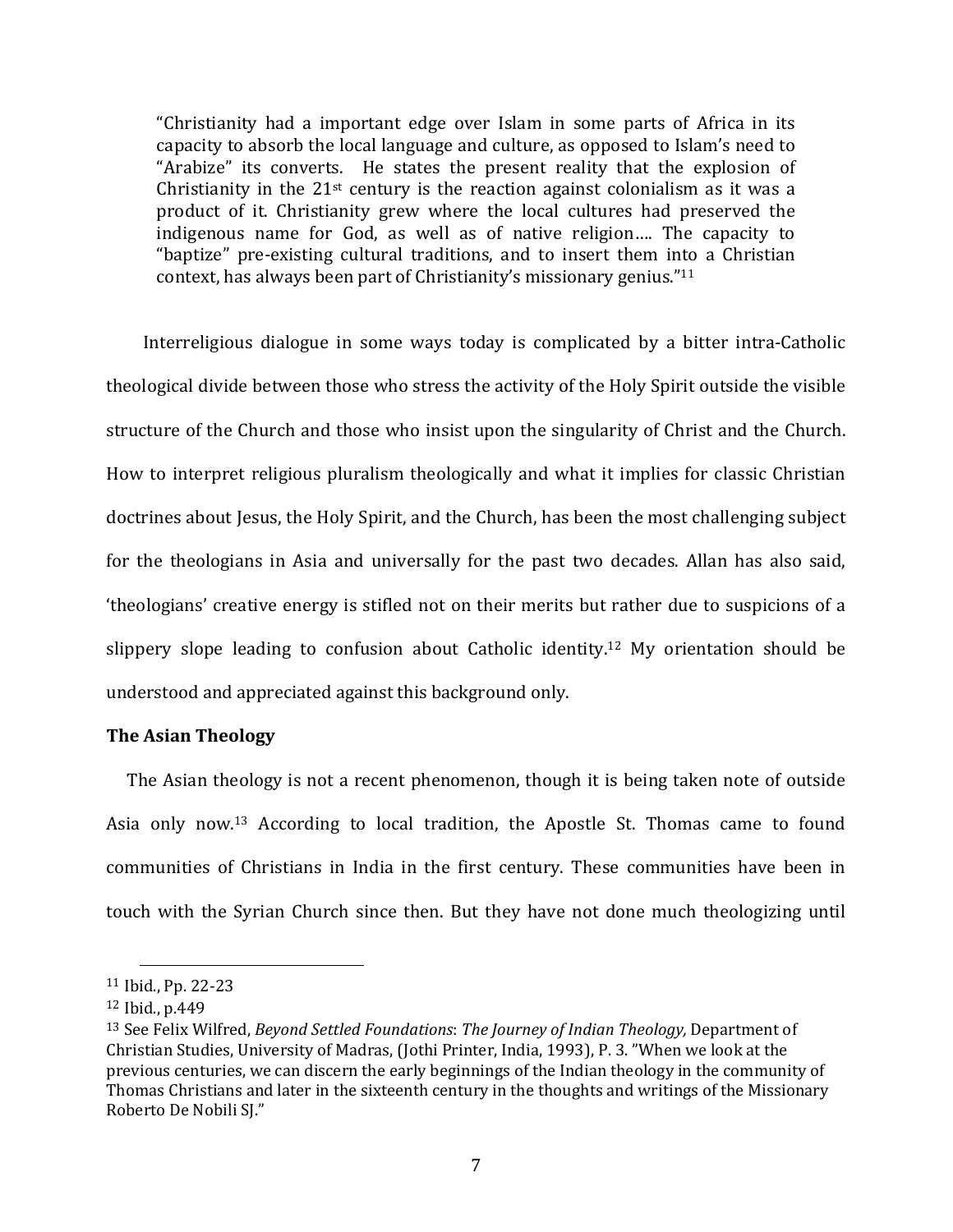recent times. Following the trade routes, Christian communities were also present in China in the 8th century. Later, there were some attempts to understand or present Jesus in terms of the Tao.<sup>14</sup> Starting from Matteo Ricci SJ in China and Roberto de Nobili SJ in India, there have been efforts to present the Gospel in a way that is intelligible to the Chinese and the Indians.<sup>15</sup> The attempts by the early missionaries to present Christian doctrine in an intelligible way to the Asians involved dialogue and polemics. Nobili, for instance, wrote books in Tamil, not only explaining Christian doctrine, but also refuting Hindu beliefs like "polytheism" and rebirth.<sup>16</sup> These writings would be considered more apologetics than theology. The presentation of Christian doctrine did not go beyond a translation of scholastic theology. Real theologizing, however, starts to happen in the 19th century. So I am limiting myself to this question: Is there a possibility for an Asian way of doing theology for India? If so, how can we orient such a construction of theology for India in an Asian Context?

How quiet it is!

<sup>14</sup> See http://www.reversespins.com/taoofjesus.html

 <sup>&</sup>quot;There is a being wonderful, perfect;

It existed before heaven and earth.

How spiritual it is!

It stands alone and it does not change;

It moves, but does not on that account suffer.

All life comes from it, yet it does not demand to be Lord.

I do not know its name, so I call it Tao, the Way,

And I rejoice in its power, (25th chapter of the Tao Te Ching).

Both Jesus and Buddha taught the Path of The Middle Way. Harmony, like in the Tao, was a signature of their teachings. This is best seen in the Kabbalah, the mystical teachings of Judaism, also called the Tree of Life. In the Tree of Life, Jesus represents the Sephira Tiphareth, (Balance/Wisdom), which is between Geburah (Letter of the Law) and Chesed, (Mercy/Love). The sun is the Tiphareth of our solar system; in the body, Tiphareth is placed at our solar plexus, the center of balance. Moses brought the law, but Jesus brought mercy and compassion, in order to demonstrate the balance between love, wisdom and power. He also integrated the masculine, (Spirit or the Father) with the feminine, (the Holy Spirit or the Mother). He was the nexus of the figure-eight flow between Heaven and Earth or the Christ and the man, (Or in this case the "Son").

<sup>15</sup> See Hieromonk Damascene, *Christ, the Eternal Tao* (Platina: Valaam Books, 2002) <sup>16</sup> See S. Rajamanickam, *The First Oriental Scholar* (Tirunelveli: De Nobili Research Institute, 1972)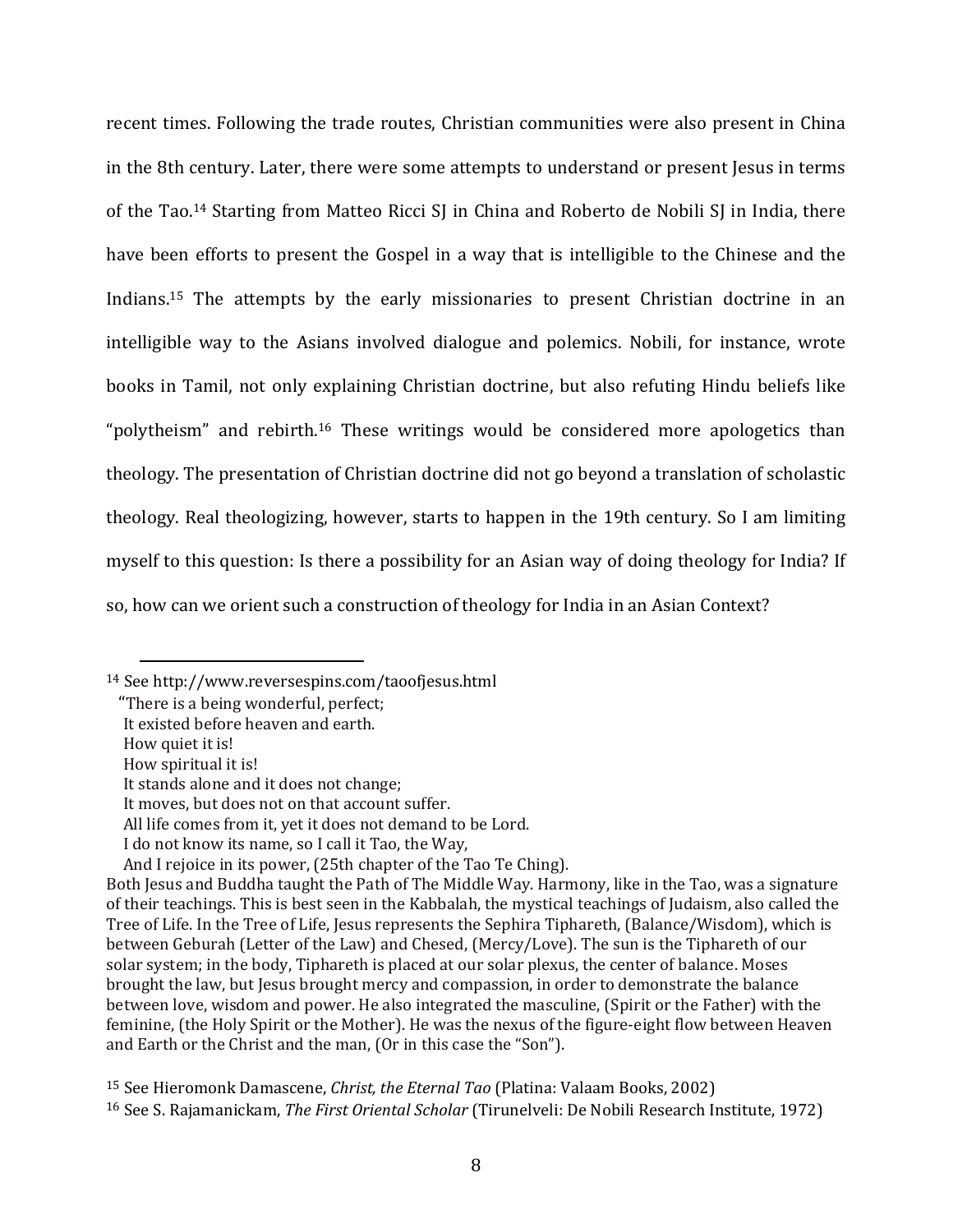These questions are not asked in the abstract but take into account some familiarity with the situation of theologizing in India in the Asian context. I will also explore these questions in contrast with what I call the Euro-American tradition. To be precise, the Euro-American tradition that Asians normally react to is the official Vatican school (Magisterium), which daily constrains us as it is built around neo‐scholasticism. There are many theologians and theological movements in Euro‐America who dialogue with the Asian Churches. Inspired by the Enlightenment "turn to the subject" and dialoguing with modern philosophies, even the West has abandoned neo-scholasticism. But given the present situation of dominating relationships within the Church, it is the official school (Vatican) that Asian Churches have to differentiate themselves from, since the West tends to identify its theology with the Catholic faith. Until recently St. Thomas Aquinas was often acclaimed as the master and model of theology in the Church. I am not opposing this view. The West has a right to its way of thinking. But this serves as a foil for us to become better aware of our separate identity. I request the readers' indulgence for this.

 Contextual theology is not peculiar to Asia. The contextual method is also followed in Africa and Latin America. What is special to Asia is its context and realities (Religions, Poverty and Cultures): the presence of ancient and living cultures and many world religions that refuse to disappear in the face of Christianity. But besides this context and the reality there is also an Asian way of thinking. Human nature may be the same everywhere. But humans are the products of nature, culture and the realities in which they live. Under the impact of globalization it may be that the left-brain is trying to dominate the right brain today. But people are already seeking a balance. In religious matters, particularly, It seems that the right brain still dominates in Asia. People are not individualistic. Relationships are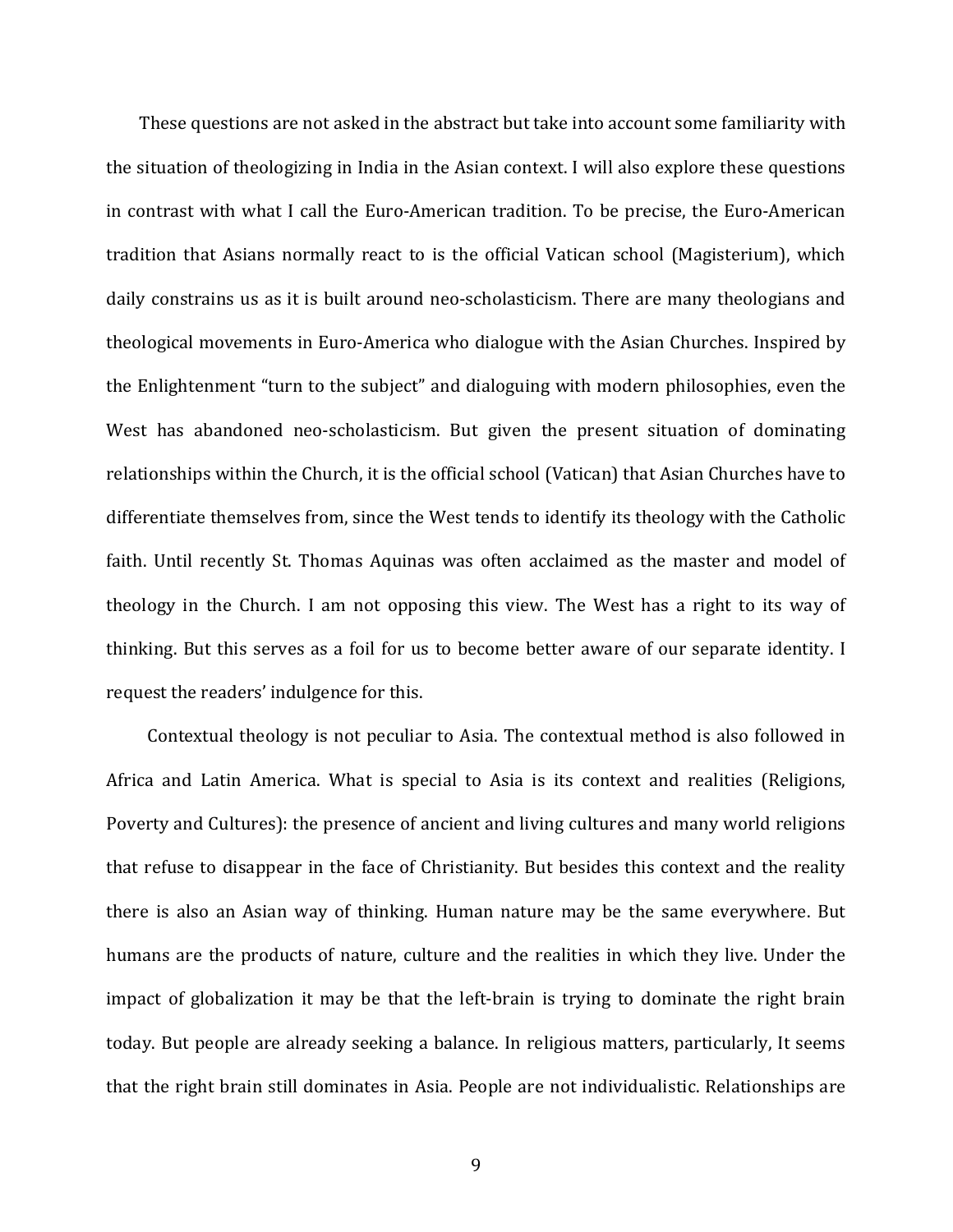important. A sense of the other becomes an element in reflection. Thinking becomes dialogical. The guru becomes an important mediation for the communication of experiential knowledge. Stories and examples form integral parts of religious discourse. What is it that makes the Asian way interesting? Concepts are abstracted from sense experience. Clear and distinct ideas may help clarity, but they lack depth. In religious reflection we are dealing with human and divine realities that transcend sense experience. They cannot be imprisoned in concepts.

 Another important factor is a shift from *ad intra* to *ad extra. Ad intra* refers, in the traditional Catholic tradition, to the internal life of the Church while *ad extra* means its engagement with broader religious and social questions outside the Church. Today, the distinguishing feature of the Catholic life in Asia, and in particular India, is its predominantly *ad extra* focus. Allen says that theologians, bishops and lay people tend to be more concerned with how the Church tackles questions such as the relationship with other religions or alleviation of poverty rather than "insider Catholic baseball" such as women's ordination to priesthood or how power is distributed in the Church.<sup>17</sup> Peter Phan, a Vietnamese theologian, made a similar point with respect to Asia in a presentation at the 2007 convention of the Catholic Theological Society of America. Phan said, in Asian Theology, one will find a "conspicuous absence of the issues that have preoccupied Western theologians." Examples cited by Phan include "Papal primacy, infallibility, the Roman Curia, Episcopal collegiality, the ordination of women, celibacy and institutional reform." Instead,

<sup>17</sup> John L. Allen, *The Future Church,* (Doubleday, New York, 2009), p. 37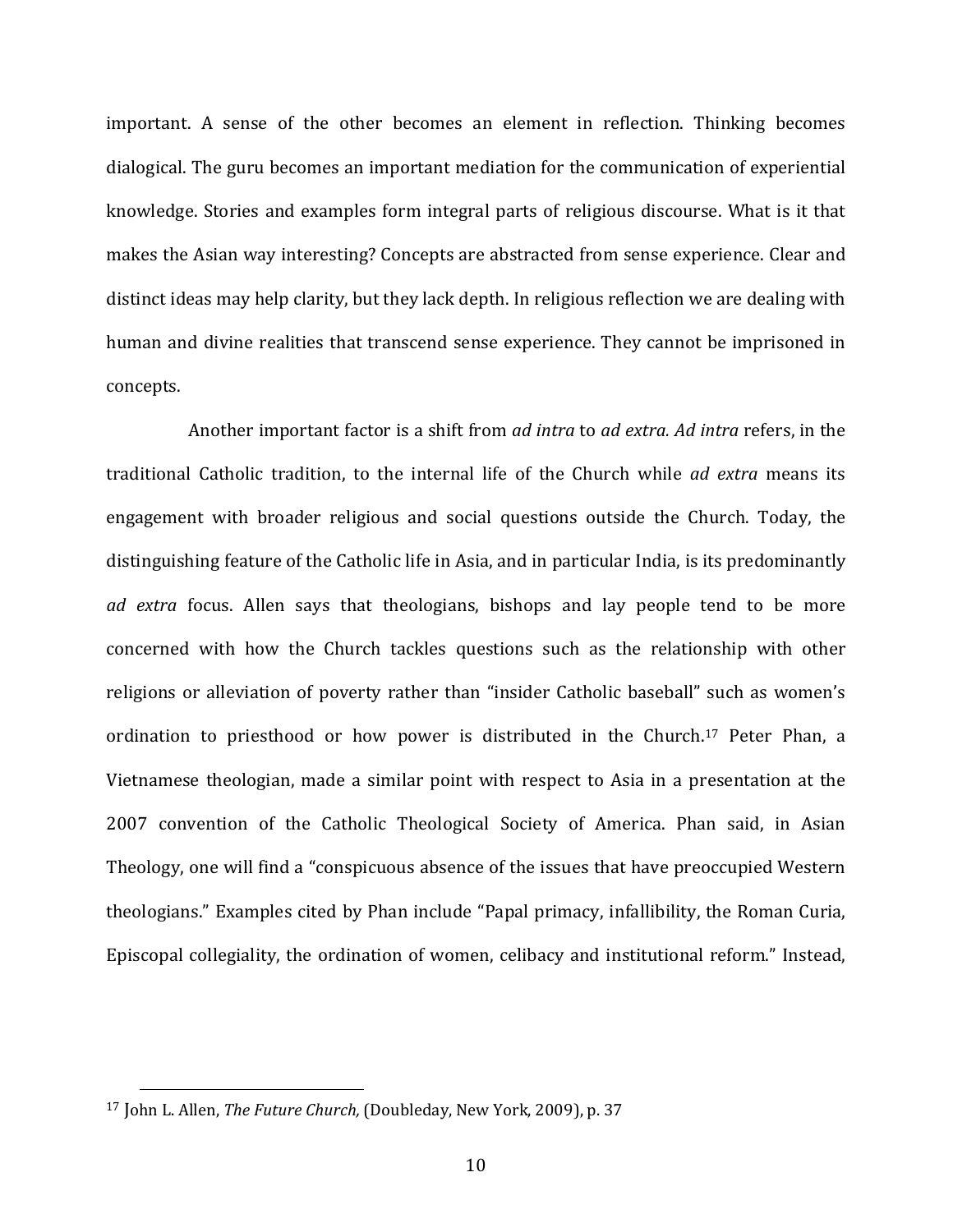Phan said, the Asian focus quickly moves from *ad intra* to a*d extra,* from self‐absorption into mission."18

# **My Position**

By distinguishing Asian from Euro-American (i.e., official) method of theologizing, I am trying to show in what way the Asians/Indians are unique and different. It has been easy to do this by contrasting the two theologies. But it is not my intention to criticize this "official" Euro‐American theology. It is not for me as an Asian to say what it should be. I only want to say that we are different and to request that we be not judged with criteria drawn from such a Euro-American theology, projecting this as universal.<sup>19</sup> Dr. Lourdu Anandam, a professor of theology in Sacred Heart Seminary in Chennai, India, strongly defends that 'the seeds of grace' in every culture are the reason for incarnating the message of Christ in every nation:

 "Theology as faith seeking understanding in every new situation and culture should take new forms and pave way for new interpretations. On the contrary to tie down the Christian faith to one particular interpretation, which belongs to one particulars culture and one particular time in the past, would be against the very spirit of the Word which is life giving spirit in every age."20

Rahner makes the same point as Dr. Lourdu Anandam:

Rahner is locating the holy in human experience as a whole. Two points are important here. First, Rahner is insisting that God's self in grace is present throughout creation, Jesus, the Church, and Christian tradition obviously have a

<sup>18</sup> John L. Allen, *The Future Church,* (Doubleday, New York, 2009), p. 37

<sup>19</sup> *Ad gentes*, no. 22. The seed which is the Word of God grows out of good soil watered by the divine dew, it absorbs moisture, transforms it, and makes it part of itself, so that eventually it bears much fruit. So too indeed, just as happened in the economy of incarnation, the young Churches, which are rooted in Christ and built on the foundations of the apostles, take over all the riches of the nations which have been given to Christ as an inheritance (Cf. Ps 2:8). They borrow from the customs, traditions, wisdom, teachings, arts and sciences of their people, everything which could be used to praise the glory of the Creator, manifest the grace of the savior, or contribute to the right ordering of Christian life.

<sup>20</sup> Lourdu Anandam, *The Western Lover of the East: A theological enquiry into Bede Griffiths' contribution to Christology*, (La Salette Publications, Kodaikanal, India, 1998), p. xv.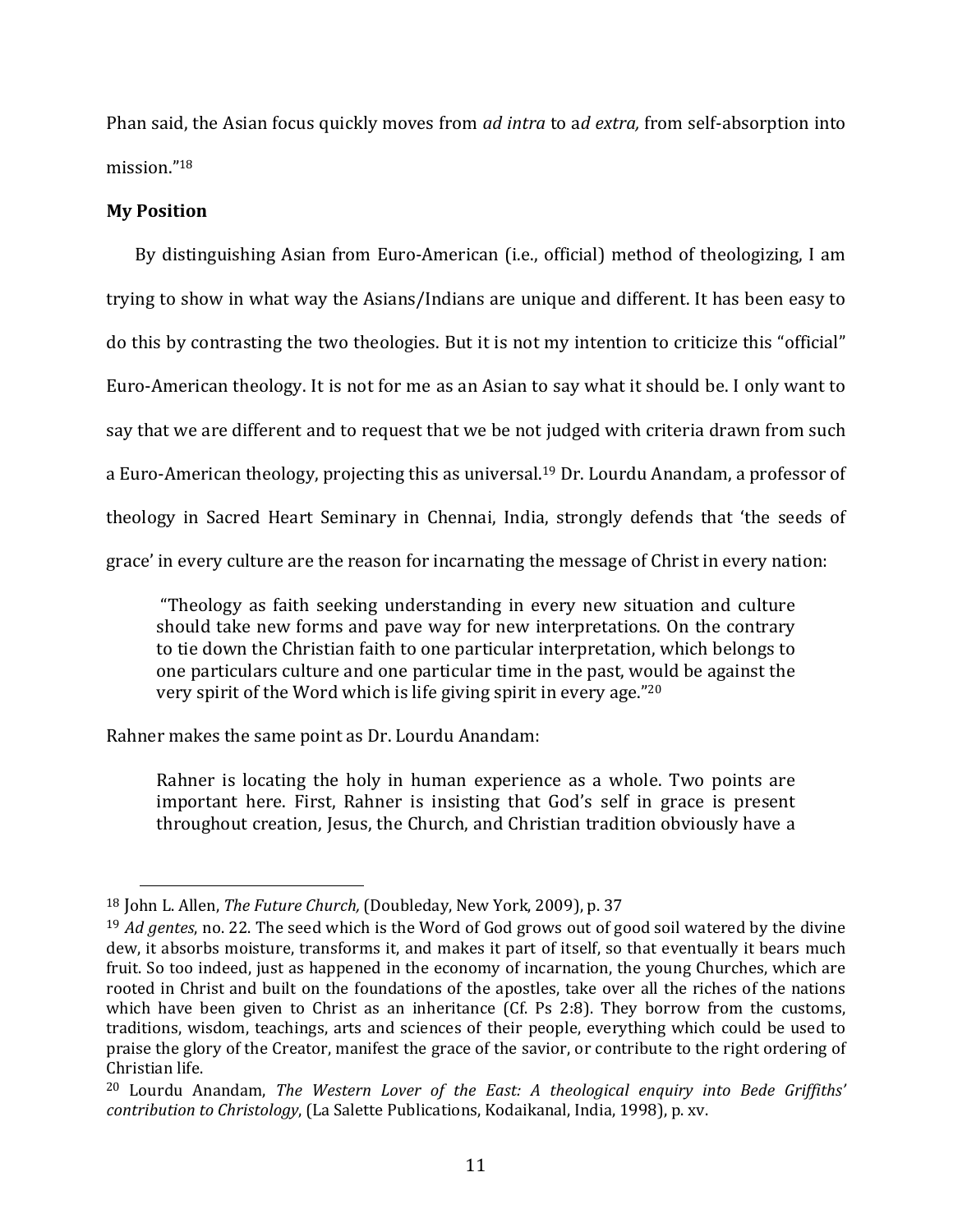particular importance, but they are not the only places where God's grace can be found.21

Christ is to be born among every people: Christ who is the universal mystery of salvation must take concrete form within every culture of humanity so that he becomes truly universal and belongs to the whole of humanity in the true sense. The fulfilling of this mission of the Church becomes vital while maintaining at all cost the general and essential character of the Christian faith handed down by the apostles. Indian theologians have to be extremely careful in developing a theology for India so that the unity of the Church must not be lost amid the welter of different cultural idioms. I believe the more inculturated the Church becomes, the stronger the determination will grow that it also protects its own distinctive identity. Catholicism in India tries to fall somewhere in between practicing unity on the essentials and diversity for the rest. Getting that balance right will be a major challenge in developing a theology for India.

 Indian theologians are determined to keep the faith and the pressing concerns (culture, poverty and religions) vitally connected to the present-day India in their construction of theology for India. The mystery of incarnation itself constitutes the foundation for theological pluralism. We hope and demand that this pluralism be acknowledged, respected, and accepted and that there are no claims to a universal theology beyond cultures that is imposed on the faithful of Asia in the name of fidelity to the tradition of faith.

@@@

<sup>21</sup> Philip Endean, (ed.). *Karl Rahner: Spiritual Writings*, (Maryknoll, NY: Orbis Books) 2004, p.44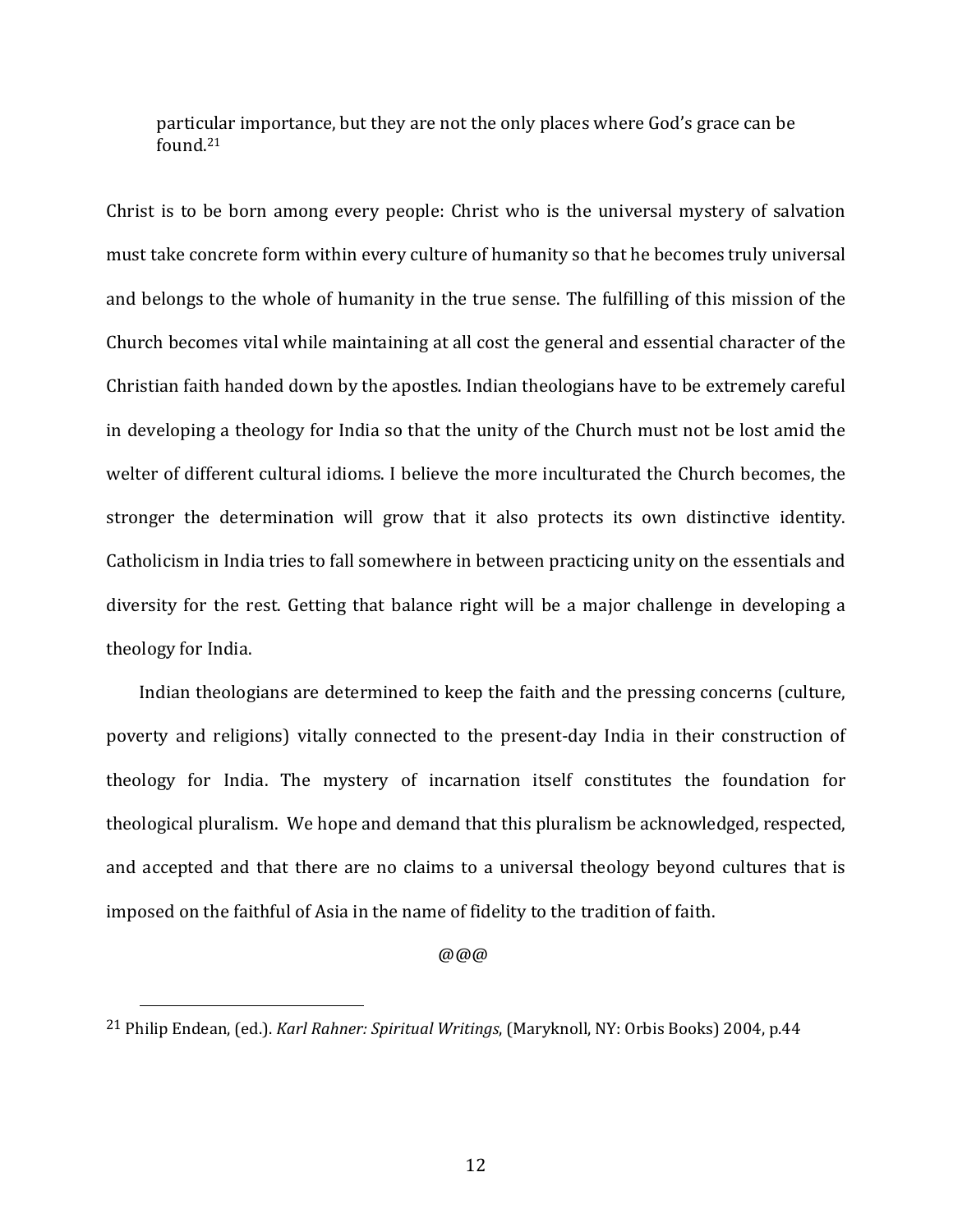# **CHAPTER‐ONE**

# **Urgency of Constructing A Theology for India and A Suitable Methodology for developing it**

# **I. A Need for Constructive Theology For India in the Asian Context**

 The one who is familiar with the Indian scene would probably remark, as St. Paul did in Athens, "People of Asia, I perceive that in every way you are very religious" (cf. Acts 17:22). The signs and expressions of religiosity are quite obvious. Asians, in general, are familiar with hardships and poverty, whether resulting from natural or man-made, as in the case with political corruption and social exploitation, vicious ethnic and communal conflicts. In India since ancient times, religious leaders, ascetics and prophets have continuously sought to provide meaning for human life, in response to those questions which deeply stir the human heart: What is Humankind? What is Goodness and what is evil (Sin What is the truth about death, judgment, and retribution beyond the grave?

In fact, the first stirrings of a Christian theology that would have liberated Indian Christianity from the dead weight of Western culture and came into being in the  $16<sup>th</sup>$  and 17<sup>th</sup> centuries with missionaries and theologians like Roberto De Nobili and Ricci. Predictably though, their efforts were smothered in the cradle by the holy men in Rome who could not think of Christianity outside of its Aristotelian and Scholastic cultural straitjackets. Paul Caspersz SJ, Founder of Satyodaya research-centre for culture, clearly states this skeptical mind‐set of Rome when it comes to Third World Theology:

"Western theology works more or less self‐consciously on the foundations of Western Culture. This is entirely legitimate. What was not legitimate, and was indeed completely indefensible, was to deny to Third World Theology the corresponding right to build itself on the foundations of its own culture. Even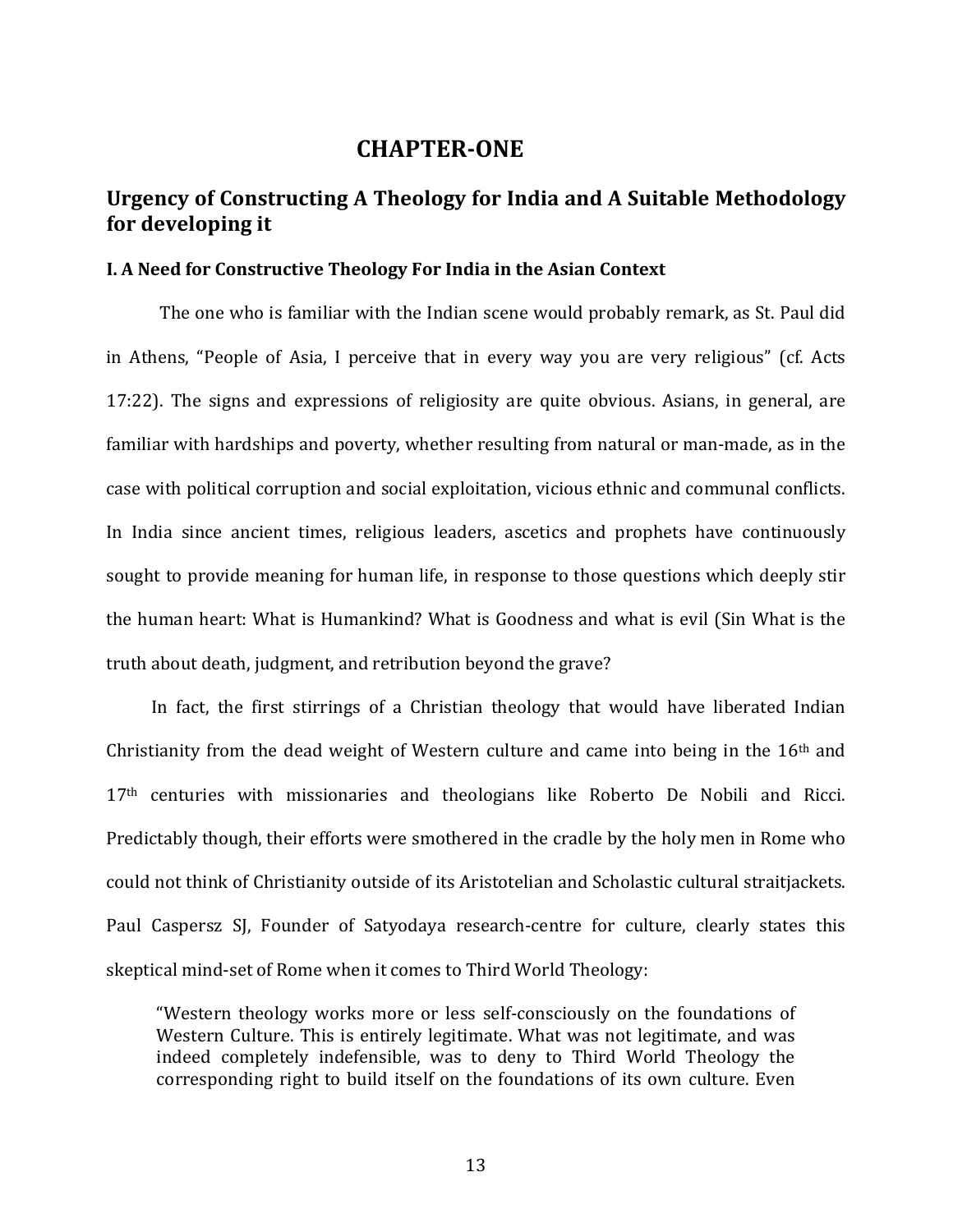worse was to impose Western culture as the base for Indian or Asian, African theology and spirituality."22

 India has had a very long journey in dialogue with the ultimate and unuttered mystery of God so as to become the birthplace of the world major religions. In the past, many Asian theologians have attempted to indicate how inculturation or contextualization in developing a theology is so important in the Indian multicultural and pluralistic context. Contemporary Christianity's concern for contextualization originates from the growing awareness of the importance of the context in the Church's understanding of its faith and its mission in the world. The Church's mission has taken the form of a mutually enriching encounter between evangelizers and cultures. Contextualization or inculturation in the Indian context is what Indian theologians call "indianization of Christianity."<sup>23</sup> It is my firm belief that Indian theologians, when addressing the issue of inculturation, should try to Indianize Christianity and not to Christianize India. Indian theology should be based on its people, culture, traditions and values. Only by way of developing a constructive theology for India, theologians will be able to define what is a new way of being indianized Christians.

#### **Historical Background of Religiosity in the Indian cultural context**

 India is the only country in the world where a large number of religions have not only evolved but flourished and have grown gradually. Religion is an integral aspect of life in India. Being a secular state, its constitution honors all religions equally. India is one of the

**<sup>22</sup>** Paul Caspersz, S.J., "The Relevance of Social Analysis to Theological Reflection*," Vidyajoti*: Journal of Theological Reflection 02/1997, Vol 61, No. 2, p.81.

**<sup>23</sup>** The term 'Indianization' is coined following the example of African theologians who speak about 'Africanization of Christianity' when they address the issue of Inculturation in African context (cf. AFER, vol.17, No. 46 (1975), pp.322‐328).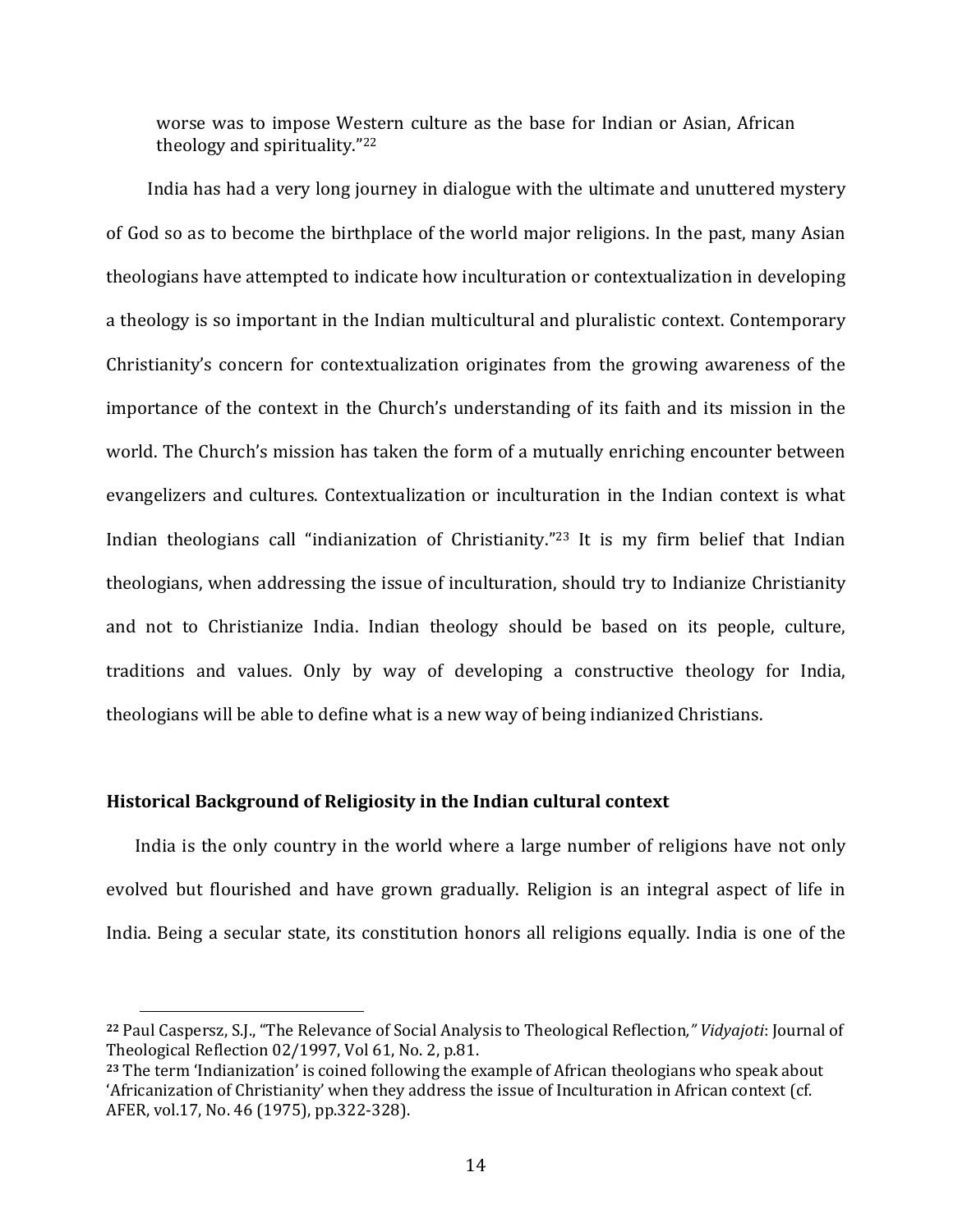few countries of the world where the social and religious identity of the nation has remained intact despite numerous invasions, persecution, colonialism and political upsurges.

 It is impossible to know the religious history of India without first understanding its religious beliefs and practices. The ancient culture of South Asia, going back at least 4,500 years, has come down to India primarily in the form of religious texts. Contacts between India and other cultures have led to the spread of Indian religions throughout the world due to the extensive influence of Indian thought and practice on Southeast and East Asia in ancient times and, more recently, in the diffusion of Indian religions to Europe and North America. Devotees of Hinduism officially numbered 687.6 million people (82 % of the total population in the 1991 census). Buddhism (0.8%) and Jainism (0.4 %), and Islam spread from the West throughout South Asia, from the early eighth century, to become the largest minority religion in India (with 101.5 million Muslims, 12.1 % of the population of India). Sikhism, which started in Punjab in the 16th century, has spread throughout India and the world since the mid-nineteenth century with nearly 16.3 million adherents, (1.9 % of India's population). Christianity, represented by almost all denominations, traces its history in India back to the time of the apostles and counted 19.6 million members in India in 1991.<sup>24</sup> Judaism and Zoroastrianism, arriving originally with traders and exiles from the West, claims a small representation. A variety of independent tribal religious groups also are lively carriers of unique ethnic traditions.

<sup>24</sup> The 2005 edition of the World Christian Database (http://www.worldchristiandatabase.org/) says that India is now 6% Christian. The government of India last conducted a census on the Indian population in 2001 said that Hindus were 81.4% of the population followed by Muslims at 12.4% and Christians at 2.3%. However, the more recent data from the World Christian Database states that Hindus are now 74% of the population and Christians are 6% of the population.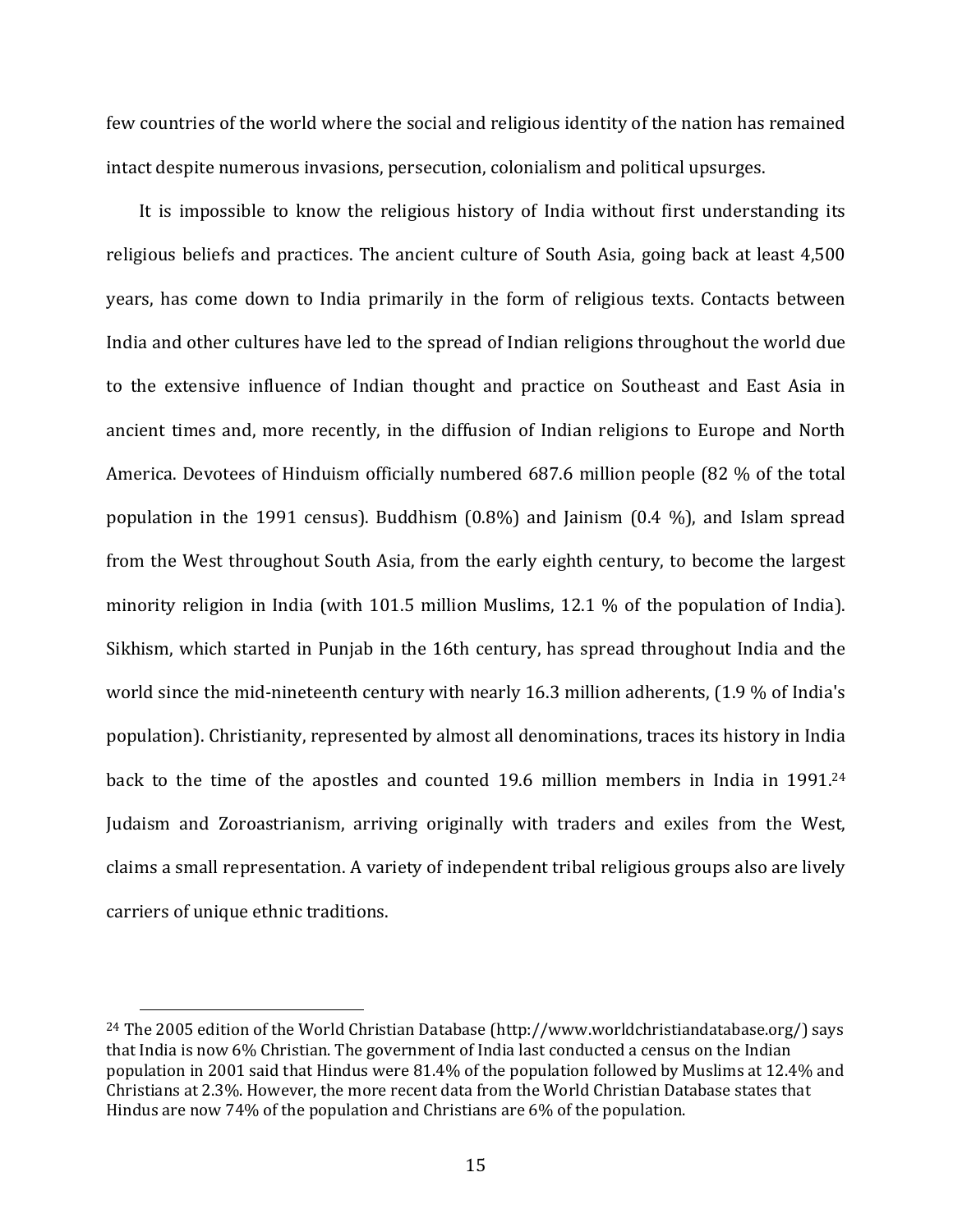The listing of the major belief systems only scratches the surface of the remarkable diversity in Indian religious life. In other cases, diversity appears through the integration or acculturation of entire social groups—each with its own vision of the divine—within the world of village farming communities that base their culture on literary and ritual traditions preserved in Sanskrit or in regional languages. The local interaction between great traditions and local forms of worship and belief, based on religion, caste‐system, tribal, and linguistic differences, creates a range of ritual forms and mythology that varies widely throughout the country. Within this range of differences, Indian religions have demonstrated for many centuries a considerable degree of tolerance for alternate visions of the divine and of salvation.

 Unfortunately, one of the most notable features of Indian politics, particularly since the 1960s, has been the steady growth of militant ideologies that see in only one religious tradition the way toward salvation and demand the public conform to their interpretations of scripture. The vitality of religious fundamentalism and its impact on public life in the form of riots and religion‐based political parties have been among the greatest challenges to Indian political institutions and Christian missionaries since the 1990s and still today. There is also the widespread belief among advocates of a more militant Hinduism that the colonial state encouraged conversions of lower-caste Hindus and otherwise promoted Christianity as a state religion, but on the whole there is little to substantiate this view, though the sentiments of Hindus were often flagrantly wounded by Christian missionaries, whose insensitivity and arrogance come across in countless number of texts. Missionaries today are nonetheless more often remembered for performing social work in both urban and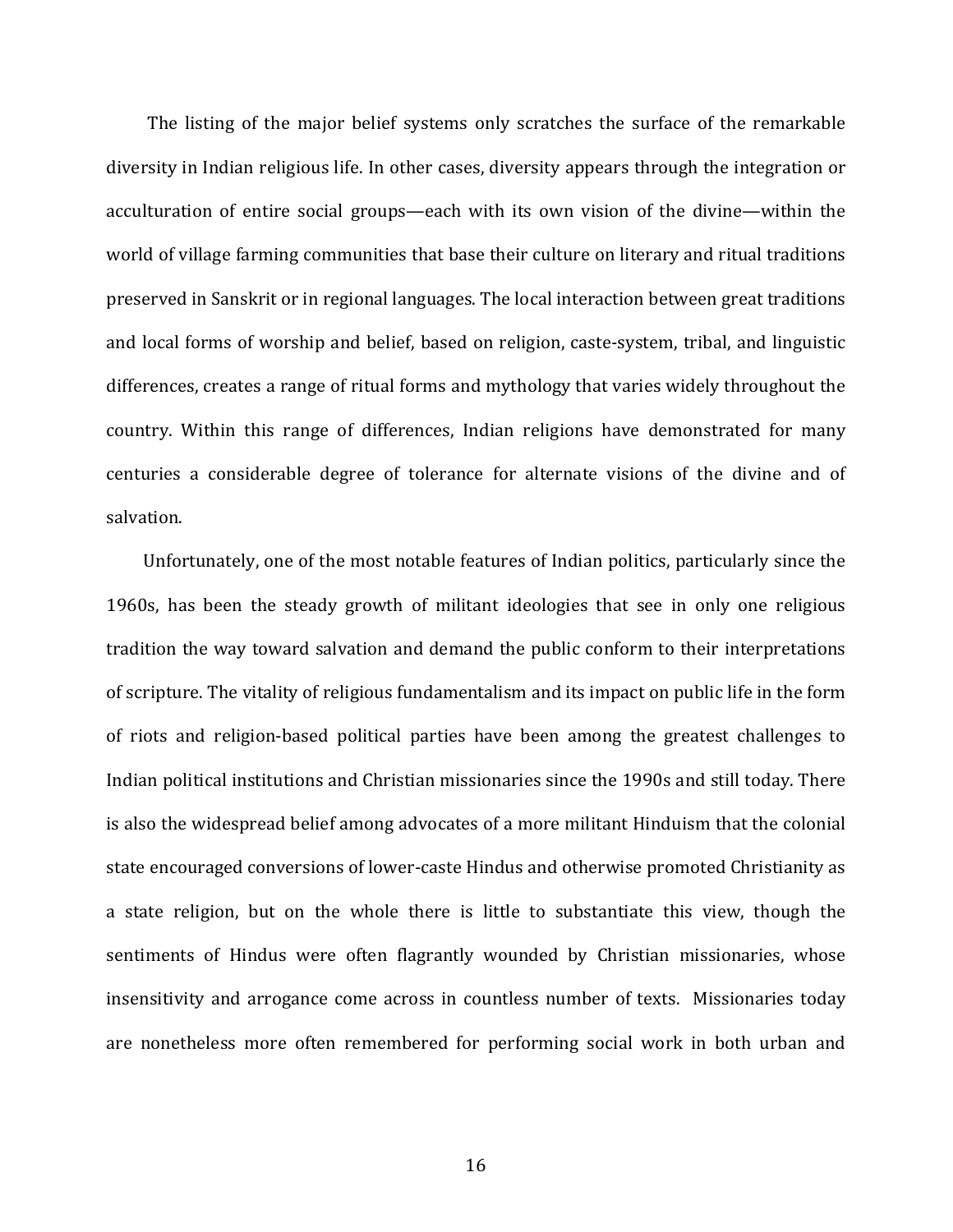remote rural parts of the country, and for establishing schools where the bulk of the Indian elite still receive their schooling.25

 The reality faced by Christians in modern India is that they are a small minority and not noticeably present in public life. For instance, on the very day that Pope John Paul II arrived in India in late 1999, an advertisement in the form of an open letter addressed to the Pope was placed in Indian newspapers by the Citizens Committee of the Dharma Raksha Sammelan [Association for Protection of the Hindu Faith] in Chennai [Madras], which stated that "the Christian missionary activity in our nation is tearing apart families and communities in every strata of our society." The letter stated, "Religious conversion, which seems to be synonymous with papal work, is violence pure and simple." Purporting to speak on behalf of the nation, the letter concluded thus: "We Indians are deeply hurt by the spurt in the aggressive campaigning of the Church to convert the people of India by all available means."26 In fact, there have been many other similar calls for an end to conversion explicitly by anti-conversion laws in the states and implicitly based on one or more of the following assumptions, all patently false: (1) Christian missionary activity is illegal; (2) the Christian population is increasing dramatically; (3) and that conversions take place forcibly, or are otherwise inauthentic because the converts are seduced with offers of money or other forms of patronage.27 As I have explored a bit of the general religious history of India, it would be fair here to present a brief history of Christianity in India and the impact of the missionaries since the beginning.

<sup>25</sup> Bhavan Pakaj, "Christians Protest Persecution", *Asian Week* (7 January 1999), p.32.

<sup>26</sup> V. Sridhar, "A Numbers Game", *Frontline* [Madras], Vol. 16, no. 25 (27 November 1999).

<sup>27</sup> M. V. Kamath, "Mission Impossible: Putting an End to Conversion Activity", *Times of India* 13 October 1999.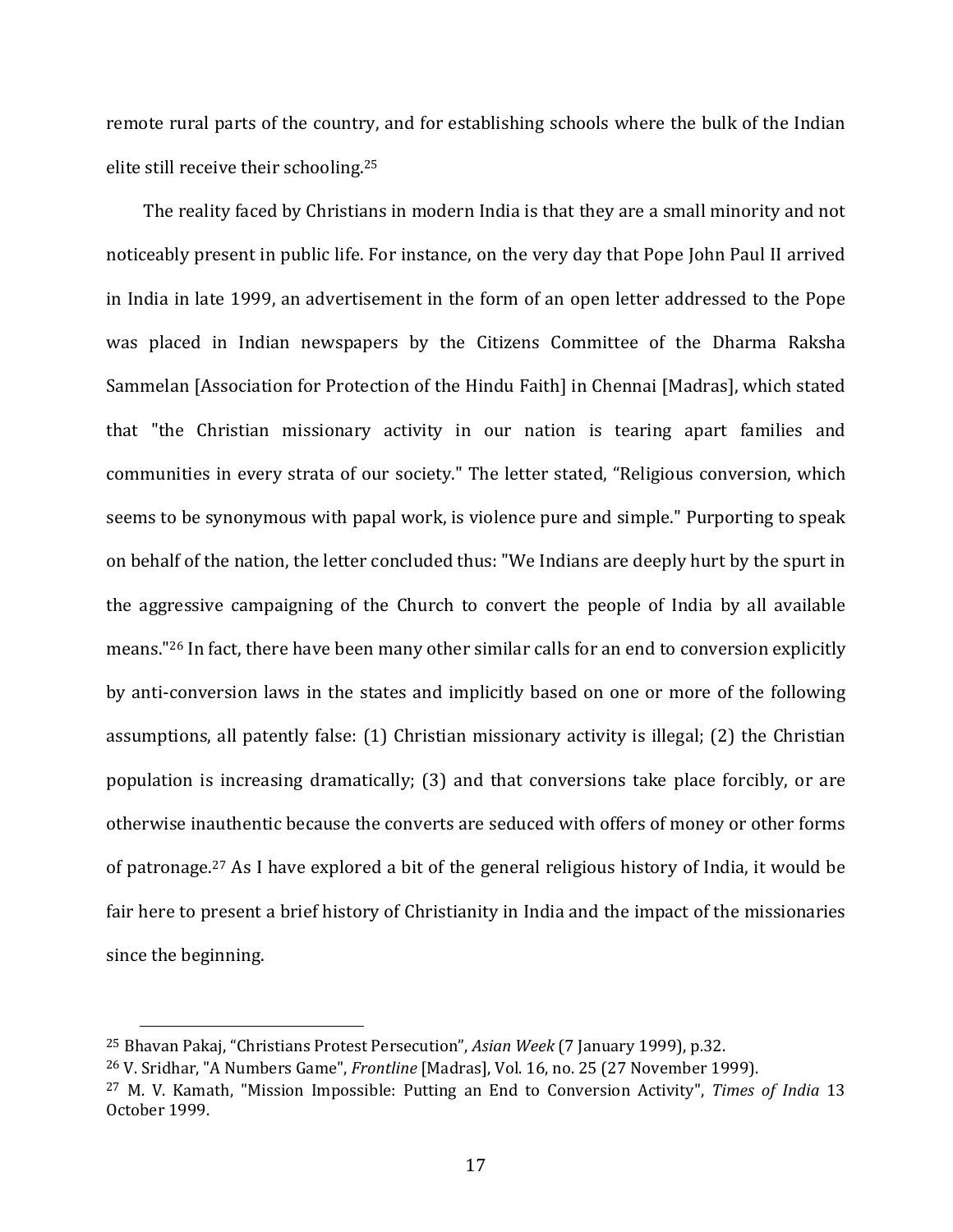#### **History of Christianity in India and The Impact of the Missionaries**

It has been a firm belief and a long time oral and written tradition that Christianity was founded by the Apostle Thomas, who was martyred in India around 72 A.D.28 Until the time of the Italian Jesuit, Roberto de Nobili (1577‐1656), Indian Christians did not attempt to translate the Scriptures into Indian languages or the liturgy into Indian cultures but continued to use the Syrian versions. By the end of the sixteenth century (at the synod of Diamper in 1599) the Indian Christians were forced to accept the papal supremacy, celibacy of the clergy and a much altered liturgy. The alteration of liturgy was accompanied by such widespread burning of the old service books and other documents such, that much of the earlier history of Christianity in India is lost.

 Nobili, arrived in South India to work with the Portuguese missionaries, and was deeply disturbed by the fact that the missionaries had been reaching only the lower castes, since the higher castes found Portuguese customs offensive and would not even consider becoming Christians. He therefore decided to live like an Indian, adopting the style and dress of a Samnnyasin, learning Tamil, Telugu and Sanskrit and conversing with brahmins. He worked in the temple city Madurai, and while uncompromising on doctrinal matters, he accepted that his high caste converts could retain most of their social customs: such as the retention of the sacred thread with a special Christian prayer. His methods inevitably aroused opposition at the time and even though Rome eventually signified its acceptance of his methods, in the apostolic constitution Romanae Sedis antistes of 1623, this approach soon disappeared after his death. It's worth mentioning here the English Jesuit priest Thomas Stephens (1549– 1619), who worked as a missionary in Goa from 1579, published even before De Nobili the

<sup>28</sup> John Brokington, *Hinduism and Christianity,* (St. Martin's press, New York, 1999), p.167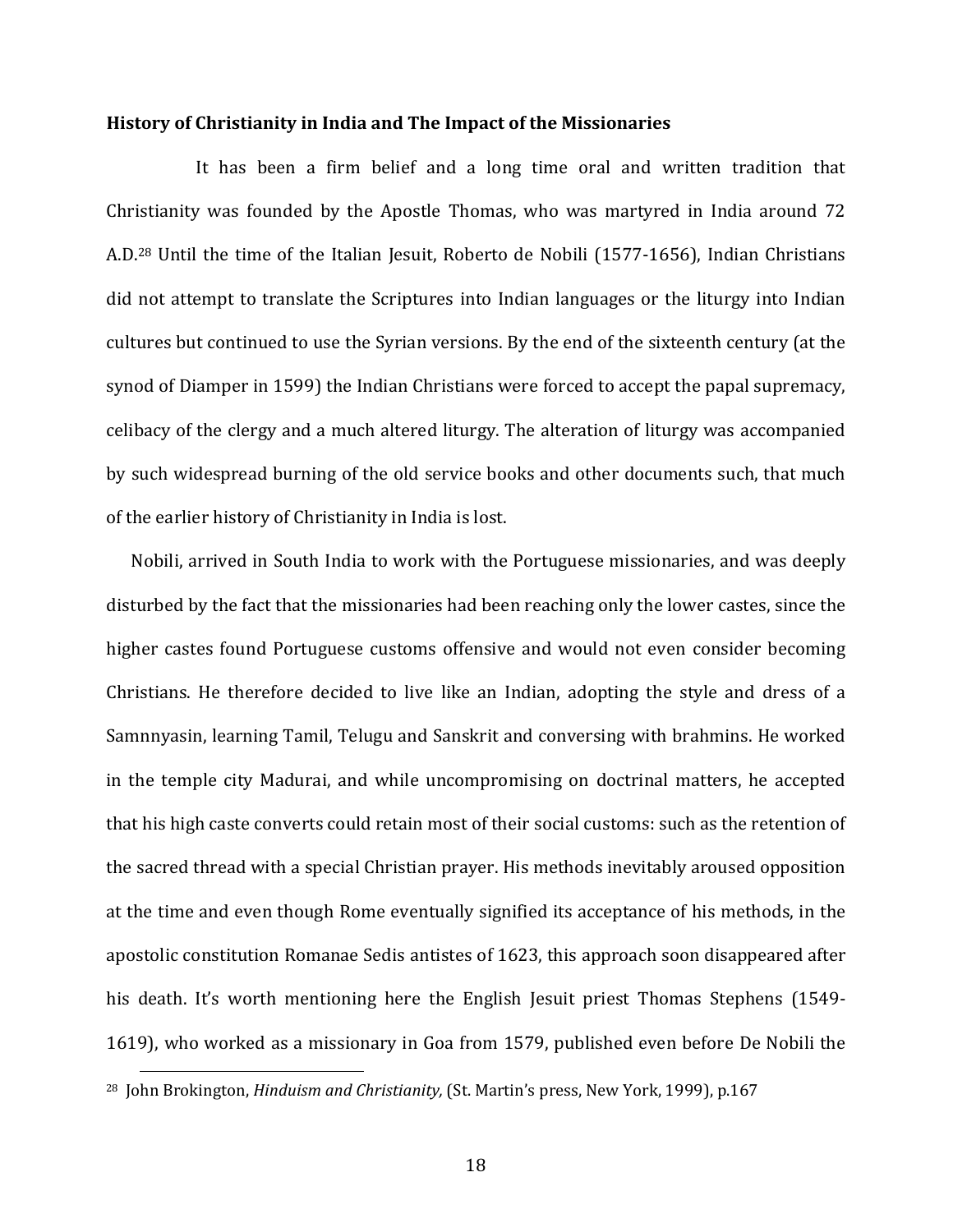so-called Christian Puranas in 1616 in elegant Marathi, intended to replace the Hindu puranas for Christian converts. The Protestant mission also was very active in South India. The Dutch Calvinist Abraham Roger, who served in Pulicat as chaplain, produced a vivid picture of Hinduism in South India in his 'De Open‐Deure tot het verborgen Heydendom,' which first appeared in Dutch in 1651 and was translated later into German in 1663 and French in 1670.

 In 1706, Bartholomaeus Ziegenbalg and Heinrich Plutschau came to the Protestant mission colony of Tranquebar with the new strategy of enabling Indians to become acquainted with the Bible and, to this end, Ziegenbalg (1682-1719) undertook the translation of the Bible into Tamil; steps were taken to train Indians for ministry, with the first ordination taking place in 1733. Ziegenbalg also made a careful study of the beliefs of South Indians as a part of his missionary preparation. Ziegenbalg is essentially the first example of the Pietistic approach, which became the driving force of the missionary movements in the later eighteenth and early nineteenth centuries: "in matters of faith the vital principle is the believers' relationship to God, with a concomitant concern to save as many as possible from the corrupt world."29 A later member of the Tranquebar mission, C.F. Schwartz, who was in India between 1750-1798, produced the first Tamil-English dictionaries and first Tamil translation of the Bible.

William Carey (1761-1834) formed a pioneer group together with Joshua Marshman and William Ward at Serampore (another Danish Colony just north of Calcutta) and joined with the help of many Hindu scholars in translating the Bible into the major languages of India; a translation of New Testament was published in Bengali in 1801 and within a few decades

<sup>29</sup> Ibid., p. 170.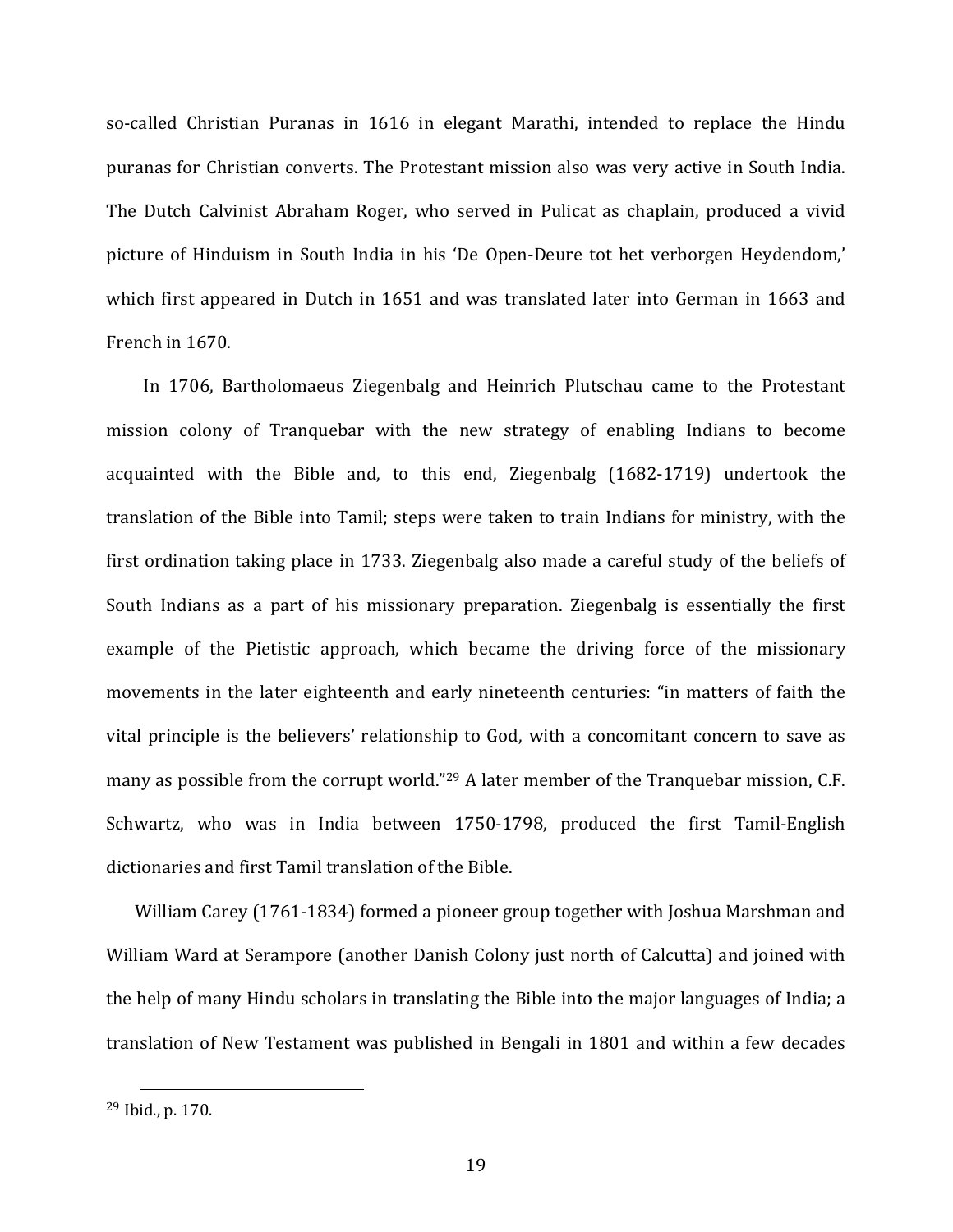major parts of the Bible had been translated into the main languages of India. This translation activity also helped to stimulate many Indian languages and laid the basis for a renaissance of regional cultures. Alexander Duff (1806‐78) started the approach of evangelization through education via English medium. He set a high value on education as a means of preparing Hindus to receive Christianity. He did not attempt to produce the new literate class but wanted to draw on the one that which already existed among the wealthy and influential Hindus who recognized the value of liberal education. He believed strongly that "not only would the Christian values embodied in English literature attract high‐caste Hindus to Christ but teaching of modern science would undermine their faith in their own religion."30 This cultural diffusion approach has been significant in the subsequent history of India, for English education became the distinguishing mark of modern Indians and opened to them the whole of Western culture. The Christian missionary‐run schools' impact in terms of conversion to Christianity was slight but they had a major impact in spreading an awareness of Christian values and helped the Hindus to get ready for a renewal of Hinduism. Efforts at converting Hindus into Christians tended rather to convert traditional and fundamental Hindus into reformed Hindus.

# **Culture and Conflict**

Hilaire Belllloc, the Anglo-French writer of the early twentieth century, famously asserted that "the Faith is Europe, and Europe is the Faith."31 At birth Christianity was not the product of Europe, but of Palestinian Judaism during the Hellenistic era. In its ambition to reach the ends of the world, it was directed at the world. But it has been difficult to discern its universality in the past 2010 years since Christianity has been as tightly bound to

<sup>30</sup> Ibid., p. 172.

<sup>31</sup> John L. Allen, *The Future Church,* (Doubleday, New York, 2009), p. 14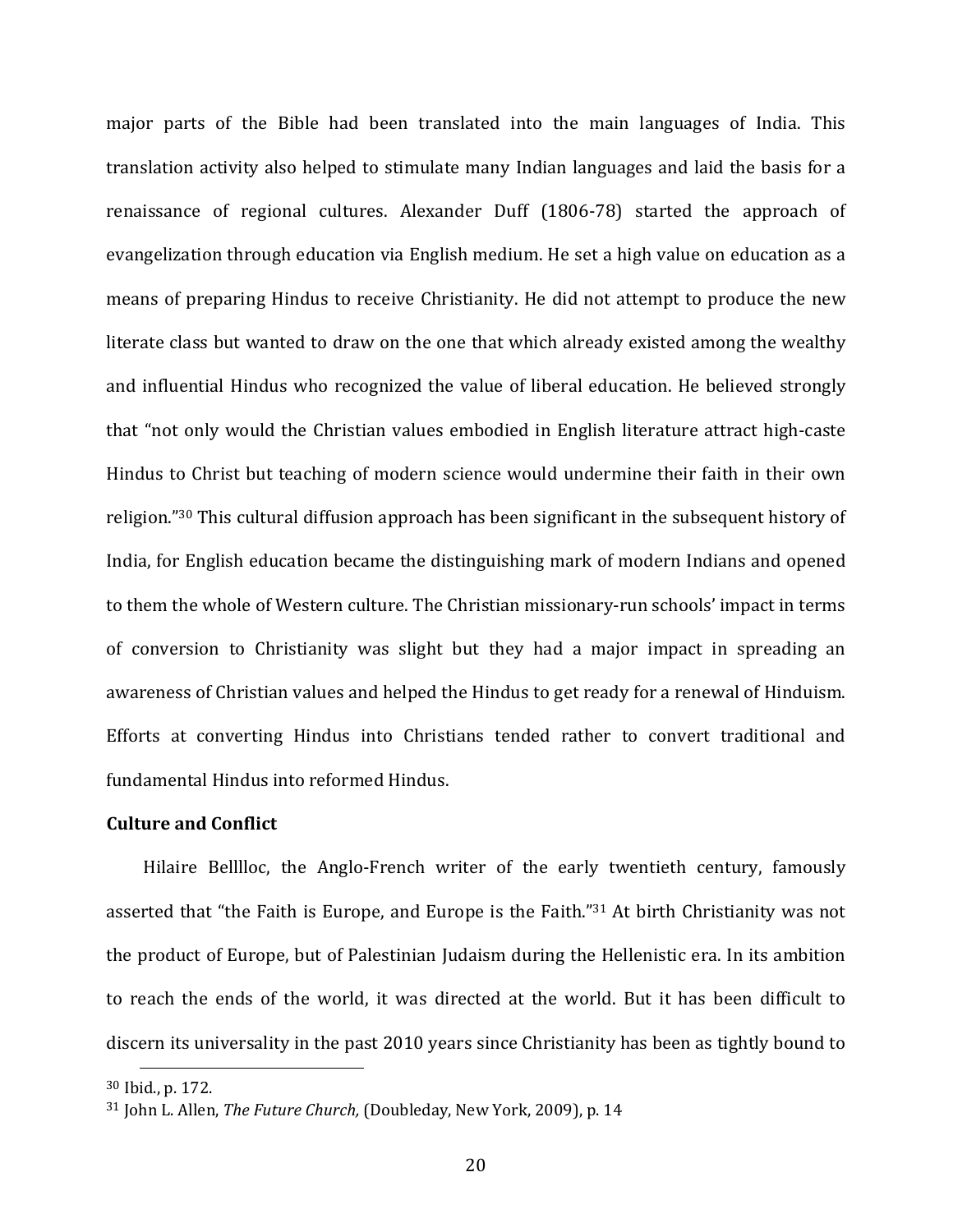European civilization as Hinduism is to India. Where Europe went, Christianity went along: but where Europe did not venture, Christianity generally did not take its root. Thus most Americans became Christians but the great kingdoms of Asia largely escaped its holding. What makes the twentieth century unique is that this tight identification between the West and Christianity disintegrated. At the beginning of the twentieth century, only 25 percent of the Catholic population lived outside Europe and North America but by the century's end 65.5 percent of Catholic population was found in Africa, Asia and Latin America. So to paraphrase Belloc, today it would be more demographically and culturally correct to say that "the South is the Faith, and the Faith is the South."32

Hence, it is no longer valid in the contemporary situation of India to view the world exclusively from the angle of one's Western culture. Equally it is no longer reasonable that the term theology should be restricted to Christian theology in its significance. Different religions will increasingly have to come to terms both with the existence of a plurality of religions and with specific claims made by other religions. In the colonial period, Christianity adopted, without doubt, a corresponding attitude of superiority (supersessionism), which dismissed the faith of Hinduism as little more than superstition and it is only in very recent years that the increasing pluralism of our own society has encouraged a renewed concern with the issue of religious plurality.

 A considerable development has happened within Christian theology, which altered the situation within as well as from the outside. F.D. Maurice, an Anglican radical theologian, while examining how his belief in the universal revelation of divine order would affect the

<sup>32</sup> Ibid., p. 15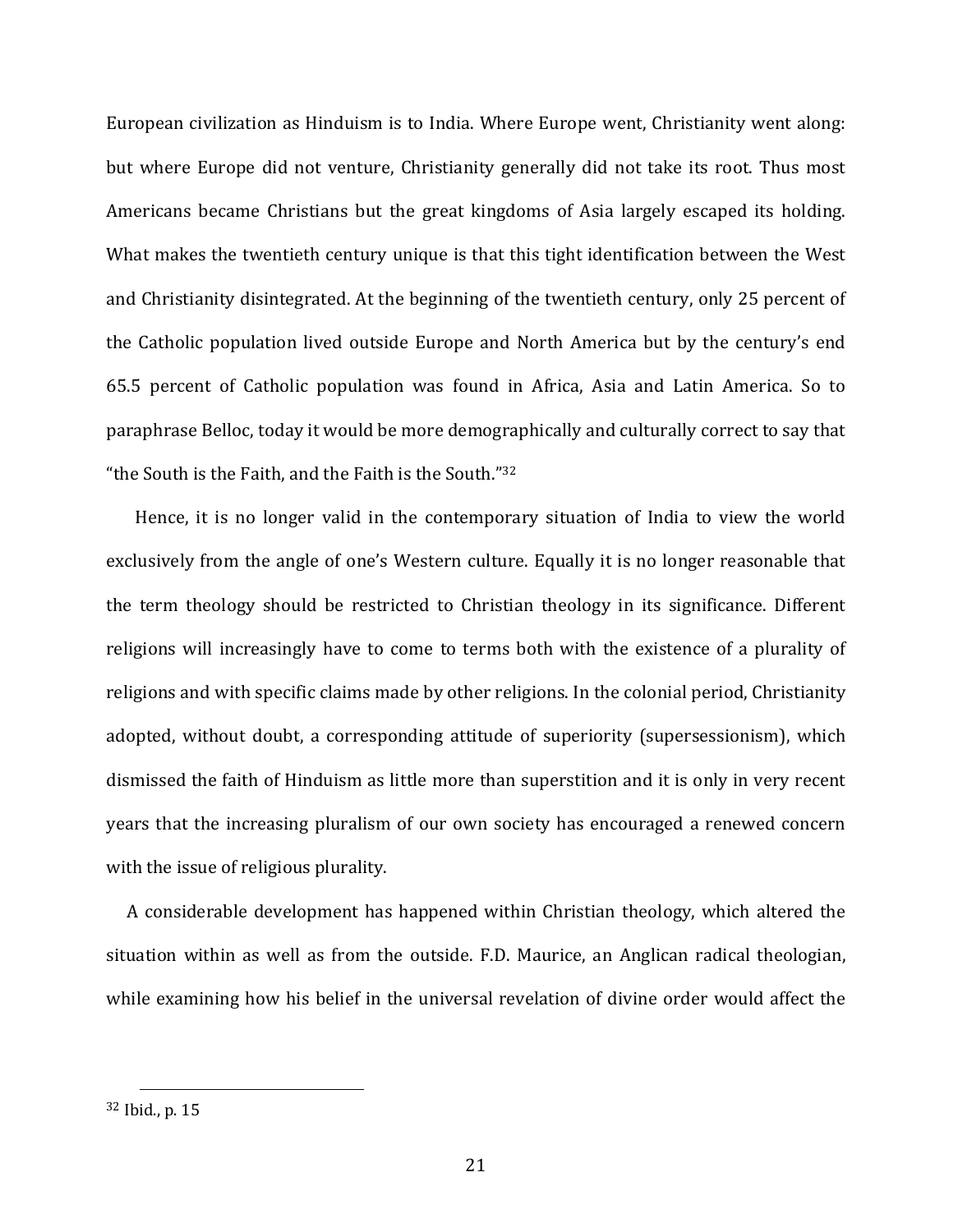Christian understanding of non‐Christian religions, states: "Christ, as the root of humanity, had taken the nature of a man in general, not specifically of a European."<sup>33</sup>

### **Contextualization or Inculturation in Indian Context**

The present trend or orientation in the field of theology is no longer whether to contextualize or inculturalize the Good News of the Gospel or not, but how to contextualize it in the varying cultures of the people to whom the Good News is proclaimed. This idea is fleshed out by M. Amaladoss:

"The word inculutration is patterned on the model of incarnation of the Word. It does not tell anything about the process or its implications in the concrete. It becomes necessary to look at it trying to happen in a particular context."34

My focus in this chapter also will be on indicating how *inculturation* should happen in the Indian context. The present concern for contextualization originates from "the growing awareness of the importance of the context in the Church's understanding of itself, its faith, and its mission in the world."35 *Inculturation* or "*Indianization of Christianity*"—the term expresses the purpose of making the Church understand itself, its faith and its mission in the Indian context. Indians embraced Christianity since the first century but even after two thousand years, Indian Christians remain largely a Westernized version. Indian Christians themselves are not happy about the situation. The complaint often heard is **Catholics are too Roman, and the Baptists are too American.** The Asian bishops and in particular Indian bishops find it an extremely challenging task to evangelize Indians into genuinely Indian and authentically Christians. As an Indian, knowing the cultures, traditions and values, and

**<sup>33</sup>** John Brockington, "*Hinduism and Christianity," (*St. Martin's Press, New York, 1999), p. 176

**<sup>34</sup>** M. Amaladoss, *Beyond Inculturation: Can the many be one?* (Delhi, ISPCK, 1998), P.12

**<sup>35</sup>** O.E. Costas, *Christ outside the gate: Mission beyond Christendom*, (New York, Orbis Books, 1982), P.5.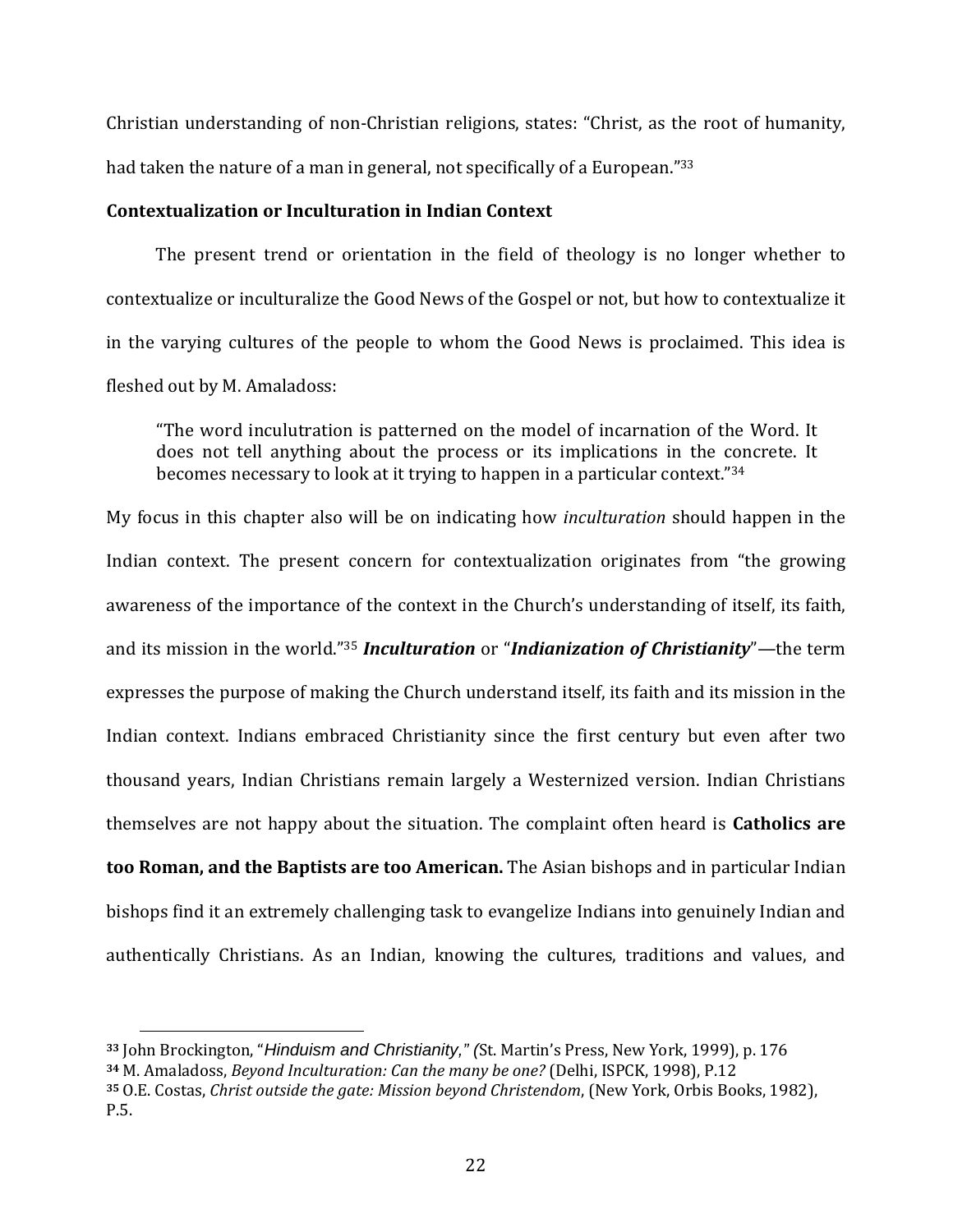evaluating Indian Christianity critically, I have my hope, brighter, of arriving at a point to propose a new way of being an Indianized Christian.

#### **II. The Christological Vision of FABC**

 There was "a prayer addressed to Jesus Christ the Lord of history, bearer in the Spirit of a mission from the Father 'to all the people of Asia'"36 in the very first Plenary Assembly (FABC) on 28<sup>th</sup> April 1974.<sup>37</sup> I find the vision for Indian constructive theology emerging from this prayer, which implicitly reveals the need felt by Asian bishops to have a theology of their own in their context. This prayer was made by Asian bishops in Asia for Asia with a number of Christological implications in the life of the Church in Asia. Asian bishops, by reliving the faith of the apostles and bearing witness to Jesus the Lord, acknowledge Him as the Lord of history. A. Alangaram, SJ a professor of theology at the Jesuit's theologate in Chennai, India, sees a gradual growth (three stages of development in the Gospel) in the acknowledgment of Jesus as the Lord in the faith of the apostles: 1.) They saw him as Jesus of Nazareth (Lk 4:16), and they questioned about the place of his nativity: "Nazareth! Can anything good come from there?" (Jn 1:46); as Jesus' followers they came to know him more than a man (Mt 8:27; Mk 4:41; Lk 8:25); acknowledged him after his death and resurrection as Jesus the Christ (the Redeemer), the Lord and God (Lk 24:34; Jn 20:28; Acts 2:36; 10: 36‐41; Phil 3:8‐11).38

When we speak of history we always think of three dimensions of time—yesterday, today and tomorrow. Asian bishops remember the presence of the Lord in the past history of

<sup>36</sup> Gaudencio B. Rosalesr, C.G. Arevalo, eds., *For all the People of Asia*, [Philippines: Claretian Publication:1992], Pp. 18-19, Nos. 43-49. The FABC documents from 1970 TO 1991 have been published in this book.

<sup>37</sup> A. Alangaram SJ, *Christ of the Asian Peoples*: *Towards an Asian Contextual Christology*, (Asian Trading Corporation, Bangalore, India 1999), p.3 <sup>38</sup> Ibid., P.3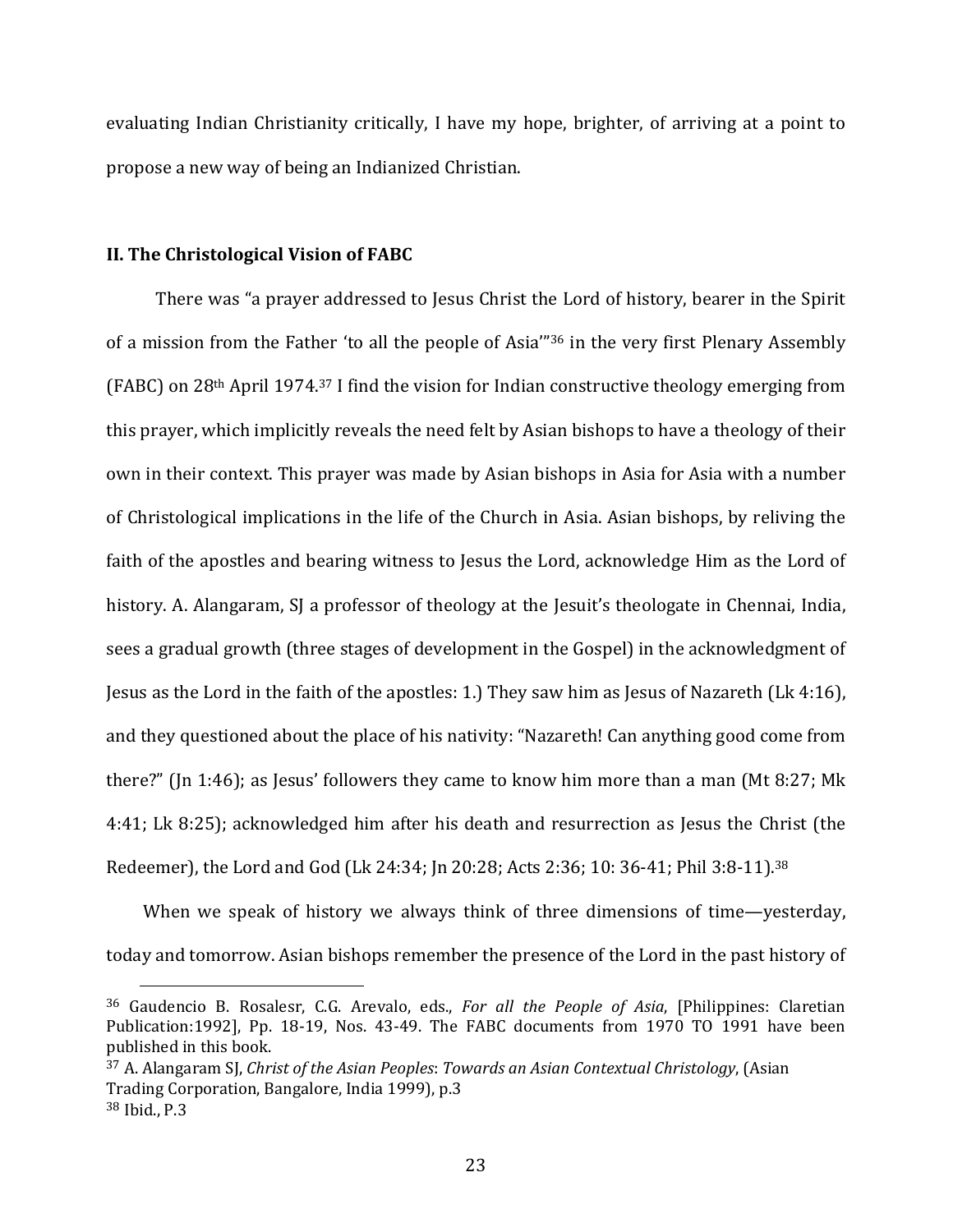Asia, acknowledge and celebrate his presence in the present context of Asia, and express their hope that the Lord will make Himself known to all the people of Asia. To think of Jesus as one who was, is not an invention of Asian bishops. We too find a similar reflection in the apostolic tradition—the apostles as the new Israel people, echoed the faith experience of Israel who in their oppression and liberation experienced God as the God of History. The apostles in their faith experience proclaimed that their Lord Jesus Christ is 'Lord of History'.39

#### **The Asian Revelation of Jesus, the Redeemer of Asian People**

 The Sri Lankan theologian Aloysius Pieris, as an Asian, reflects on and echoes the same experience of the Asian bishops, and presents two determining realities of Asian Christological reflection—poverty and the Asian multi‐religious context. He calls these two realities of Asia and I see them also truly the realities of India: "The Jordan of Asian Religions and The Calvary of Poverty."40 In India, I find these two realities and 'culture' as the third reality when I do Christological immersion in India (cultures, religions and poverty). Only in such Christological immersion can God reveal himself and Jesus, and Jesus reveal himself and God in India. The first immersion: Jesus immersing himself in the river Jordan, God his Father revealed himself to him: "This is my beloved son, with whom I am well pleased" (Mt 3:17). The same God reveals himself today in the immersion of the Jordan of Asian religions

<sup>&</sup>lt;sup>39</sup> While we study the theme on "Passover" we always come across the liberative hand of God in the history of Israel: 'They were slaves and no people and they became sons of freedom and a people and a nation.' For my discussion, it is important not only to remember how the people of Israel experienced God as God history, but also to see that what in the Old Testament referred only to God is also attributed to Jesus as "Lord of history". It was the experience of the apostles that Jesus transcends all created realities, time and space. In their faith experience, apostles proclaimed that they have one Lord who is Jesus Christ, through whom all things came to be (the past) (Col 1:16; Heb 1:2) through whom we exist (the present) (1 Cor 8:6) and who will come again as Lord whom we will meet (the future) (I Th 4: 16; 5:23).

<sup>40</sup> Aloysius Pieris, *An Asian Theology of Liberation*, (Edinburgh: T&T Clark Ltd, 1988), pp.45‐50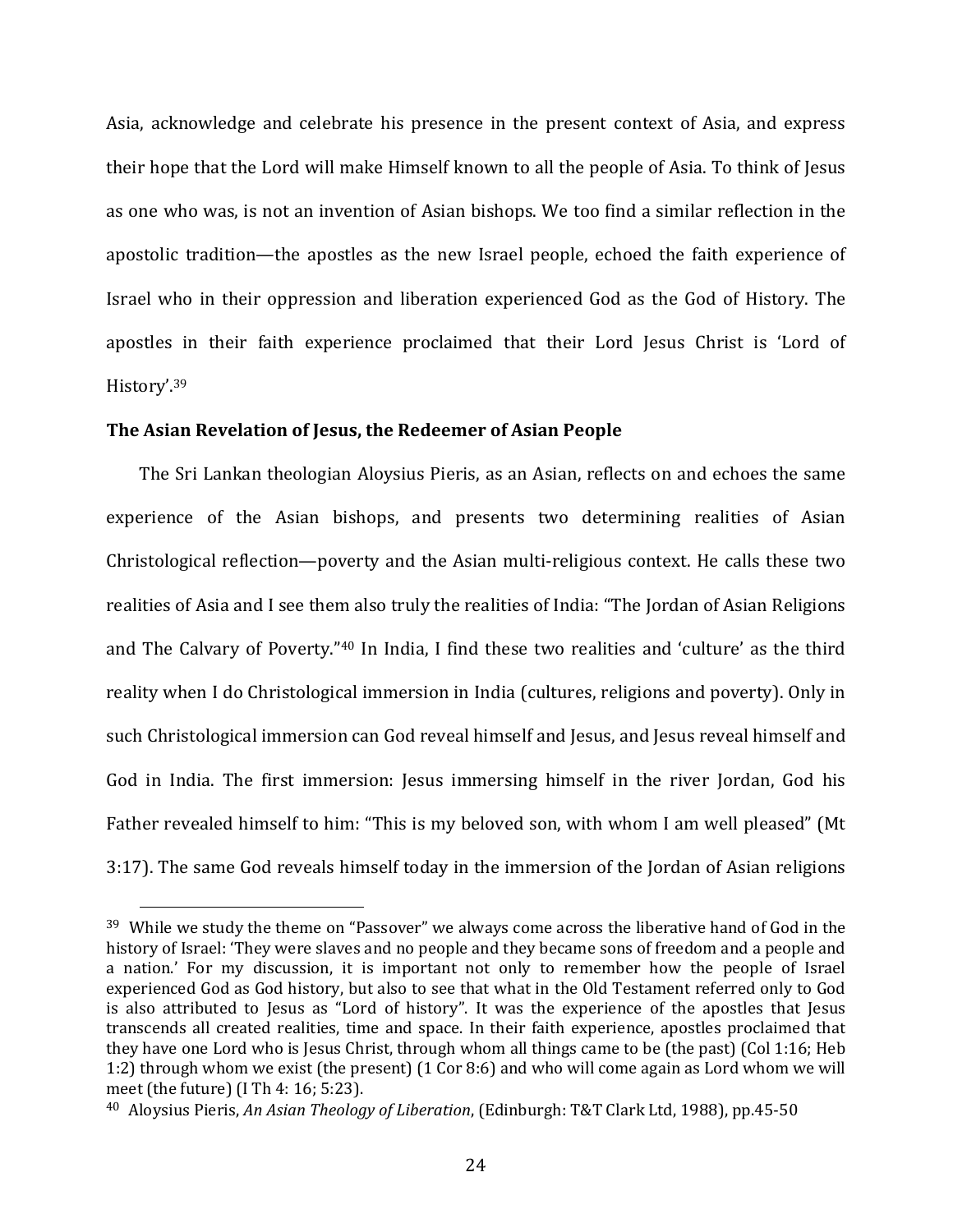in India. Such an understanding of God's revelation in and through Asian religions is made clear in the FABC documents. Asian bishops are convinced that "the Holy Spirit taught others (other faiths) in a marvelous variety of ways" and they are aware that other religions are different from theirs (Christianity), and they strongly believe and proclaim with certainty that one can hear the voice of the Holy Spirit through other religions as He calls us "to lift our hearts to the Father" (A., 35).<sup>41</sup>

 The second immersion is in Indian Poverty. Starvation, oppression due to the Caste system<sup>42</sup> and suffering are the realities of poverty. They remind us of the excruciating suffering of Jesus at Calvary. Jesus experienced the total abandonment of his God the Father in his life: "About the ninth hour Jesus cried with a loud voice, 'Eli, Eli, La'ma sabach-tha'ni? That is-My God, My God, why have you forsaken me?" (Mt 27:46). Such a moment of suffering is a perfect time for God's revelation. Here God revealed Jesus, who he really was, to the eyewitnesses. I take here for my reflection two eyewitnesses. First, the Centurion who said, "Truly he was the Son of God!" (Mt 27:54). Second, one of the criminals who was crucified with Jesus said, "We indeed suffer justly…but this man (Jesus) has done nothing wrong" (LK 23:41). He also prayed to Jesus acknowledging his 'kingship,' "Jesus, remember me when you come in your kingly power" (LK 23: 42). The same God and Father of Jesus, reveals him also in the Calvary of Indian poverty. This experience of the Asian bishops who say, "Asia is nearly 3 billion people, almost two-thirds of humankind. It is a face with the

<sup>41</sup> A. Alangaram SJ, *Christ of the Asian Peoples*: *Towards an Asian Contextual Christology*, (Asian Trading Corporation, Bangalore, India 1999), p.5

<sup>42</sup> See John L. Allen, *The Future Church,* (Doubleday, New York, 2009), p. 22. Allen says the growth of Catholicism in India reflect unique historical factors. Catholicism had its greatest missionary success among the Dalits (the permanent underclass of the Indian caste system) in India in the twentieth century. Dalits see choosing a non-Hindu religion as a means of rejecting oppression and discrimination. Dalits account for somewhere between 60 to 75 percent of the total Catholic population of India.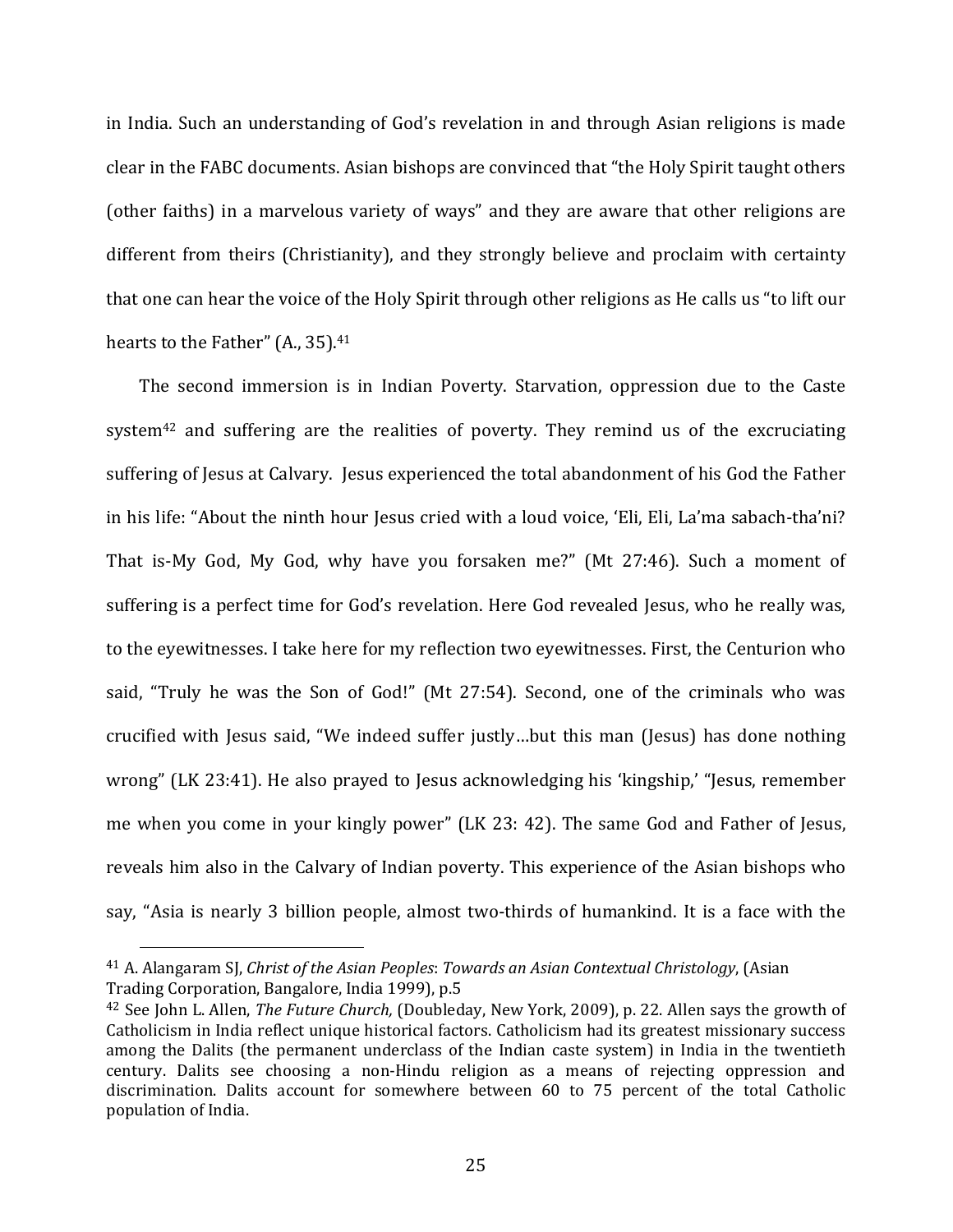marks of poverty, malnourishment and ill health and what not.. (A., 4)."<sup>43</sup> In this context of utter poverty and social oppression due to the Caste‐system, Asian bishops contemplate the person of Jesus and his mysteries and say: "We turn to Christ whose concern for the multitude (Mk 8:2) was made visible in another Asian land, the Christ who is also the Lord of the future of men" (A., 7).<sup>44</sup> Asian bishops' both immersions are God's places of revelation: God's Epiphany of Jesus as the risen Lord, liberator of all mankind from sin and death, and God's translucence of God's self as the ultimate liberator. These two revelations based on its cultures are the foundations on which theology for India has to be built. Obviously, the Indian Christian theology is to be built on the special character of theologizing in the context of cultures.

What we find in the 'prayer' of the Asian bishops that is clearly different from the experience of the Apostles is none other than an inevitable Asian Context. The Apostles announced Jesus 'as Lord of All' (Acts 10:36) and the Asian bishops proclaim Jesus as 'the redeemer of our (Asian) people' and the 'Christ of the People of Asia.' Alangaram has made this point very clear: the Asian bishops do not deny the universality of Jesus as 'Lord of History.' He also explains further that proclaiming Jesus as redeemer and Christ of Asian people is a new Christological understanding in the faith seeking understanding of Jesus in the Asian context. In asserting the right of the Asian bishops he has said that nobody can say that this Christological understanding of the Asian bishops is too narrow and that it is a Christological reductionism. Some might think that Asian bishops claim a monopoly of Jesus as a Redeemer of Asia only or minimize the universality of Jesus; but no one can deny their

<sup>43</sup> A. Alangaram SJ, *Christ of the Asian Peoples*: *Towards an Asian Contextual Christology,* (Asian Trading Corporation, Bangalore, India 1999), p. 6

<sup>44</sup> Ibid., p.6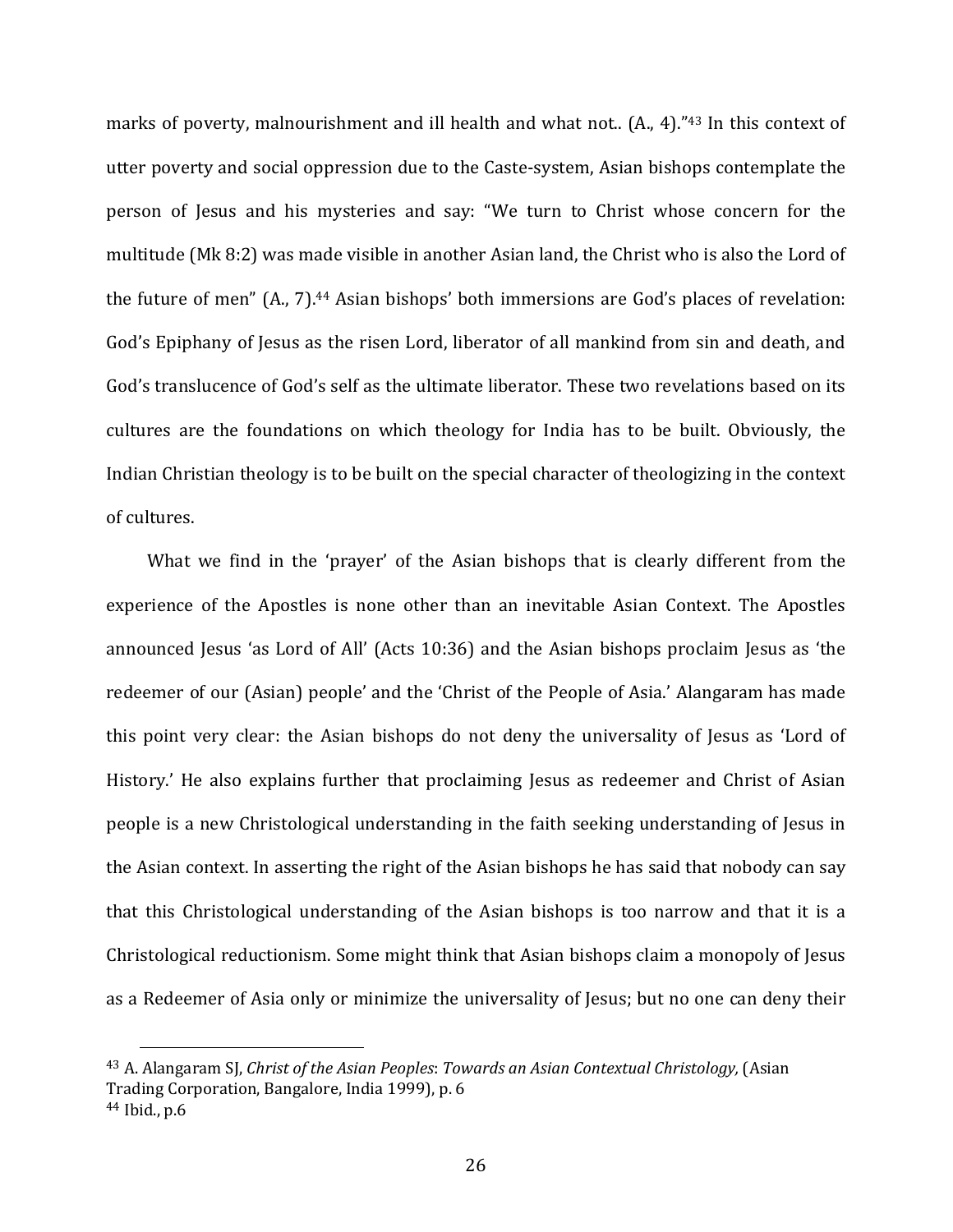right to proclaim Jesus as the Christ of Asia as it responds to their faith commitment in their situation where poverty, plurality of religions and cultures are identifying factors in realizing  $G<sub>od.45</sub>$ 

# **Re‐discovery of Indian Jesus and Good News to the Poor In India**

Re-discovery of the Asian Jesus by the FABC bishops is not completely similar to "the Copernican revolution"46 but a kind of model in developing a Christology for Asia. This Asian understanding of the Church (the understanding and attitude of the Church towards other religions) is completely different from the traditional understanding of the Church before Vatican II47(A., 131). Asian bishops, instead of proclaiming *Jesus* to the people of other faiths, they believe and preach that *Jesus* **and** his *kingdom values* are present already in other religions, and they want to discover Jesus who has been already present in the Asian history and their tradition in order to lead Asians to know Jesus as 'the Way'. In ways unknown to the Church, Jesus enlightens all Asians through their own philosophies, beliefs and worship since Jesus is 'the Truth' for all the Asians too.<sup>48</sup> This Christological vision of the Asian bishops is the motivating factor for their construction of theology and evangelization in Asia.

<sup>45</sup> Ibid., p.5

<sup>46</sup> John Hick, *God and the Universe of Faiths* (New York: St. Martin's Press, 1973) and also see James Fredericks, *Faith and Faiths*: Christian Theology and Non‐ Christian Religions, (New York: Paulist Press, 1999), p.38…Hick called Christians to undergo a "Copernican revolution" in their understanding of other faith in relation to the vast diversity of religions in the world. Hick's revolution has nothing to do with the universe of planets but with the universe of religions. As Copernicus argued for a heliocentric model of the solar system, where the Sun replaces the earth as the center of all, Hick argued for a "theocentric theology of religions, where God alone not Christ or the church is given the pride of place at the center of things.

<sup>&</sup>lt;sup>47</sup> It is a fact that we will accept with no exception that before Vatican II, the Church in Asia in general had a negative attitude toward other religions, considering them as religions of pagans and looked at them with an attitude of contempt. Therefore the main concern of the Church was to convert people from their religions in order to save their souls. As a result the Church was unwilling to dialogue with other religions.

<sup>48</sup> A. Alangaram SJ, *Christ of the Asian Peoples*: Towards an Asian Contextual Christology, (Asian Trading Corporation, Bangalore, India 1999), p. 6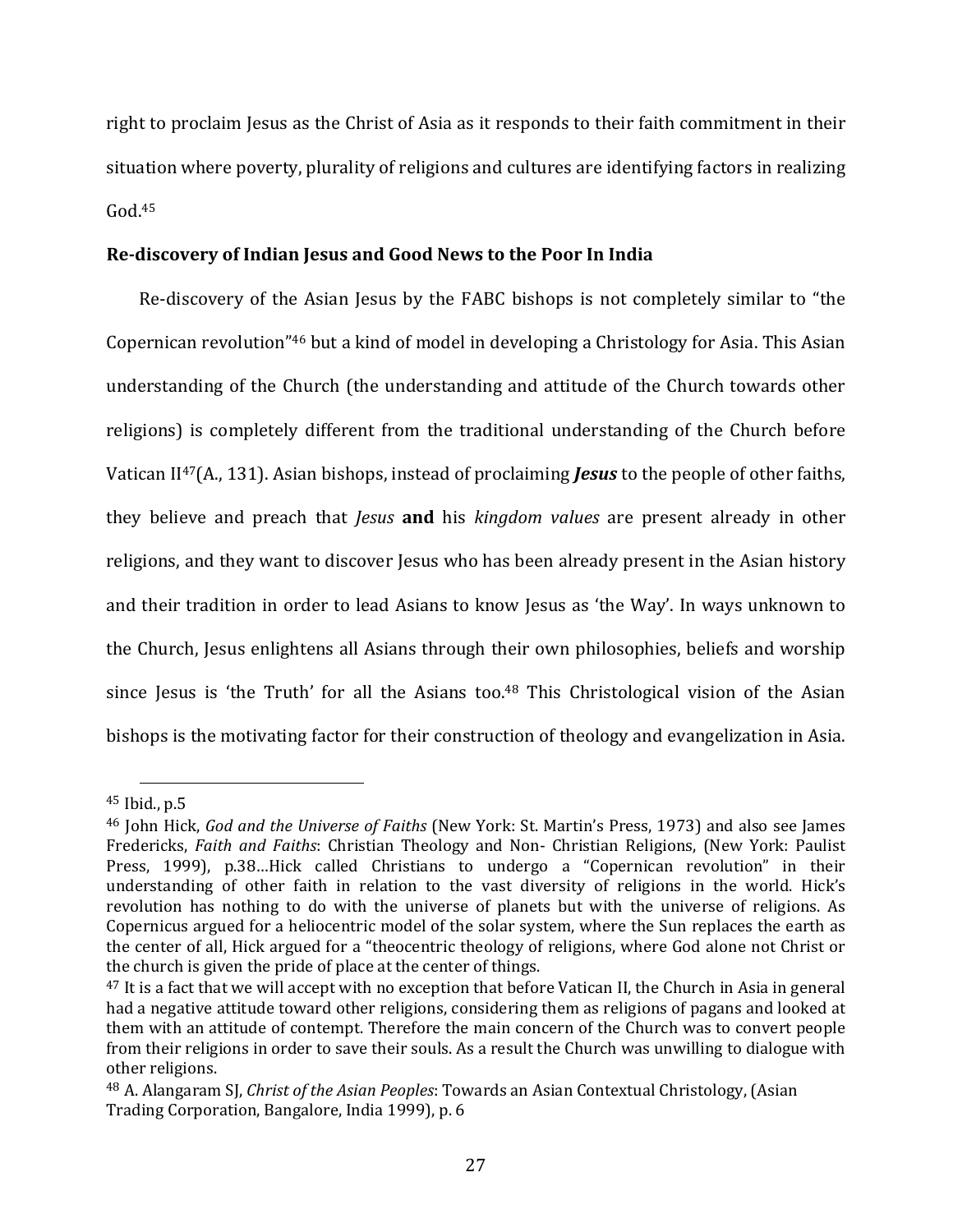They insist the whole truth of the Gospel has to be preached, emphasizing the three dimensions (Culture, Poverty and diversity of religions) of it in order to suit the present situation of the Asian People. Asian churches live within the history of the Church and choose to opt for the poor men and women of Asia in order to show that they are ready suffer and die like their Lord so that the poor of Asia could live (A., 147).<sup>49</sup>

# **III. A Methodology Suitable for Indian Theology in Asian Context**

 I strongly sense an urgent need for a Christological vision and a suitable Methodology for developing a constructive theology for India today. This clarity of vision and practicability of a theological methodology will enable Indian theologians to create a relevant constructive Christology which is praxis oriented, and which can transform India to make us genuine Indians and authentic Christians. Alangaram finds a deeper inspiration from the prayers of the Asian bishops in order to construct a Christological vision for India. It is the bishops' prayer to the Lord at the end of the First Plenary Assembly.50 Alangaram retrieves and proposes a theological methodology from the Christological vision of the FABC documents, which will support my construction of theology for India in the Asian Context. He has **six stages** in the methodology: *Immersion, Suspicion, Evolution, Action, Collaboration*

# *and Transformation*. 51

**Immersion** is the first step in the methodology of developing a theology for India. It means to live among people in their daily life situation in order to have a first hand

<sup>49</sup> Gaudencio B. Rosalesr, C.G. Arevalo, eds., *For all the People of Asia*, [Philippines: Claretian Publication:1992], p. 147.

<sup>50</sup> Ibid., Pp. 18‐19.

<sup>51</sup> A. Alangaram SJ, *Christ of the Asian Peoples*: Towards an Asian Contextual Christology, (Asian Trading Corporation, Bangalore, India 1999), Pp.1‐2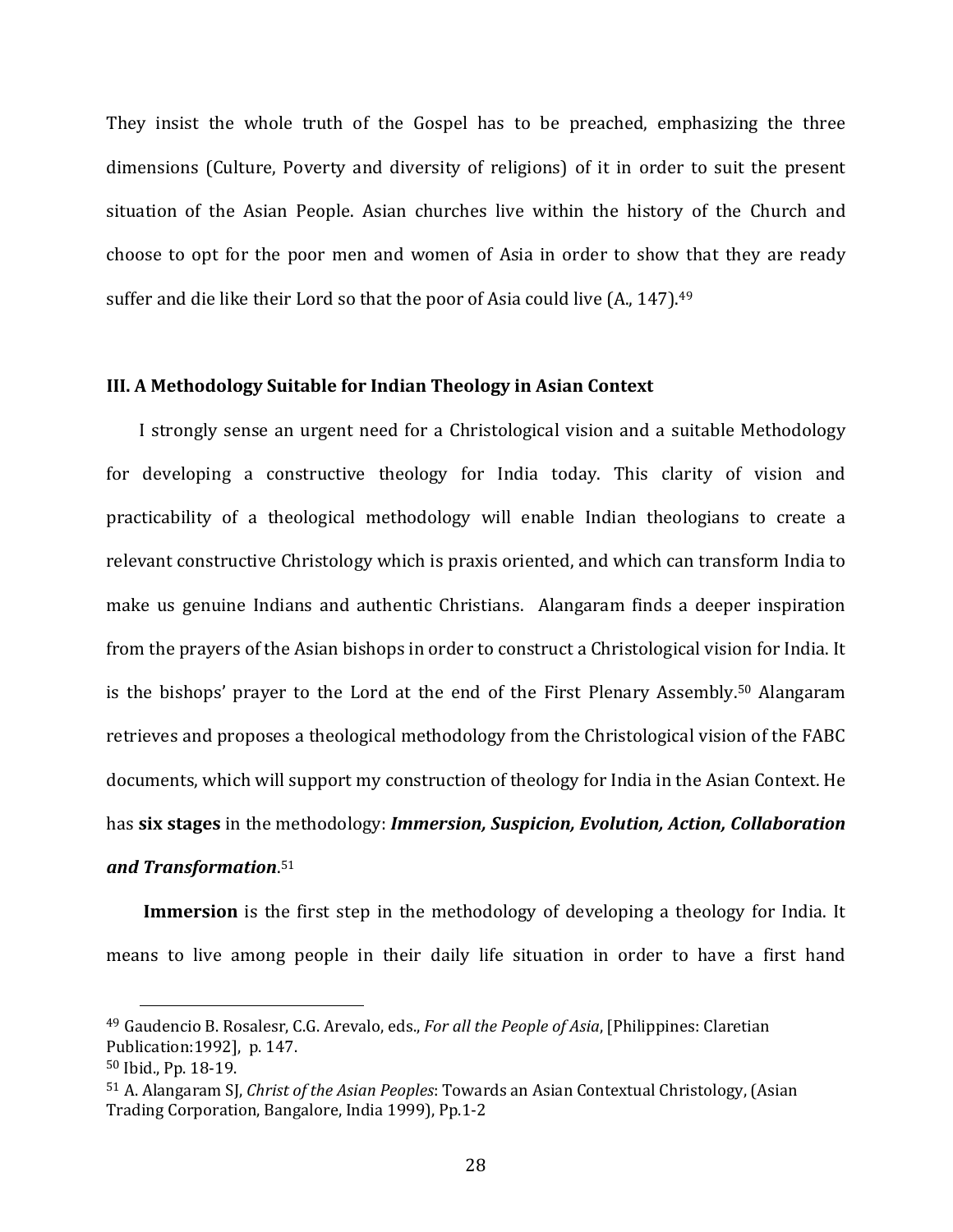knowledge of their different aspects of life: social, political, economic and religious. The Asian bishops have discovered the reality of Asian context that the majority, (80%) live in poverty, in religiously pluralistic societies and in plurality of cultures. J. Russell Chandran rightly indicates the Indian reality marked by three factors: cultures, poverty and religious pluralism, and no Indian theology could afford to ignore any of them. Indian Christian theology is a child of the meeting of the Christian faith with the cultures, the inhuman situation of poverty and the religious pluralism.<sup>52</sup> If one immerses in Indian realities he or she will be challenged with two **Suspicions—**a suspicion about the theology of the West and a suspicion about the Indian Cultures and traditions. My methodology will include a search for information and theological foundation from FABC to authenticate these two suspicions. My efforts to respond to these suspicions have enabled me to develop a new method of doing theology in Asia for India different from that of the West.

The Christological vision and theological reflections of the Asian bishops and the theologians show me a clear **Evolution** that the Indian theological reflections revolve around two points**:** First, the universality of our Christian faith. The second is the different cultural, religious expression of the faith, and social setting. <sup>53</sup> In making the Christological vision operative (life oriented) the Asian bishops propose a pastoral plan—**Action.** Since the Christians are a tiny minority in India, they need the help and support of the members of other faiths—**Collaboration.** Asian bishops believe only through such collaboration we can work for the kingdom of God in Asia—liberation and salvation—**Transformation** of all the peoples of India.

<sup>52</sup> Lourdu Anandam, *The Western Lover of the East:* A Theological Enquiry into Bede Griffiths' Contribution to Christology, (La Salette Publications, Kodaikanal, 1998), P. 3.

<sup>53</sup> A. Alangaram SJ, *Christ of the Asian Peoples*: Towards an Asian Contextual Christology, (Asian Trading Corporation, Bangalore, India 1999), P. 2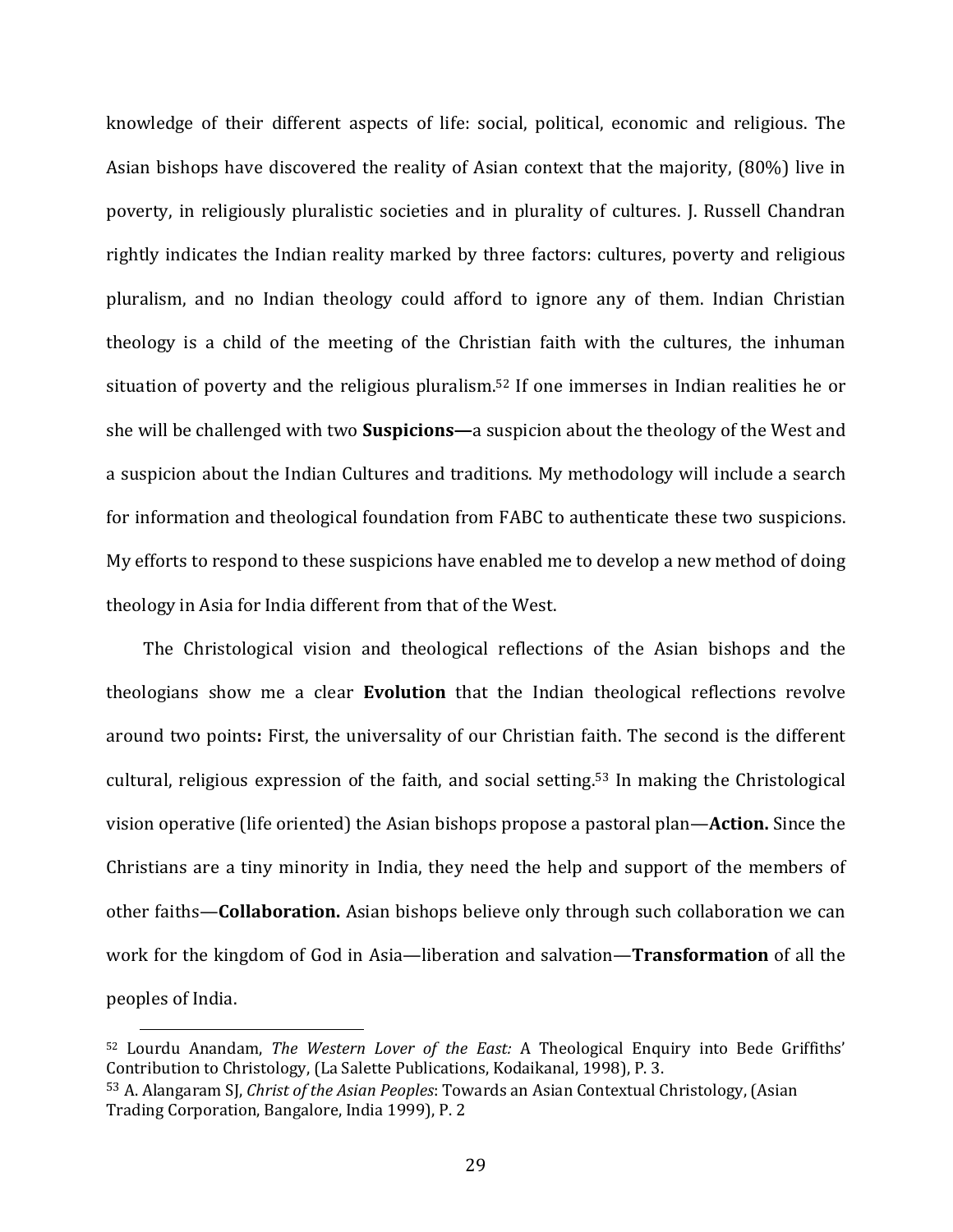In the process of the development of this methodology in the Asian context in which the Indian Church lives, I see a clear and definite direction to develop a constructive theology for India (Second Chapter), which will not only enable Indian Church to find her identity and mission but also to live her identity and fulfill her mission (third Chapter).

 Where do we find this methodology? We find these exact stages of methodology already present in God's plan of salvation revealed in Jesus Christ: the mystery of Incarnation—the Word became flesh (Immersion). In his public life, Jesus found the hypocrisy and the irresponsibility of the religious leaders and authorities and their selfish interpretation of God's Word. He witnessed an unjust socio‐religious situation in society, and the suffering of the poor and the oppressed. All of what he saw made him suspect the context he lived in (suspicion). With this suspicion in mind, Jesus develops—(Evolution) a new theology presenting God as Father and all human beings as his children, and preaching the liberation and salvation to the poor and the oppressed. He announced the Good News and denounced the power of injustice and oppression by proclaiming the kingdom of God—(Action). Jesus himself felt the need of support from his apostles and other men and women— (Collaboration) to continue his work of proclaiming the Good News of God's kingdom for (transformation) the transformation of men and women.

### **Six Stages in the Methodology**

#### **Immersion**

For Alangaram, the term '*immersion'* means to be rooted in a context or in a place with its people and to be aware of the movement of the Holy Spirit and listen to Him in that context.<sup>54</sup> For my purpose in this thesis, I take the place of immersion India in Asia and its

<sup>54</sup> A. Alangaram SJ, *Christ of the Asian Peoples,* 1999, p.7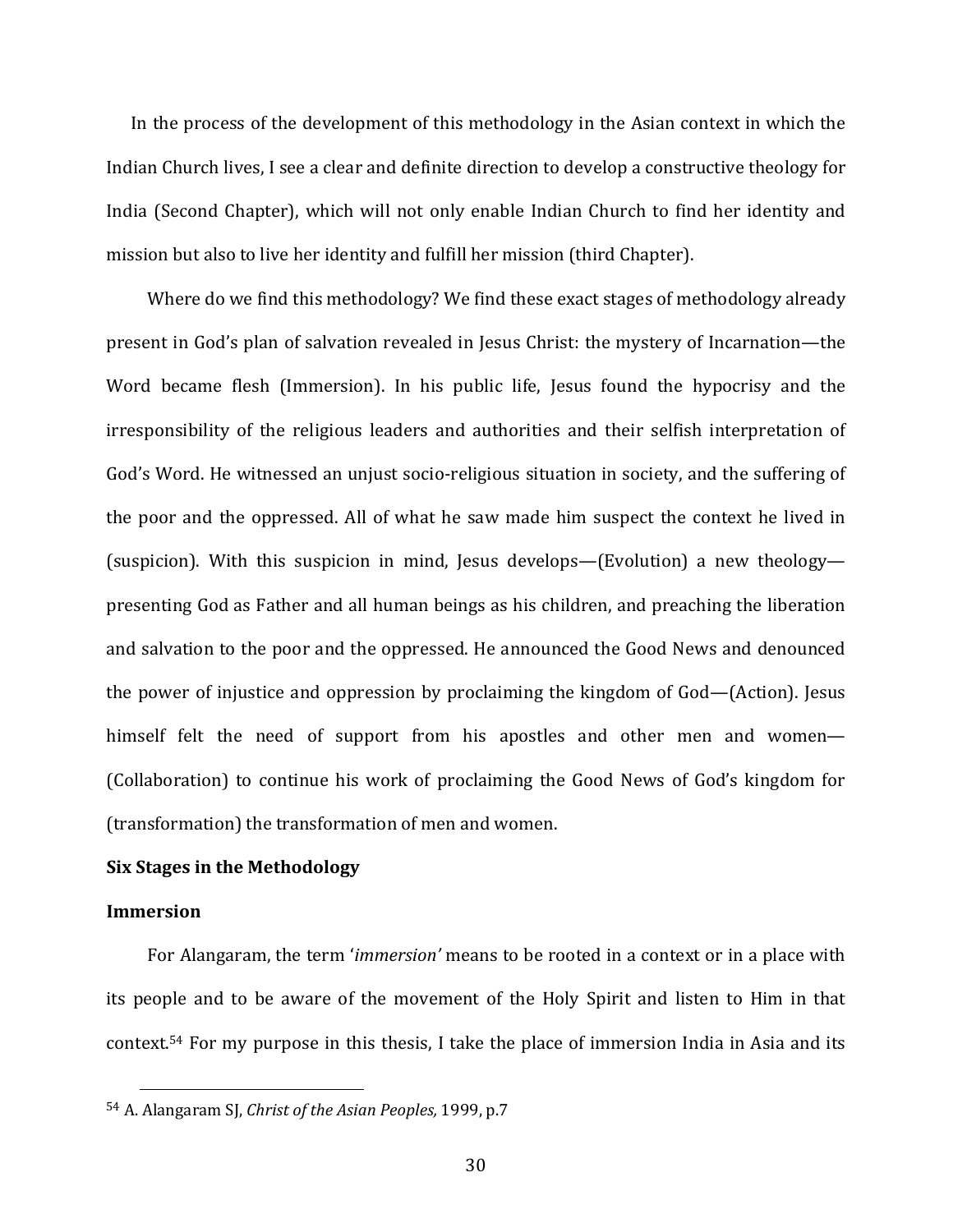people, Indians. There are many cultures and religions, and Christianity is one among of the religions and Christians are a minority in India. Without worrying about the minority state of the Church and the present persecutions against the missionaries, Indian bishops think of preaching the Kingdom of God and working for it in collaboration with the people of other faiths, with total trust in the power of the Holy Spirit who has chosen them. It is their strong hope that God who has planted his Kingdom in Asia will one day bring it to perfect fulfillment. In order to realize this awesome goal in a more organized and effective way, the Federation of Asian Bishops' Conference (FABC) was established in 1970. To date there have been nine plenary assemblies (FABC) held in different parts of Asia, and the tenth plenary assembly will be held in Vietnam in 2012. Each assembly of the bishops has been an expression of all the experiences of God and of people and of immersion in the Asian realities.

#### **Suspicion**

 Alangaram lists two suspicions of the Asian bishops. The first thing the Asian bishops and theologians along with few Western theologians observed in their act of immersion was the fact that the Christology of the West is no longer suitable in the Asian Context. The second thing they observed was that the existing social (Caste system), political (corruption), economic (inequality) and religious conditions (religious pluralism) in Asia.55 Allen while writing about the progressive views among the Catholic thinkers in India said, "On several contentious theological issues, including religious pluralism, inculturation, and ecclesiology, Indian Catholic thinkers such as Michael Amaladoss, Felix Wilfred, and Aloysious Pieris (a Sri Lankan but part of the Indian discussion) express attitudes regarded

<sup>55</sup> A. Alangaram SJ, *Christ of the Asian Peoples*: *Towards an Asian Contextual Christology,* (Asian Trading Corporation, Bangalore, India 1999), Pp. 10‐11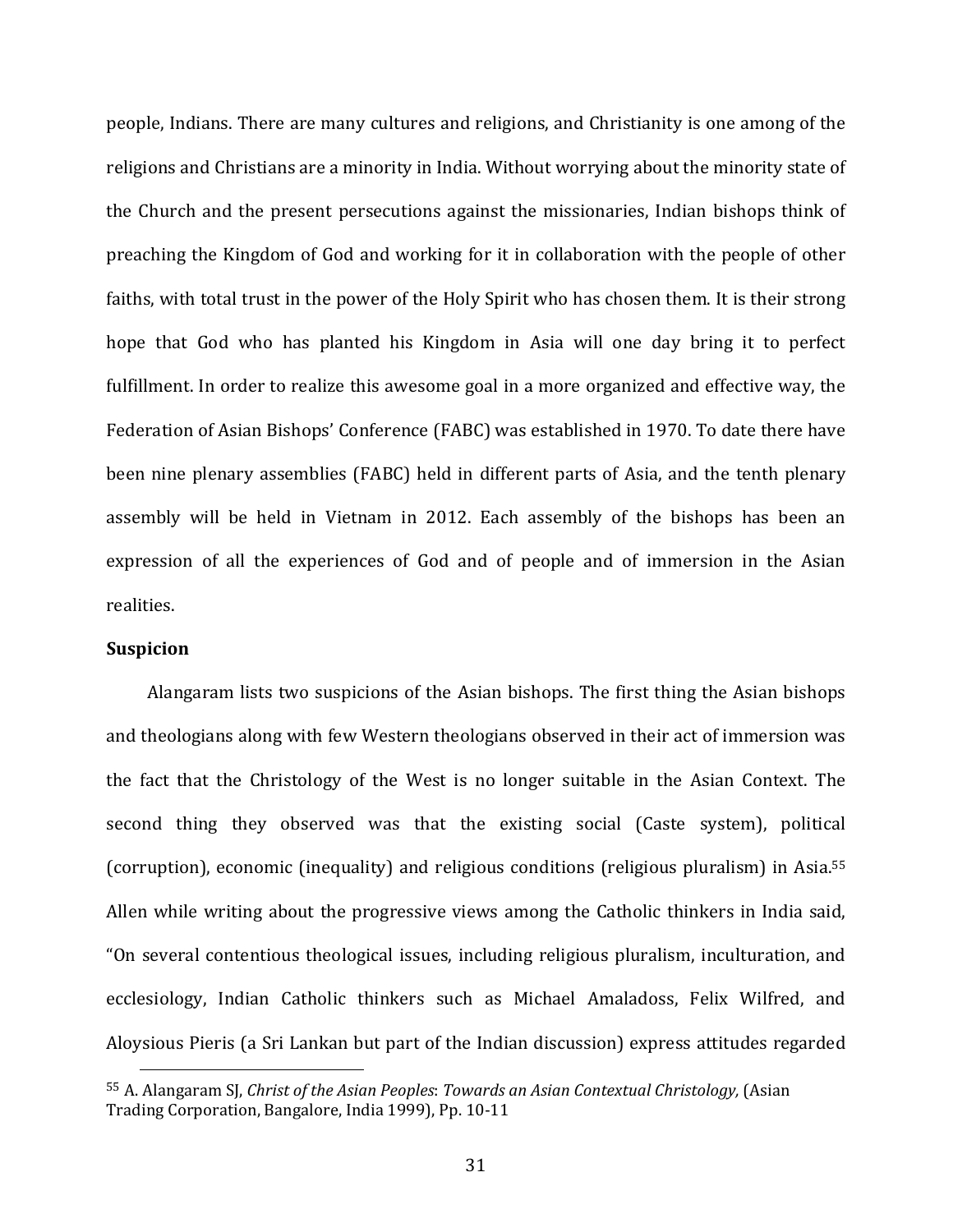in the West as to the Left of the Center."56 Their representation of Dalits (untouchables) also means that they are more attentive to poverty, discrimination and structural injustice.

These two suspicions need to be healed and transformed by the power of the Holy Spirit. Asian theologians and other Western theologians like Leonardo Boff have discovered the impoverishment of the West and its mind-set. When I read the writings of Aloysius Pieris, Samuel Rayan, Leonardo Boff and Felix Wilfred, I begin to ask: "what images of Christ has the West presented to Asia."

#### **Suspicion about the West**

Boff, being a Western Christian encountering the East, discovered three kinds of impoverishments in Western Christianity—Western absoluteness, Western Christianity and Western Christology. The study of Boff helped me to critically re-discover Indians and their 'Indian Christianity'. The context that helped Boff to overcome the western 'absoluteness' was the Asian Pluralistic context. His experience of the paschal event of Jesus Christ took him through a process of dying to his absolute Western Christian Identity, rising to be more human, which is also Christian, more open to others, ready to learn from them and love them in spite of differences. And he also found, in his personal encounter with other religions, the closed Western mind‐set of Christianity unwilling to be enriched by the wealth of knowledge and understanding of other people of the world.57 Western Christianity in his understanding is "much preoccupied with its linguistic, philosophical and theological 'Western Cosmovision' rather than allowing the Gospel stories and images to enter into a free and

<sup>56</sup> John L. Allen, 2009, p. 51

<sup>57</sup> Leonardo Boff, et al, '*Christ in Asia: Some Aspects of the struggles'‐In*: Any Room for Christ in Asia? Virgil Elizondo, ed. al, (London: SCM Press 1993), Pp. VII‐XI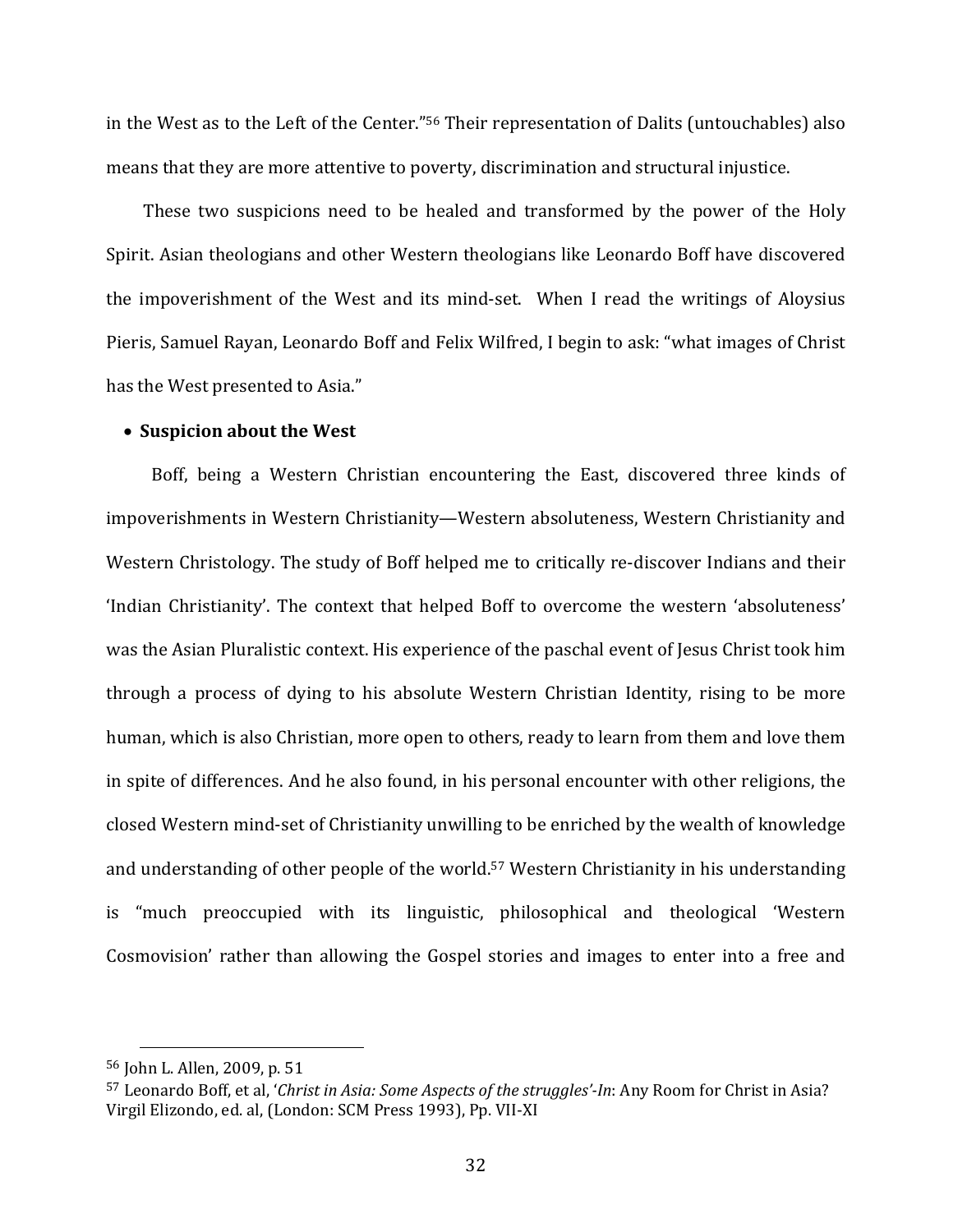friendly dialogue "with the life-stories of any cosmovision in the world".<sup>58</sup> Thirdly, 'Impoverishment' of 'Western Christology'—means the European religious syncretism has marred the real image of the person of Jesus as well as his message. He pointed out that the cosmovision of the Empire and the Kingdom of God are somehow interwoven and fused as one, and the result of this fusion is what we find in this strange synthesis "a curious mixture and interdependency of God and gold, material wealth and salvation, earthly property and heaven, enslavement and emancipation, Church and state and military power and spiritual power".59 Alangaram believes that Boff's disclosure of Western colonial Christianity confirms the longstanding suspicion in the minds of Asian theologians  $(A, 337)^{60}$  that the Christianity spread by the powerful colonial West remains alien to Asian culture and religions, and remains a big problem in getting rooted in the Asian Culture.<sup>61</sup> This is the main reason why the Christians in Asia are a minority even now. Samuel Rayan, an Indian Jesuit theologian, perceives "Christianity was seen by some as the religion of the foreigners and conquerors, and Christ as invader, a kind of religious Julius Caesar."62 While trying to explain the right of Asian people to have their own Christology, Teotonio R. de Souza, an Indo‐Portuguese

<sup>58</sup> Ibid., p. viii

<sup>59</sup> Ibid., p.viii. See also Harvey Perkins, "Four Bible Studies on Development in the Asian Context" *The South East Asia Journal of Theology,* XXI (no 1, 1980), p. 82: "But it is one of the tragedies of the history of Christianity that this original emphasis of the faith was lost in the Constantine era and buried under medieval feudalism; and that then a travesty of the gospel, fashioned to suit the growing middle classes of modern Europe, was used to proclaim submission of Western workers to new industrial power and of Asian peoples to new imperial power".

<sup>60</sup> Gaudencio B. Rosalesr, C.G. Arevalo, eds., *For all the People of Asia*, [Philippines: Claretian Publication:1992], p. 337.

<sup>61</sup> A. Alangaram S.J., *Christ of the Asian Peoples*: *Towards an Asian Contextual Christology,* (Asian Trading Corporation, Bangalore, India 1999), p. 12

<sup>62</sup> Samuel Rayan, *Hindu Perceptions of Christ in the Nineteenth Century. In:* Any Room for Christ in Asia? (London: SCM Press, 1993) p. 13.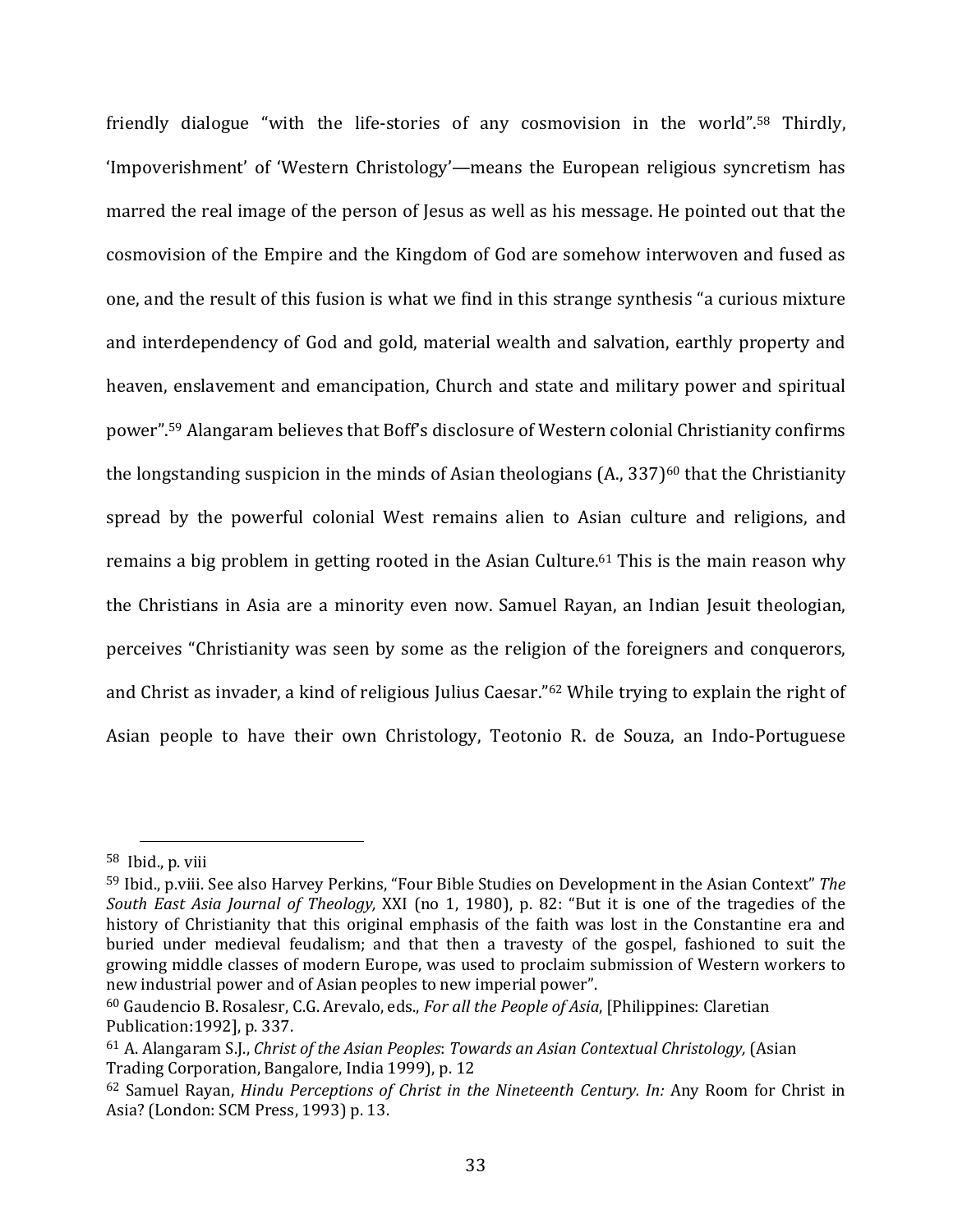historian and the founder‐director of the Goa‐based Xavier Center of Historical Research, at Alto Porvorim, expresses his opinion in the following words:

"It may be unfair to reduce God's salvific manifestations in the history of all semitic people and many other children in Asia and the rest of the world to the images and the times caricatures of Christ manufactured and exported by the dogmatic theologies understandable or acceptable to the Western mind and to the socio‐political systems backing them."63

Thus the painful experience of colonization by the West has disfigured the image of Jesus in the hearts and minds of the Asian people. Therefore it is the inevitable responsibility of the Asian or Indian bishops and theologians to rediscover the true image of Jesus and the original message of Jesus, who preached freedom, love, and service, against any sort of enslavement, exploitation and abuse of people, and who spent all his life in healing, forgiving and saving people. Stanley J. Samartha, an Indian theologian and a participant in interreligious dialogue, brings to our awareness that, "a new hermeneutics is developing, a hermeneutics willing to read and hear biblical texts about Jesus in ways quite different from those of the West."64

# **Suspicion about the Indian Context**

On the basis of immersion, Asian bishops have made the analysis of the Asian situations (Social, political, religious and cultural).<sup>65</sup> This orthopraxis is to be the testing

<sup>63</sup> Teotonio R. de Souza, "Some guises of 'Christ' in Asia," In: *Any Room for Christ in Asia*? ed. Virgil Elizondo, et al, pp.13‐23 (London: SCM Press, 1993) p. 3.

<sup>64</sup> Stanley J. Samartha, "The Cross and Rainbow, Christ in a Multi‐religious Culture," In: *The Myth of Christian Uniqueness,* ed. Paul F. Knitter, et al. pp. 69‐88.

<sup>65</sup> Gaudencio B. Rosalesr, C.G. Arevalo, eds., *For all the People of Asia*, (Philippines: Claretian Publication:1992), p. 212, No. 4: "We bishops and our experts came to see the causes of this distressing situation. Because of colonialism and feudalism and the introduction of Western classical capitalism, the traditional texture of Asian society with its in‐built balances has been disrupted." See also A., p.275: "Asian bishops also regret to see that many structures and situations, groups and persons in Asia, where justice and peace, love and compassion, equality and brotherhood, and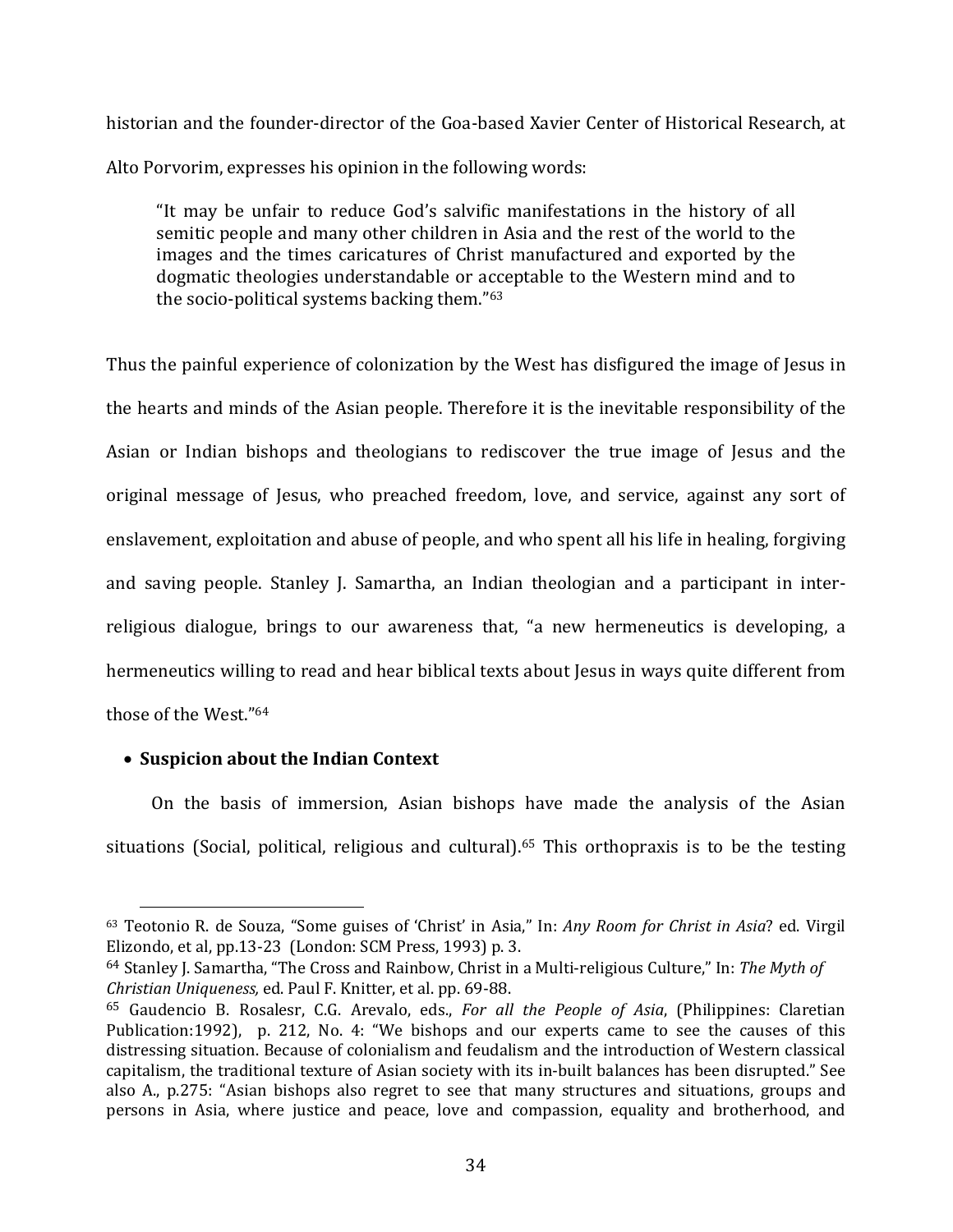stone of the Christian orthodoxy. India is a sub‐continent where the great majority of people are condemned to the life of poverty, oppression due to the Caste‐system and destitution. In such a sub-continent the Word of God to the suffering masses cannot be anything but liberation and salvation. Unjust social, exploitative economic, dehumanizing political and oppressive religious contexts are the existing situations that invite Indian theologians to fulfill a more meaningful and responsible mission of constructing a theology of liberation and salvation for India.

## **Evolution**

 The suspicion of the West and of the existing Asian contexts and situations have not only opened the door for a new method of doing theology but also have made obvious the urgent need of developing a constructive (relevant) theology for India. The Asian context needs a theology that is different from that of the West because of its pluralism of religions, cultures and its struggle to overcome poverty. Hyun Kyung Chung, a Korean Christian theologian, while speaking of developing theology, said:

"Every religion and theology is influenced by its social location. Class, race, gender, caste and the cultural dynamics are playing important roles in the formation and the development of the specific religion and theology."66

In the tenth annual meeting held at Mangalore, Dec. 28‐31, 1986, the Indian theological Association discussed at length the methods of doing theology in the Indian context.<sup>67</sup> They

<u> Alexandria de la contrada de la contrada de la contrada de la contrada de la contrada de la contrada de la c</u>

religious freedom do not always find a sufficient place for existence." Ibid., p.212, No. 4‐5; p. 223, No 3: Asian bishops in their macro economic analysis that "the foreign markets and investors and the local elite" are responsible for making and keeping the Asian masses poor. See also A., 276: "The state openly support only one religion as weapon to have political power and social control." A., 336, No 7: "Asia tends to identify with nationality, religion and culture. Thus religions, ethnic and regional differences are easily manipulated politically. The state often sponsors a particular religion. Religious fundamentalism has arisen as a short-cut response to the complexity of socio-political." <sup>66</sup> Hyun Kyung Chung, "Asian Christologies and People's Religions" *Voices from the Third World,* XIX

<sup>(</sup>June 1996), p. 215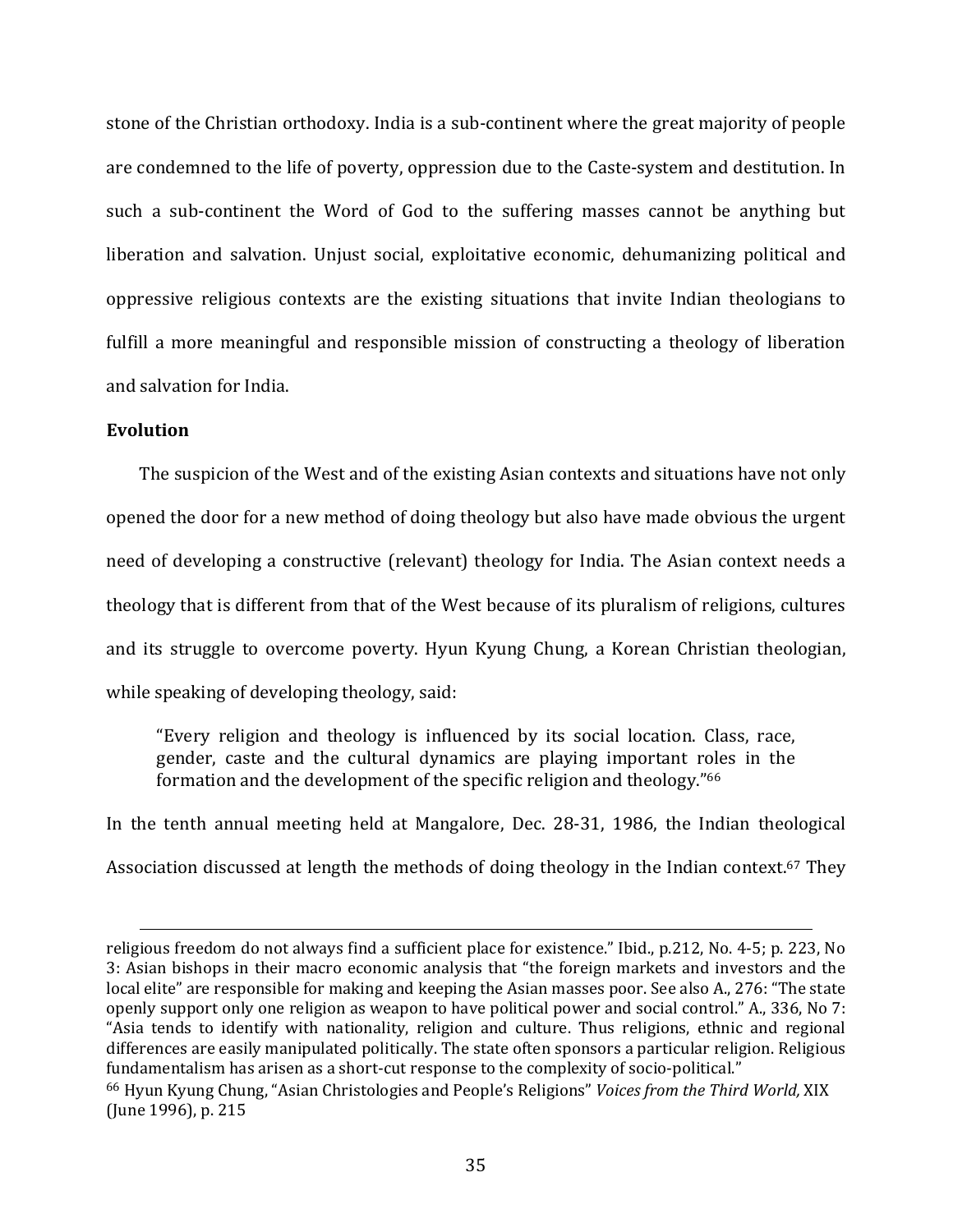found in their discussion the difference between the 'traditional' (based on Revelation and Faith but worked mainly on the traditional concepts derived from Jewish tradition and Greco‐Roman World—God as object) and the 'new' (a holistic, including other religious traditions and oriented to historical and social problems—God as subject) way of doing theology. If Christian theology is the interpretation of the Gospel of Jesus Christ then this Gospel is to be lived in the Indian context and transposed the same Gospel into Indians' own present life‐situation, in all its dimension, only then will reach a unique and new theology.

## **Action**

 The pastoral plan or response of the Indian bishops to their mission has three important dimensions. The first is to be in touch with Asian realities. The second is 'discerning the movement of the Holy Spirit' (A., 284)<sup>68</sup> which has six pastoral priorities: 'to keep Jesus as the center of our life and mission,' to have maximum concern for 'the religious and cultural pluralism,' the commitment to empower people for 'integral liberation,' 'to encourage the grassroots initiatives,' to bear witness to the faith through active involvement for 'justice and human rights', and to re-plan the process of paying attention to 'cultural values and structural factors.' The third dimension is to materialize the priorities into action—doing what the Spirit tells them to do and to 'accomplish' it in Asia. Amaladoss echoes the understanding of the Asian bishops:

A "community starts with the life‐experience. Through analysis it seeks to understand that experience. Understanding leads to reflection when the lifeexperience is confronted with the plan of God as revealed to us in the Scriptures. The plan of God suggests a course of action to transform the lifesituation. The community discerns the options and commits itself to

<u> 1989 - Andrea Santa Alemania, politika amerikana (h. 1989).</u>

<sup>67</sup> Kuncheria Pathil, *Socio‐cultural Analysis in Theologizing*, ed. (Mannanam, Kerala: St. Joseph's Press, 1987), p. 186.

<sup>68</sup> Gaudencio B. Rosalesr, C.G. Arevalo, eds., *For all the People of Asia*, [Philippines: Claretian Publication:1992], No. 284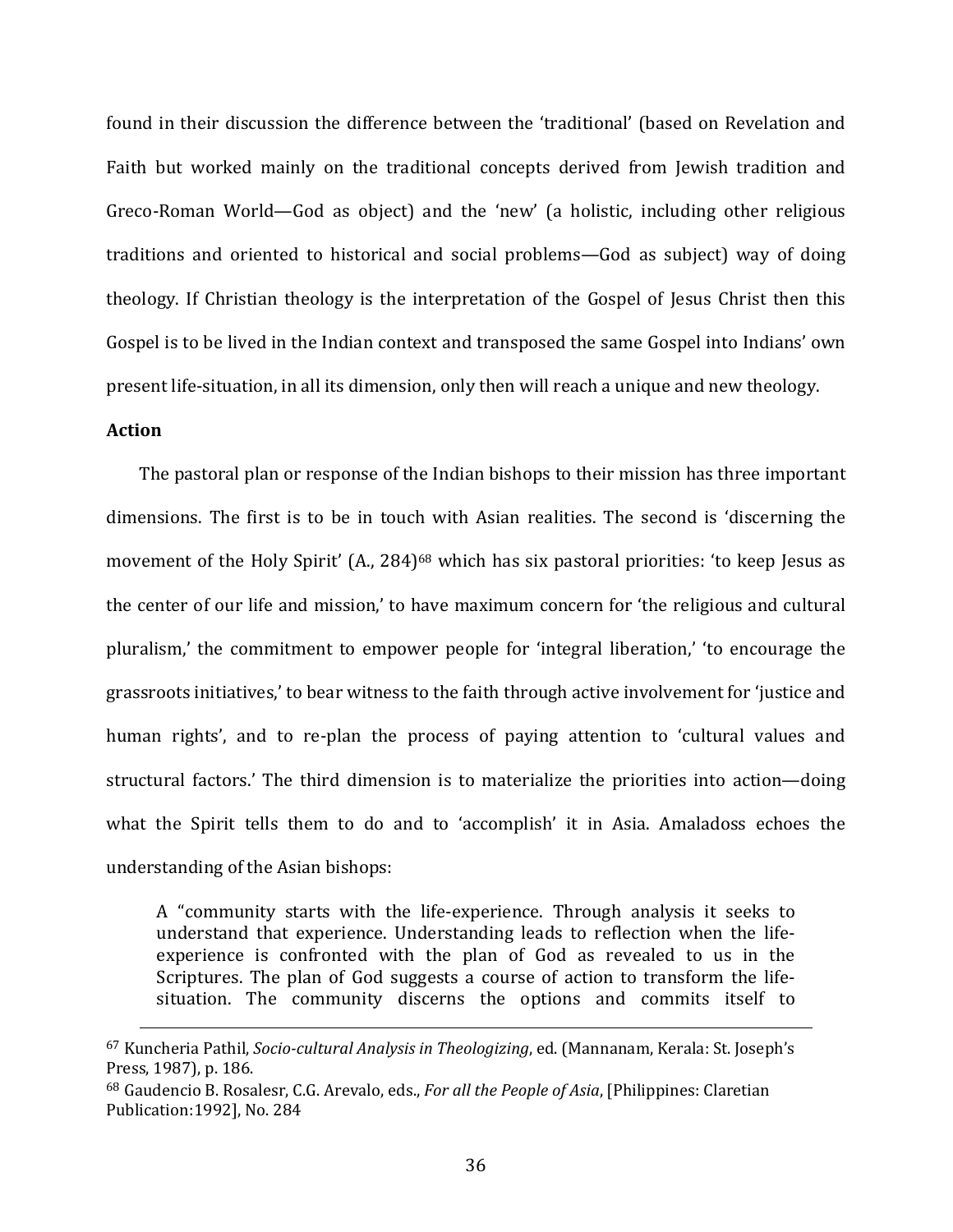transformative action. Action raises further questions that seek understanding. So the cycle continues."69

He also points out that these three dimensions are built into a pastoral cycle (A., 231). This pastoral cycle will be very practical at the diocesan and parish level in bringing liberation and transformation at the micro level.

## **Collaboration**

In the minority status of the Church in India, and for that matter the Church in Asia (except the Philippines) and in the context of many religions and cultures, Alangaram points out that the Asian bishops and the Christian theologians in general see that there is a growing desire among other faiths themselves "to break down the traditional barriers of division and hostility, and reach out to the neighbors of other faiths in a spirit of love, friendship, harmony and collaboration"(A., 318).<sup>70</sup> Nostra aetate, No.  $2^{71}$  will answer the following questions in our collaborations with other faiths: Can religions encounter one another? Is there a common base for them to work together? What is the goal of this encounter? Do the religions practiced by their followers reflect the values of the kingdom of God? Answers to these questions will enable the bishops and the theologians to seek a common base and the goal of collaboration.72

<sup>69</sup> Amaladoss, "From Experience to Theology" *Vidyajoti,* LXI (June 1997), p. 372.

<sup>70</sup> Alangaram SJ, *Christ of the Asian Peoples*: Towards an Asian Contextual Christology, (Asian Trading Corporation, Bangalore, India 1999), P. 46

 $71$  "The Catholic Church rejects nothing which is true and holy in these religions. She looks with sincere respect upon those ways of conduct and of life, those rules and teachings which, though differing in many particulars from what she holds and sets forth, nevertheless often reflect a ray of that Truth which enlightens all men."

 $72$  As a help to our reflection on interreligious collaboration, the ideas of Aloysius Pieris and Paul Knitter are helpful: Aloysius Pieris, The Church, the Kingdom and other religions" Dialogue, XXII (Oct. 1970), p.7. He says that the world religions can meet at two levels: the first is, "personal salvation in terms of a Transphenomenal Beyond (Yahweh, Allah, Brahman, Nirvana, ect.)" and the second is by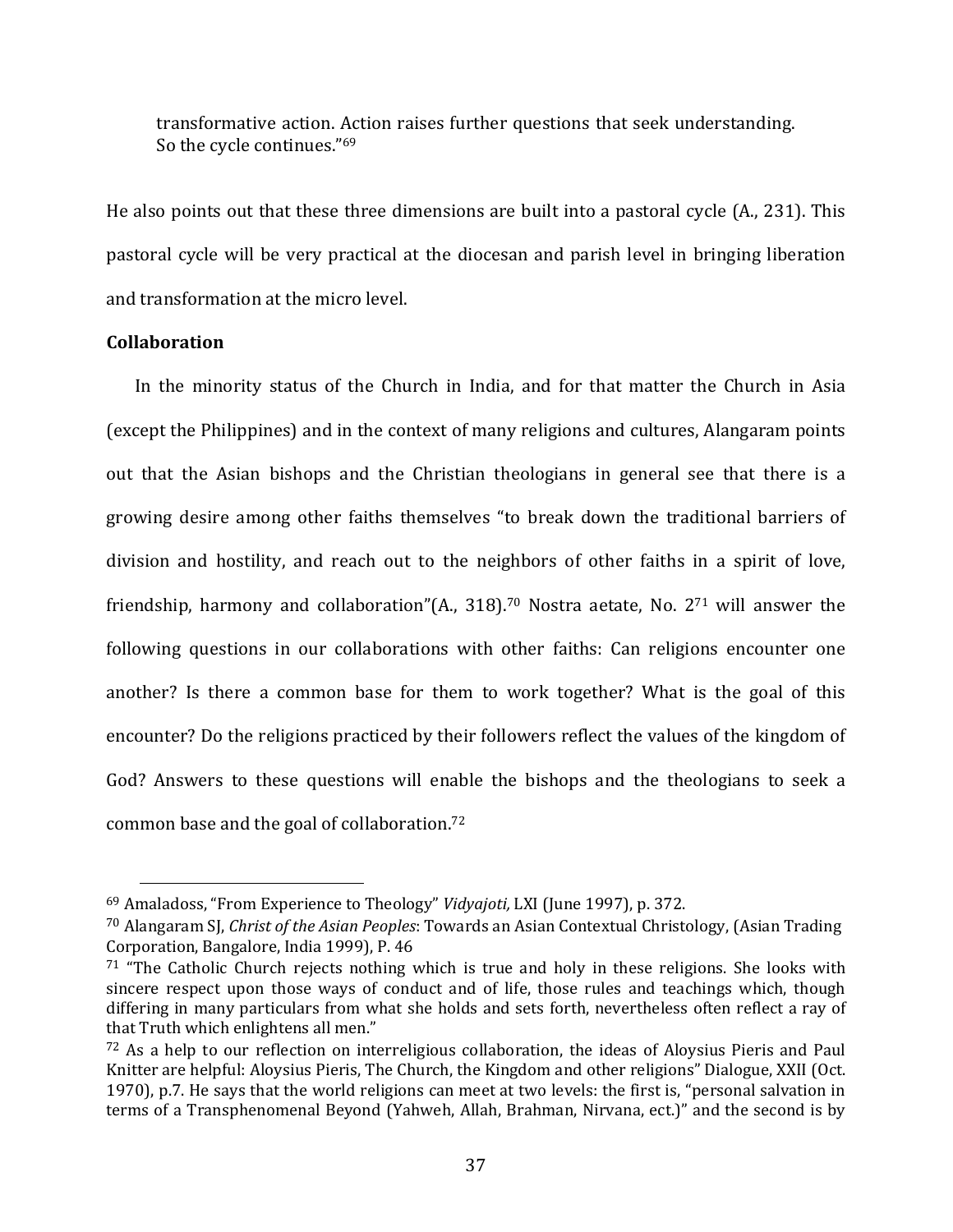As a help to our reflection on interreligious collaboration, we can listen to Aloysius Pieris and Paul Knitter. Pieris says that the world religions can meet at two levels. First is the level of personal salvation in terms of a Transphenomenal Beyond (Yahweh, Allah, Brahman, Nirvana, etc.) The second is preaching one's faith through "a horizontal relationship (charity, love of neighbor, brotherhood, ahimsa, metta, etc.)<sup>73</sup> Paul Knitter emphasizes the second level without denying the importance of the first level since the second level is much neglected today. He further proposes 'a global responsibility in saving people' as the basis for all the religions:

 "Yes, religion has to do with God or the Ultimate, and with life after death, and with altering or expanding our consciousness- but it also has to do with confronting, specifying, and then repairing what is wrong in the way human beings live their lives together in this world."74

 The religions in India collaborate not only with the people of India and of Asia but also with all men and women of good will in the world. They relate to "the interfaith groups in the West" (A., 323) for better co-operation to explain the Indian situation to their own people and a transnational collaboration. Alangaram underlines the fact that the Indian or Asian poverty and oppression are not only individual or communal but structural in nature (A., 220), existing at national and international levels. This is the reason why the Asian bishops in the name of the Asian people plan to cooperate with the Pontifical Commission for Justice

<u> 1989 - Andrea Santa Andrea Andrea Andrea Andrea Andrea Andrea Andrea Andrea Andrea Andrea Andrea Andrea Andr</u>

practicing one's faith through "a horizontal relationship (charity, love of neighbor, brotherhood, ahimsa, metta, ect.). Paul F. Knitter, *One Earth Many Religions*‐Preface by Hans Kung (New York: Orbis, Mary Knoll, 1995), p. 100. Knitter, without denying the importance of the first level, emphasizes more on the horizontal relationship, which is neglected most today. He proposes 'a global responsibility in serving people' as the basis of all religions. Ibid., p.47: "The ideals of 'justice' or 'salvation' or 'human well‐being' are really the justice and the salvation envisioned in Jesus' notion of Reign of God.

<sup>73</sup> Aloysius Pieris, "The Church, the Kingdom and the other Religions" *Dialogue*, XXII (October 1970), p. 7.

<sup>74</sup> Paul F. Knitter, *One Earth Many Religions*‐preface by Hans Kung*,* 1995, p.100.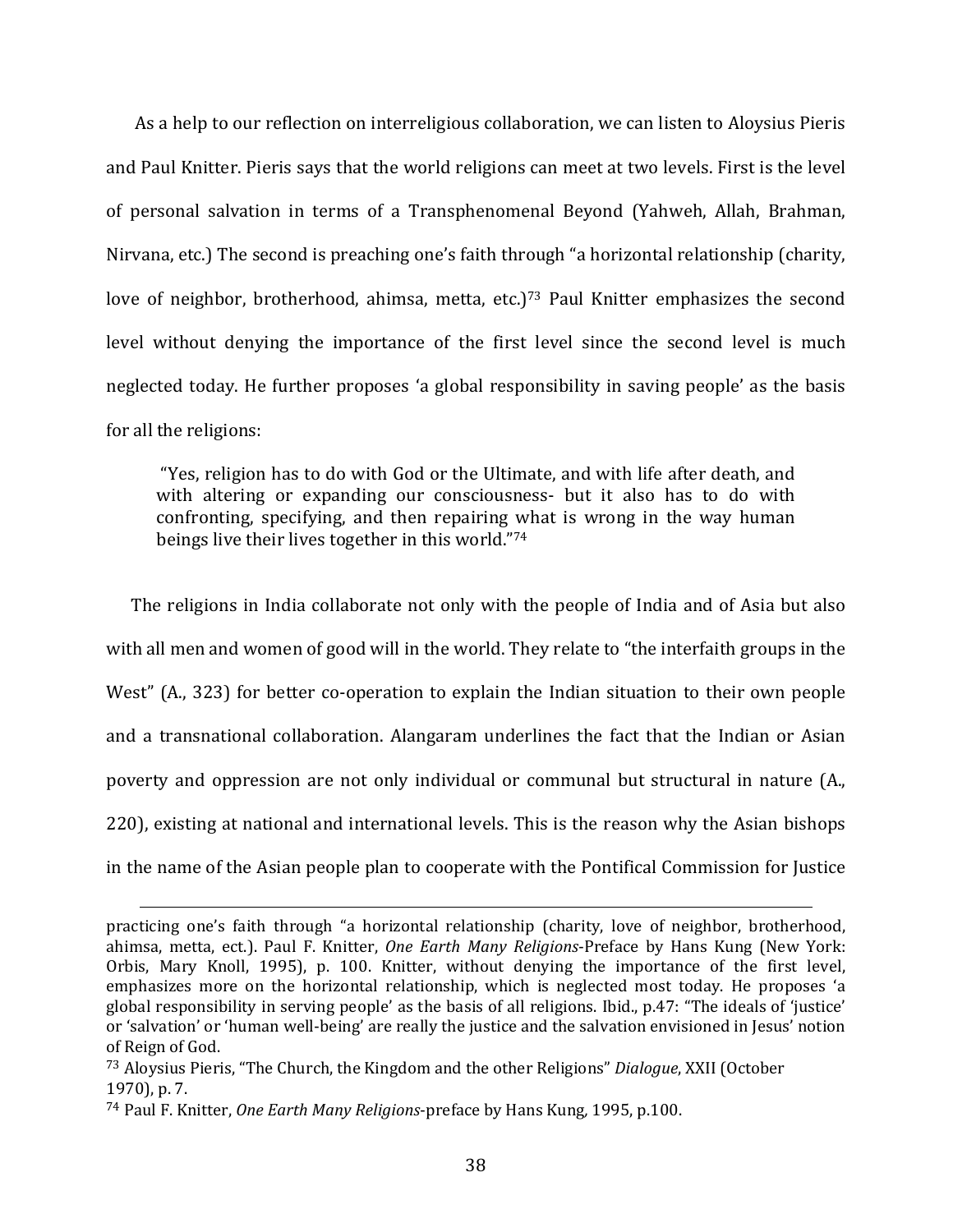and Peace, the agencies of the United Nations Organizations and Amnesty International "in a transnational unity in Christ to denounce injustice…."(A., 220‐21).75 Panikkar while underlining the importance of this kind of collaboration said:

 "This venture of discovering or perhaps even creating a new forms of human consciousness—and corresponding new religious consciousness—requires an intense collaboration."76

## **Transformation**

Transformation is the goal in developing a theology for India. Alangaram, in the FABC documents, finds the Asian bishops speaking of a dialogue spirituality that has God and Christ at its center. They see both the mystery of creation and incarnation as God's dialogue. To interact with this God of dialogue, they insist the need of openness and *Kenosis*— "demand a kenosis modeled after that of Jesus" (A., 331).77 Hearing the cry of the poor and the hungry, and seeing the innumerable unjust situations and structures in India and in Asia, the Asian bishops and clergy along with its people should turn to Jesus Christ who is the way, the truth and the life, implore His grace, guidance, and pray to Him to shower His Holy Spirit on the face of Indian realities in preaching the Good News, healing the sick, sustaining and transforming people and their societies (A., 92).78 Alangaram explains the stance of the Asian bishops that According to them, all human persons are "rooted in the Christ even" (A., 221)<sup>79</sup> whether they know Christ or not, whether they proclaim Christ as the savior of world and

<sup>75</sup> Alangaram SJ, *Christ of the Asian Peoples*: Towards an Asian Contextual Christology, (Asian Trading Corporation, Bangalore, India 1999), p. 51

<sup>76</sup> Raimundo Panikkar, *The Unknown Christ of Hinduism*: Towards an Ecumenical Christophany, (Asian Trading Corporation, Bangalore, 1982), p. 10.

<sup>77</sup> Alangaram SJ, *Christ of the Asian Peoples*: Towards an Asian Contextual Christology, (Asian Trading Corporation, Bangalore, India 1999), p.57

<sup>78</sup> Gaudencio B. Rosalesr, C.G. Arevalo, eds., *For all the People of Asia*, [Philippines: Claretian Publication:1992], p.92

<sup>79</sup> Ibid., 121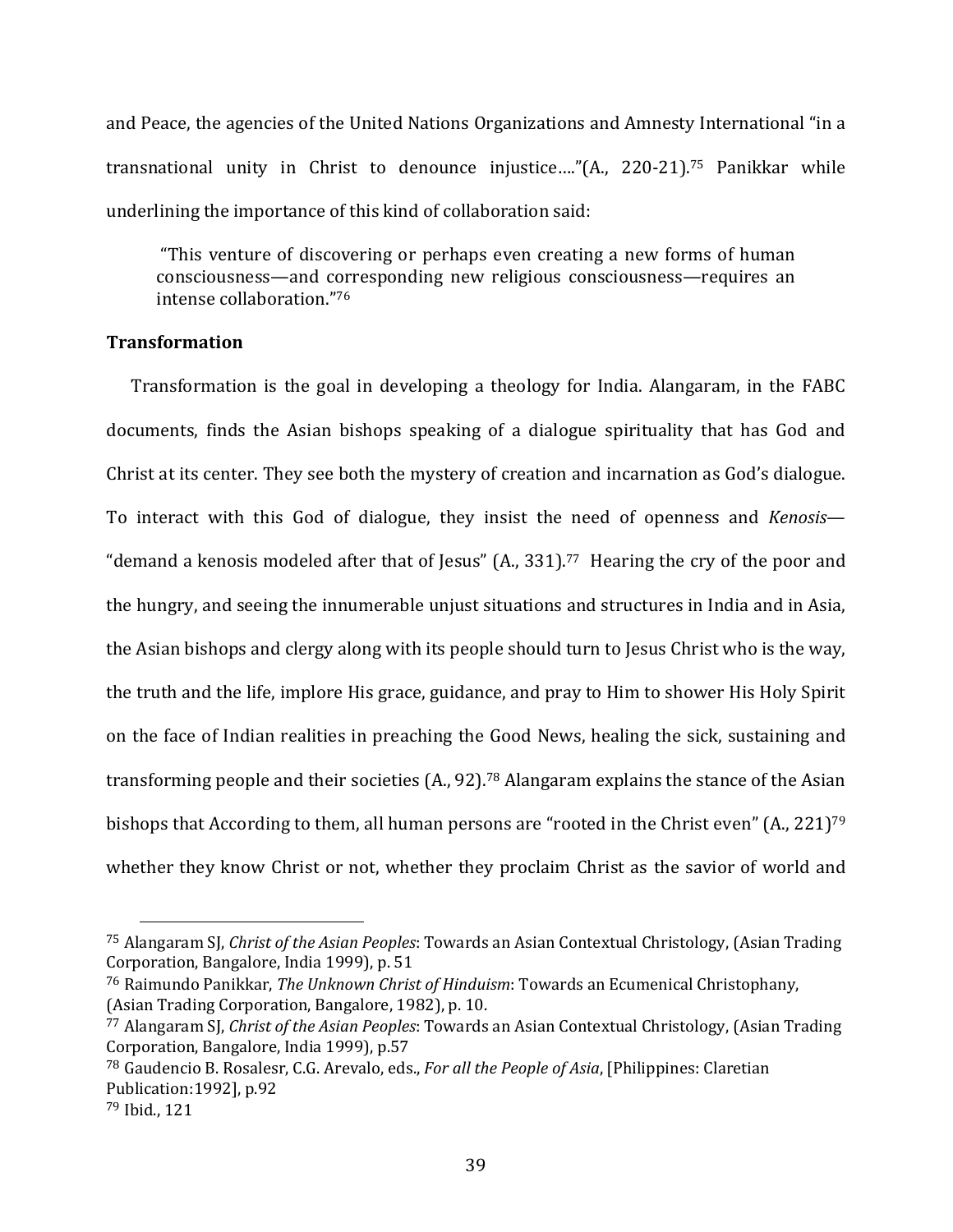belong to the churches or simply admire Christ yet being part of other religions and cultures. Unlike the Latin American or African context, much less the European context, the Indian or Asian context is very unique. In this unique context, there emerges in the thinking, reflection and writing of the Asian or Indian bishops and theologians "a Christ of the people of India or Asia," who alone can show them, the way to inculturate, the way to dialogue in order to work together in the service of the Reign of God—"a new humanity and new human family" (A., 221) where all will be the children of God with love, justice and freedom.<sup>80</sup> Knitter observes that in all our theological reflections and praxis we have to have the mind of Jesus:

 "But what was clear to Jesus in his day is just as clear to us today: in order to foster the well-being of persons in this world, we will have to change this world. If the well-being of humanity is to be promoted, if there is to be evermore abundant life, clearly this world must be transformed, for as is painfully evident, so many of the practices and structures of nations and of the international community are death‐dealing rather than life‐giving for millions of people."81

 One of the urgent needs of the Church in Asia, and as well as the Church in India, is to develop an Asian or Indian Theology. It is very well made clear from the vision of FABC, Alangaram says that 'the formation and development of Asian theologians seem to be one of the immediate steps which will lead to a theological reflection on the reality of Asia, both from the human and the specifically Christian perspectives.'82 Having established the necessary reasons for the urgent need for a theology for India in the Asian context, and having found a suitable methodology with six stages (Alangaram's methodology in

<sup>80</sup> Alangaram SJ, *Christ of the Asian Peoples*: Towards an Asian Contextual Christology, (Asian Trading Corporation, Bangalore, India 1999), p.58

<sup>81</sup> Paul Knitter, *Jesus and the other names* (England: Oxford, 1996), p.116

<sup>82</sup> Alangaram, SJ, *Christ of the Asian Peoples*: Towards an Asian Contextual Christology, (Asian Trading Corporation, Bangalore, India 1999) p.58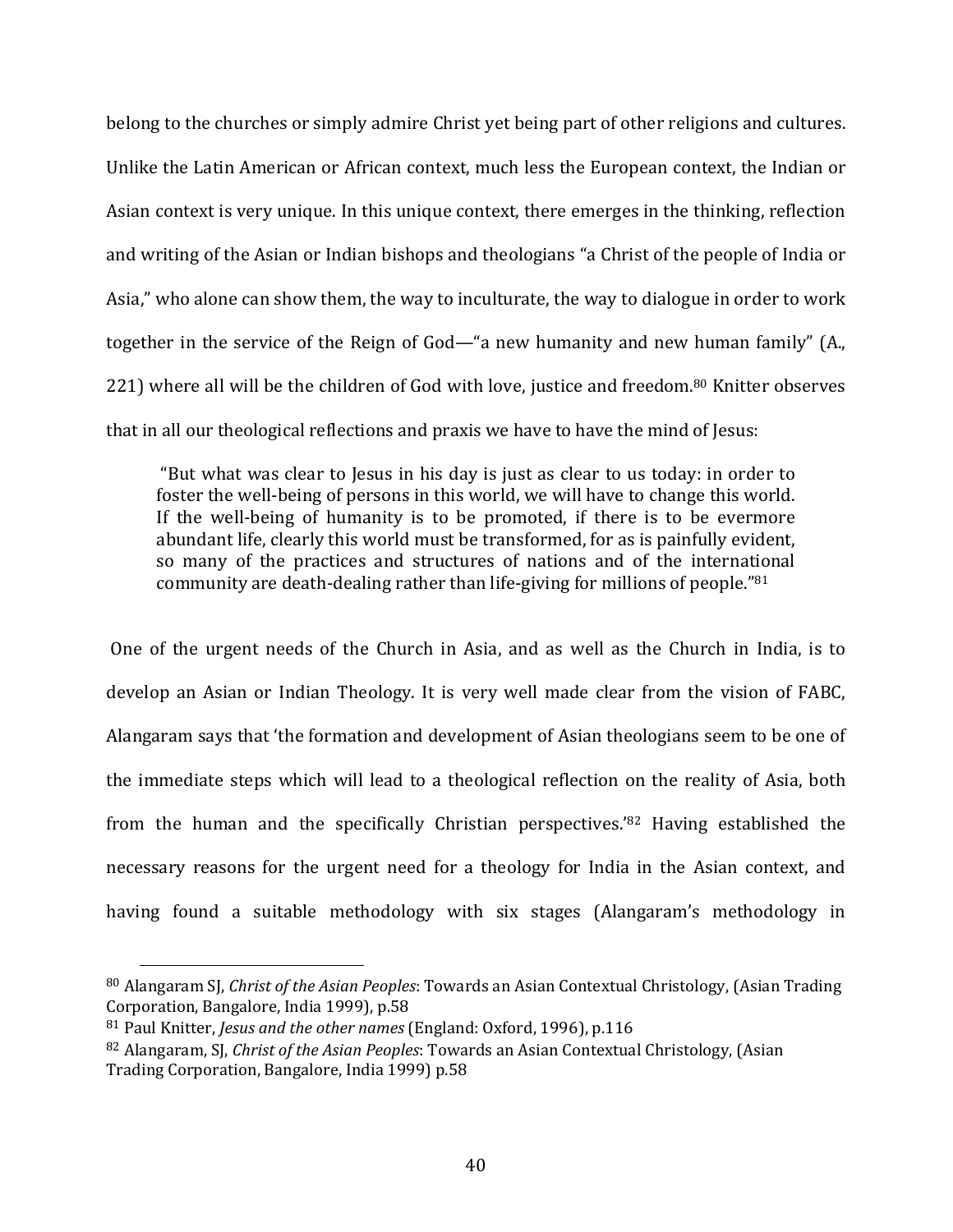developing a Christology for Asia) to develop such a theology for India, I will move into the next chapter: Towards an Indian constructive theology.

@@@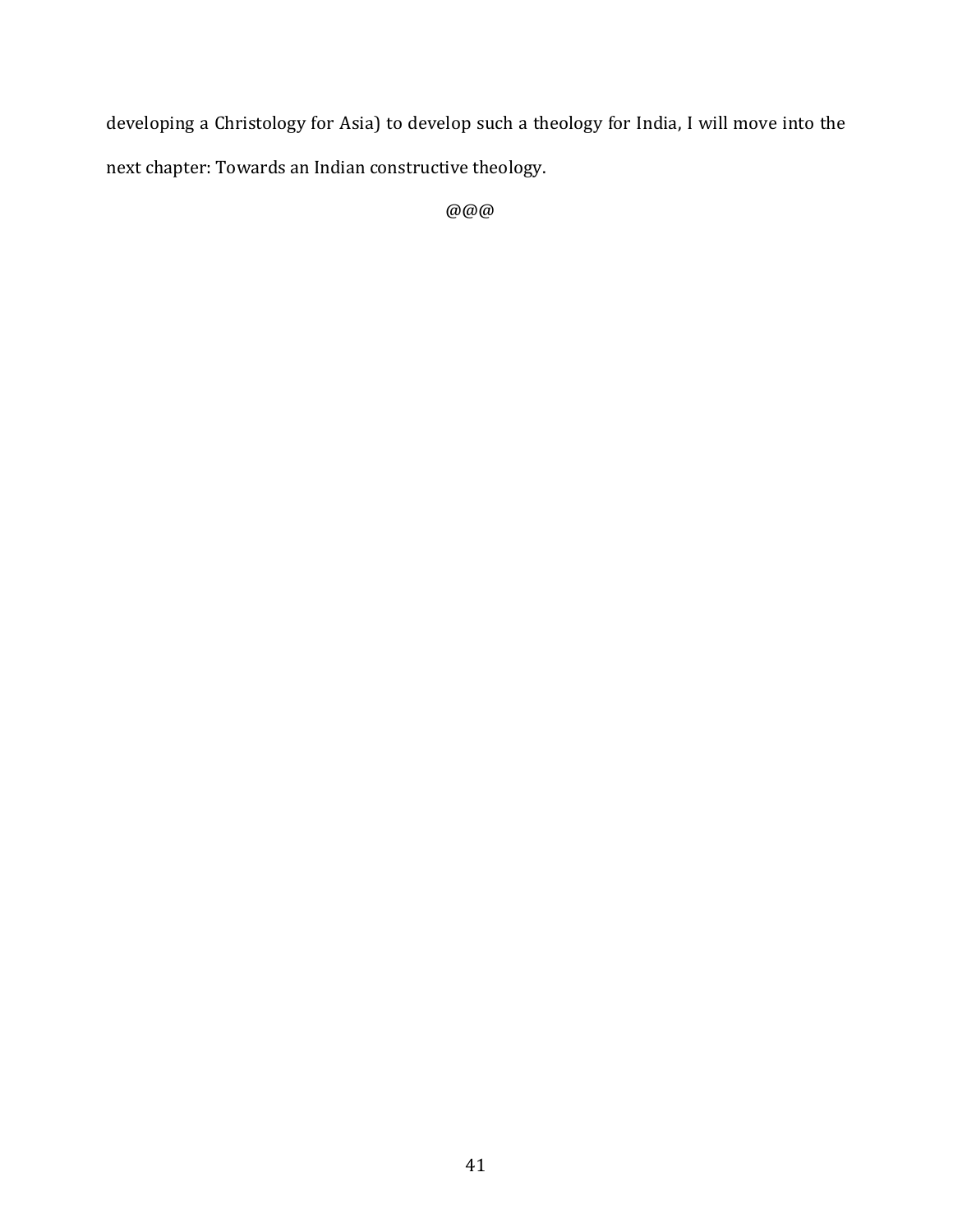# **CHAPTER TWO**

## **TOWARDS AN INDIAN CONSTRUCTIVE THEOLOGY**

 In the first chapter (A suitable theological methodology), I have shown the Asian context in which Indian Church lives. It also shows the clear and definite direction in which a theology for India could be developed with the purpose of librating the poor and the oppressed from the 'Calvary of poverty' and the perverted caste system (The history of India bears testimony to the fact that efforts were made by social reformers and Christian missionaries to oppose the caste system and the practice of untouchability as they considered it as a heinous crime against humanity) in India. Indian bishops are convinced that the key to libration and salvation of all people (Mt 25: 31‐46) in India lies in the libration and salvation of the poor, the needy and oppressed. As Asians, Indian bishops and theologians look at Jesus Christ, the Son of God, who himself is 'the Way,'83 so that Christ may show them the way to liberate the poor and transform India.

 The student of Karl Barth, specialist in teaching Christian Doctrines, and professor of systematic theology, John Thompson has said, "any contextual theology has Jesus Christ and his Good News at its center."<sup>84</sup> Even though we know that the 'Christ event' itself is a mystery and no human mind can comprehend it in and through a theological interpretation, Asian bishops, for their understanding of liberation and salvation, try to make this unique 'Christ event' in human history, somehow comprehensible, relevant, $85$  and operative. Since the Asian bishops have understood that the imported models of Christology and Ecclesiology

<sup>83</sup> Gaudencio B. Rosalesr, C.G. Arevalo, eds., *For all the People of Asia*, [Philippines: Claretian Publication, 1992], p.19

<sup>84</sup> John Thompson, *Christ in Perspective* (Edinburgh: The Saint Andrew Press, 1978), P.3

<sup>85</sup> Gaudencio B. Rosalesr, C.G. Arevalo, eds., *For all the People of Asia,* 1992, p. 335, No. 1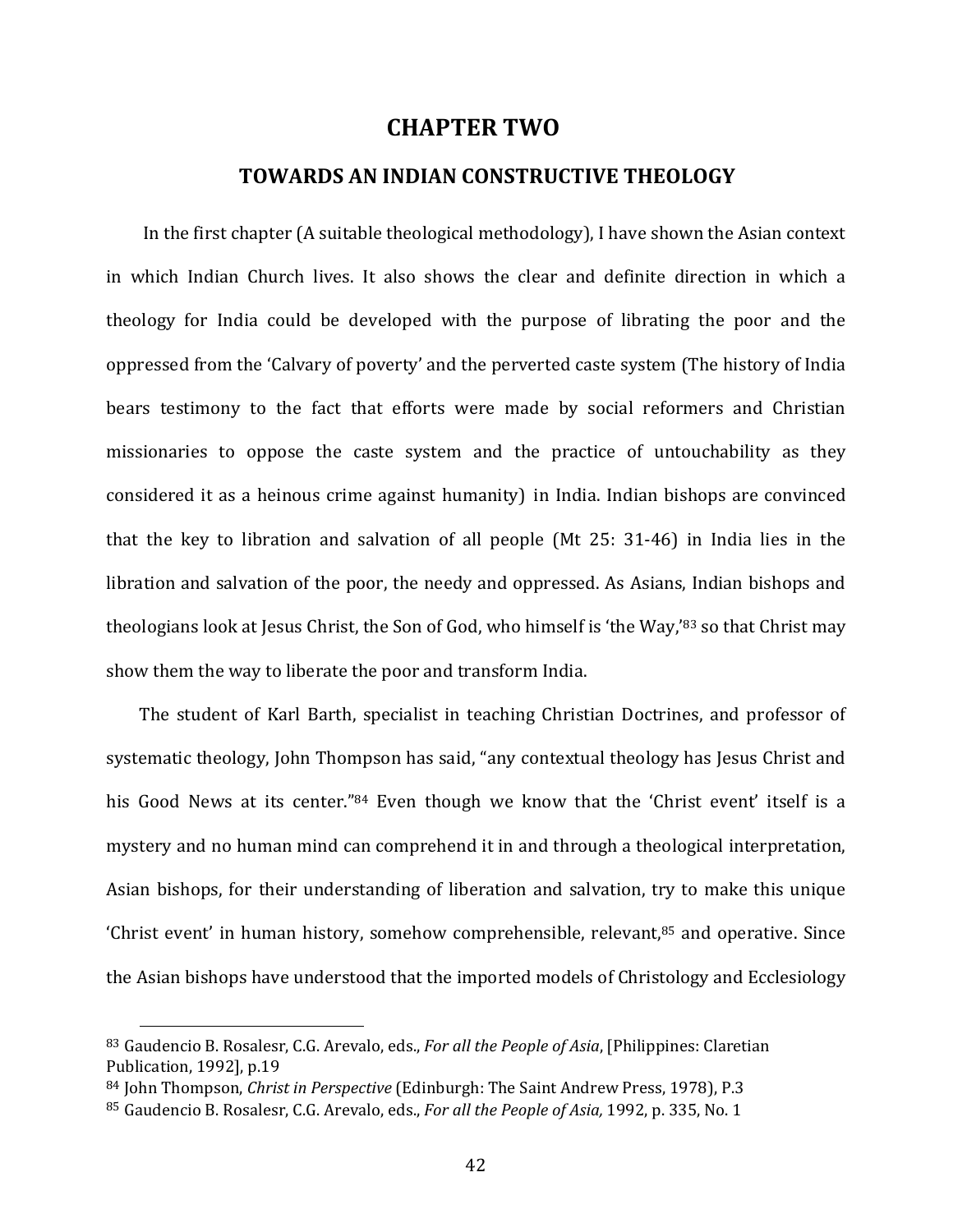are "inadequate for the fulfillment of their mission"<sup>86</sup> (to liberate the poor and transform Asia in and through Jesus and his message) in Asia, they seek along with the theologians and the faithful for a relevant reinterpretation of the person of Jesus and his message in the Asian context. Asian theologians see with all clarity that the Church is "primarily a faith community, expressing and proclaiming kingdom values. She does not place herself at the center. Thus in theology, she is not centered on herself but on Christ."87 Asian bishops' main pastoral concerns are the option for the poor, liberation and salvation, and transformation of Asia—"cry out for the urgent reforms and bold transformation."88

 In order to make Indians become truly Asians and authentic Christians by removing their association with colonialism, Indian bishops can adhere to the most important thing in Peter C. Phan's judgment that Asian Catholics must take their 'Asianness' seriously as the context of their being Christian. In practice, he understands that the first and last concern of the bishops of the Asian Churches must not be how a particular policy is conformable with the colonial requirements and directives coming from Rome or elsewhere but rather how it will respond to the challenges of the Asian social, political, economic and religious contexts and whether and how it will effectively help Christians live their faith in faithfulness to the gospel and the living tradition, here and now, in Asia.89 Phan further underlines the importance of the fact of determining this 'Asianness' and making it the perspective through

<sup>86</sup> Ibid., No. 73

<sup>87</sup> Ibid., p. 340, No. 25.

<sup>88</sup> Ibid., p. 4, No. 11.

<sup>89</sup> Peter C. Phan, *Ecclesia in Asia*: Challenges for Asian Christianity, see in

http//eapi.admu.edu.ph/eaproo/pcphan.htm. Also see *Ecclesia in Asia,* no.9 where it is said that "despite her centuries‐long presence and her many apostolic endeavors, the Church in many places was still considered as foreign to Asia and indeed was often associated in people's minds with colonial powers"—it uses the past tense and fails to recognize that the foreignness of Christianity in Asia and the perception of its association with colonialism are present realities, and this not simply "in many places" but in all parts of Asia.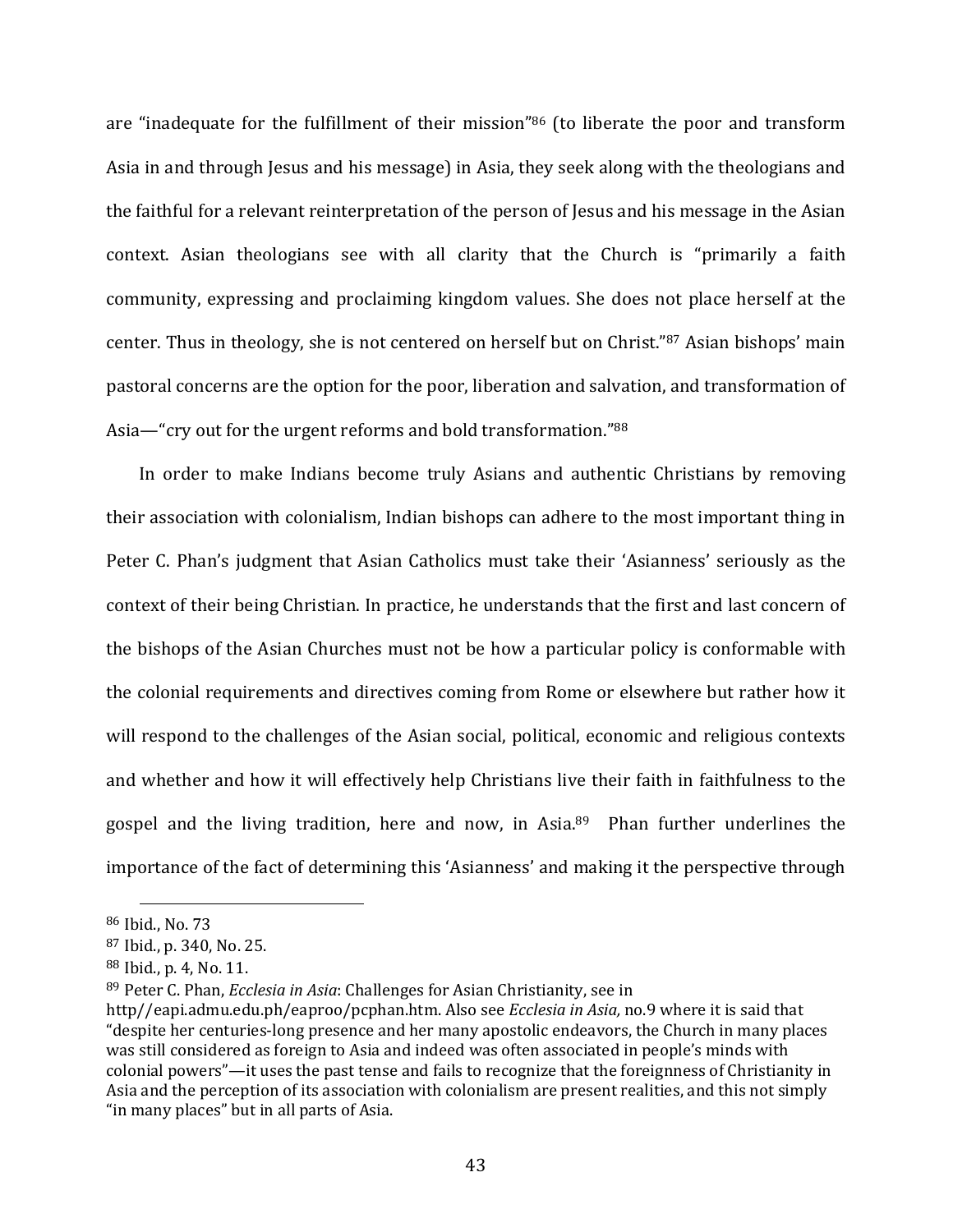which the Christian faith is consistently expressed and lived so that it should be the top priority for Asian Christianity. This determination of the Asian context has been the first step in the theological method adopted by the FABC.90

 Through the Synod of bishops (*Ecclesia in Asia‐1998*) in New Delhi, Asian bishops got their first official recognition. Phan says that "the Churches of Asia have come of age or as a Synodal participant puts it, that Asian Churches are not branch offices of the Roman Curia."91 To the universal church the Asian bishops proclaimed, with great humility but forcefully with all their strength, that the Asian Churches not only learn *from* but also have something to *teach* the Church of Rome, as well as the universal Church, precisely from their experiences as Churches not simply in but of Asia. Phan further clarifies the fact that the Apostolic Exhortation (*Ecclesia in Asia*) has incorporated several elements of the Asian Synod and made them part of the papal Magisterium, and by doing so they become an eloquent witness to the value of the experience and wisdom of the Asian Churches.<sup>92</sup>

## **I. Two Major Trends of Indian Christian theology**

Dr. L. Anadam, a professor of theology in India, says that there are two trends of Indian Christian theology that resulted out of two different emphases—First, an Indian theology as *anubhava* (experience) and, second, an Indian theology as *orthopraxis* (liberation).93 One of the main questions of post‐Vatican Indian theologians is about the special character of Indian Christian theology. After the study of Hinduism, specially the Sankara tradition of

 $90$  Ibid.

<sup>91</sup> Ibid.

<sup>92</sup> Ibid.

<sup>93</sup> Lourdu Anandam, *The Western Lover of the East:* A Theological Enquiry into Bede Griffiths' Contribution to Christology, (La Salette Publications, Kodaikanal, 1998), P. 5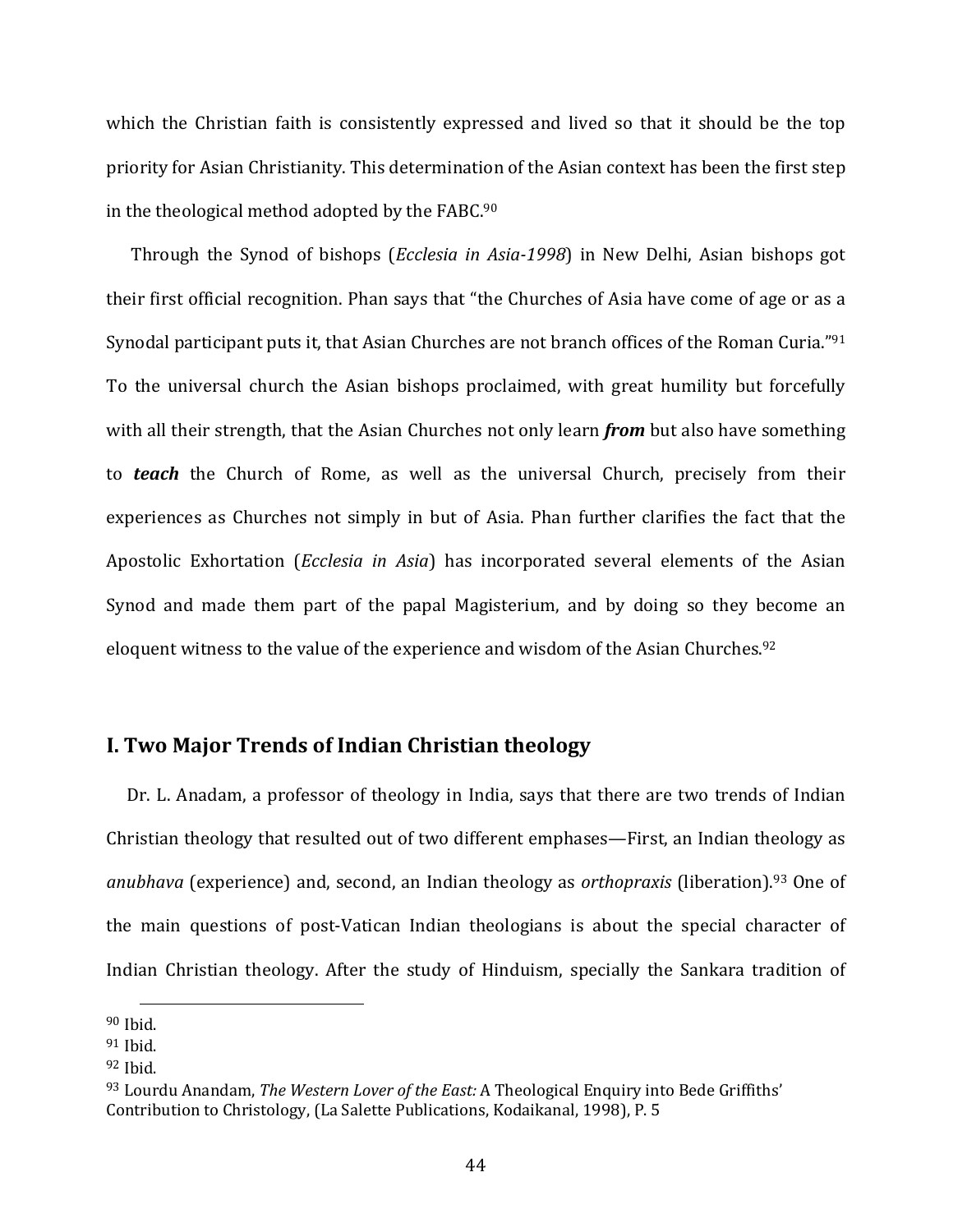*advaita,* some theologians laid emphasis on 'experience'94 in defining theology. And there were other theologians who, after studying the socio-political, economic, and the religious situations, and the inhuman miseries of the millions of God's people in India, found 'liberation' to be a better term for defining Christian theology for India.

## **1.) Theology of** *Anubhava* **(Experience)**

 One of the most significant and distinctive elements in the Asian theological enterprise is the place afforded to *experience* in the construction of Christian theology. In the Hindu philosophical traditions, *anubhava* (experience) plays a significant part in epistemology. Picking up on that significance of *experience*, Asian theologians have argued for 'the primacy of experience based on the story of Jesus Christ and the Asian realities as a source for theology.' Friedrich Schleiermacher, father of modern Protestant theology, introduced *experience* as the basis of theology, while recognizing Scripture, the witness to originating Christian consciousness, as its source. For him, the salvific work of Christ consists in releasing into the history Christian faith, a form of God‐consciousness that mediated through the Christian community.95 P. Chenchiah, an Indian theologian and the author of *The History of Telugu literature*, insists on one's direct experience of Christ as gaining priority over the Scriptures or tradition. For him, "the central fact of the Christianity thus consists in the believer coming into a direct experiential touch with Christ; we must have *anubhava* of the living Christ."96 In Chenchiah's word: "Jesus is a cosmic fact—a crisis in creation. There can

<sup>94</sup> See Vandana, Indian Theologizing the role of experience, in: M. Amaladoss/T. K. John/ G. Gispert-Sauch, (ed.). Theolgizing In India, Bangalore: Theological Publications in India, 1981, pp.81‐115. <sup>95</sup> Serene Jones and Paul Lakeland, eds., *Constructive Theology*: *A Contemporary Approach to Classical Themes, with CD‐ROM,* (Fortress Press, Minneapolis: 2005), P. 216 <sup>96</sup> Robin Boyd, *An Introduction to India Theology,* (Delhi: ISPCK: 2004), p.147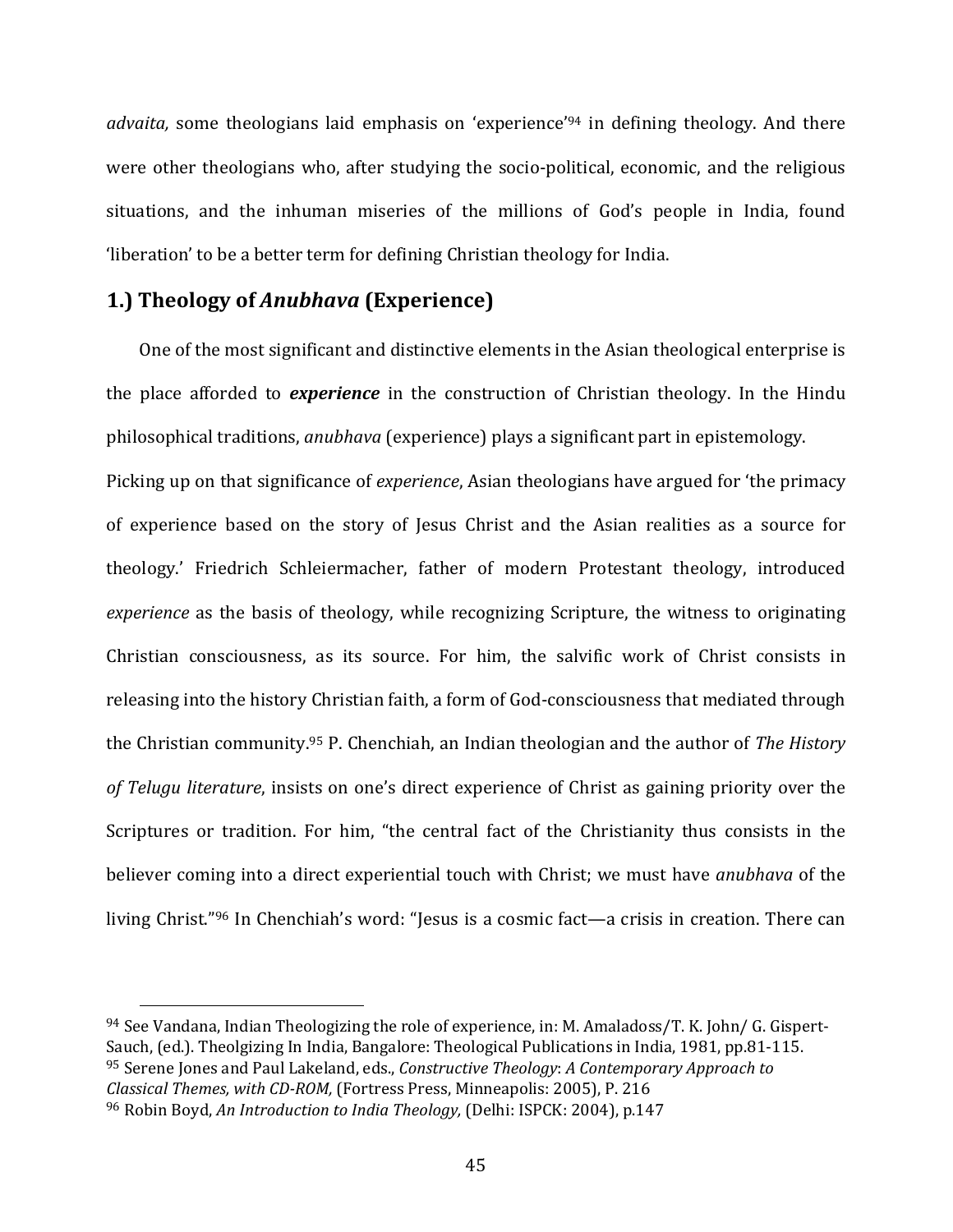be no Christianity without this fundamental experience."97 For Phan, *experience* signifies the whole of 'Asian reality' in all its joys, sufferings and struggles. For some others, it is the religious/ mystical experience that takes precedence over the bible in their theological thinking and articulation. But the word 'experience' means different things to different theologians. While describing the context of Asia with its poverty, oppression, religiousness and multicultural context, Phan sounds like insisting on the pure experience based on Asian realities and fails to bring the Jesus story as one of main sources and starting point in developing a theology for Asia:

 "*Asian theology,* whose form and method are molded by and related to the historical context of Asia, is distinct from a theology of the West whose structure and style are not shaped by such a context. The Asian reality as described above and not the Bible/ or tradition, is the starting point."98

In the writings of Abhishiktananda, Raymond Panikkar and other Roman Catholic theologians of Asia, one can discover the same emphasis on *experience* based on the Christian story and the Asian realities. More recently, the idea of experience, in developing a theology for Asia, is related more closely with the experience of the poverty, oppression (Dalits), multi‐religious and multicultural contexts than with the Christian story of Jesus and the Gospel. It is beyond doubt that the experience of both oppression and hope in the India serves also as a source of theology and the basis for biblical hermeneutics.

 Fr. Felix Wilfred, the Founder‐Director of Asian Center of Cross Cultural Studies at Chennai, India, and a former member of the International Theological Commission of the Vatican, chaired at that time by the present Pope Benedict XVI, understands theology as

<sup>97</sup> P. Chenchiah, "*wherein Lies the Uniqueness of Christ? An Indian Christian View"* in R.S. Sugirtharajah and Civil Hargreaves (eds.), 'Readings in Indian Catholic Theology," Vol. I (London: SPCK, 1993), pp.83‐92

<sup>98</sup> Peter C. Phan, *Christianity with Asian Face: Asian American Theology in the Making,* (Maryknoll: Orbis Books, 2003), p.102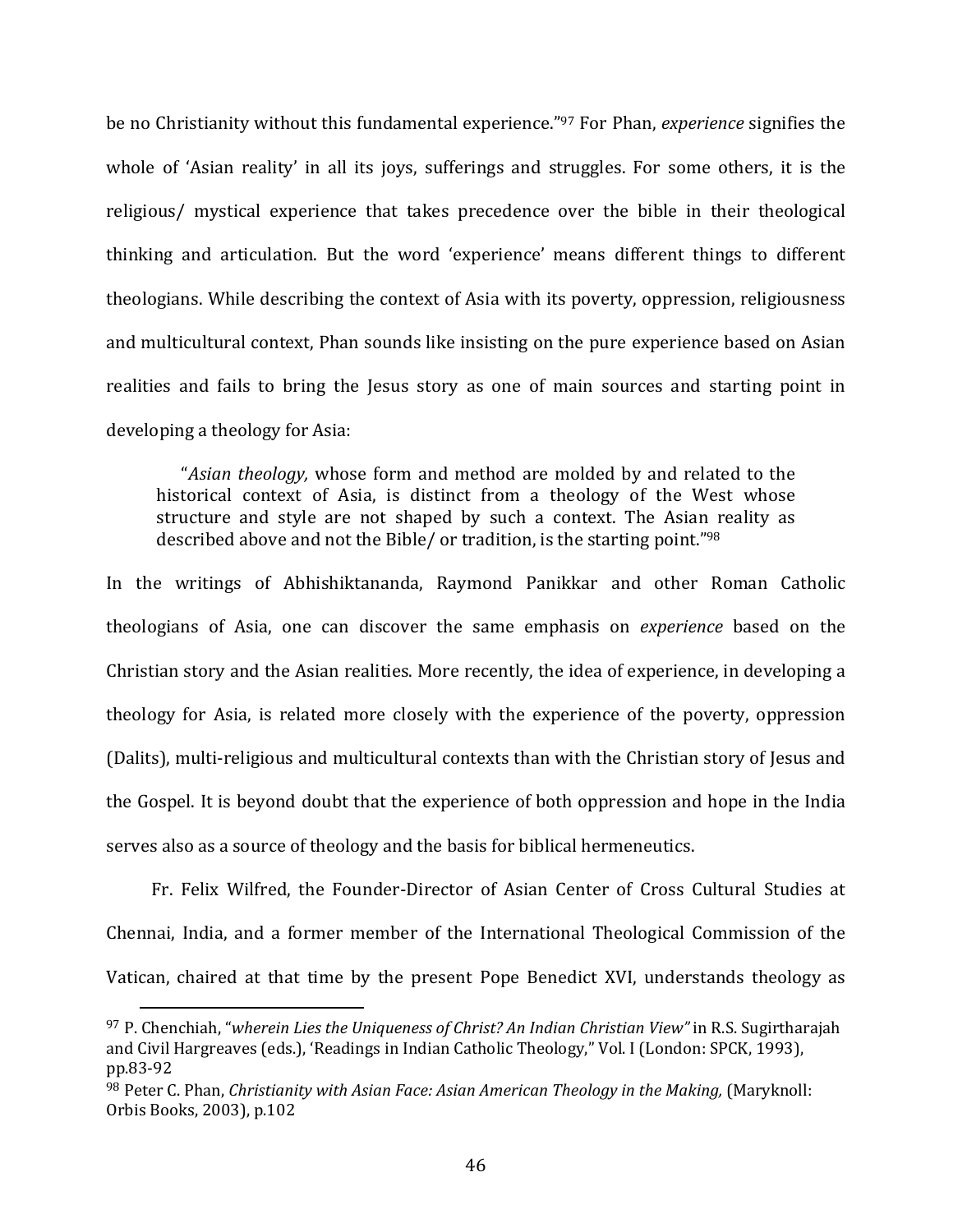something primarily *anubhava.99* The Sanskrit term *anubhava* has a deeper meaning than the English term *experience.* However I will use the terms interchangeably in this chapter. God or the divine mystery is the YOU outside of ME. God is not the object as opposed to the subject. In the Indian thought the divine mystery is intimately connected with the person or subject (Atman) who seeks to understand God (Brahman). So theology could be understood according to the Sankara tradition in Hinduism, as the desire to experience the Absolute or the Brahman. Wilfred defines that theology as a development of the deeper experience of God by the one who is involved in the process of theologizing and experiencing the Absolute simultaneously.<sup>100</sup> So here the experience or the knowledge one attains does not belong to the empirical knowledge but to the ontological category. The difference between Western and Indian theology, Wilfred finds, is that God for the West is understood as an object, and the subject‐matter of theology, namely God, is outside the subject. If God becomes the subject matter of theology then theology becomes the science of God.101 Kathleen Healy, a professor of interreligious studies, has said that the preoccupation of Western theology is to present the methods of knowing God but on the other hand, Indian theology's primary emphasis is on the experience and not on knowing.102

 Since Indian theologians understand theology as something based on experience of God revealed in Jesus we can call such theology as *experience* **or** *God‐realization*. A purely academic or cognitive work alone cannot be accepted as theology in theologizing in India.

<sup>99</sup> Felix Wilfred, *Beyond Settled Foundations*: The Journey of Indian Theology, (University of Madras, 1993), pp. 174‐76

<sup>100</sup> Ibid., 176

<sup>101</sup> Lourdu Anandam, *The Western Lover of the East: A Theological Enquiry into Bede Griffiths' Contribution to Christology*, (La Salette Publications, Kodaikanal, 1998), P.6

<sup>102</sup> Kathleen Healy, *Christ as Common Ground*: A study of Christianity and Hinduism, (Pittsburgh: Duqesne University Press, 1990), P.131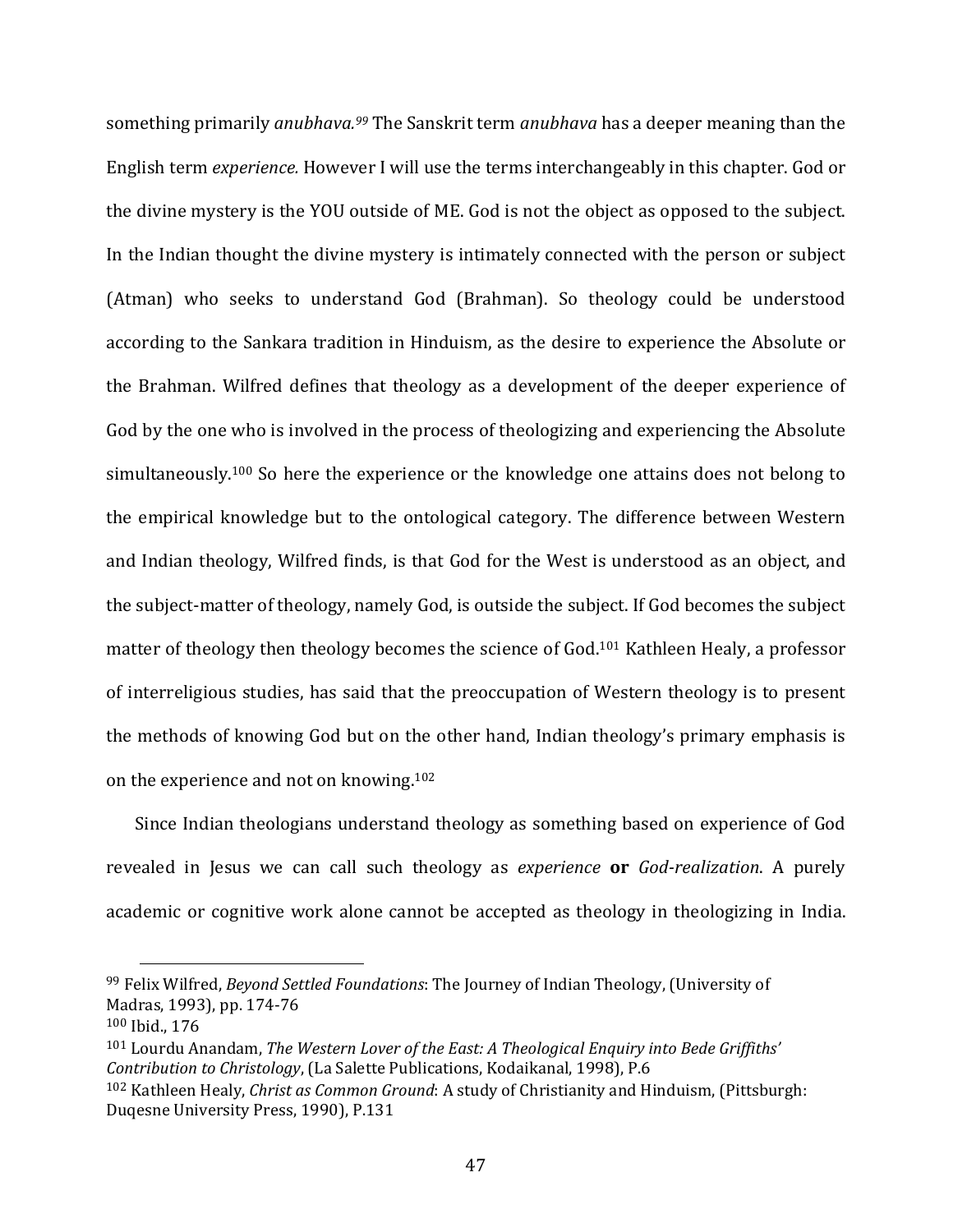Theology transforms first the person who theologizes. Wilfred characterizes a theologian as one who has the experience of God. Hence the theology becomes a matter of experience (anubhava), wisdom (*prajna*) and the Spirit.103 Vandana understands the role of theology as *Sadhana*: it is a praxis that helps the theologian (God‐seeker) to free himself or herself from all the attachments that prevent one from experiencing God.104 Bede Griffiths who belongs to the ashramite school insists on the interior experience of *advaita or non‐duality* as a point of departure for Indian Christian theology. The following are the representatives of this school: Brahmabandhav Ubadyaya (1861‐1907), P. Johannes (1882‐1955), Jules Monchanin (1895‐ 1957), Abhishiktananda (1910‐1973), Panikkar (1918‐2010) and Samartha (1920‐2001). Kalpesh Gajiwala, an Indian writer, said in an article written in Vidyajyoti (an interreligious Indian magazine) that a Christian interpretation of *advaita* is certainly more appealing to the Hindus in India.105 Samartha, an Indian theologian, said that the *advaita* philosophy is found more suitable to interpret the Christian message than Ramanuja's philosophy of *Vishishtadvaita* (Philosophy of Sri. Vaishnavism)*. <sup>106</sup>* 

 In the past, people both from Catholic and Protestant faiths have attempted to formulate Indian Christian theology through the interpretation of Hindu religiosity and *margas.* For example, A.J. Appasamy attempted to interpret Christian life according to *bhakti marga* and the philosophy of Ramanuja. For him *bhakti* ( An Indian system of thought about the way of life to reach God) is more as love than devotion or worship and *moksa* or final liberation as oneness with Christ. This oneness with Christ is viewed more as personal

<sup>103</sup> Felix Wilfred, *Beyond Settled Foundations*: *The Journey of Indian Theology*, p.176

<sup>104</sup> Vandana, Indian Theologizing‐the Role of Experience, in: M. Amaladoss/ T.K.John/ G. Gispert‐ Sauch, (ed.). Theologizing in India, p.92

<sup>105</sup> Kalpesh Gaajiwala, "Liberating the Unlimitted: A Hindu's Reflection on Christ," in: *Vidyajyoti,* 57, 1993, pp.105‐09.

<sup>106</sup> S.J. Samartha, *The Hindu Response to the Unbound Christ*, (Madras: XLS, 1974), pp.177‐84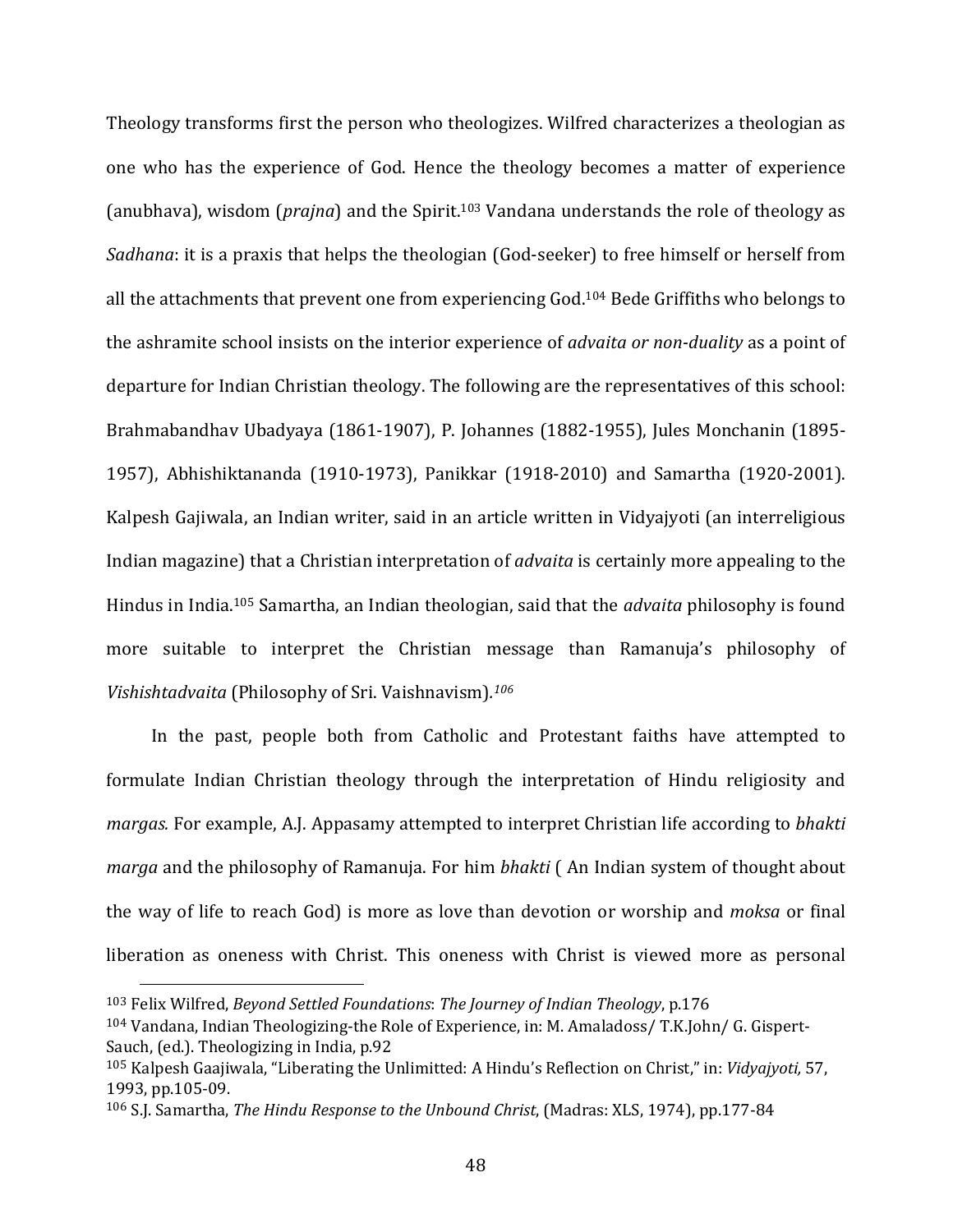relationship than the metaphysical unity (*advaita* philosophy of Sankara). The relationship between the Father and the Son is explained through the bond of love. The relationship of the Son to the Father is that of love. In both of them as persons they remain separated. Likewise human beings maintain their identity in becoming one with God in our faith in Jesus Christ.107

 There are two branches under the definition of theology as *anubhava*: One group stresses its emphasis on *advaita* experience of the divine and the other group places its emphasis on *bhakti* devotion of people to the divine. Even though both of them are part of the Vedanta doctrines, many Christian theologians were attracted towards *advaita* of Sankara. Dr. Anandam states that the *advaita* philosophy could be more helpful in India to articulate the Christian mystery of Godhead, creation and the final destiny of humankind as the *advaita* understanding of the reality of God and the world is close to the Christian mystical traditions with little variations.108 Along with *Advaita Vedanta,* Tamil *bhakti* movements and the *Vishishtadvaita* of Ramanuja are great help to understand and to explicate the Christian mysteries of sin, grace and redemption. So *Advaita Vedanta* is to be the foundation with which the basic mysteries of Godhead, world and their relationships can be explained and *Vishishtadvaita Vedanta* is the super structure to illustrate the mysteries of the personal God, grace and redemption.

 I want to present the life and theology of three theologians who belong to the Ashramite school: Jules Monchanin, Henri Le Saux and Fr. Amalorpavadoss. All the three strongly

<sup>107</sup> Lourdu Anandam, *The Western Lover of the East: A Theological Enquiry into Bede Griffiths' Contribution to Christology*, 1998, P. 7  $108$  Ibid., p. 8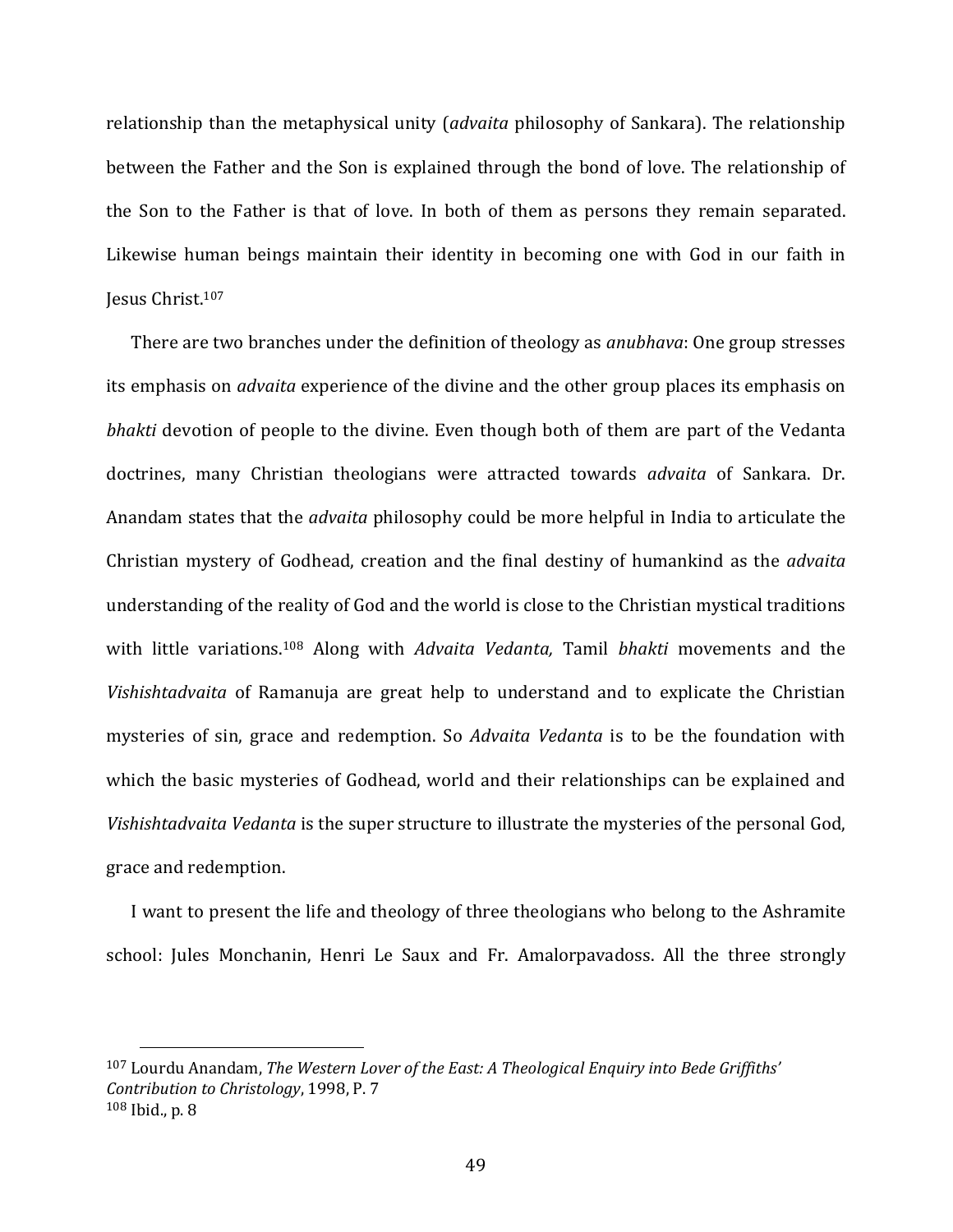believed the *Advaita Vedanta* is the gateway for an Indian Christian experience and for theologizing in the Indian context. Their theology is primarily theology of *anubhava*.

### **Jules Monchanin**

 Jules Monchanin (1895‐1957), a French missionary, is one of the pioneers and representatives of the Ashramite school in India, and he is also the founder of the *Saccidananda* Ashram which has become the center of God's experience and a living dialogue of the East and the West. He tried to relate Christian theology with Indian thought and was not iust interested in the intellectual comparison of Christianity and Indian thought, but started to relate Christian theology to the contemplative and mystical tradition. He was a good friend of Henri De Lubac who was an eminent representative of the *New Theology,* popular in Europe. De Lubac compares Monchanin with Teilhard de Chardin and sees a convergence in their spirit of universality. De Lubac encouraged Monchanin "to rethink everything in the light of theology and to rethink theology through mysticism, freeing everything incidental and regaining everything through spirituality alone, everything essential."109

 As per the letter of the then bishop Dr. James Mendonca, bishop of Tiruchirappalli, Monchanin was the first priest to arrive in India from the *Societe des Auxliaries des Missions*. 110 In India, Mondonca first started to learn the language and the culture of the people, and was appreciated for his love for the poor, kindness, compassion, humility and simplicity. He worked as pastor for ten years in three parishes: Pannaipatty, Kulithalai and

<sup>109</sup> J.G. Weber, (ed.). *In Quest of the Absolute*: *The Life and Work of Jesus Monchanin*, (Kalamazoo: Christian Publications, 1977), p.25

<sup>110</sup> Bishop James Mendonca, Letter of His Excellency Dr. James Mendonca, Bishop of Tiruchirappalli, in: *Swami Parama Aribi Anandam*, a Memorial, Trichy: Sacidananda ashram, 1959, p. 97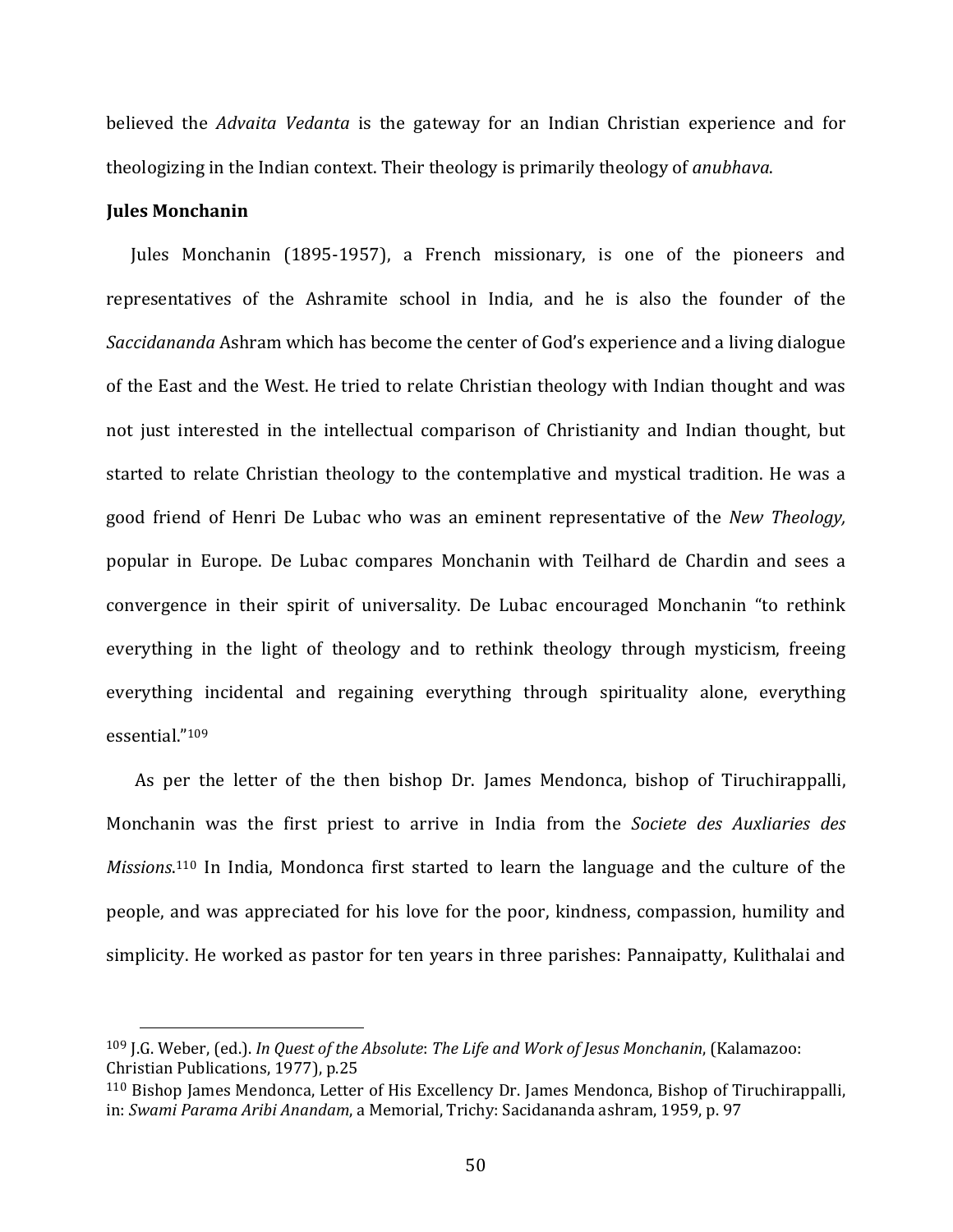Panjampatty.<sup>111</sup> He founded the Saccidananda Ashram in Kulithalai, 20 kilometers away from the Kaveri river city Tiruchirappalli on 21st March 1950.112 He named the Ashram after the Holy name of Trinity—Saccidananda Ashram in Shantivanam (Garden of peace). His aim was to experience for himself an Indian spirituality that would be 'totally Indian and totally Christian.'113 He found that the failure of Christianity in India was due to the fact of not recognizing the soul of India, and he was also convinced that the Indian soul could be met only at the level of contemplation and mysticism and Indian Christian theology could evolve only at the meeting of Hinduism and Christianity in their depth of interiority. It can be said that it was Monchanin who showed a definite way for the future of Indian Christian theology.114 His special contributions to Christian theology paved the way for understanding Trinity in the Indian context. He proposed that the mystery of God could be understood as *Saccidananda* (*Sat*‐ the being, *Cit*‐ the consciousness and *Ananda‐*the eternal bliss) in the Indian background of contemplation and not in the classroom discussions.

## **Henri Le Saux**

 Henri Le Saux, a French Benedictine monk, was known for his great love for the Hindu way of life, *advaita* experience and his revolutionary approach to Christian theology. He was well known by his Indian name *Abhishiktananda, means the bliss of the anointed.* He came to India with the plan to assist Monchanin in establishing the Indian Christian Ashram. He was already then a theologian and a mystic, and wanted to integrate the Christian monasticism with Indian contemplative tradition. Thus he became the co-founder of the Ashram. He

<sup>111</sup> S. Michael Udeyar, Amongest the poor, in: Swami Parama Arubi Anandam, pp. 115‐17

<sup>112</sup> Bishop James Mendonca, Letter of His Excellency Dr. James Mendonca, in: *Swami Parama Aribi Anandam*, p. 98.

<sup>113</sup> J.G. Weber, (ed.). *In Quest of the Absolute*: 1977, p25

<sup>114</sup> Bishop James Mendonca, Letter of His Excellency Dr. James Mendonca, in: *Swami Parama Aribi Anandam*, p. 98.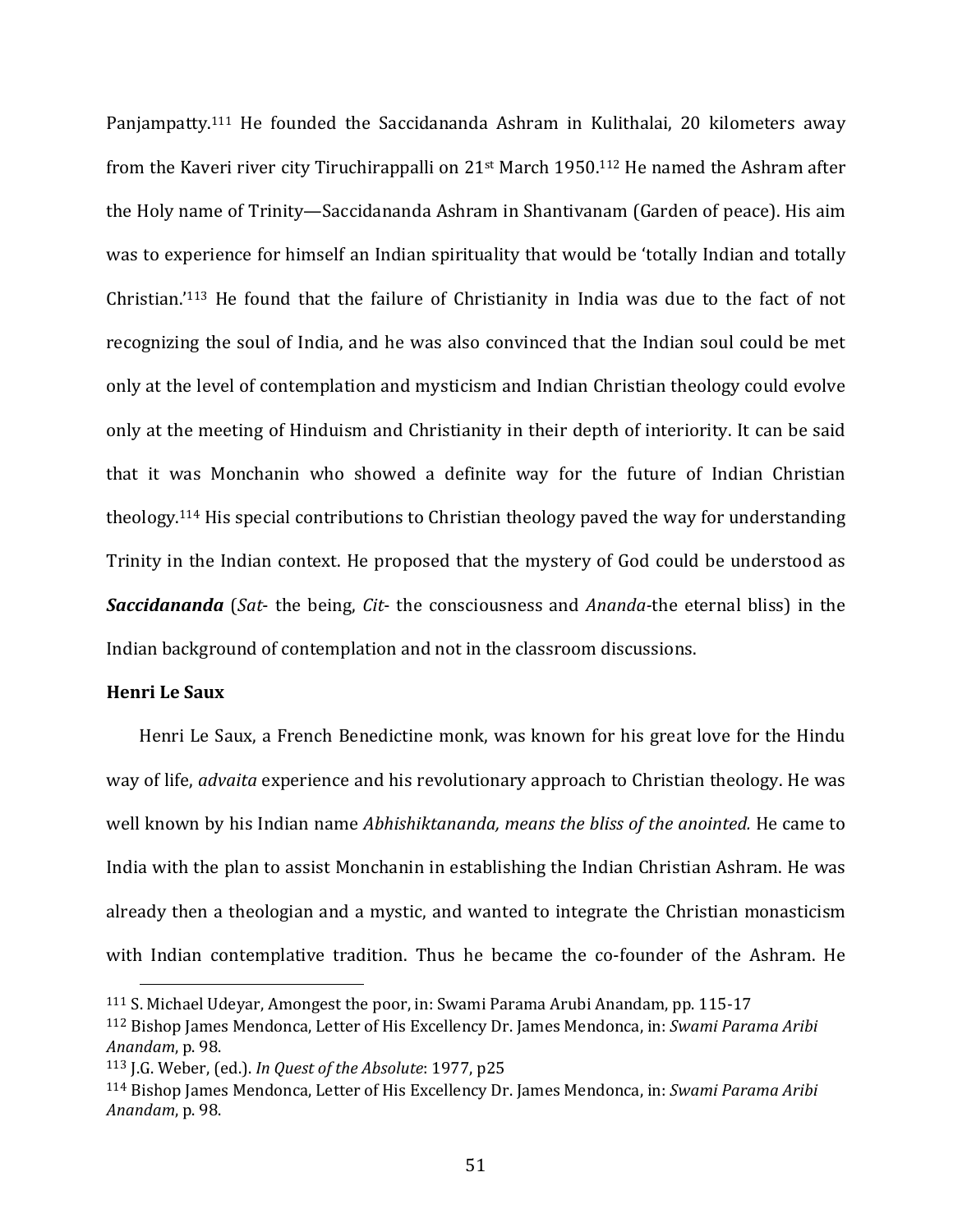wanted to be immersed totally into the *advaita* experience of non-duality. He started to visit different Hindu Ashrams such as Swami Gnanaananda of Thapovanam at Thirukovilur and Ramana Maharishi Ashram at Thiruvannamalai. He went about as a Hindu Sannyasi with just a *thiruvodu* in hand (begging bowl of a Sannyasi). His experiences as a wandering sannyasi revealed to him the actual elements that constitute Indian life. In 1957, listening to his inner voice, he left Shantivanam for the Himalayas inviting Bede Griffiths to take the leadership of the Ashram. His contribution to contemplative life and theology is incredible. His *advaita* experience and his contribution to Christian theology are significant as well. Monchanin saw in *Saccidananda* the traces of the Holy Trinity. Abhishiktananda saw Saccidananda and Trinity to be one in his advaitic experience:

 "The experience of Saccidananda carries the soul beyond all merely intellectual knowledge to her very center, to the source of her being. Only there is she able to hear the Word which reveals within the undivided unity and *advaita* of Saccidananda the mystery of the three divine persons: in *Sat,* the Father, the absolute beginning and source of Being; in *Cit*, the Son, the divine Word, the Father's self knowledge; in *ananda,* the Spirit of love, Fullness and Bliss without end.115

His advaitic experience led him to new horizons in the field of theology. Dialogue was an

important element without which he could not think of an Indian Christian theology. He

presents his conviction thus:

"A theology which does not put dialogue with other theologies and that necessarily includes other religions as well—at the very center of its outlook on the things of God or of its interpretation of the Word, is a liming theology, a one‐ legged Brahman…."116

## **D. S. Amalorpavadass**

<sup>115</sup> Abhishiktananda, *Saccidananda: A Christian Approach to Advaitic Experience*, (Delhi: ISPCK, 1990), P.178

<sup>116</sup> Abhishiktananda, "The depth‐dimension of Religious Dialogue," *Vidyajyoti,* may 1981, pp. 211‐12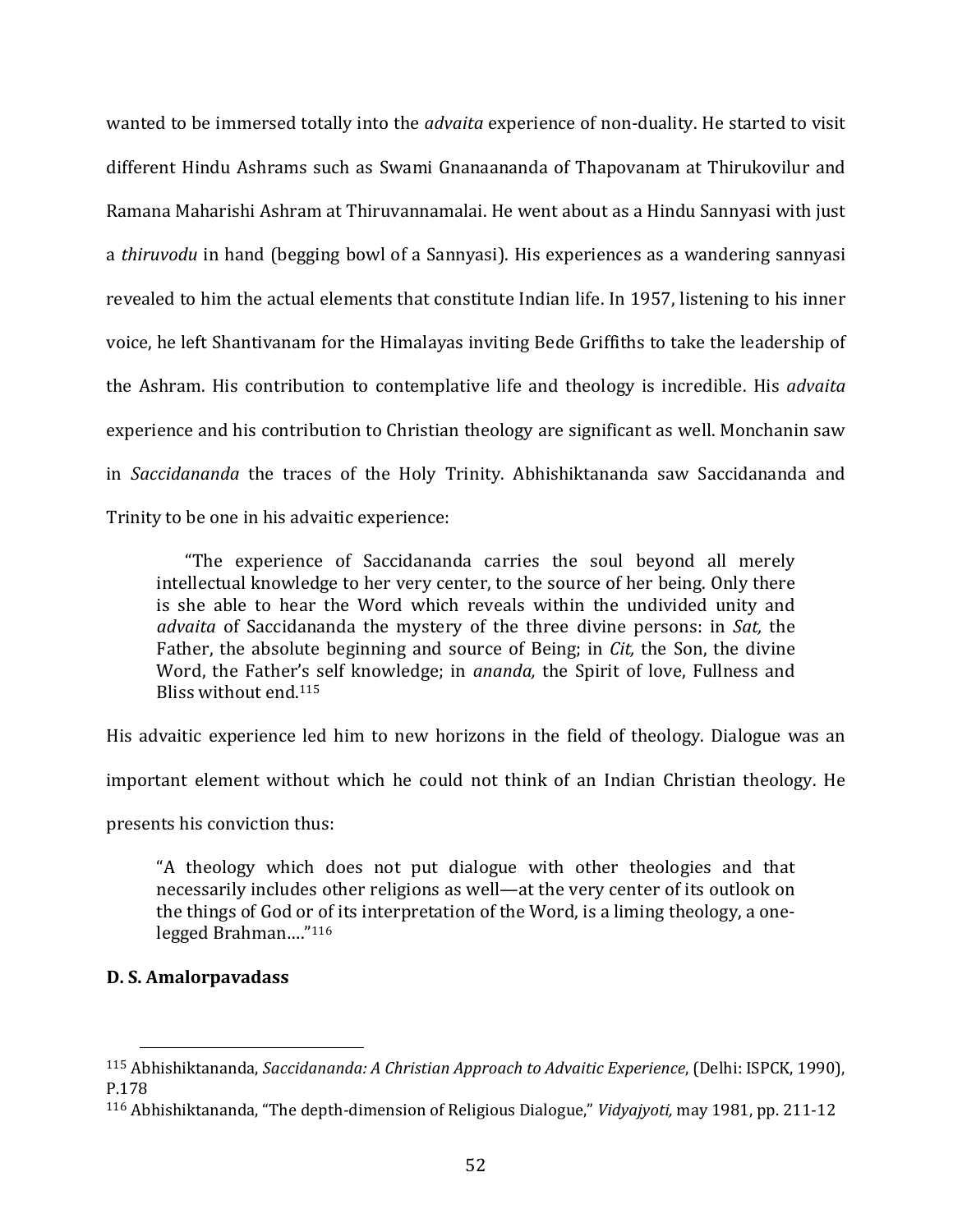After having seen two European personalities who have contributed to Indian Christian theology and religious life, we turn to an Indian scholar Durai Simon Amalorpavadass who also contributed considerably to the field of Indian theology. After his higher studies in theology in Paris, he was entrusted with the task of carrying out the renewal proposed by Vatican II, and it was there he excelled as a multi‐faceted theologian. He was well known for his organizational ability, his approach to other religions and his sound theological understanding. Dr. Ananadam summarizes: "Inculturation in liturgy, theology and life of the Church were his major concern."117 Amalorpavadass was committed to introduce inculturation at all levels. He founded the Anjali Ashram and became the *Acharya Guru* (Religious instructor or founder) of this center of God experience. The theological synthesis and the model of Indian *sannyasa* proposed by the school of Shantivanam and Amalorpavadass are similar in nature, approach and life‐style. He certainly belonged to the Ashramite school he stressed liberation and social justice. Like any other Ashramite theologian, he too proposed a life of interiority and voluntary poverty as a means of overcoming the problem of poverty, injustice, oppression and domination.<sup>118</sup> After having dealt with the representatives of the theology of *anubhava* I will proceed to the discussion of theology as orthopraxis and its representatives.

# **2.) Theology as Orthopraxis**

 It is our faith in God, who loves us also, which invites us to have full communion with God and with God's people, and to build up of that fellowship in history. Gustavo Gutierrez, a

<sup>117</sup> Lourdu Anandam, *The Western Lover of the East: A Theological Enquiry into Bede Griffiths' Contribution to Christology,* P. 13 <sup>118</sup> Ibid., p.14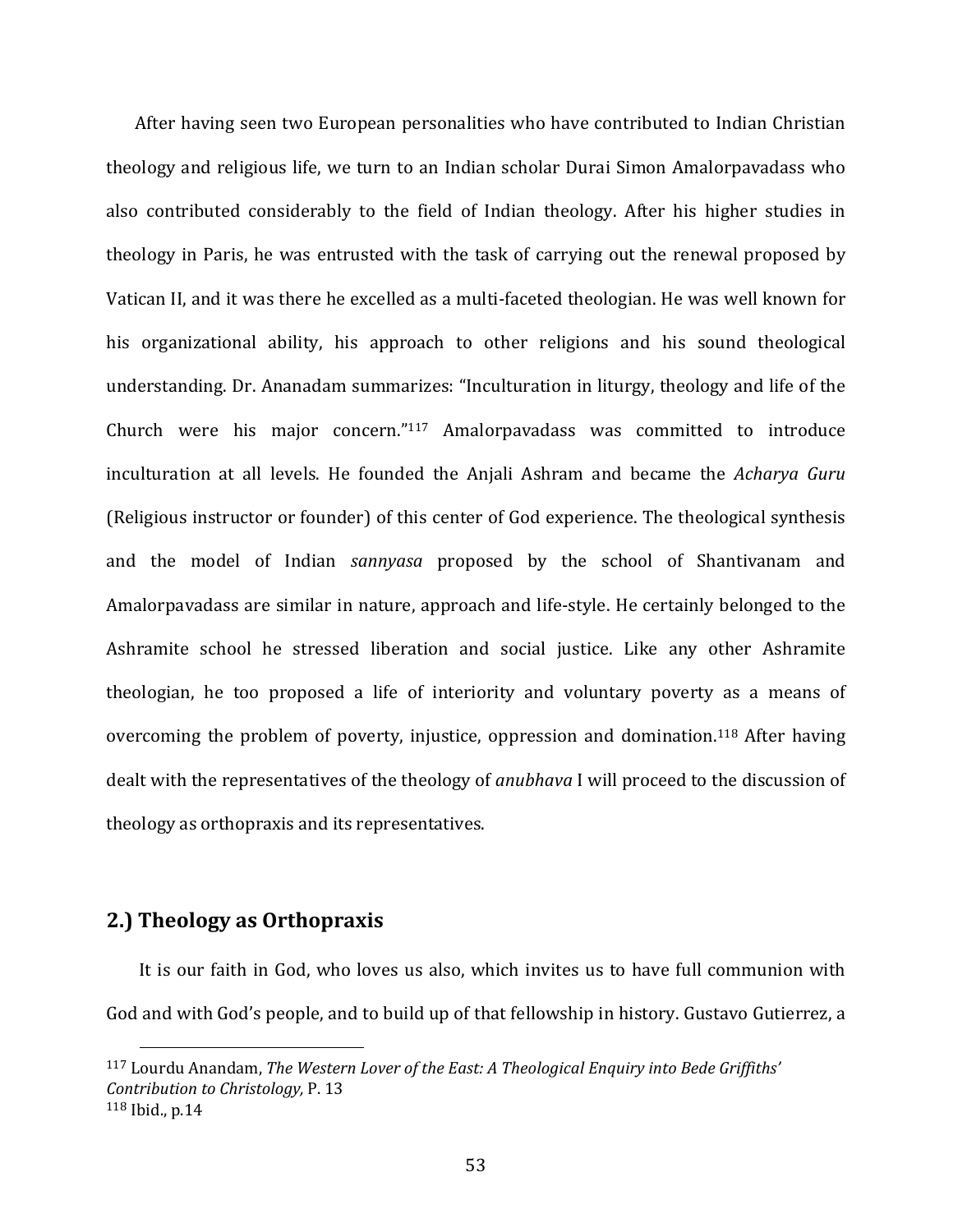Peruvian theologian and Dominican priest regarded as the founder of Liberation theology, says that involvement and commitment of the believers are the necessary concomitants of our confession of faith and only by doing so, our faith will be 'verified.'119 The orthopraxis is the touchstone of orthodoxy. India is a sub‐continent of great population who are condemned to a life of miserable poverty, oppression, caste system and destitution. In such a context theology to the suffering masses cannot be anything other than liberation. I present three prominent theologians who dealt with liberation for India/ Asia: Aloysius Pieris, Sebatian Kappen and Samuel Rayan.120

### **Aloysius Pieris**

 Aloysius Pieris is very convinced that "a theology for Asia cannot be anything else except the theology of liberation." He also believes "inculturation and liberation are two names for the same process and there cannot be any debate over this." $121$  He has observed that the *Basic Christian Communities* have revolutionized the ecclesiology in the Asian Churches where inculturation and liberation are conceived as twins in the same womb of praxis.<sup>122</sup> Pieris says,

"‐‐‐inculturation is the by‐product of an involvement with a people rather than the conscious target of a program of action. For it is people that creates a culture. It is therefore, from the people with whom one becomes involved that one understands and acquires a culture."123

<sup>119</sup> Gustavo Gutierrez, *A Theology of Liberation,* (New York: Orbis Books, 1973), p.8

 $120$  Here I have presented three liberation theologians. My intention is not one of developing a fullfledged theology of liberation of these authors. I take them as examples of Asian/ Indian liberation theologians in order to show their unique perspectives and contributions.

<sup>121</sup> Aloysius Pieris, *An Asian Theology of Liberation,* (New York: Orbis Books, 1988), p. 111 <sup>122</sup> Ibid., p. 112

<sup>123</sup> Ibid., p.38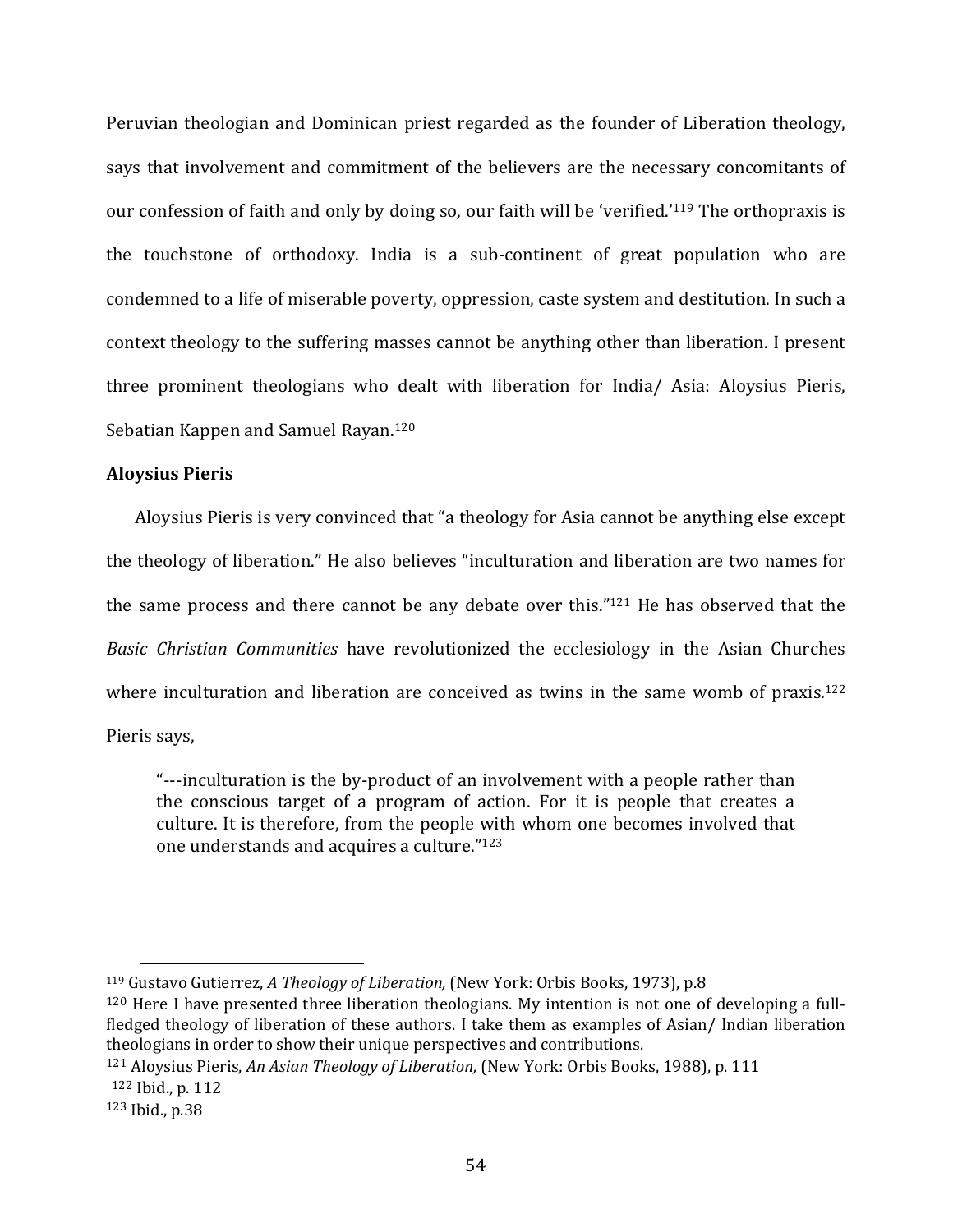Pieris is very positive about religion unlike Marx and others who viewed religion as an obstacle for liberation. He sees in the Asian religions<sup>124</sup> the potential for liberation. He further points out that the religious socialism of the Asian monks is based on the *Metacosmic religiousness* that points to a salvific beyond attainable within the person through gnosis.125 *Metacosmic religiousness* means not the negation of cosmic reality but a 'non‐addiction to cosmic needs.' Pieris indicates that many Gnostics of Greco‐Roman culture practiced poverty as a condition for attaining wisdom and perfection but the voluntary poverty was not motivated by any form of solidarity with those condemned to '*forced poverty.'126* He points out the Buddhist's explosive social message of the accumulative tendency in humans (acquisitive tendency) which generates all social evil and lays foundation for the vicious idea of private property in the place of the reasonable practice of common ownership. So he concludes that the accumulative instinct is the root cause of absolute poverty and class division—Caste system. In such a society, the monastic community ideally composed of greedless men and women presents itself as an eschatological community that symbolizes and even anticipates what could be everybody's future.127

 The positive role of the poor or poverty is another potential of libration. This biblical concept becomes an integral element of Asian theology together with the Asian religiousness. The biblical axioms that God and mammon are irreconcilable to each other; and God has made an irrevocable covenant with the poor<sup>128</sup> help us to see the positive role of the poor. Pieris invites the Asian church to see 'the poor as those through whom God shapes

<sup>127</sup> Ibid., p. 121

<sup>124</sup> Ibid., 91

<sup>125</sup> Ibid., p. 43

<sup>126</sup> Ibid., p.122

<sup>128</sup> Ibid., pp. 120‐21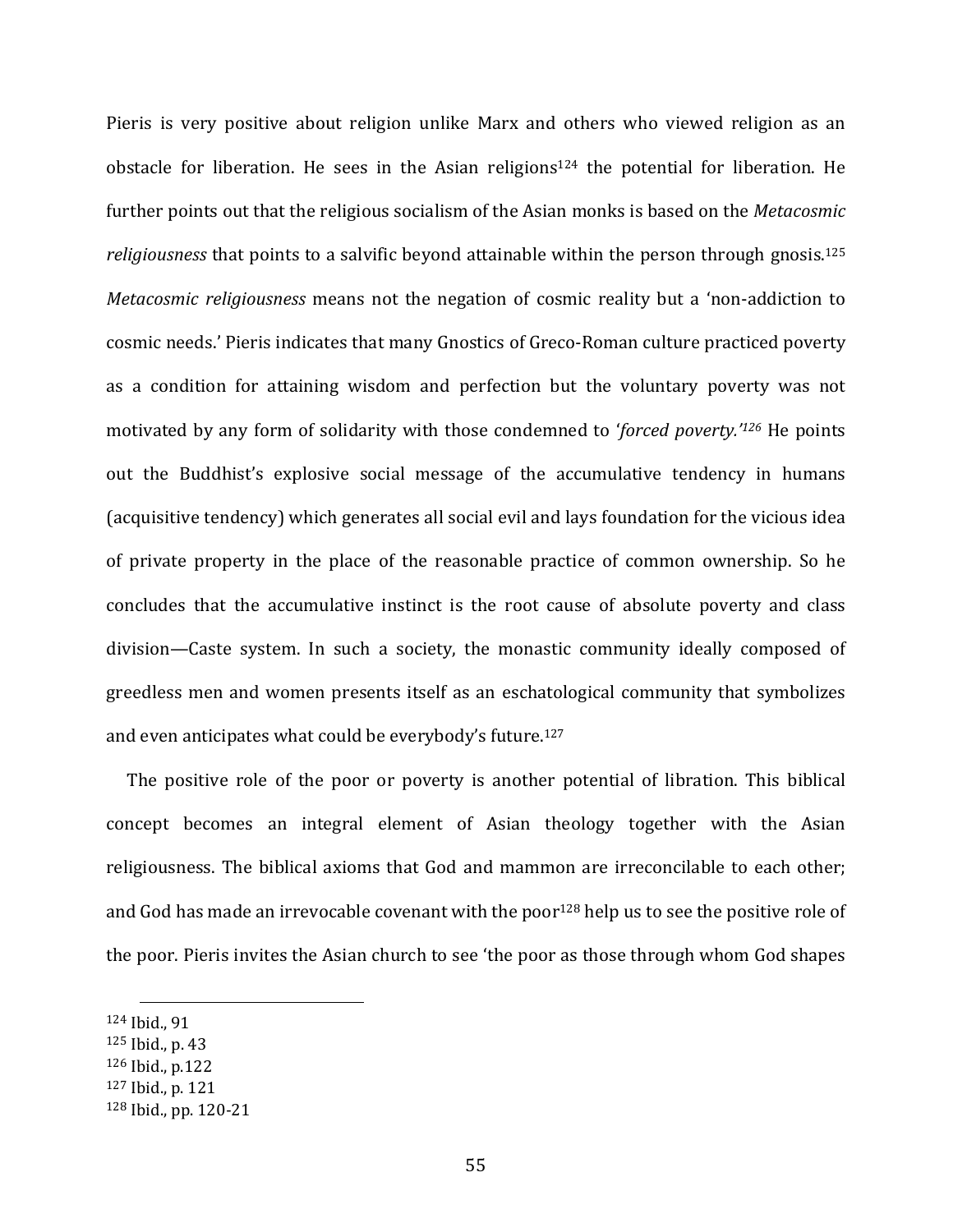our salvation history.'129 George M. Soares‐Prabhu, an Indian bible scholar says that poverty in the bible is indeed a sociological category and not a purely economic one; and the poor in the bible are an oppressed group in conflict. Bible goes beyond Marx's classless society in its affirmation of a religious basis for social justice (Isa 11:9; 65:25; Rev. 21: 3‐4).130

 Thus for Pieris, theology for Asia/ India can be only *Christo‐Praxix* (liberation theology) and Asian theology of liberation is constituted of the religiousness of Asia and the biblical understanding the poor. His special contribution is his emphasis on the religious socialism based on the *metacosmic religiousness.* A religious community *Ashram* built upon it stands as an eschatological community that symbolizes and anticipates what could be everybody's future. Now I turn to other liberation theologians to look for their specific contribution to the development of Indian theology.

#### **Sebatian Kappen**

Wilfred presents Sebatian Kappen as one of the most important representatives of Indian liberation theology.131 Kappen has a background of long involvement with action groups, and from that background he attempts to find out what it means to be a follower of Jesus Christ in a concrete situation. He draws from a keen perception of the Indian social reality with its oppressive and dehumanizing structures. He is very much convinced that in the face of the untold suffering of the Indian people due to all forms of oppression religious, social, cultural, economic and political—the challenge of their integral liberation must be the main concern of all citizen of India.132 Liberation being the common concern of

<sup>129</sup> Ibid., p. 122

<sup>130</sup> George M. Soares‐Prabhu, "Class in the Bible: The Biblical Poor, a Social Class," *Vidyajyoti,* 49, 1985, pp.345‐46.

<sup>131</sup> Felix Wilfred, *Beyond Settled Foundations,* 1993, pp. 138‐47

<sup>132</sup> Sebatian Kappen, *Jesus and Freedom,* (New York: Orbis Books, 1977), p.50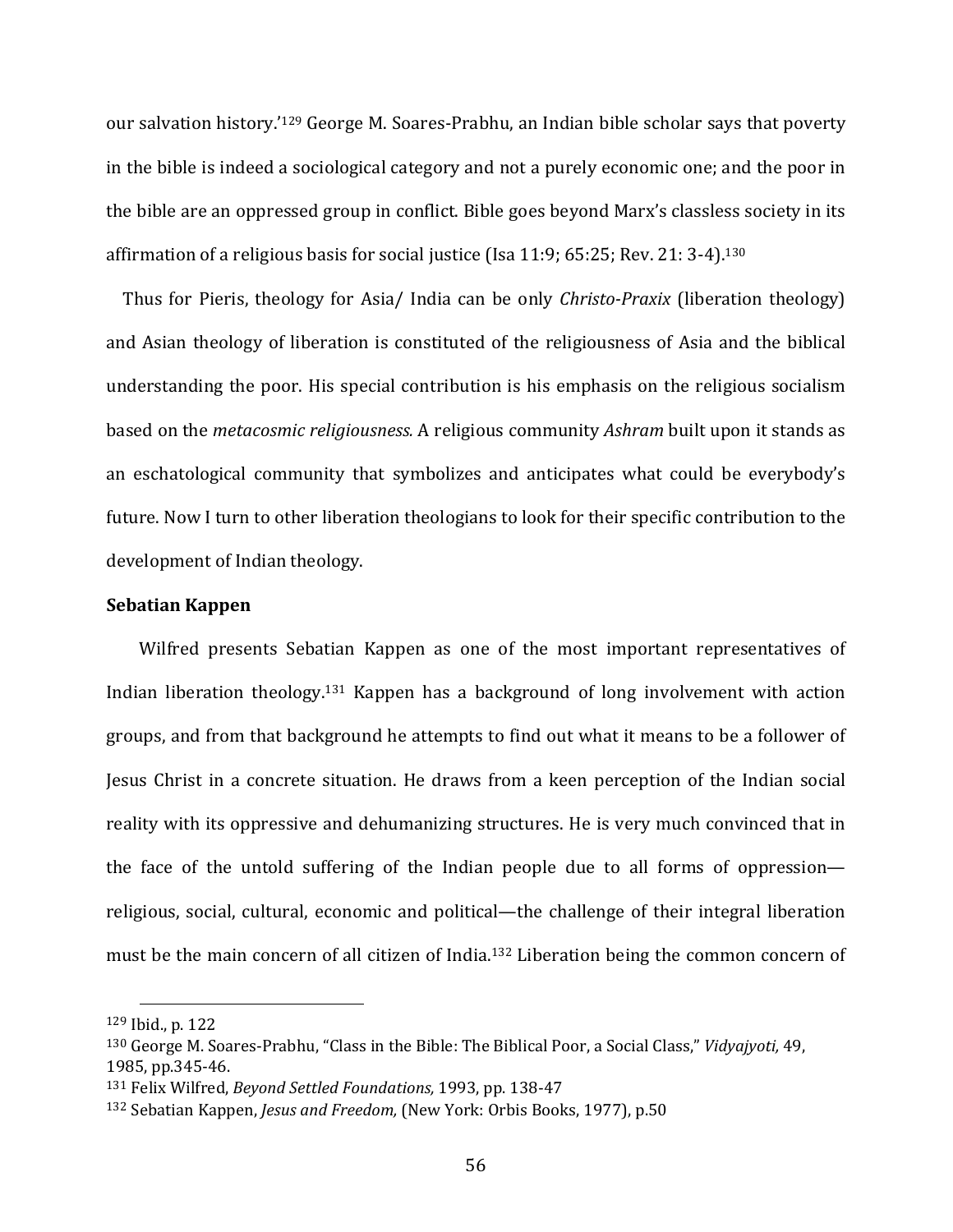every Indian, "the responsibility of the believer is great as the Christians claim to be the coworkers of Christ in the liberation and salvation of mankind," says Kappen.<sup>133</sup> Even though the traditional belief systems of India have legitimized the system of unfreedom, he is convinced the authentic Christian religiosity can be a potential for liberation. Hence he invites Christians to seek in their religious tradition the sources of their commitment to liberation that is their Christian vocation in India.

 He believes that there is an urgent need for the reinterpretation of the story of Jesus for today. There are two criteria he proposes for this reinterpretation: fidelity to the original Jesus phenomenon and responsiveness to the God who reveals Himself in history.134 He further states that Jesus of history means the prophet of Nazareth who prophesied the kingdom of God, where justice, equality, fraternity and love are seriously believed and practiced. The absolute dimension of Jesus' message is that the self‐revelation of God took place in the person of Jesus and continues to take place. This encounter of God in Jesus in history transcends the historical limitations. That is to say God whom Jesus encountered is at work even today in India and the divine revelation of God is to be recognized everywhere where love, fellowship and truth are practiced. Kappen calls it as the divine call in history, and one can say theology is nothing other than this praxis.135

Kappen insists that in theologizing, if one considers Jesus as a liberator then one must try to liberate Jesus from the cultic, dogmatic and institutional alienations. He goes a step

<sup>133</sup> Ibid., P.17

<sup>134</sup> Ibid., P.17 "….it is necessary to go back to the original message of Jesus, and that it is equally necessary to reinterpret it in the context of the self-understanding of contemporary man." <sup>135</sup> Lourdu Anandam, *The Western Lover of the East: A Theological Enquiry into Bede Griffiths' Contribution to Christology*, P. 18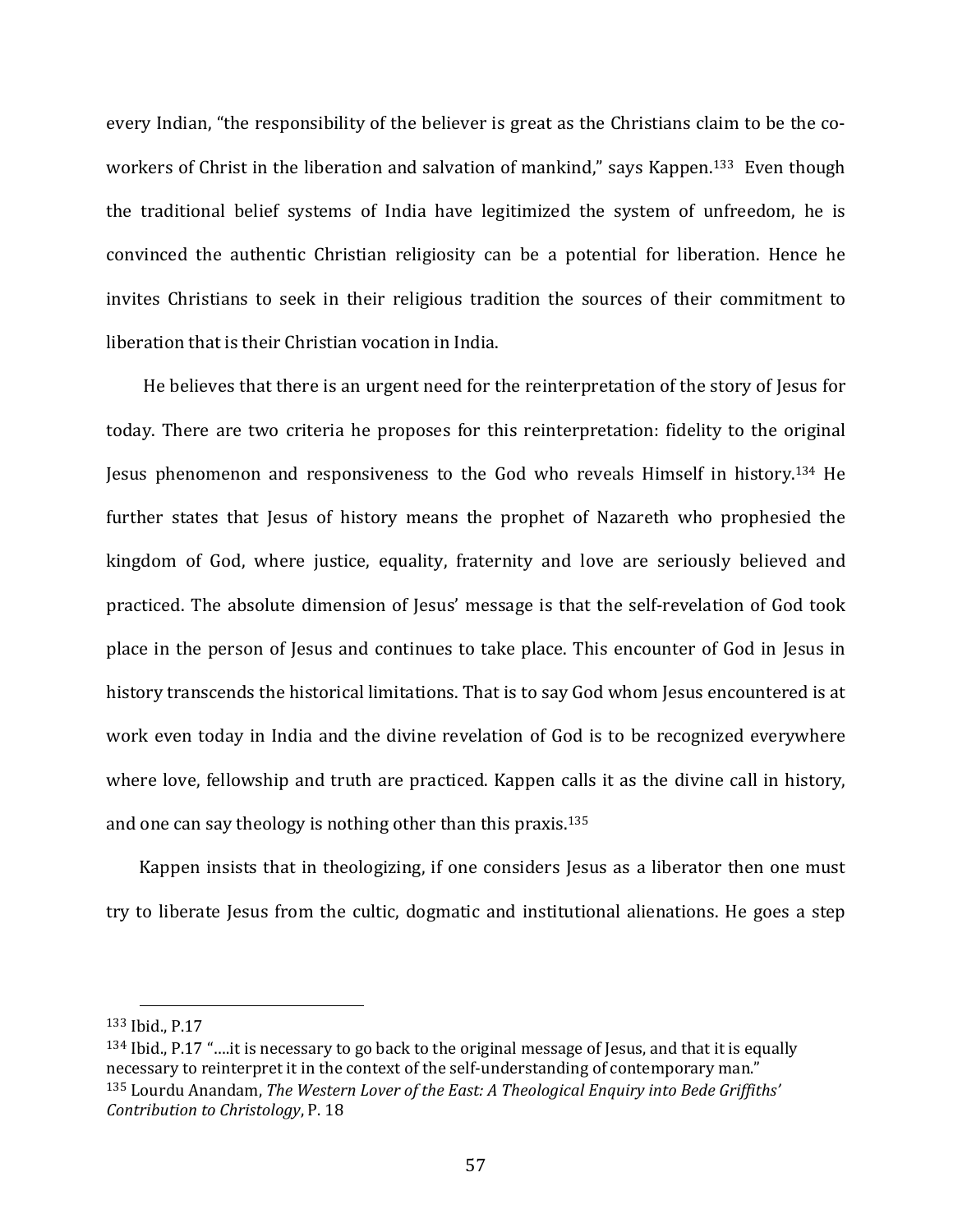further saying that Jesus is alienated through Indian religiosity as well and he identifies three kinds of religiosity: the cosmic, the Gnostic and the ethical.136

 Cosmic religiosity is identified with the microcosm characterized by magical praxis and the cyclic view of time. Here man is reduced to an object under the strong magico‐mythical forces. Kappen believes the cosmic reality is individualistic and is founded on determinism. The Gnostic religiosity that is based on the identity of the *Atman* with the *Brahman,* is the spiritualization or the theoretical vision of the cosmic religiosity.<sup>137</sup> Kappen states that Gnostic religiosity's aim is to escape from the cyclic time to timelessness. It is also individualistic and expresses itself in mythical language, and for the Gnostic, the social injustice, exploitation and oppression in concrete existence is a play of the *Brahman.* Thus Gnostic religiosity legitimizes the situation of evil and it can inspire people to withdraw from historical action, multiplicity, freedom and passion. When a Christology integrates Jesus into this Gnostic religiosity, it alienates the prophetic function of Jesus in the Indian Context. He moves on into the third type of religiosity—ethical religiosity. He sees a connecting link between Jesus-tradition and Indian tradition in this ethical religiosity. In this type, man is considered as a subject seeking his/her identity in relation to the divine. And this religiosity also insists on the ethical praxis of loving one's neighbor and it is communitarian. In India, Buddha initiated such a religiosity, rejecting magic, myth, sacrifice, cyclic time and caste system.138

<sup>136</sup> Ibid., P.18

<sup>137</sup> Jacob Parappally, *Emerging Christology in the Indian Context*: *A Critical Study of the Development, Context, and Contemporary attempts of R. Panikkar and S. Kappen to articulate a Relevant Christology in the Indian Context*, (Thesis. Theol., Freiburg: 1992), p. 184

<sup>138</sup> Lourdu Anandam, *The Western Lover of the East:* A Theological Enquiry into Bede Griffiths' Contribution to Christology, P. 19.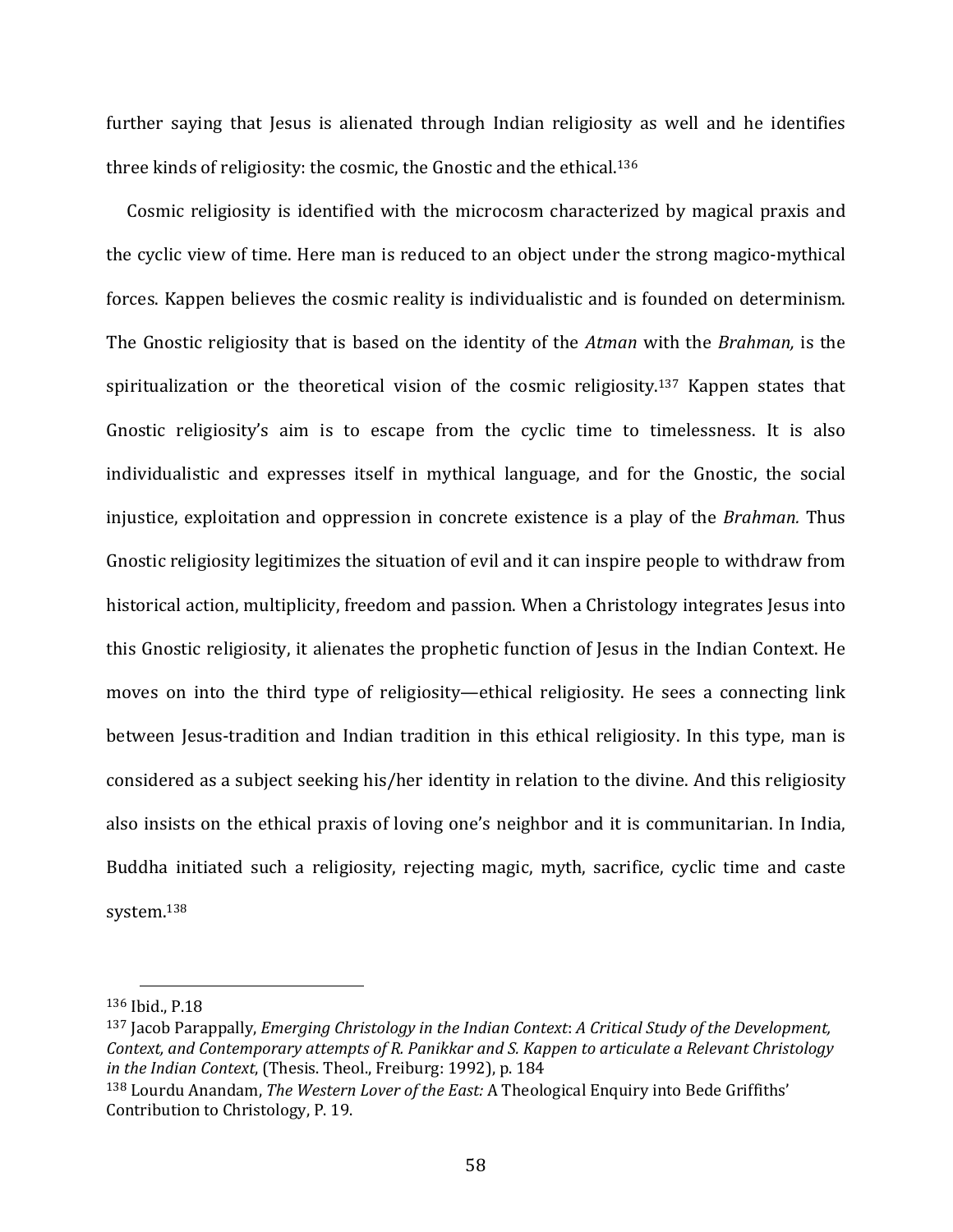Kappen invites the Indian bishop and theologians to revive the ethical religiosity and to link the Jesus tradition with the Indian ethical religiosity, and also encourages them to initiate a constant dialogue between the Jesus tradition and the Indian heritage of ethical religiosity, not to prove the superiority of one over the other but to bring out the conviction over their superiority of the humanizing religiosity. Unlike the Ashram theologians and incultrationists, he is critical about the concept of mystical Christ as he thinks the one who turns to the mystical Christ loses sight of the Indian reality and make Christians incapable of perceiving the prophetic function that is entrusted to them in India today.139

### **Samuel Rayan**

 Wilfred states that Samuel Rayan is another important representative of Indian liberation theology who demands that the new description of the Christ mystery should proceed from the changed situation of the whole Indian society.140 The basis of his theological thinking lies in the dignity of the human person. He considers the dignity of human person as a gift and grace of God. Thus he cries for the dignity of human life, human rights and the human freedom wherever they are denied. He is very critical about the dehumanization and enslaving forces such as capitalism, imperialism, and colonialism. He attacks the Church for having cooperated with the colonizers at the cost of the less privileged, the casteless and the oppressed. In an article in *Jeevadhara,* Rayan recognizes the power of the people to change their destiny, and he affirms "the chief sources of theology, the chief 'record' of God's self-revelation and intervention in history is people."<sup>141</sup> It is the

<sup>139</sup> Ibid., p.20

<sup>140</sup> Felix Wilfred, *Beyond Settled Foundations,* 1993, pp. 147‐58

<sup>141</sup> Samuel Rayan, "The March has begun," in: *Jeevadhara* 9, 1979, p. 180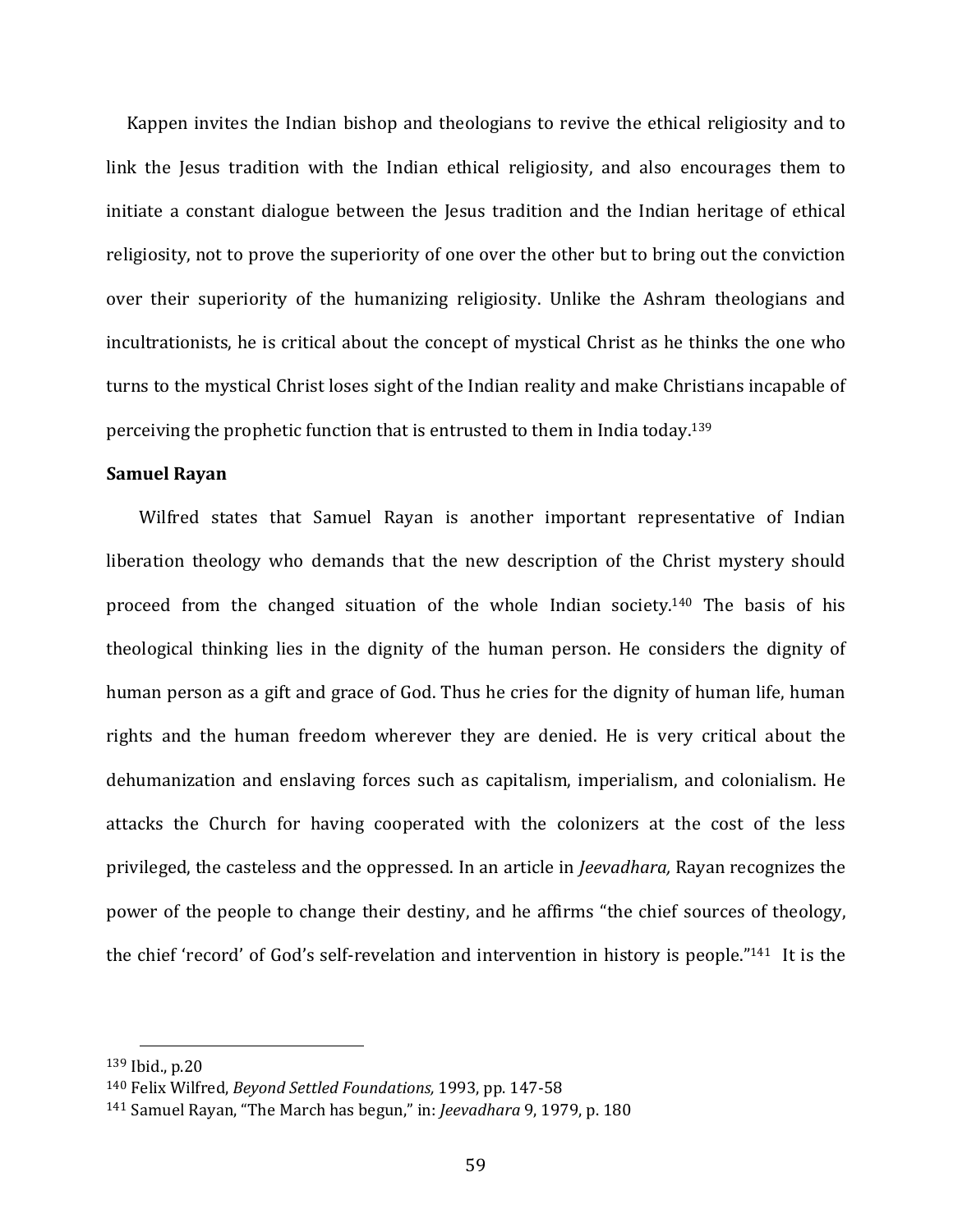historical Jesus who motivates us to involve in the task of liberating the poor and establishing their right and the human dignity.

 His theological reflections are founded on his Christological reflections. For him, Jesus is a man of freedom who was able to identify himself freely and authentically with the poor, their longing and struggles. Jesus initiated a movement of radical love and radical action. Rayan is convinced that Jesus must be interpreted in India this way: Jesus as initiator of new social order. He also sees nothing Indian in the presentation of Jesus Christ in India and what he sees until now is the Christ of dogmas. In another article in *Jeevadhara,* Rayan insists that the authentic discipleship of Jesus who was thrown away outside the gate and killed consists in respecting human dignity, recognizing the power of the people and fighting against the demonic and inhuman powers.142 For him, the task of Indian bishops and theologians is to be in solidarity with the marginalized participating in their daily struggle for liberation in order to create a society of equality, love and justice. This is only way the Church should incarnate in India and become flesh of Indian flesh.<sup>143</sup> He is not for interpreting Jesus in Hindu categories as they are symbols of enslavement.

# **II. Libration as the Main Constitutive Element of Church Mission in India**

The tradition that emphasized the prophetic action for the liberation of the suffering humanity in the Indian theological scene started with V. Chakkarai (1880‐1958), a convert, lawyer and self-proclaimed Christian communist.<sup>144</sup> He had his inspiration from the interpretation of *karma* (Dharma of action) as an instrument for the political liberation of

<sup>142</sup> Rayan, "Outside the Gate, Sharing the Insult," in: *Jeevadhara* 11, 1981, pp. 203‐31

<sup>143</sup> Rayan, "Flesh of India's Flesh," in: *Jeevadhara* 6, 1976, pp.259‐67

<sup>144</sup> Lourdu Anandam, *The Western Lover of the East:* 1998, P. 22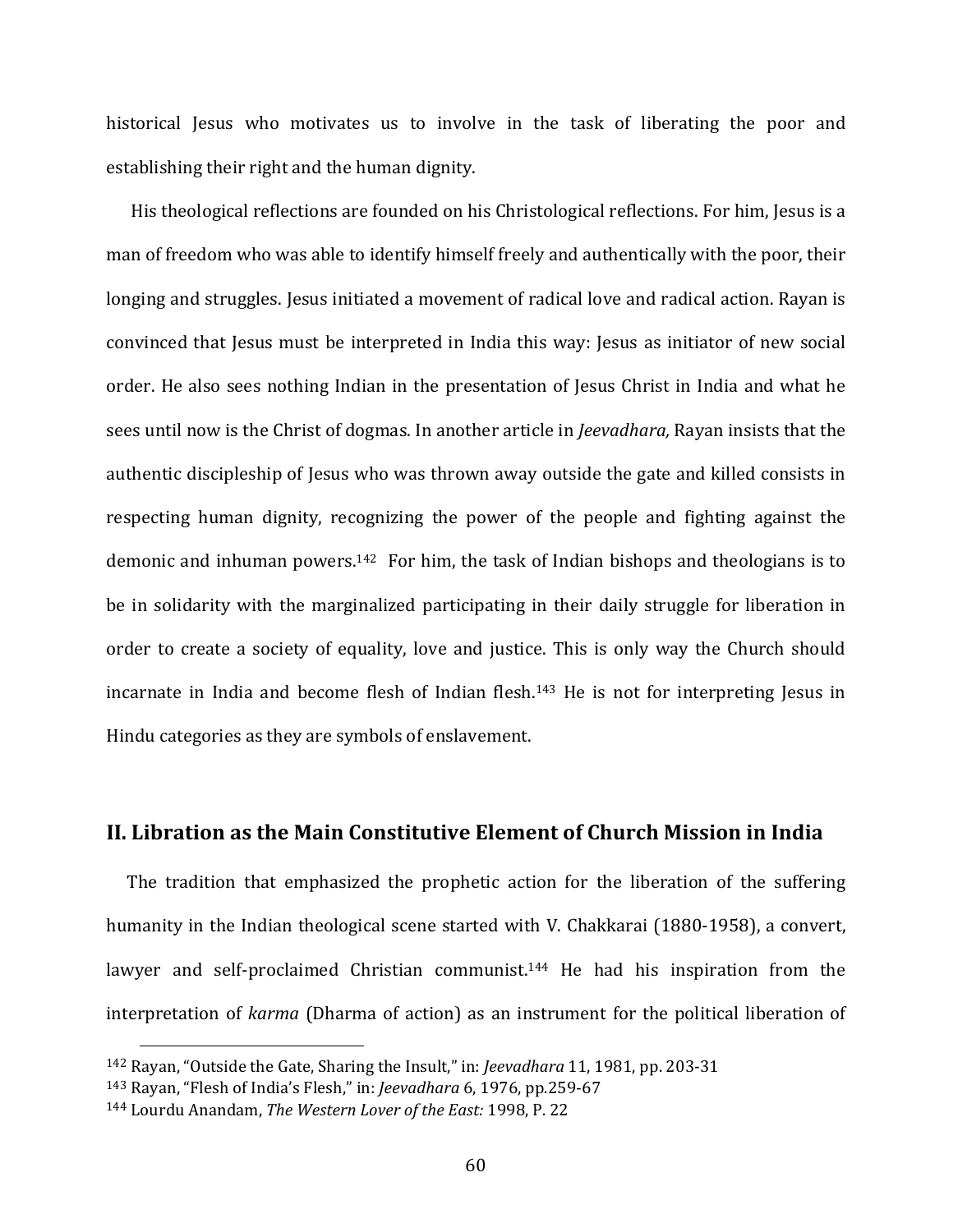India. From his time onwards the plea for liberation and a theology of liberation became very convincing. We saw from the study of the above theologians that the basis for such a theology is liberation. Hence, the question of liberation in the context of India is a question of life or death.

The Indian reality is marked by the factors such as domination of high castes and classes in the socio‐political, cultural and economic fields. As a result, millions of people stand on the border of extreme poverty, illiteracy, hunger and disease. Ananadam states that the inhuman life‐situations of millions of untouchables, child laborers, women, tribal and agricultural workers challenge the conscience and the credibility of the Church of the general and every Christian in particular.145 It becomes a question of credible proclamation of Jesus Christ. The life of a true witness of Christian faith becomes the best form of evangelization. This option for the poor and the oppressed makes the Asian bishops speak a prophetic language in an oppressed Asian society.<sup>146</sup> When we proclaim Jesus Christ who brought close to us the God who lives and love all children, especially the least among them, how can we then be indifferent to the life situation of millions of people who are driven to the border of death everyday?

 Hence, liberation becomes a constitutive element of the Church mission in India and theology is none other than the attempt on the part of the Indian bishops to spell out this concern in theory and practice. This is the way in which Asian bishops can "make the voice of Christ heard more relevantly on such current problems in Asia as social justice, education,

<sup>145</sup> Ibid., p.22

<sup>146</sup> Gaudencio B. Rosalesr, C.G. Arevalo, eds., *For all the People of Asia*, [Philippines: Claretian Publication, 1992], p. 309, No. 8: " The situation of inhumanity, injustice and exploitation to which 'the least' (Mtt 25, 45) of our brother and sisters are in this continent (Asia), desperately cries out for help on the part of all the forces committed to the defense of human right and dignity and to the wellbeing of the society."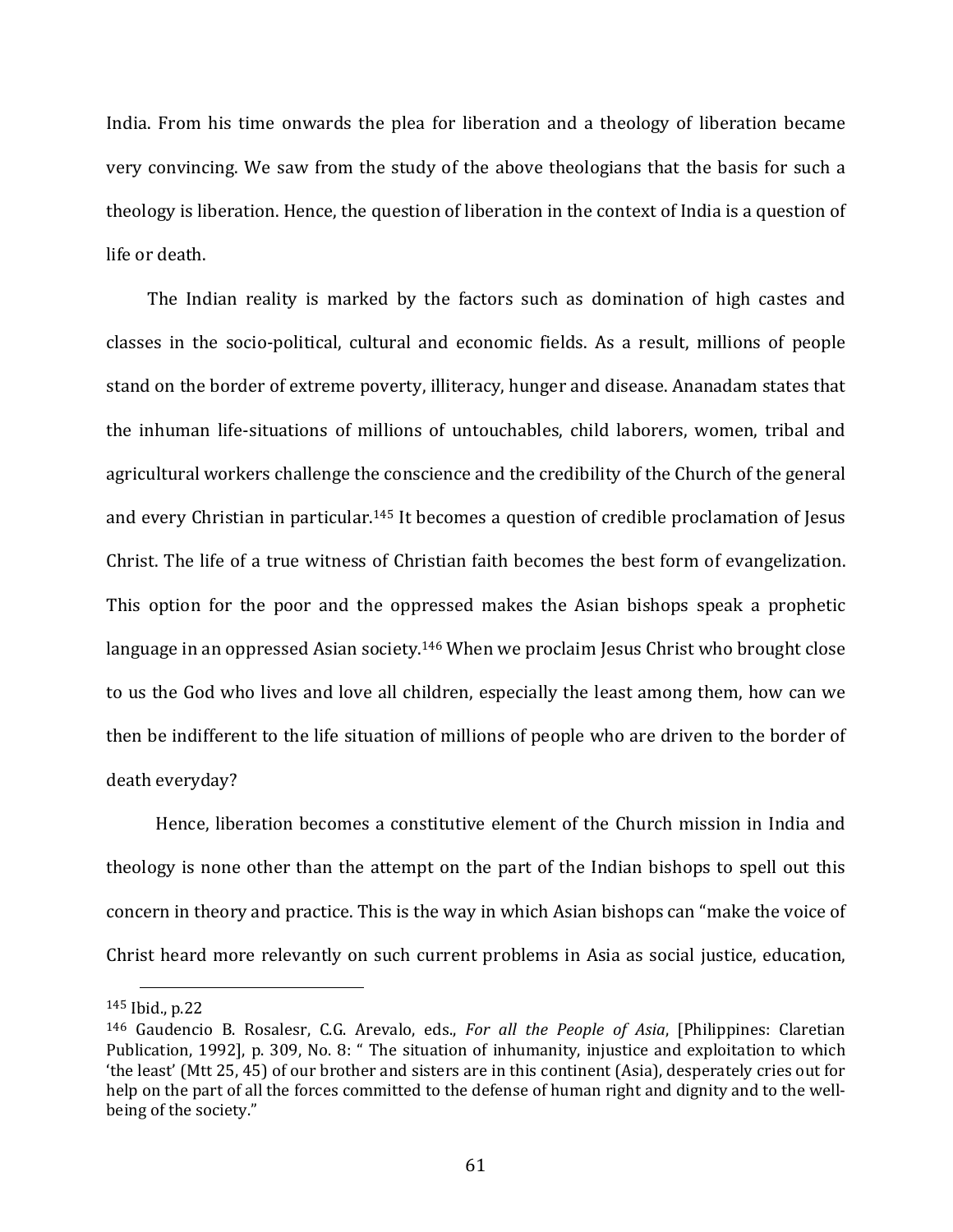and political freedom..." and work for the Reign of God.<sup>147</sup> A recent book by Tom Fox, *Pentecost in Asia*: *A New Way of Being Church* (Orbis Books, 2002), gives an updated view of Asian Catholicism. The subtitle is particularly felicitous, since it shows that what is at stake in Asia is a different way of living out the Christian faith from that found in North America and Europe. In a nutshell, this new way of carrying the mission of the Church and hence new ecclesiology consists in a wholehearted commitment to dialogue. It is, in fact, a triple dialogue: with the people of Asia, especially the poor and the marginalized, with their religions and with their cultures.148

 We cannot deny the tension between the ashramite approach and liberation theology in India. Since the ashramites insist on the interiority and the interior experience of the ineffable through meditation, prayer and yoga, they remain unaware of the untold sufferings of the millions of Indians and the need for liberation. Some of the liberation theologians like Kappen view the ashramite theology as not essentially in support of the liberation the suffering masses need now. In the past, the ashramite spirituality has been made use of to the advantage of the privileged castes and classes, and that is why some even denounce the ashramite theology.

 Attempts have been made in the recent past to develop a typical Indian liberation theology that is totally different from that of South America. The need for a different liberation theology for India arises because of its unique socio-cultural, political and religious contexts, quite different from that of the South American liberation theology. Anandam insists that even if the Indian goal of liberation such as *mukti* and Indian way of

<sup>147</sup> Ibid., p. 91, No. 3. The bishops' ardent zeal is, "to advance the cherished goal of a more effective presentation of Christ in Asia."

<sup>148</sup> Cf. Peter C. Phan, "The Next Christianity: Asian Catholicism is theologically far ahead," *America* 3, Feb. 3, 2003, p.10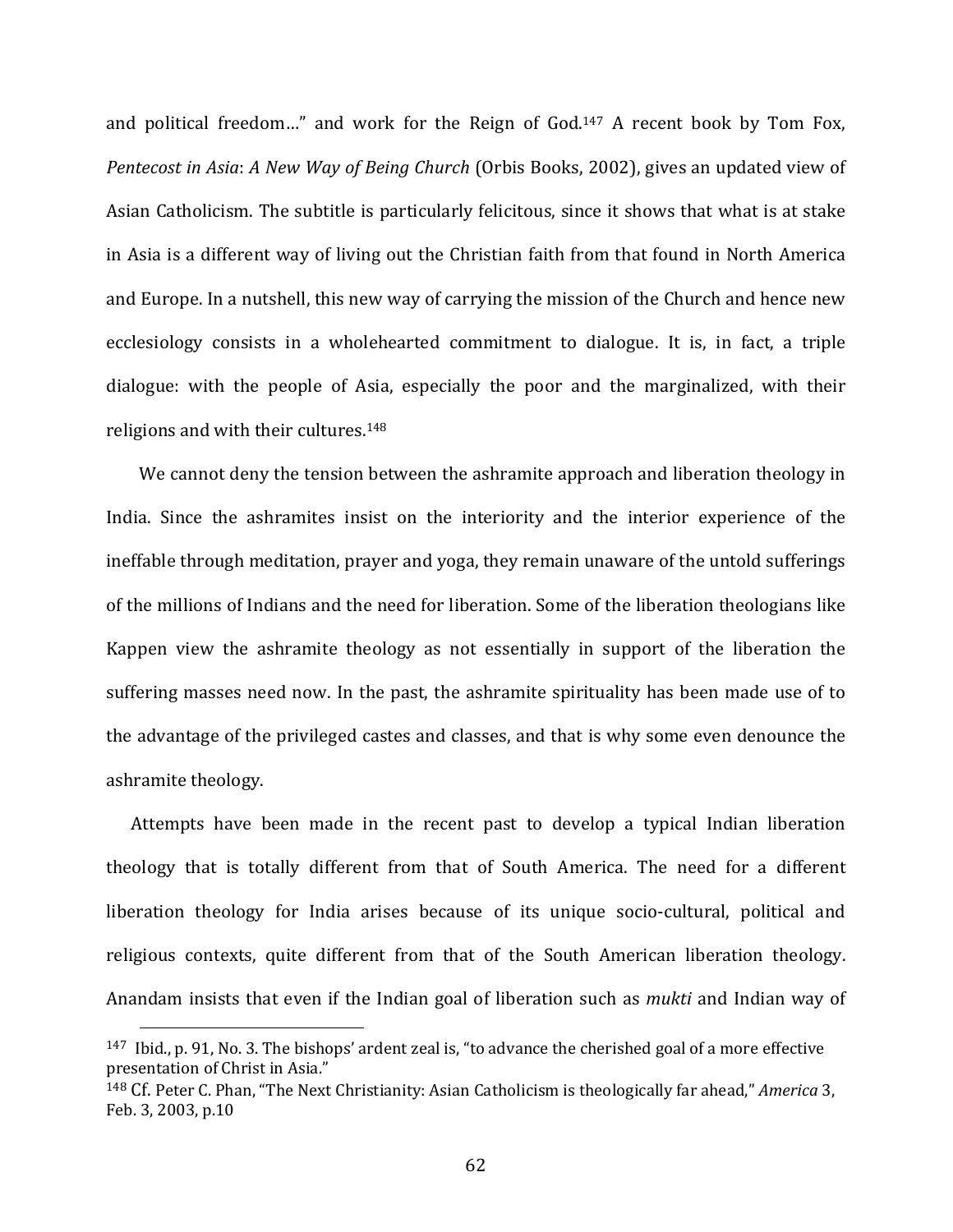liberation Gandhian Praxis are given due importance, the muti-dimensional problem of *karma* which is the root cause of the Indian social structure and social evil like casteism, feudalism and untouchability must be studied critically while developing a typical Indian liberation theology.<sup>149</sup> He further underlines the fact that religion cannot be ignored in theologizing in India, since any ideology or theology that does not recognize the power of religions cannot really liberate Asian people. Wilfred names two trends that the ashramite and liberation theology have to meet each other and influence each other simultaneously:

 ….the future of Indian theology will depend very much on how the two mainstreams of Indian theology—the religio‐cultural (symbolized by the ashram) and the socio-political (the liberation) interact and meet.<sup>150</sup>

In my opinion, both the ashramites (religio-cultural context) and the liberationists (sociopolitical and economic context) stand in the starting point of their theological attempts in India. If their starting points are the *believing human being*, then there is a common starting point for both of them. Since everything is seen from the perspective of religion in India, poverty can be seen independently or from socio‐political and economic perspectives alone. This is the main reason the Communists political party cannot gain big political ground in India except in two states (West Bengal and Kerala). Anandam points out that the right starting point and the right direction for both theological trends in India is to keep the human person and the goal of theologizing centered on the kingdom of God proclaimed by Jesus Christ.151

<sup>149</sup> Lourdu Anandam, *The Western Lover of the East:* 1998, P. 24

<sup>150</sup> Felix Wilfred, *Beyond Settled Foundations,* 1993, p. 254

<sup>151</sup> Lourdu Anandam, *The Western Lover of the East:* 1998, P. 25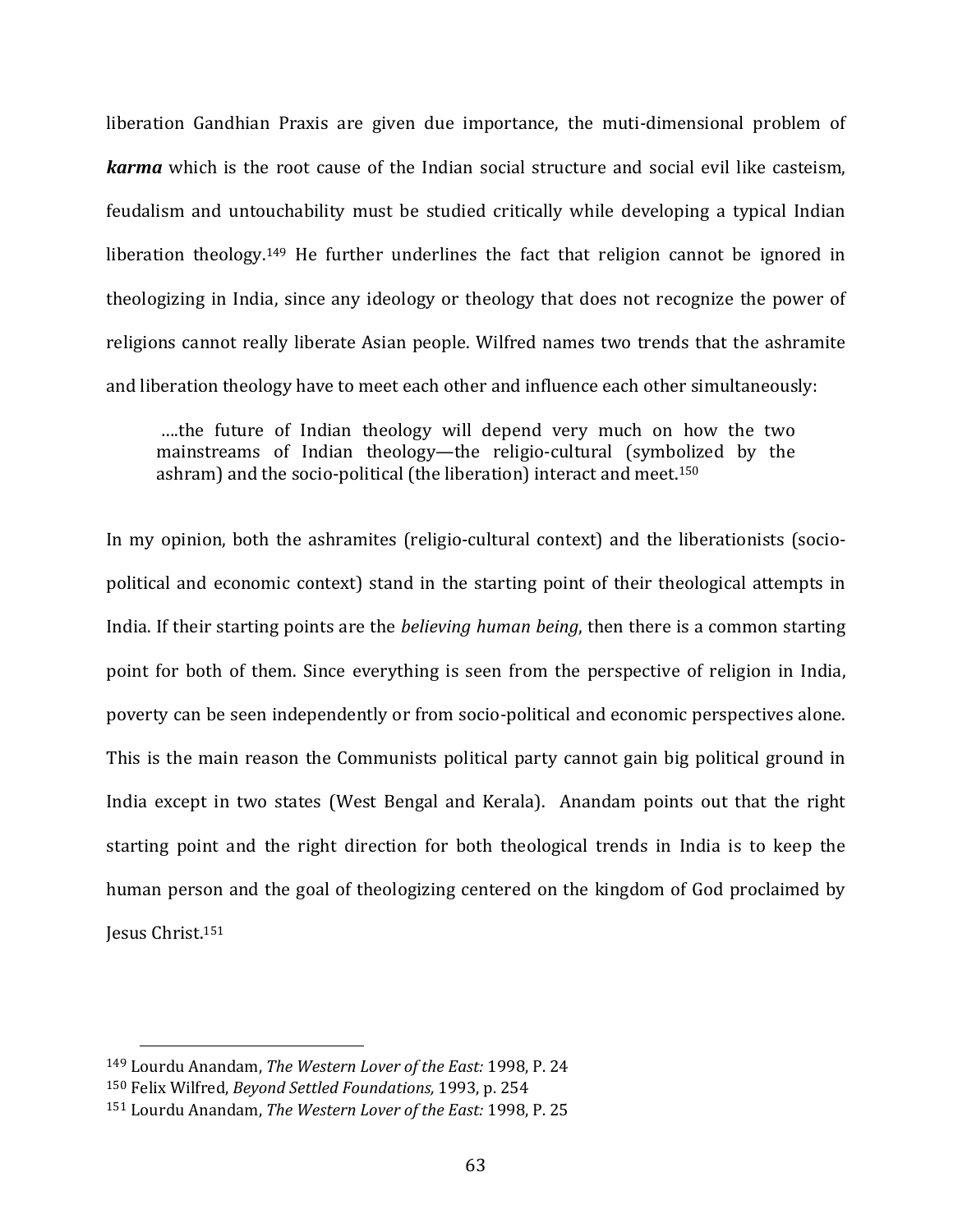## **III. Indian Approach to Christology and Ecclesiology**

Unlike Hinduism, Jainism and Sikhism, Christianity did not have its historical origin in India. Wilfred states that the Indian Church obviously inherited its history and tradition, institutions and doctrines as they came from the West.152 However they are not to be fettered by the past. He also presents two serious lacunae in the received tradition of theology: the first one is the pretense that the theology developed in the West is *the* theology. This is an attempt to globalize a theology developed in one particular cultural milieu and historical situation—the Western—as something perennially valid and universally applicable. The second lacuna is the cleavage between the life‐world and theology. He points out that, in the West, theology is understood as an intellectual inquiry into what one believes. As a result, theology did not mirror the life‐realities or seek to respond to them, but rather oriented towards resolving the intellectual queries of a limited group of professionals.153

Wilfred presents an observation that developing an Indian theology has made great strides on two critical fronts. In the first place, the major enterprise of Indian theology since the 19th century is the attempt to reappraise and reimage Christianity in the cultural context of India, re‐interpreting the Gospel and the person of Jesus Christ in the context of India. Secondly, of late, Indian theology has addressed itself also to the life-context and the sociopolitical situations of the Indian people.<sup>154</sup> This orientation stems from the conviction that theology cannot be simply an intellectual or academic acrobatics on the religious arena or in other words, our concentration in theologizing is not how to demonstrate to a world of

<sup>152</sup> Felix Wilfred, *Beyond Settled Foundations,* 1993, p. vii

<sup>153</sup> Ibid., p. viii

<sup>154</sup> Ibid., p. viii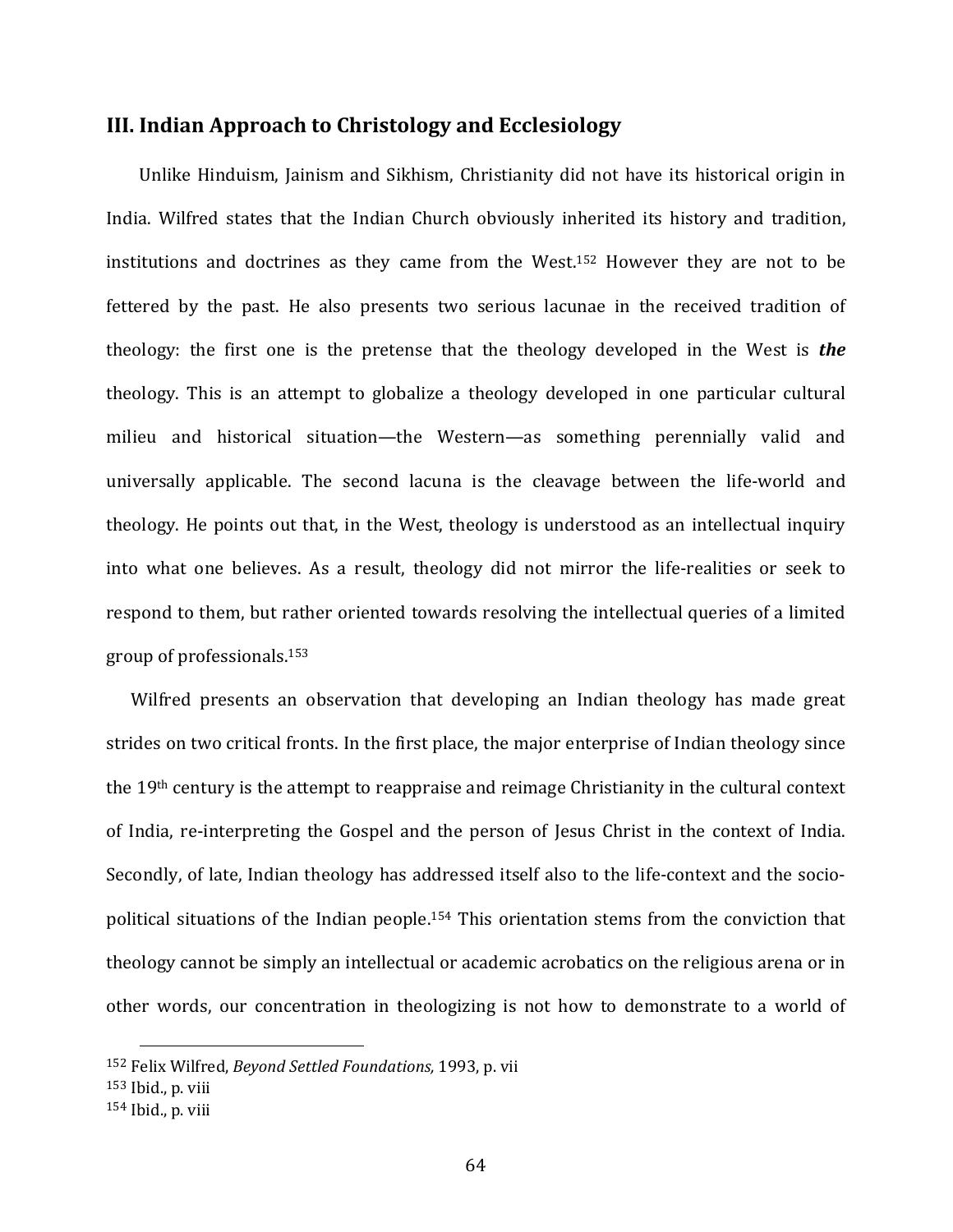unbelief that God exists (the preoccupation of the West), but how to tell that God is a caring Father when his children are starving.

 For Wilfred, Indian theology today is contextual: it must be in solidarity in a special way with the marginalized in our society: the displaced, the slum-dwellers, low peasantry, bonded laborers, the tribals and the dalits. It is with them as its focus that genuine theology will develop itself. He also further states that theologizing in India is not a matter of conceptual elaboration. In fact, Indian theology is least inclined to develop theology in its traditional divisions like Ecclesiology, Christology, Mariology, etc. Theological attempts in India try to address certain vital issues touching the life of the people, and this certainly has consequences in the way the Church, Christ, Sacraments, etc, are understood and treated.155

## **Christology and Ecclesiology in the Indian Context**

 Christology and Ecclesiology are the two important areas of theological reflection—the mystery of Jesus Christ and the community of his disciples (Church) who live by his memory and on the basis of his promises and the vision of hope he inspired. In theologizing in India, the interpretation of the mystery of Jesus Christ and the self‐understanding of his community takes place in a multi‐religious context and in a situation of massive poverty and oppression. It is the context that makes Christology and Ecclesiology really Indian.

## **Christology and Different Indian titles of Jesus (Discovering Jesus in India)**

Wilfred uses the word 'discovering,' precisely because it is a task of the faithful and of the bishops to plunge into the existing reality of poverty and oppression, the plurireligious and multicultural Asian context, in order to discover Jesus.<sup>156</sup> Fathers of the Church, in the

<sup>155</sup> Ibid., p.173

<sup>156</sup> Felix Wilfred, *From the Dusty Soil*: *Contextual reinterpretation of Christianity*. Department of Christian Studies, University of Madras, (Trichy: Jothi Printers, 1995), P. 175: "Let Asian then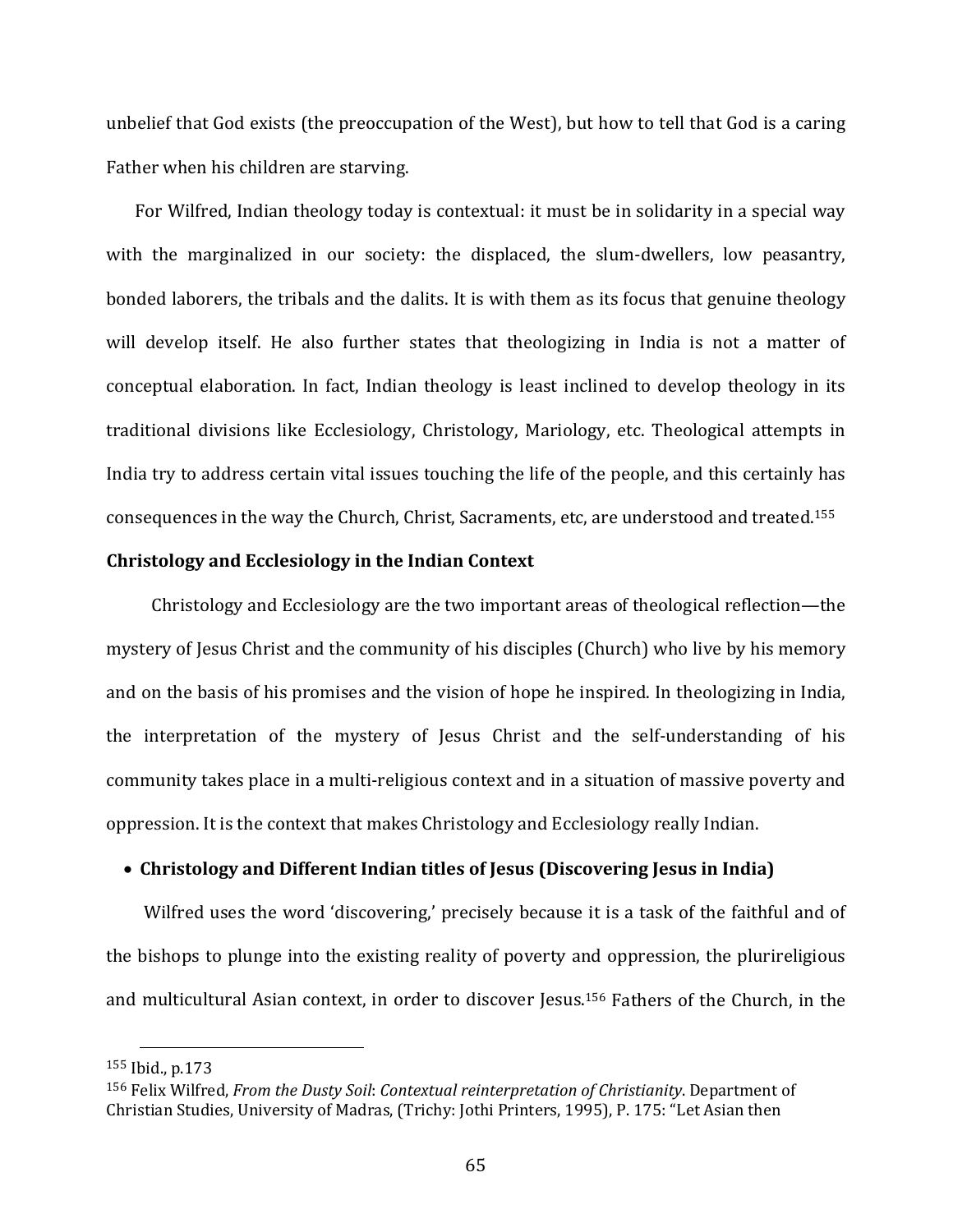midst of their context filled with challenges and problems, discovered Jesus. Their biblical interpretation was meaningful, relevant and life-oriented since the Word of God for them was not "a dead reality but a testimony of history lived by a people."157 Indian people have to be inspired and transformed by this Jesus who was merciful, who had love and concern for the multitudes and who entered into dialogue with all, even his opponents. They also have to re-discover Jesus who accepted and promoted all that was good in his culture, religion and community, and rejected all that was inhuman and oppressive. Alangaram insists that such a re-discovery should not only authenticate the Christ of the Gospels and the historical Iesus but also make him and his message more relevant and meaningful in the Asian context.158

 Mark, Luke, Matthew and John present Jesus in their own way with a number of images and titles, understandable in their contexts and intelligible to their people. Alangaram states that the reason for the difference between the evangelists in presenting Jesus is to help the hearers not only understand the message but also to find it meaningful to their lives. He also states that all of them have a number of points common in presenting Jesus—the Son of God (Mt 8:20; 12:8; 12:32‐40; Mk 2:28; 8:38; 10:45; Lk 9:58; 12:8; 18:3,31; Jn 1: 34; 3:16; 11:4; 17:1; and Savior Mt 1:21: Lk 19:10; Mk 16:16; Jn 12:47).159

 Alangaram states the FABC bishops' vision that the mission of the Church in Asia tomorrow will be not only to bring Christ and his Church to this immense continent, but also to discover with immense joy the presence of this hidden Christ in his own home

<u> Alexandria de la contrada de la contrada de la contrada de la contrada de la contrada de la contrada de la c</u>

discover and rediscover the image of Jesus most suited to respond to the challenges of the continent and its questions."

<sup>157</sup> Joseph Naduvilezham, "The biblical Interpretation of the Fathers" *Bible Bhashyam* 1, X (March 1984), p.6

<sup>158</sup> Alangaram SJ, *Christ of the Asian Peoples:* 1999, p. 65

<sup>159</sup> Ibid., p.66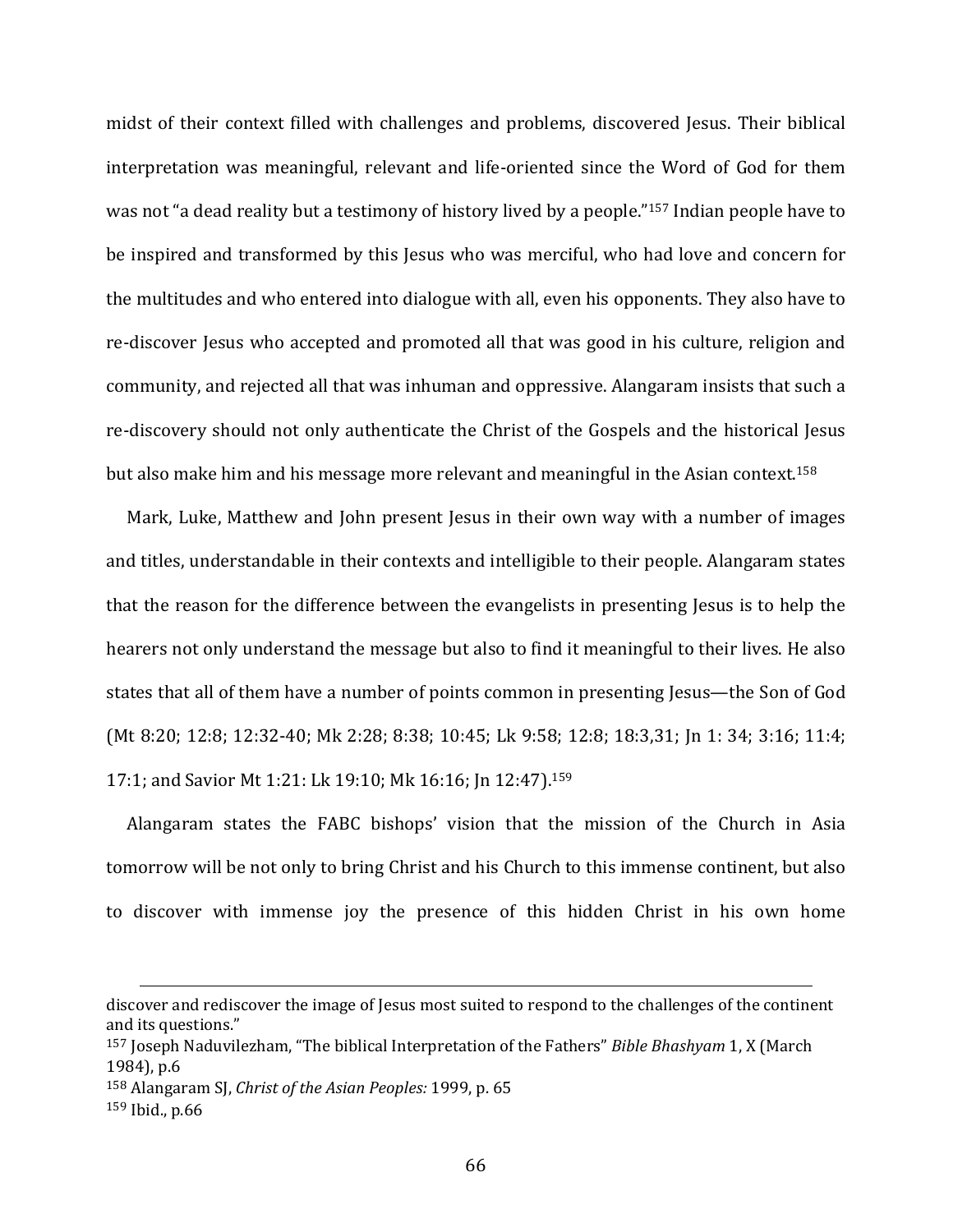continent."160 It is a call for effort to discover Jesus in the poverty, suffering and struggles of the poor in India. An American biblical scholar and a historian, Marcus J. Borg's theological reflection on the historical Jesus helps definitely to comprehend the different images of Jesus portrayed by the Asian bishops in the FABC documents. His reflections are of great use to group these images of Asian bishops into the images of the historical Jesus and of the Christian experience. Alanagram points out that as a historian Borg has developed certain images of the historical Jesus as a religious ecstatic, healer and so on which he calls the images of the pre-Easter Jesus. Then Borg also presents Jesus with the Christian faith proclamations, such as Jesus the Son of God, the Lamb of God, the Lord and Christ and etc., which he calls the images of the post-Easter Jesus. Alangram sees Borg not only as a Christian historian busy in discovering historical Jesus but also as one who does not forget the context in which he lives today.161 In other words, for Borg context plays a major role in shaping the images of Jesus, and so in different context one is bound to have different images of Jesus even though Jesus Christ is one and the same. Borg states that the Gospels are "a combination of a historical memory and metaphorical narrative, they express the early Christian movement's witness to both the pre-Easter Jesus and post-Easter Jesus."162 This way of seeing Jesus helps us, "to see God as an experiential reality, not simply an article of faith, …and to actualize compassion in the world, both as an individual virtue and as the core value of the alternative social vision of Jesus."<sup>163</sup> Thus through Borg's analysis of different

<sup>160</sup> Ibid., p.70

<sup>161</sup> Ibid., p.68

<sup>162</sup> Marcus J. Borg, "The Historian, The Christian and Jesus," *Theology Today,* LII (April 1989), p. 132‐ 42.

<sup>163</sup> Gaudencio B. Rosalesr, C.G. Arevalo, eds., *For all the People of Asia*, [Philippines: Claretian Publication, 1992], 1992, p. 139, No. 8: "Inculturation is a discovery of the seeds of the Word which lie hidden in the given cultures and living traditions." Also see Ad Gentes, No. 11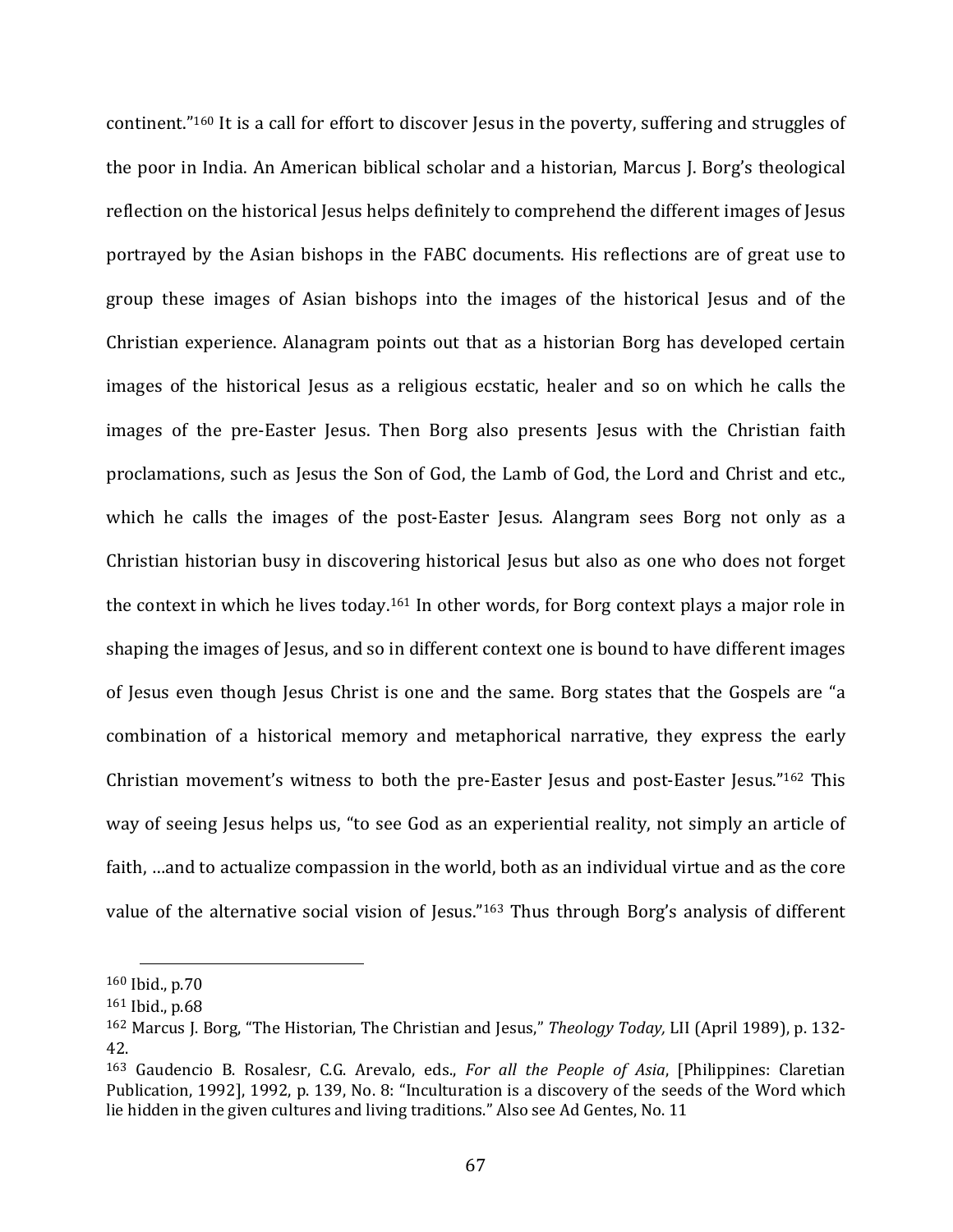images of Jesus, we can clarify the doubts of the Christians and offer an orientation to understand both the Jesus of history and the Jesus of Christian experience.

### **Indian Titles to Jesus Christ**

Robert de Nobili is the father of Indian Christian theology and inculturation.<sup>164</sup> Following the inspiration of the Second Vatican Council, there began serious theological attempts on the side of the Catholic Church to understand the person and the mystery of Jesus Christ in the Indian context. Abhishiktananda had proposed suggestions for the renewal of the Church by attributing the ancient Hindu titles to Jesus and invoke him under those names as the Hebrew bible did with the Old Canaanite names such as *Elohim, Shaddai and El Elyon* for Yahweh.165 Without going into details, I would like to present different suggestions that Abhishiktananda made and only one or two titles he proposed which garnered the consideration from theologians later. *Narayana*‐ the 'Son of man,' *Trilokanatha*‐ the sovereign of the three worlds, *Purusha, Sat‐purusha*‐ the Messiah, *Medhapurusha*‐ lamb of God, for Jesus besides such as *Agni* for the Holy Spirit and *Brihaspsti*‐ for God (the Father).<sup>166</sup> Even Griffiths like others did not think whether such titles could be used to signify Jesus in the Indian context but he believed that *Purusha* and *Advaita* will be the key concepts in an Indian Christian theology.167 Griffiths's concentration was more on the understanding of the Divine mystery and Christ mystery than looking for the possibility of expressing them in Indian/ Hindu titles.

<sup>164</sup> S. Rajamanickam, *The First Oriental Scholar*, (Madras: The Diocesan Press, 1972), pp.86‐94 <sup>165</sup> Abhishiktananda, *Towards the Renewal of the Church,* (Cochin: K.M.C. Press, 1970), pp. 51‐54 <sup>166</sup> Ibid., p.51‐54

<sup>167</sup> Bede Griffiths, "A Christian Ashram," in: *Vaidikamitram,* 9, 1976, pp. 14‐20.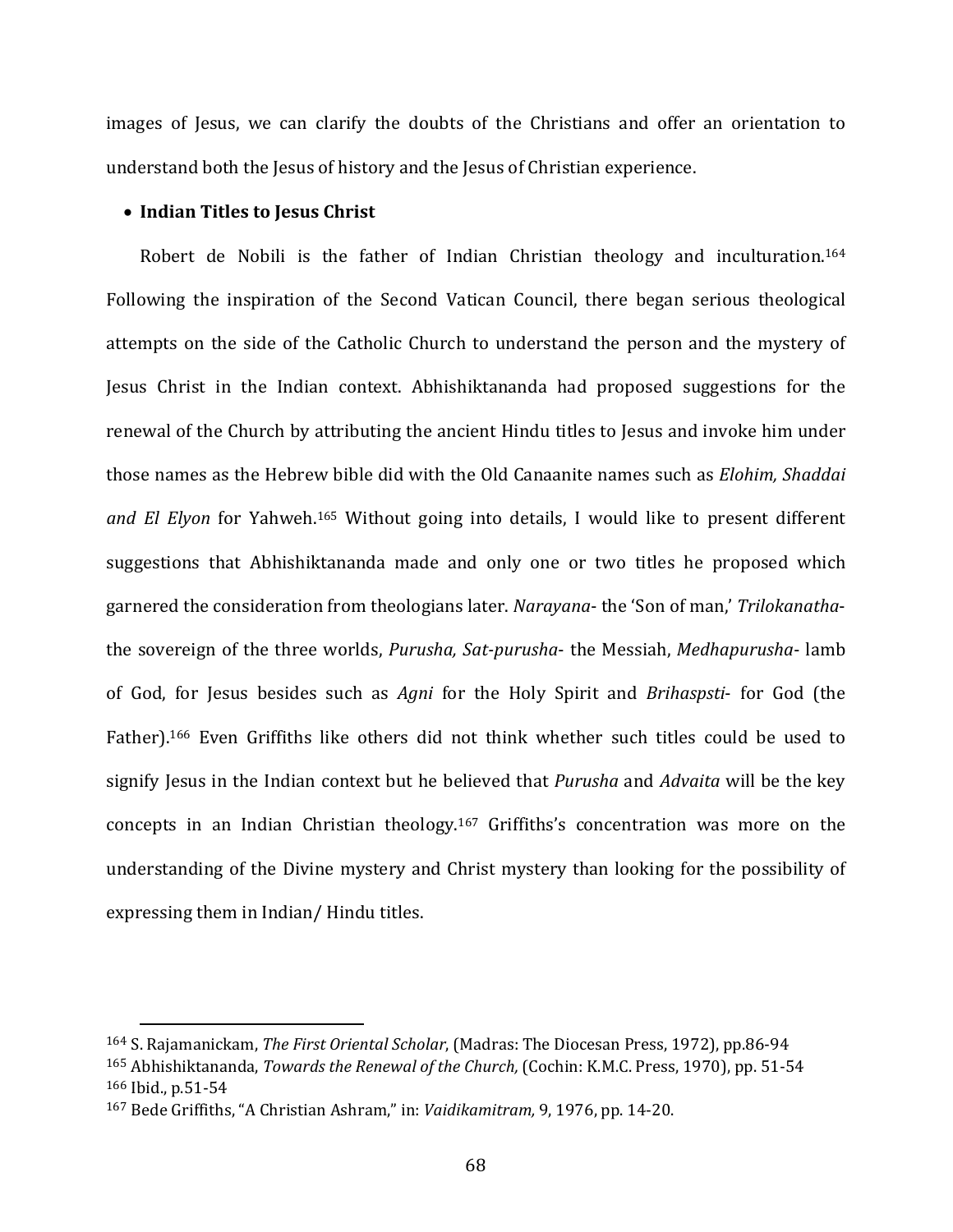Wilfred states that there are at present three Indian terms suggested to connote the person and the mystery of Jesus.168 They are *Jivanmukta, Guru‐Satguru* and *Satyagrahi* indicating the three major schools (*advaita, bhakti* and liberation). As we have seen already, the Catholic theological attempt was predominantly to understand the Christian mysteries in the background of *advaita*. Ananadam points out that this school of thought understands Jesus as the *Jivanmukta,* who has reached oneness with the Father. "I and the Father are one" (Jn 10:30) is an expression of Jesus' innermost experience of his non-duality with the Father.<sup>169</sup> All human being strive to realize this non‐duality with the Absolute. The one who has reached it already during his earthly life is known as *Jivanmukta.* For the *Jivanmukta*, what we call 'eternity' is a reality already. Jesus has reached it already for eternity and so he is *Jivanmukta.170*

 Other theologians see in Jesus the *Guru or* the *Satguru.* Wilfred explains the meaning of the term *Guru171* as a teacher, not one who merely imparts theoretical knowledge, but one who leads his disciples to the experience of the divine. Jesus is the teacher of truth. "Grace and truth came from Jesus Christ" (Jn 1:17b) and so his words are truth. "No one has ever seen God; the only Son, who is in the bosom of the Father, ha has made him known"(Jn 1:18). The one who has been in the bosom of God can impart his God-experience to his disciples. Because of this Jesus becomes the *Satguru.*

 The third title would be Jesus as *liberator*. This concept of Jesus as liberator has a specific Indian aspect. Jesus and his message of the Kingdom of God are to be understood in the following Indian contexts: Corrupted socio‐political, caste discrimination, untouchability and

<sup>168</sup> Felix Wilfred, *Beyond Settled Foundations,* 1993, p. 193‐96

<sup>169</sup> Lourdu Anandam, *The Western Lover of the East:* 1998, P. 26

<sup>170</sup> Ibid., p. 26

<sup>171</sup> Felix Wilfred, *Beyond Settled Foundations,* 1993, p. 196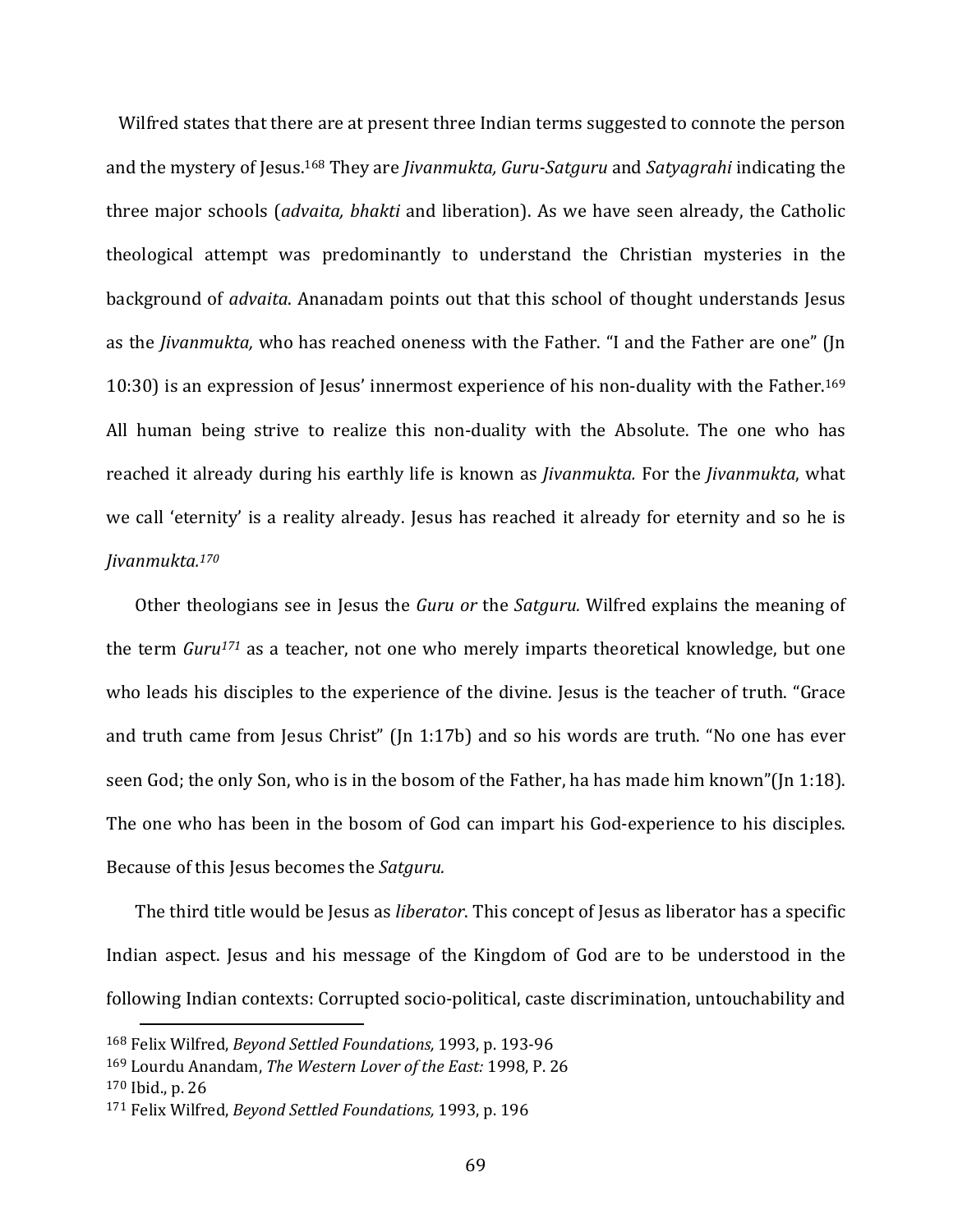pluralistic religiosity. So when we speak of Jesus as liberator in the Indian context, the prophet is not the main character of a liberator, which might be easy to be understood in the semitic religious tradition, but he is a *Satyagrahi*. *Satyagrahi* is the one who stands firm in truth. Jesus is the *Satyagrahi* of the highest order. Since he was deeply rooted in truth, he can be the real liberator "Truth will set you free" (Jn 8:32). When we speak of Jesus as *Satyagrahi*, we mean the liberation of both socio-political structures as well as personal sinful situations. The one does exclude the other. The *Satyagrahi* is committed to the task of liberating from the untruth, the unjust structures and situations, not by inflicting suffering on others but taking up the suffering on himself. He accepts the aggression in the spirit of *ahimsa* (love). The suffering love of Jesus and his cross have a tremendous meaning for the suffering Indian masses. In summary, Wilfred puts this point in his book *Beyond the Settled Foundations*:

 "The passion death of Jesus the liberator‐*Satyagrahi* is most appealing to the oppressed masses of India; they find their own struggles, sufferings, agonies and humiliations reflected in his passion. The death of Jesus on the cross is a scandal to many (Cor 1:23) but for Indians masses cross and suffering are apart and parcel of life. So they find it comforting than scandalized that God himself is a participant in their life through his suffering and death. God is in solidarity with them and his passion is a liberative suffering."<sup>172</sup>

## **The Central issues in Christology**

I would like to deal with the Christological issues in an attempt to articulate Christology in the religiously pluralistic and socially oppressive context of India. Ananadam points out that *Renewal of the Church* has been the main theological discussion after the Vatican II such as the question of the Church, its nature, its unity and its structures and the issue of the

<sup>172</sup> Felix Wilfred, *Beyond Settled Foundations,* 1993, p. 196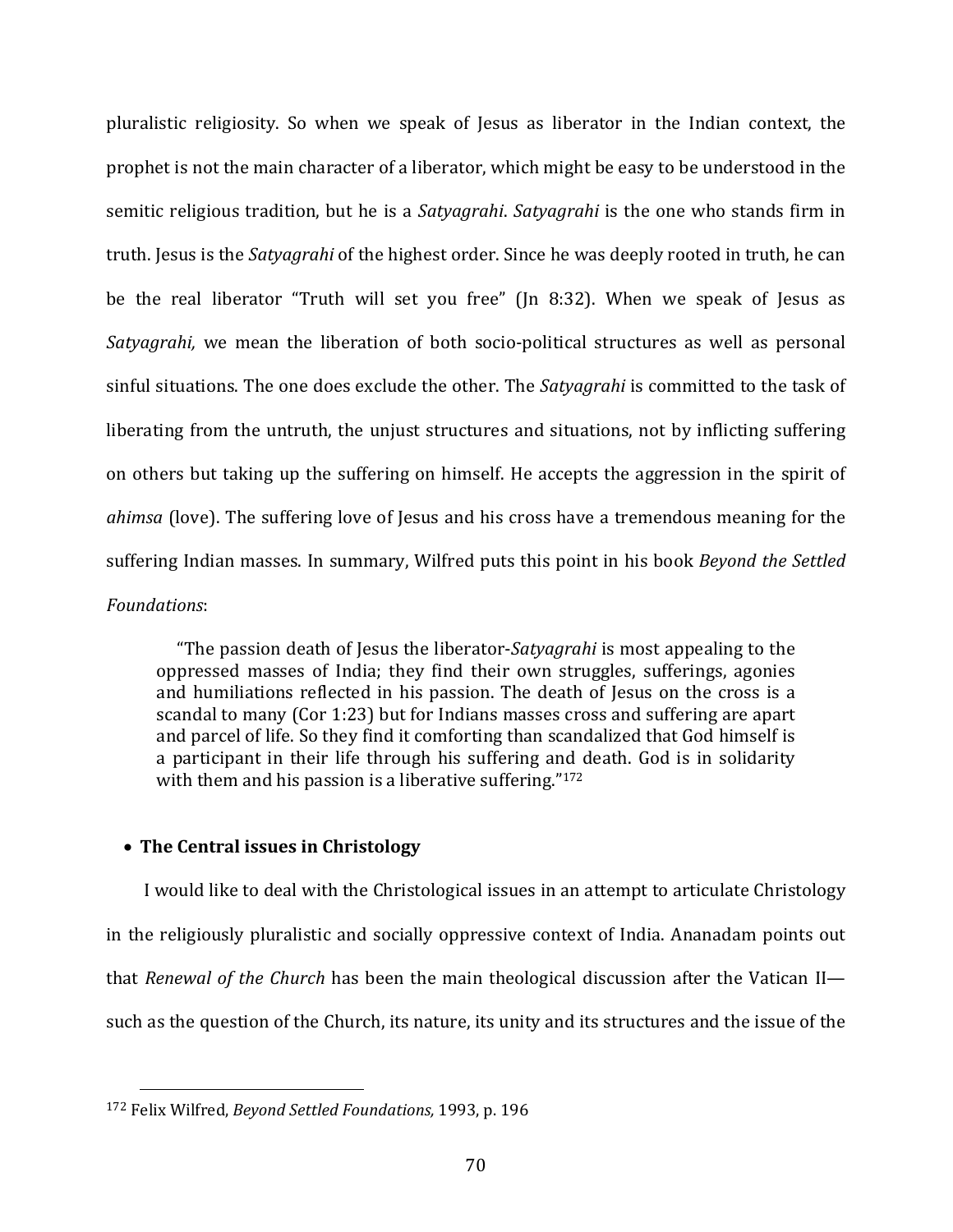Church's relationship with the world and the religions in the world.<sup>173</sup> As a result many theologies such as Eucumenical theology, the theology of the world, political theology, liberation theology, theology of development, theology of Religions and Dialogue came into existence and dominate the scene of theological discussions in India. The theological discussions in India at the level of Federation of the Asian Bishops' Conference (FABC) in the past years were of ecclesiological nature. Walter Kasper, the German theologian rightly points out that the various issues, questions and conflicts that face the Church and Christians today cannot be resolved on the level of ecclesiology alone.174 The Church as the body of Christ cannot be separated from her head and understood properly without relation to him. Every issue that the Church faces can be resolved or dealt with only at the level of right Christology.

 Anandam states that today's conflicts, polarizations and other Church related issues can be resolved only if we go to the original source and the real basis. He also states that this basis and the foundation is not an ideology or principle but *a person*. Kasper clarifies the same point:

"The basis and meaning of the Church is not an idea, a principle or a program. It is not comprised in so many dogmas and moral injunctions. It does not amount to specify Church or social structures. All these things are right and proper in their setting. But the basis of and the meaning of the Church is a person. And not a vague person, but one with a specific name: Jesus Christ.175

Further Kasper states that when we say Jesus is Christ, we confess that Jesus of Nazareth, the man Jesus of the first century who lived in Palestine is the Christ, the Son of God, Messiah anointed by the Spirit for the salvation of the world and the eschatological fulfillment of the

<sup>173</sup> Lourdu Anandam, *The Western Lover of the East:* 1998, P. 29

<sup>174</sup> Walter Kasper, *Jesus the Christ,* (London: Paulist Press, 1977), p.15

<sup>175</sup> Ibid., p. 15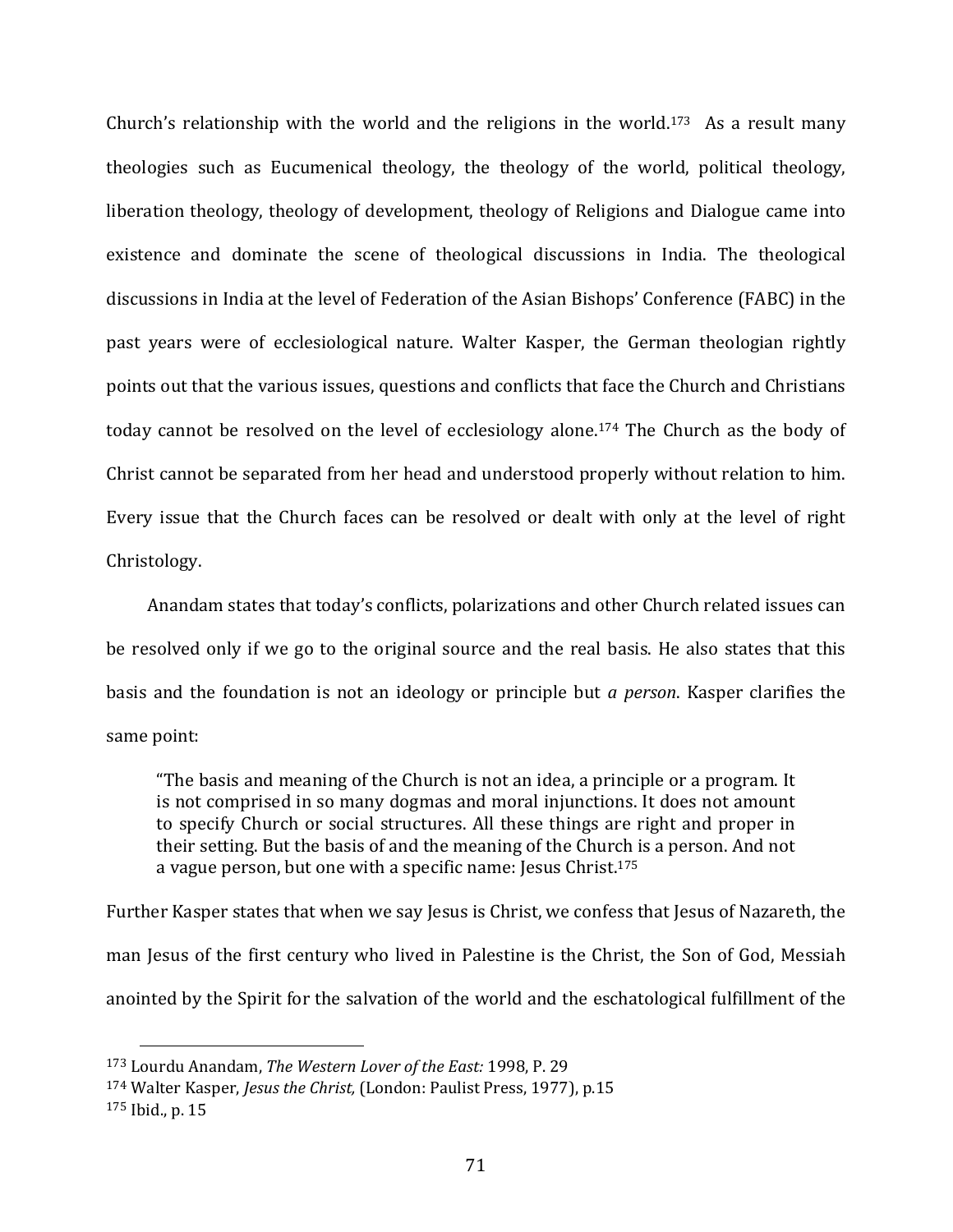history.<sup>176</sup> Anandam understands this Christological confession is provocatively individual and uniquely universal. And this theological conclusion of the Christological confession has been questioned both in the West and the East. Voices have been raised calling for a rethinking, for a Copernican revolution. That is, instead of the Christocentric understanding of the faith and the nature and mission of the Church, the theocentric understanding of the faith and reality is placed as an alternative. The question of the uniqueness and the universality of Jesus Christ being a very crucial point, I cannot deal with it here elaborately. It is very obvious today that the Christological discussions of dogmas or Christological formulations are either questioned or attempts are made to understand the mystery of Christ from a different perspective. Anandam argues with the words of Rahner to justify the new theological discussions:

 "that the Christological formulations were both the end of the old theological discussions and the beginning of new discussions. They are newly discussed not because they are false but they are true and have permanent value."177

We see a turn in Catholic theology to Christology in the Encyclical *Redemptor hominis* by Pope John Paul II, 1979. Anandam states that this turn in Catholic theology to Christology soon became a turn within Christology itself.<sup>178</sup> He further states that K. Barth and H.U. Von Balthasar saw Christology as God's revelation and the Son's humility to the Father respectively (Christology from above); the following are the other theologians, representatives of the Christology from below such as R. Bultmann, H. Braun, and G. Ebeling who saw Christology as the function of the faith, Teilhard de Chardin who saw Christology from the Cosmological perspective, K. Rahner who saw it from the Anthropological

<sup>176</sup> Ibid., P 15‐16

<sup>177</sup> Lourdu Anandam, *The Western Lover of the East:* 1998, P. 30

<sup>178</sup> Ibid., p. 30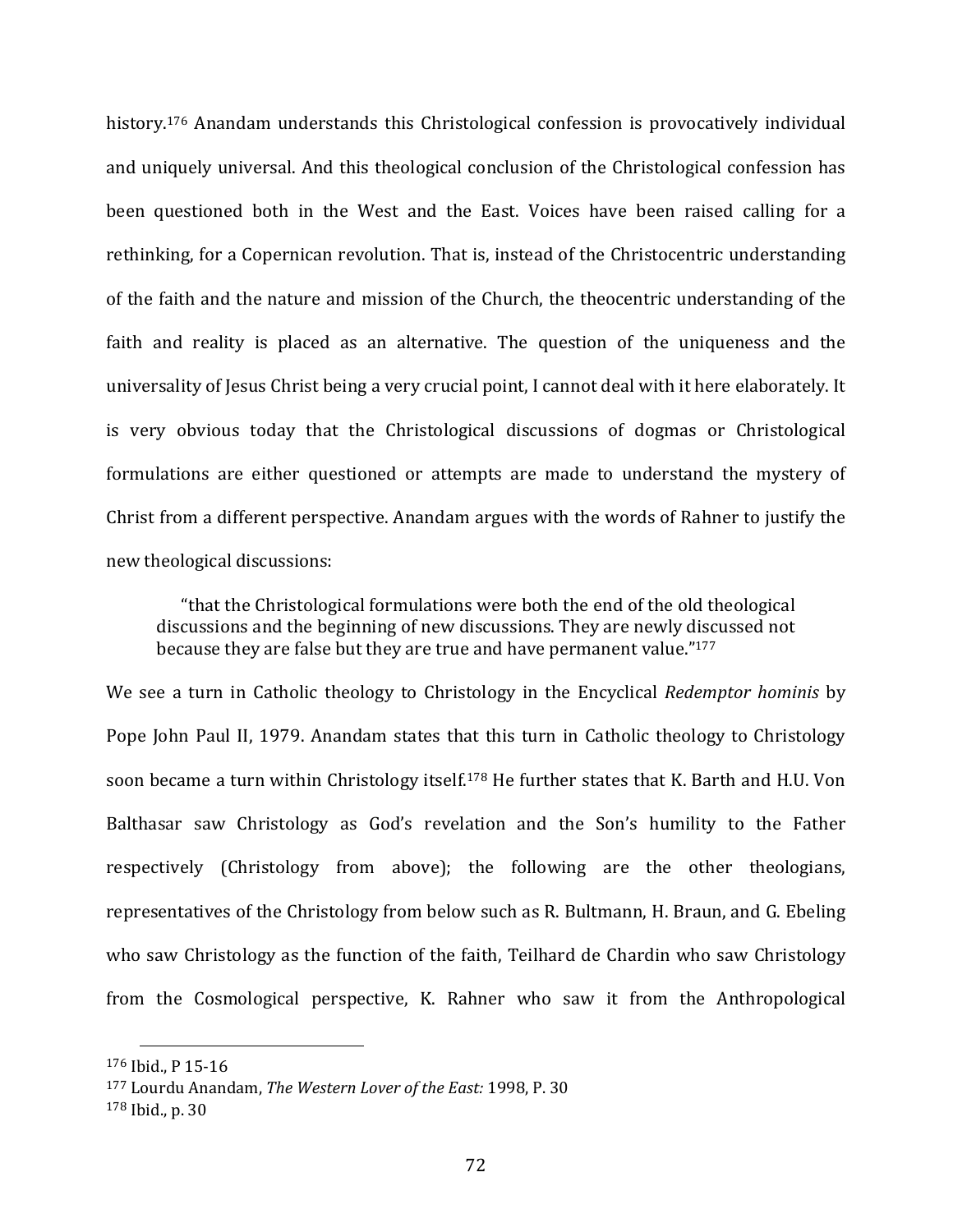perspective, J. Moltmann from Eschatological perspective, P. Schoonenberg's ascending Christology.

 I see the tension between Indian theology and Christology as being similar to that in the West (Ascending and Descending), namely the tension between the Christology from above and the Christology from below. A brief summary of the theme of Christology from above and below will help us to understand the real tension involved in it. The Christology from above is the high Christology based on the Christology of St. John's Gospel. The new concept of the Christology from below would be a Christology that proceeds from the concrete human being and his experience, a Christology of historical Jesus, a Christology on the horizon of an evolutionary world-view, and a Christology on the horizon of the liberation movements. Anandam strongly suggests that it must be acknowledged that while no one could deny the validity of the methodology of Christology from below, it can on no ground invalidate or make the Christology from above superfluous. Christology as a methodology has its right to exist. Christology from below is the important door providing entrance into the Christology from above; at the same time it has its limitations too. He further underlines that the Christology from below being the only possible entry into the Christology from above, without the Christology from above the Christology from below loses all its place and meaning.179

I also see, in the two main trends of Indian Christian theology, Christology being inherent in them. I can give the name of Christology from above to the ashramite and similarly I can call the 'liberation theology' as Christology from below. John Desrochers, an Indian theologian, explains that the ashramite theologians try to understand the mystery

<sup>179</sup> Lourdu Anandam, *The Western Lover of the East:* 1998, P. 32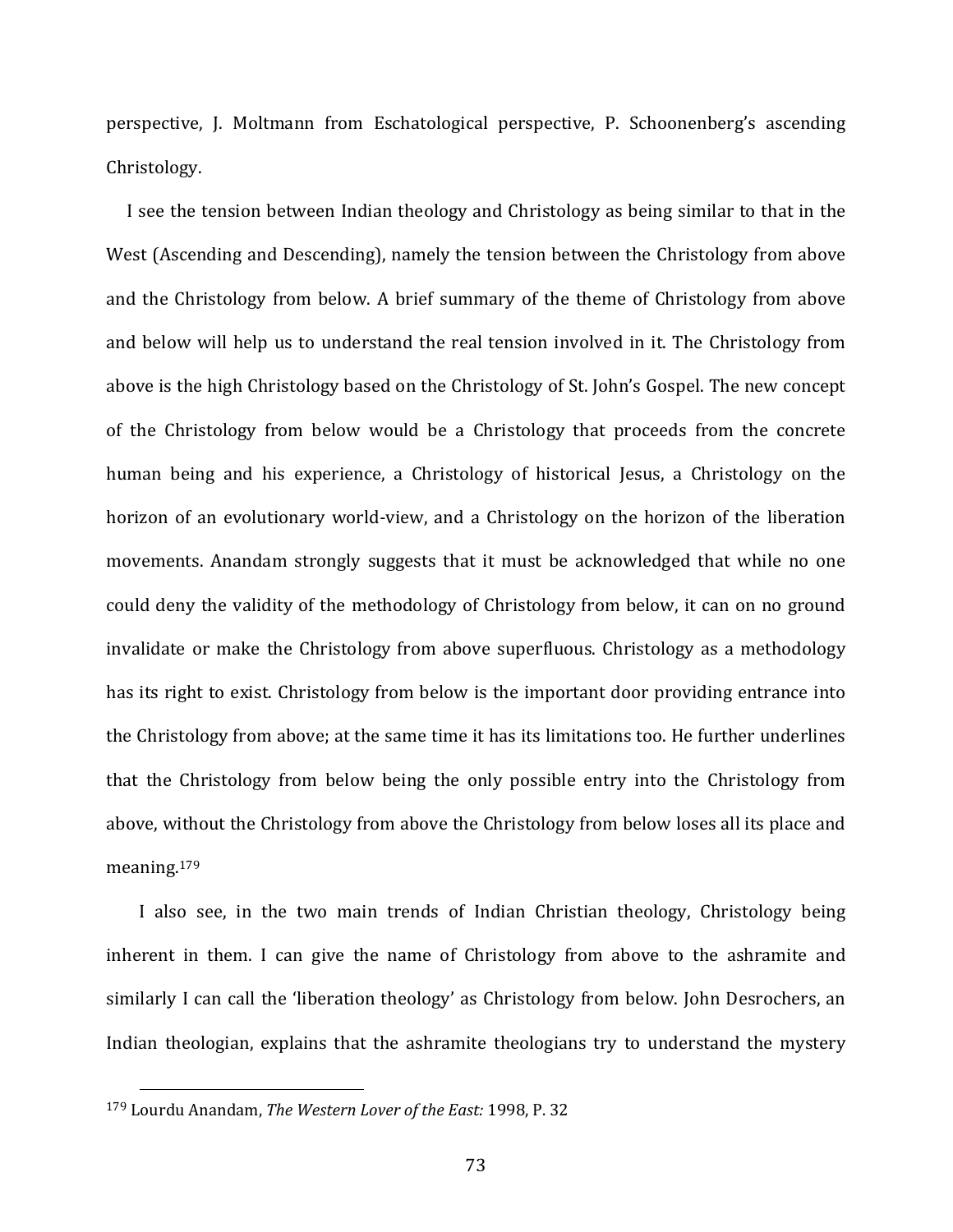Christ from above (from the standpoint of the ultimate reality God) and the liberation theologians from below (from the standpoint of the historical Jesus and the concrete situation of acute poverty and inhuman oppression).<sup>180</sup>

 Anandam makes his critique that the representatives of the Ashramite theology in their conclusions are far removed from the high Christology, because the recognition of the God or divine of the ashramite school is not exclusively the God of the Bible and tradition. This creates a big difficulty in the Christology of the ashramite school. In the same way, he states that the Indian school of liberation, unlike the South American liberation theology, recognizes the dimension of religious pluralism. In the evaluation of the Christology of the school of liberation, one would raise the question whether Christology proceeds from the Christian faith or from the history of religions.<sup>181</sup> This recognition of the religious pluralism by the two trends of Indian Christian theology led to new conclusions and positions which Western theology does not consider carefully and in detail.

# **Ecclesiology (The Community of Jesus' Disciples)**

The Indian mind detests anything too structured or institutionalized in matters of religion and spiritual praxis. For anyone brought up in the Indian tradition and culture it is very difficult to reconcile the view of the Church as a religious institution with the mystery of Christ. A few Indian theologians have attempted to explore some new avenues in interpreting the mystery of the Church in keeping with the Indian genius.182 According to

<sup>180</sup> John Desrochers, *Christ the Liberator*, (Bangalore: The Center for Social Action, 1984), p.31‐199 <sup>181</sup> Lourdu Anandam, *The Western Lover of the East:* 1998, P. 32

<sup>182</sup> Cf. Gerwin van Leeuwen (ed.), *Searching for an Indian Ecclesiology, (*Asian Trading Corporation, Bangalore 1984); Thomas Manickam, "An Inculturated Ecclesiology," *Jeevadhara* 12, (1982) pp. 197‐ 304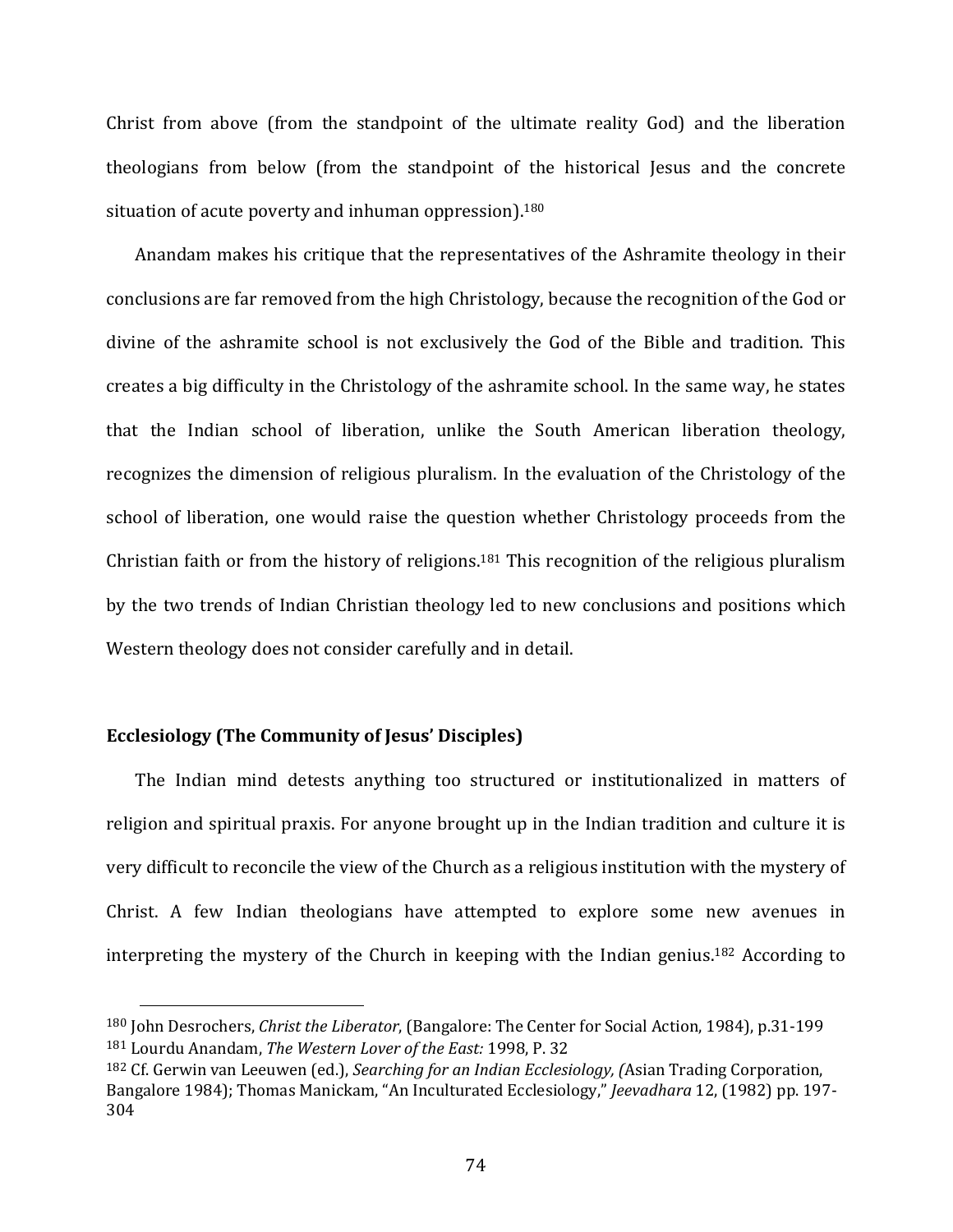Wilfred, what is being attempted is an Ecclesiological orientation that will bear the mark of Indian spiritual tradition and be sensitive to the present context of India, while being faithful at the same time to the vision and the spirit of traditional Ecclesiology.183 He further states that the starting point of the building forth of Indian ecclesiology is the inner experience. Church is viewed as the community of those who are awakened to the divine mystery, to the *logos* shining from within the hearts of persons.<sup>184</sup>

 Inclusivism is a characteristic of Indian ecclesiology since that is how a community is conceived and lived in India. In the Indian ecclesiology, the boundaries are not rigidly marked, structures not rigorously fixed and conditions for belonging not strictly laid down. The community exists in the hearts and attitudes of the believers so what matters is not so much the external religious identity as the deeper religious experience and the path one follows to attain the goal.

 The third important area of Indian ecclesiology is the question of Christian identity. The point of departure is the concrete situation of religious pluralism in India. In day-to-day Christian life, Christians meet and mingle with people of other faiths with whom they share a common heritage, culture and social organization. Basic Christian communities bear witness to love, and fellowship and involvement in the promotion of justice and peace. These are some of the bold directions along which Indian ecclesiology has started reflecting in response to concrete experiences and the exigencies of inter-religious communitarian existence.

#### **IV.) Building God's Kingdom in India—Jesus the Way**

<sup>183</sup> Felix Wilfred, *Beyond Settled Foundations,* 1993, p. 197 <sup>184</sup> Ibid., 199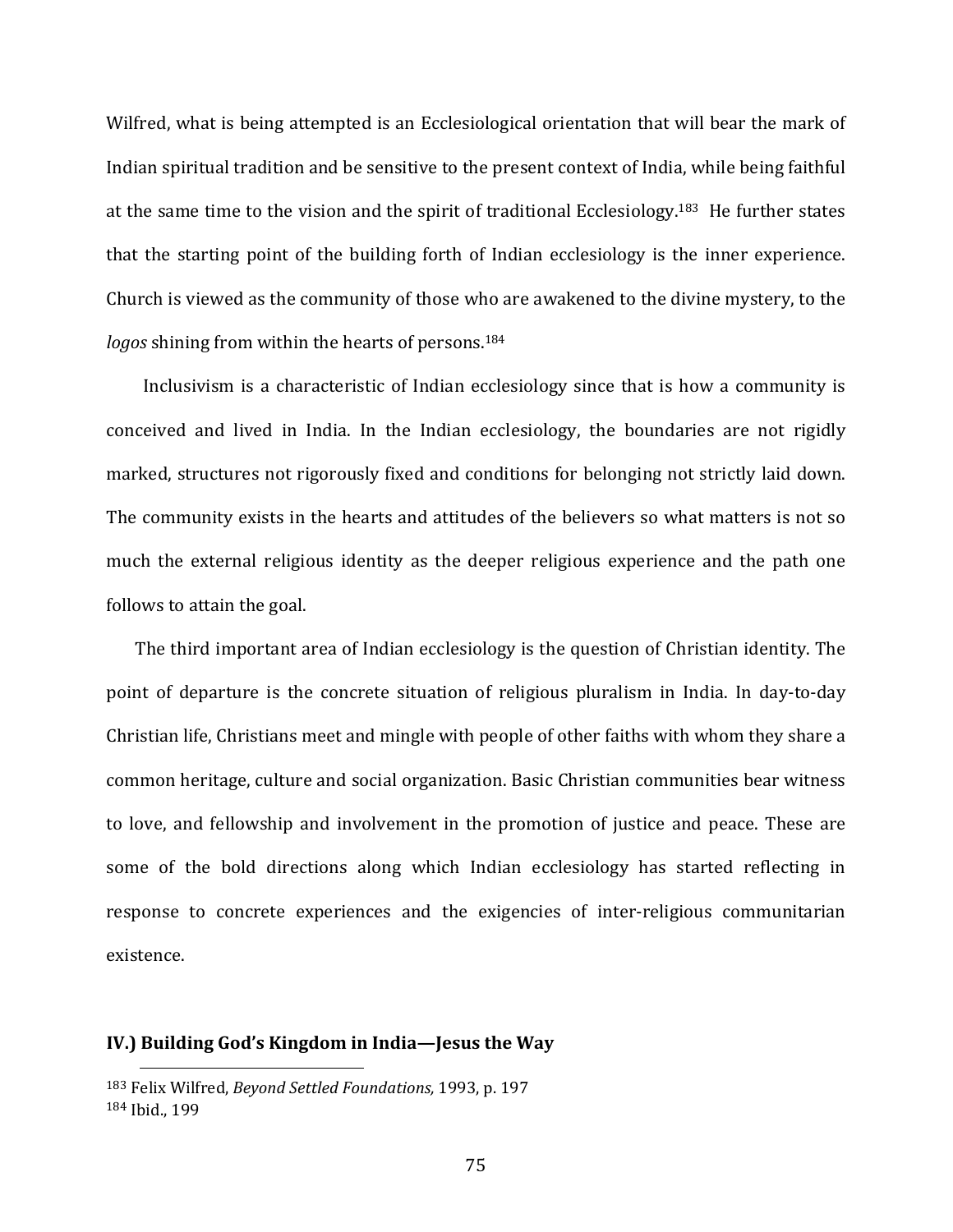Alangaram points out there four models of harmony in Scripture: Creation, Covenant, People of God and Kingdom of God.<sup>185</sup> All these models reveal and proclaim the presence of God and God's action in human history, but Asian bishops chose the model of the kingdom as the best model to realize harmony and liberation since it also the central message of Jesus' proclamation (Mk3: 15) which counts all human beings as the children of God under one Father who is 'the powerful yet compassionate God.<sup>186</sup> It is the kingdom model that "provides the most action‐oriented model for fostering harmony within the society." This raised a fundamental question: Does not this 'Regnocentrism' run the risk of understanding the role of the Church in relation to the reign of God and, ultimately, that of Christ in whom God's reign has been inaugurated in history?

 Jacques Dupuis, a Belgian Jesuit priest and theologian who spent 36 years in India, makes a thorough study of the documents of the FABC and concludes that there has been continuity in the teaching of the FABC from the beginning and there is no underestimation of the role of the Church to proclaim the gospel. He also pointed out that the teaching of the Asian bishops is well in agreement with the teaching of the Church especially as spelled out in *Redemptoris Missio.<sup>187</sup>* Dupuis has seen no contradiction between the Kingdom of God concept of the FABC and the proclamation of the gospel. According to Wilfred, the evangelizing mission of the Asian Church is characterized by the Asian context of inter‐religious dialogue, inculuration, and liberation. He also states that the Kingdom Jesus began moves towards its fulfillment to bring every human and societal relationship before God. The kingdom calls us

<sup>185</sup> Alangaram SJ, *Christ of the Asian Peoples,* 1999, p. 87

<sup>186</sup> Gaudencio B. Rosalesr, C.G. Arevalo, eds., *For all the People of Asia*, [Philippines: Claretian Publication, 1992], p. 314

<sup>187</sup> Jacques Dupuis, "FABC Focus on the Church's Evangelizing Mission in Asia Today," in: *Vidyajyothi,* 56, 1992, pp.449‐50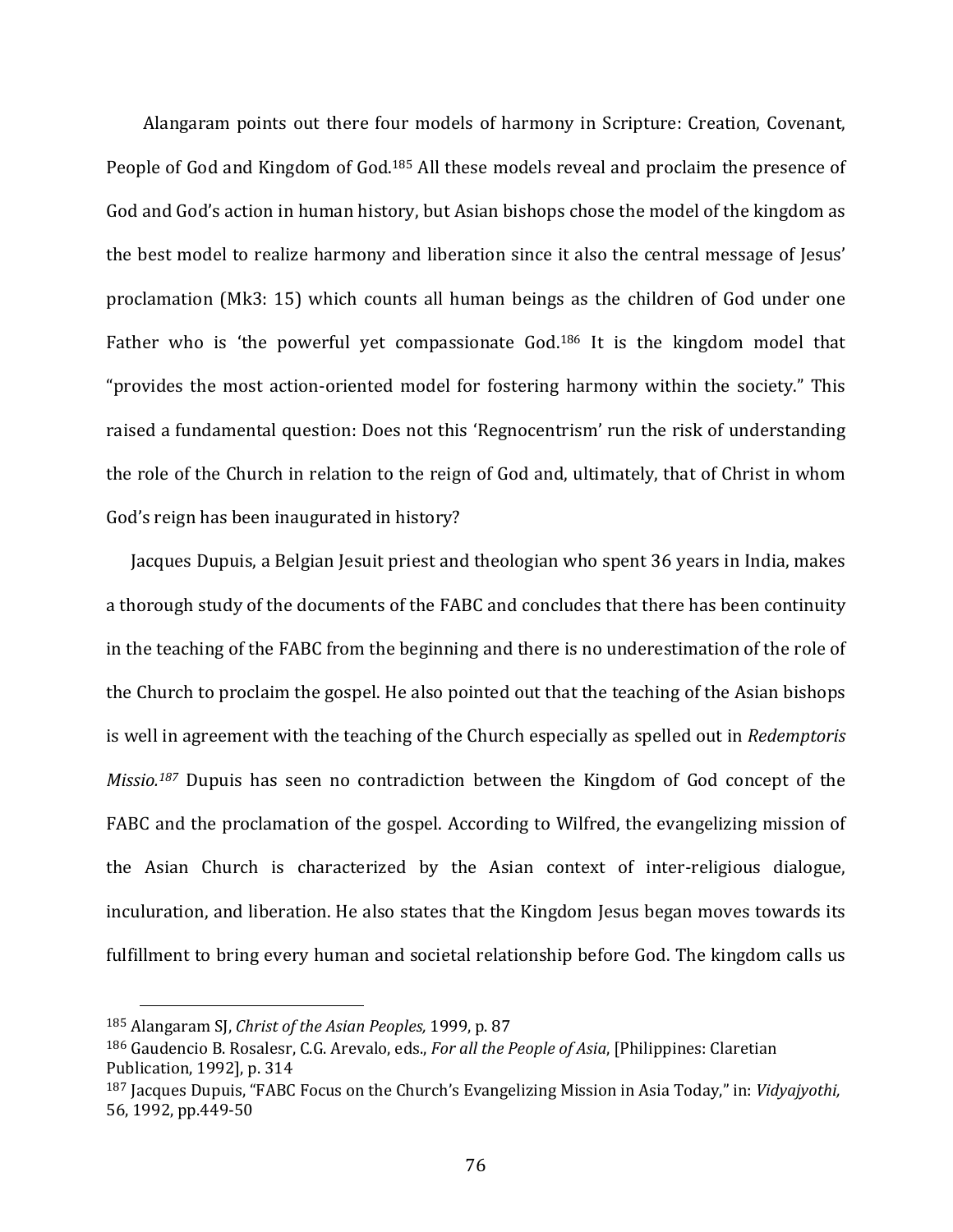to individual conversion and structural transformation. God's kingdom "is not a land or a territory but a reality of relationship or communion—*koinonia—*a fellowship of men and women with God as Father and men and women among themselves as brothers and sisters."188

Asian bishops, in their dialogue with other religions to establish the kingdom of God in a new Asia, do not say that all religions are equal and neither do they claim that they have the monopoly of the kingdom of God, rather with the humility of Jesus who came to serve, they serve the poor and call for justice and peace which are essential features of the Kingdom of God.<sup>189</sup> This is our understanding of the Kingdom of God, as revealed in Jesus: Jesus is the way to inculturation, dialogue and liberation. This will enable us to continue the Christ‐like deeds and build God's Kingdom in India.

#### **Kingdom of God is the Best Way to Proclaim Jesus In India**

In contemporary theologies, the uniqueness of Jesus is much discussed. The problem of uniqueness of Jesus is neither the problem of the West nor the East, but it is a problem for Christians outside their communities. A Christian is a Christian only when he/she accepts in his/her belief that Jesus Christ is not only a man but also the Son of God, when he/she in his /her creed confesses that the Second person of the Trinity became man for the redemption of the world. In our dialogue with other religions, especially when other religions also make such claims, Christians experience a problem. However, even in interreligious dialogue a Christian can profess his/her faith in Christ as the only redeemer of the world. But a Christian cannot force his/her faith on the people of other faiths. When any faith is forced on

<sup>188</sup> Felix Wilfred, "*The Context of the Emergence of Social Action Groups and their Significance at the present Juncture for the Church*" FABC Papers, XXXIX 1985, p.13

<sup>189</sup> Gaudencio B. Rosalesr, C.G. Arevalo, eds., *For all the People of Asia*, [Philippines: Claretian Publication, 1992], p. 314, NO.9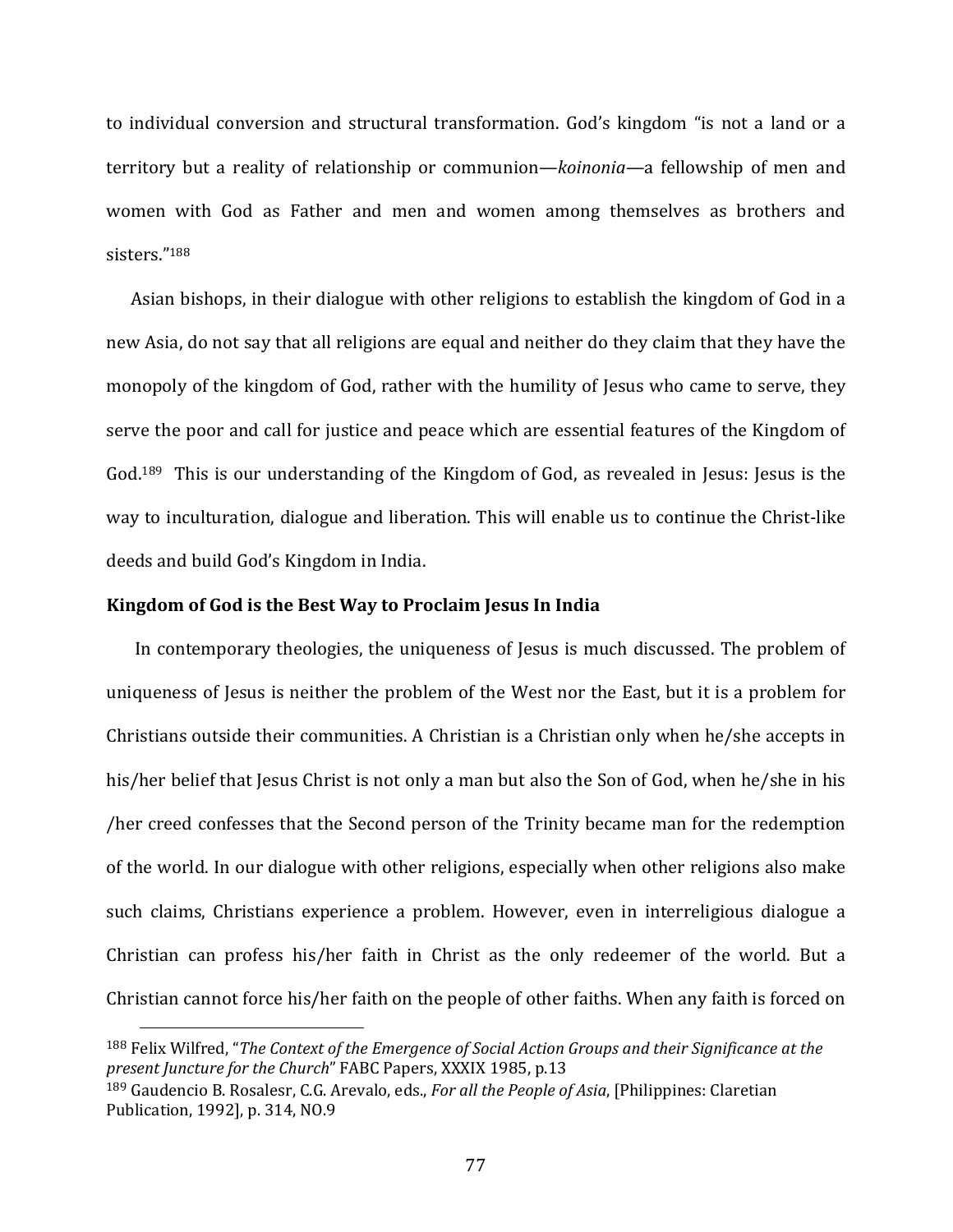the people of other faiths the interreligious dialogue is jeopardized. There is a sense of fear and suspicion in the minds of the people of other faiths, often resulting in hatred, and bringing peaceful dialogue to a dead end. There is no scope for building up the Kingdom of God in India without getting the co-operation of the people of other faiths. Since it is important for the Church in India to work for God's Kingdom it is a luxury to enter into arguments and disputes about the uniqueness of Christ. Christ himself did not come to proclaim himself but the One who sent him, not to do his will but the will of the one who sent him. He realized the will of God in his word, action and his whole life. To follow Jesus means to continue his work of witnessing to God's Kingdom.

 The Indian Church's intention is neither to dispute nor to deny the uniqueness of Christ, but to find ways in which Jesus can be proclaimed through dialogue. Interreligious dialogue will help us to collaborate with other religions to work for the Reign of God in India. Asian bishops believe, "where God is accepted, where Gospel values are lived, where man is respected…there is the Kingdom," which is a reality "oriented towards the final manifestations and full perfection of the reign of God."190 Interreligious dialogue helps people of other faiths to be open to Jesus and to collaborate with Christians to build God's Kingdom of "justice, peace, love, compassion, equality and brotherhood in...Asian realities."191

#### **V. Conclusion**

 The poor and the oppressed in India wait to be free from all oppression and to become the children of God. This implies that the poor will have enough to eat, to cloth and to shelter

<sup>190</sup> Gaudencio B. Rosalesr, C.G. Arevalo, eds., *For all the People of Asia*, [Philippines: Claretian Publication, 1992], p. 252 <sup>191</sup> Ibid., p.275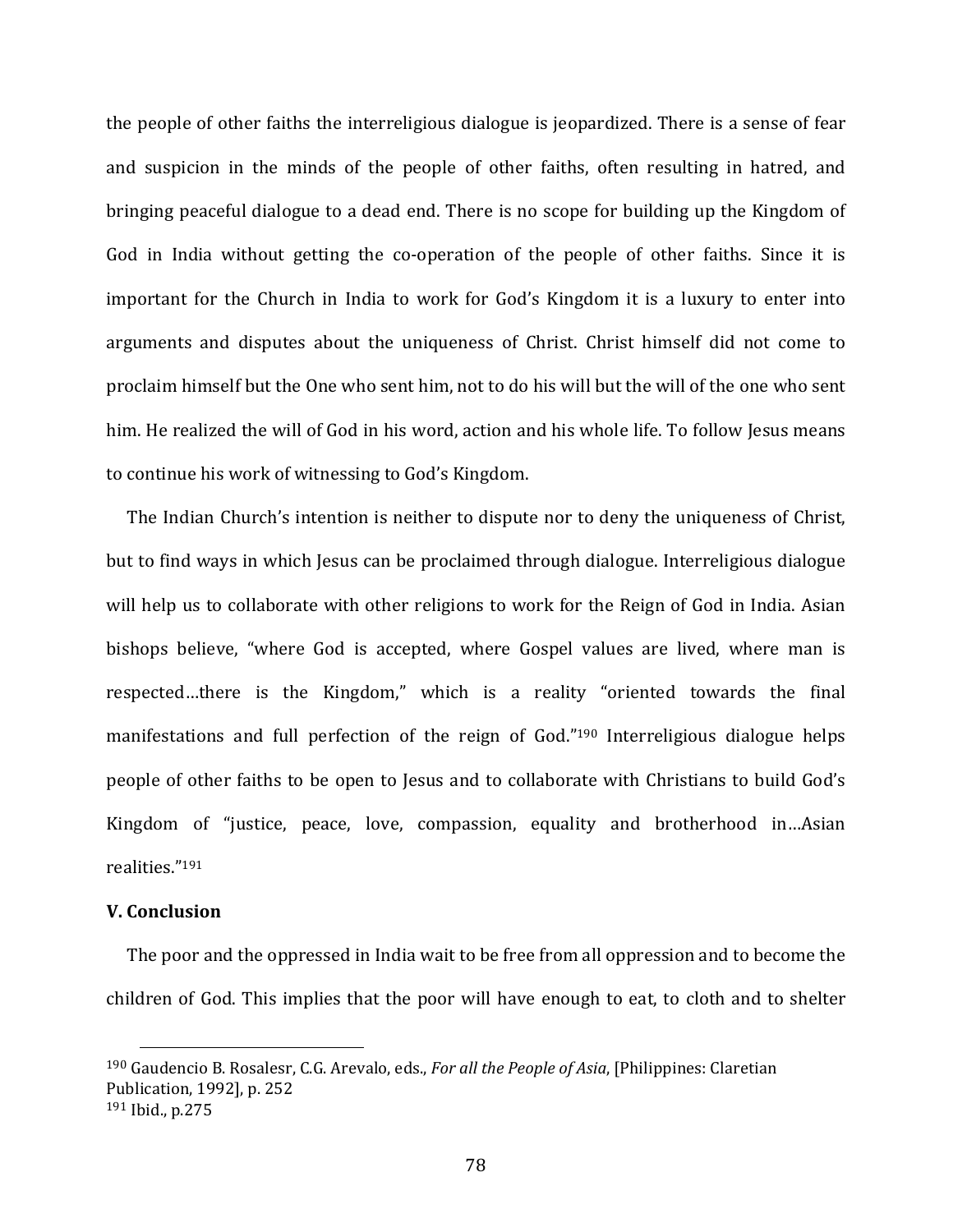and they will be treated and respected as equal human beings, with a human face and a name. The Second Vatican Council echoes the same point that all the dimensions of human life such as justice, equality and transformation find their fulfillment in Jesus Christ who "was crucified and rose again to break the stranglehold of personified Evil, so that this world might be fashioned anew according to God's design and reach its fulfillment."192 Alangaram states that Asian bishops and theologians in their effort to articulate a theology for Asia find in Jesus a way to Asian liberation and salvation. They, filled with the Holy Spirit, try to rediscover the Jesus of Nazareth and make him and his message relevant.<sup>193</sup> Their rediscovery in Asia a Christology that can be a leaven for the liberation of the poor and oppressed (theology of Orthopraxis) and be a life giving force that come out of the experience of the divine mystery (Theology of *anubhava*). With this faith seeking understanding and awareness, Indians are attuned to the guidance of the Holy Spirit and serve wholeheartedly in order to work for God's Kingdom growing in our midst and one day reaches its perfection.

@@@

<sup>192</sup> *Gaudium et spes,* No. 2.

<sup>193</sup> Alangaram, *Christ of the Asian Peoples, 1999,* p.142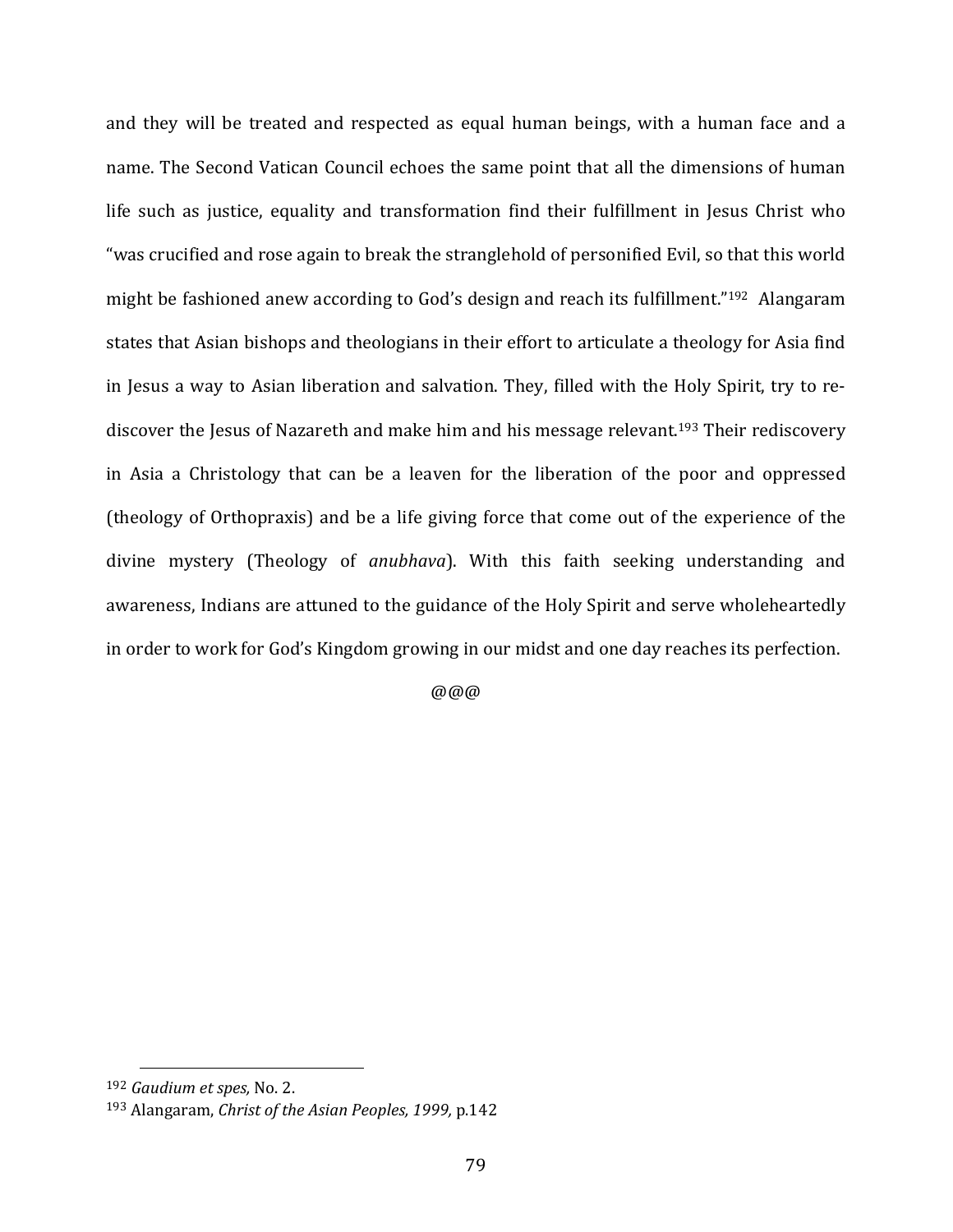# **CHAPTER THREE**

# **TOWARDS MAKING The INDIAN CHURCH GENUINELY INDIAN AND AUTHENTICALLY CHRISTIAN**

#### **I. The Indian Church Discovering its Identity and its Mission**

Having established the hopes and confidence of the Indian bishops and theologians in developing a theology for India in view of working for the liberation and salvation of the poor, and the transformation of India, I will move into discovering the identity and the mission of the Indian Church in the twenty first century, that is an ecclesiology and missiology for India. Alangaram, an Indian theologian, states explicitly in specifying the role of the Indian bishops and theologians that they should strive to rediscover and redefine the identity and mission of the Church in the "complex human reality of our people."194

In one of its annual meetings, the Indian Theological Association stated: "guided by the traditional theology of mission,<sup>195</sup> the Church continues to view evangelization with its stress on numerical increase and institutional growth. Consequently its mission to transform the world in the prophetic spirit of Jesus seems to suffer (Lk 4:18)."<sup>196</sup> What the Indian theologians mean here is that, despite the new awareness of mission in India, the Indian Church has not yet incorporated the concerns of liberation with its traditional understanding of mission and evangelization. Wilfred underlines the fact that the unique context of Indian

<sup>194</sup> A. Alangaram SJ, *Christ of the Asian Peoples: Towards an Asian Contextual Christology*, 1999, P. 143 <sup>195</sup> The missionaries had but one all pervading and dominant motivation: It was the saving of souls from the damnation by administering the baptism and thus turning them into members of the Church which was absolutely necessary for salvation. It was a motivation derived from the mission theology then prevalent in the West, and which the missionaries imbibed and carried with them to India. <sup>196</sup> Final Statement of the IX Annual Meeting of Indian Theological Association, no. 19, in Paul Puthanangady (ed.), "Towards an Indian Theology of Liberation," Indian Theological Association and NBCLC, Bangalore 1986, p.14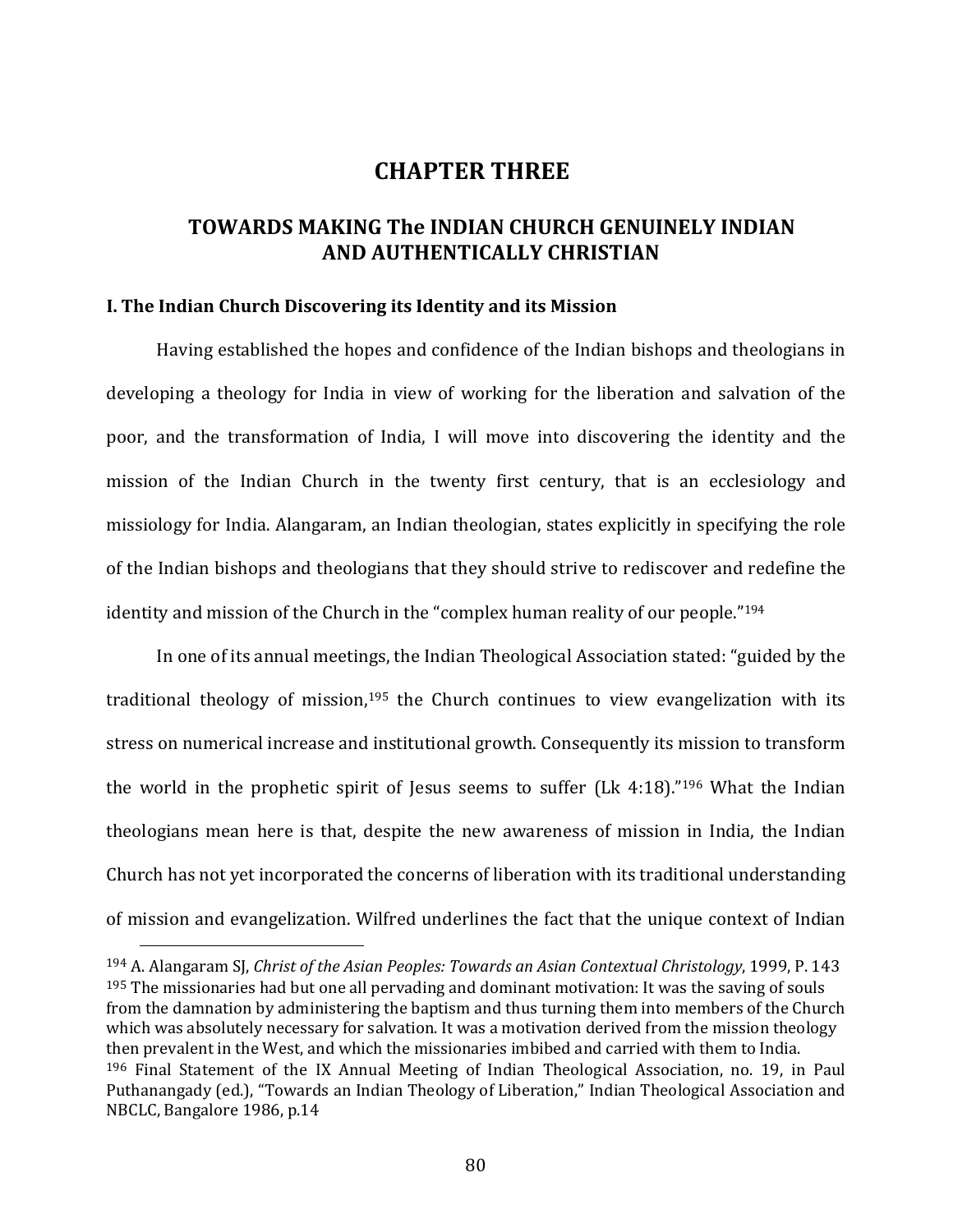Church calls for a rethinking of mission in relation to religious pluralism, massive poverty, oppression and injustice. He further states a strong opinion that there can be no true understanding of the nature of evangelization in India without bringing into focus these pressing needs.197 Thomas Rausch, S.J., quotes Walter Buhlmann's point in his predicament of the Church in the South in his book *Towards a Truly Catholic Church*:

 "…..this third Church was emerging in the newly independent Third World countries, it was a church facing enormous challenges caused by the gap between the wealthy and the poor, widespread corruption, repressive regimes, and the accompanying institutional violence. He called for an ecumenism, not just with all Christians, but also with non‐Christians, stressing the importance of a dialogue focused less on doctrine and more on the kingdom of God."198

Paul Lakeland, Professor of Catholic Studies and Chair of the Center for Catholic Studies at Fairfield University in Fairfield, has said: "When Jesus commissioned his disciples to go out like sheep among wolves, when he called his apostles, and when he charged his followers to "preach the Gospel to all nations," his commission to them is to spread the Good News of the gospel, to proclaim the imminence of the reign of God." He has further said, "To talk of the mission of the Christian community, then, is to talk about being called to further the reign of God."199 For him, this calling of Jesus is one that is always subject to historical conditioning and that must be asked and answered anew for every generation. Indian bishops and theologians today try to deepen the

<sup>197</sup> Felix Wilfred, *Beyond Settled Foundations*: The Journey of Indian Theology, p. 207

<sup>198</sup> Thomas P. Rausch SJ, *Towards a Truly Catholic Church:* An Ecclesiology For the Third Millennium, (Liturgical Press, Colledeville, Minnesota, 2005), p.169. See also Walter Buhlmann, *The Coming of the Third Church,* (Maryknoll, NY: Orbis, 1978).

<sup>199</sup> Serene Jones and Paul Lakeland, eds., *Constructive Theology: A Contemporary Approach to Classical Christian Theology*, ( Fortress Press, Minneapolis: 2005), p. 233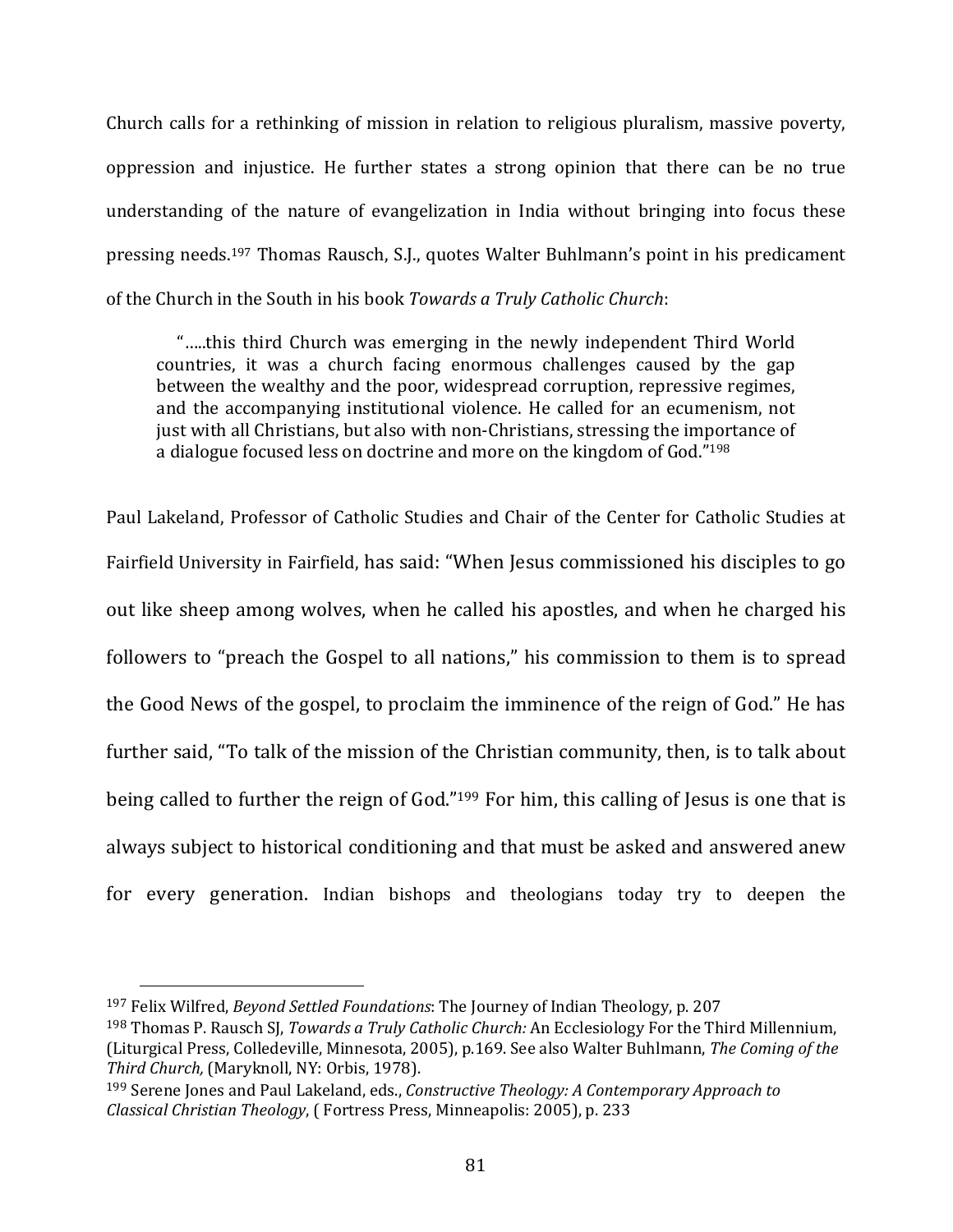understanding of the practice of mission by linking it closely with the challenge of liberation in their particular context.

#### **Mission as Inculturation**

 Mission or evangelization entails also the question of the mode of the presence of the Church in the world. It is about the Church being deeply aware of the realities in the midst of which Jesus lived and fulfilled his mission. Indian theologian Wilfred states that Incarnation is the basic mode of the presence of the local Church and its mission in the context of India.<sup>200</sup> He further insists also that the task of inculturation is an essential part of the mission of the Church. He understands inculturation fundamentally as a response of the Church to the total situation in the midst of which it lives and defines its specific identity as a *local* Church. Mission as inculturation would include also commitment to liberation. Since the local Church in India is different in terms of the situation and the challenges of the context in which it exists, there will be legitimate pluralism in the understanding and practice of mission.

 The need for pursuing mission in context as inculturation has led to the emergence of a distinctively Indian praxis of mission. Wilfred states that "from out of this praxis a characteristic Indian Missiology is also being shaped."201 He further unambiguously confirms that the emerging Indian missiological tradition is thus centered on such important concerns such as dialogue, witnessing, making the Gospel rooted in the context and transformation of society through the process of liberation.<sup>202</sup> In this chapter my focus will be on the Indian Church, discovering its identity and its mission in the twenty‐first century. I draw my

<sup>200</sup> Felix Wilfred, *Beyond Settled Foundations*: The Journey of Indian Theology, p. 207

<sup>201</sup> Ibid., p.208

<sup>202</sup> Ibid., p.208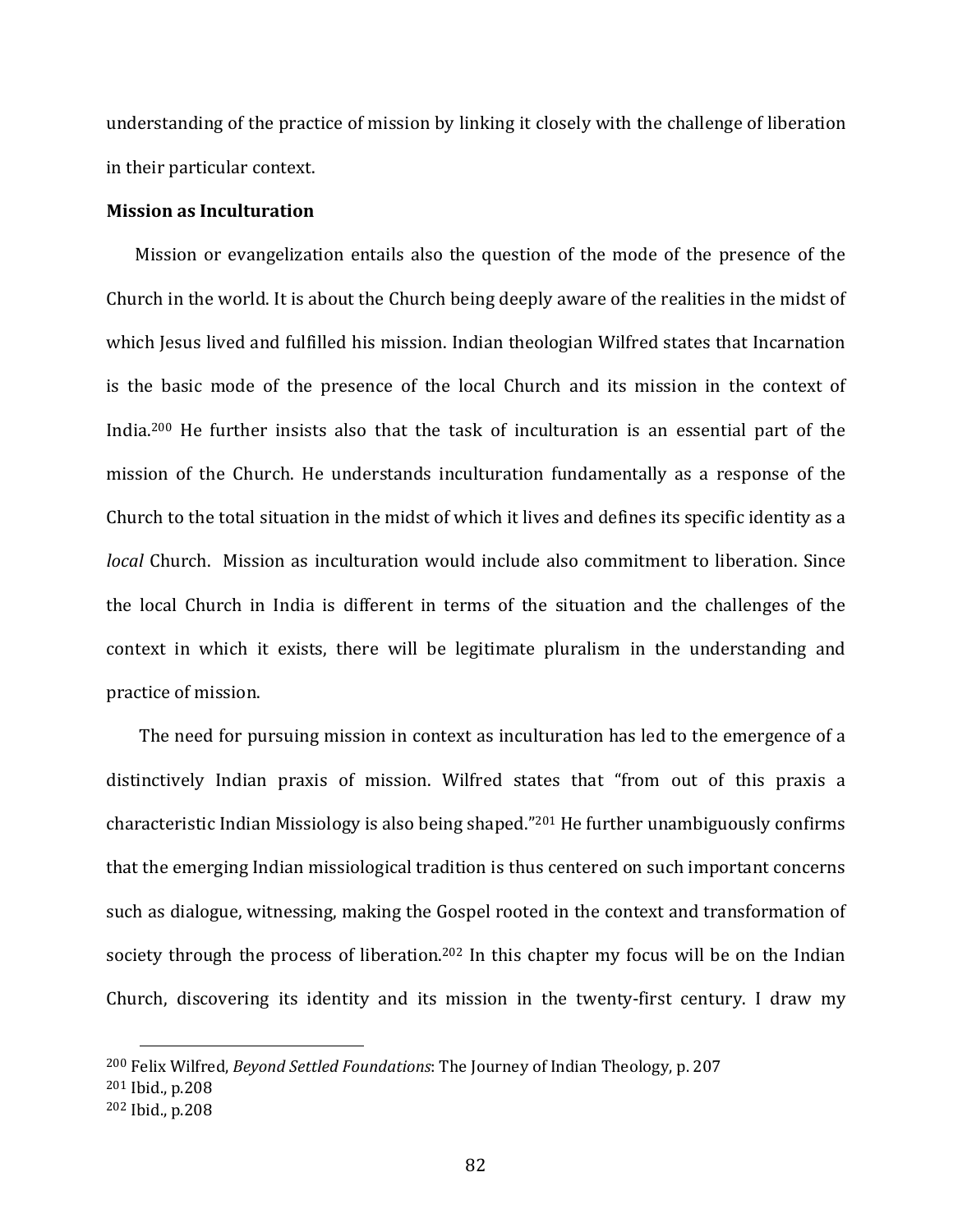sources for this chapter mainly from FABC documents, and some of the encyclicals and papal documents on Missiology, and Indian thinkers: Roberto De Nobili, Raimundo Panikkar, D.S. Amalorpavadoss, Michael Amaladoss, Felix Wilfred, A. Alangaram, S.J.

#### **II. Indian Church‐ A Church in need of Inculturation**

# **1. Meaning of 'Culture' and 'Inculturation' And 'Evangelization'**

## **Culture and Inculturation**

 Culture is a term used by social scientists for a people's whole way of life. In everyday conversation the word 'culture' may refer to activities in such fields as art, literature, and music. But to social scientists, a people's culture consists of all the ideas, objects, and ways of doing things created by the group. Culture includes arts, beliefs, customs, inventions, language, technology and traditions. A culture is any way of life, simple or complex. Culture consists of learned ways of acting, feeling and thinking, rather than biologically determined ways.

While not forgetting this classical meaning of culture, our focus here is its anthropological meaning: "cultural anthropology,"203 namely, culture/s understood as a way of life of a people. They may not speak English, play music or may not be able to appear in public, but they have a culture too. Their life is governed by a value system, they feel at home among themselves, they have their own store of proverbs, folktales, mythologies, music and dance, their food is tasty to them, they know how to organize their life, and what they do is meaningful to them. They have a way of life like many thousands of cultural groups anywhere in the world. So what is culture? In simple words, culture is where one feels or

<sup>203</sup> A. Alangaram SJ, *Christ of the Asian Peoples: Towards an Asian Contextual Christology*, 1999, P. 89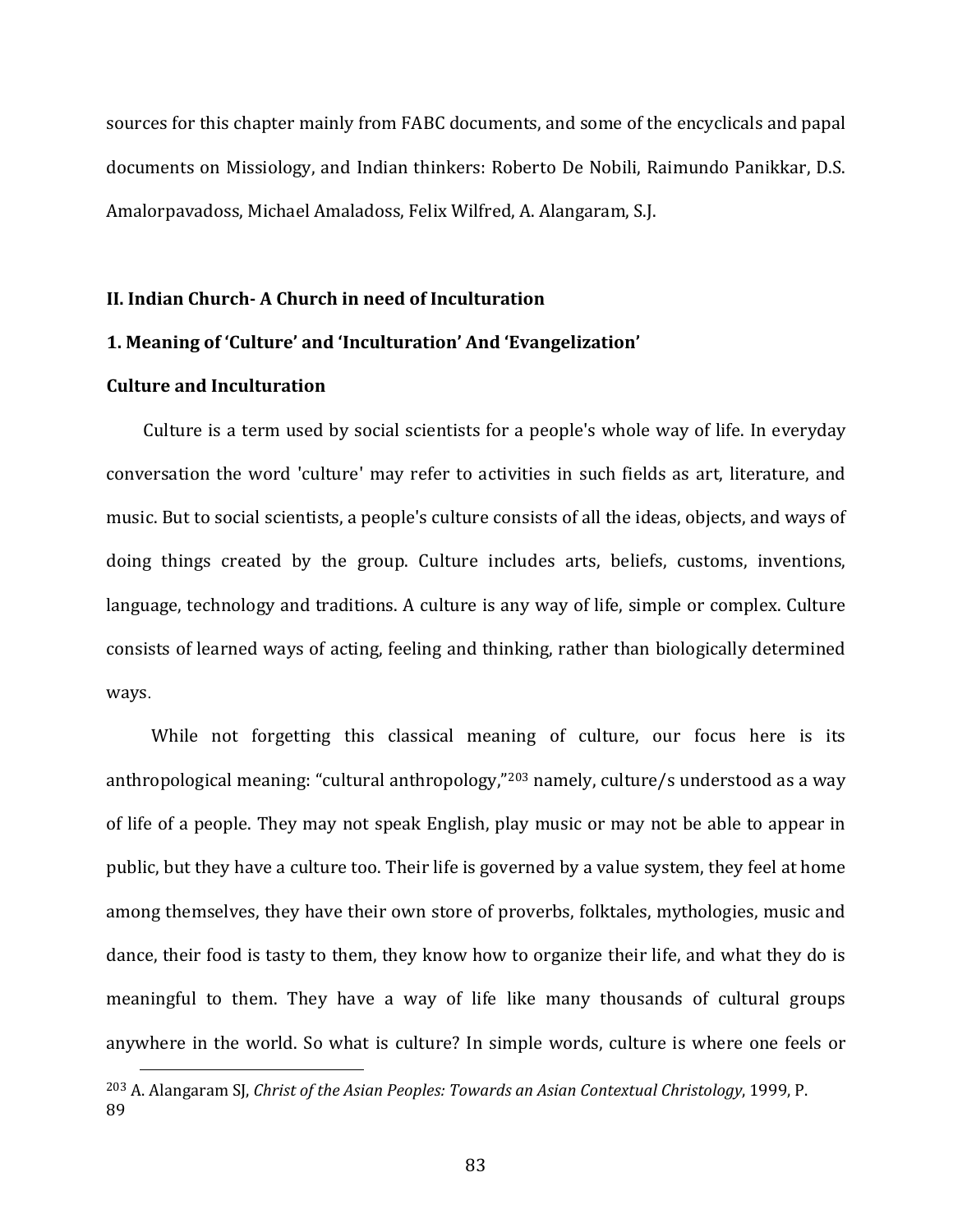makes oneself feel at home. It may be in the area of language, food, living conditions, fine arts, meaning systems, worldview, etc. And what is inculturation?204 To put it simply again, it is making people feel at home in the Catholic Church, because they hear their own language, see cultural expressions which they are familiar with, live their life as Catholic Christians creatively using their cultural resources to express their faith and, above all, they are able to experience the Good News from within their culture/s.

#### **Evangelization**

The Church exists in order to evangelize,<sup>205</sup> namely, to make all what she does is "good news" to people. Though it sounds simple, it can become complicated since the evangelizing mission of the Church is carried out not in the abstract, but in the concrete situations of time and space, in people's socio‐political, economic, and religious and cultural settings. The complexity is felt all the more, because of the confusion surrounding the rich concept of culture. The concept of culture includes the whole way of life of a people – the world of symbols and meanings, peoples' history understood not merely in its chronological aspect, but as the integral present‐living with its roots in the past. We also know that the social, economic, and political realities of a people are very much part of their culture as well. And the culture of a people cannot be divorced from their religious beliefs, since religious values form the core of culture. As humans we are cultural beings. We cannot escape culture or cultures. Our life is intercultural.

<sup>204</sup> Schreiter in his book *Abschied von Gott der Europear* explains inculturation on regional theology—that people who live in different life situations and circumstances react differently to the Word of God. Such a change of perspective is visible in parts of Africa and Asia where Christian religion is relatively new. Such a changed perspective in regional theology in 1970's both in the Catholic and protestant Churches brought about a number of new concepts such as contextualizing, localizing, indigenizing, inculturation and adaptation.

<sup>205</sup> Paul VI, Apostolic Exhortation Evangelii Nuntiandi (8 December 1975), No. 14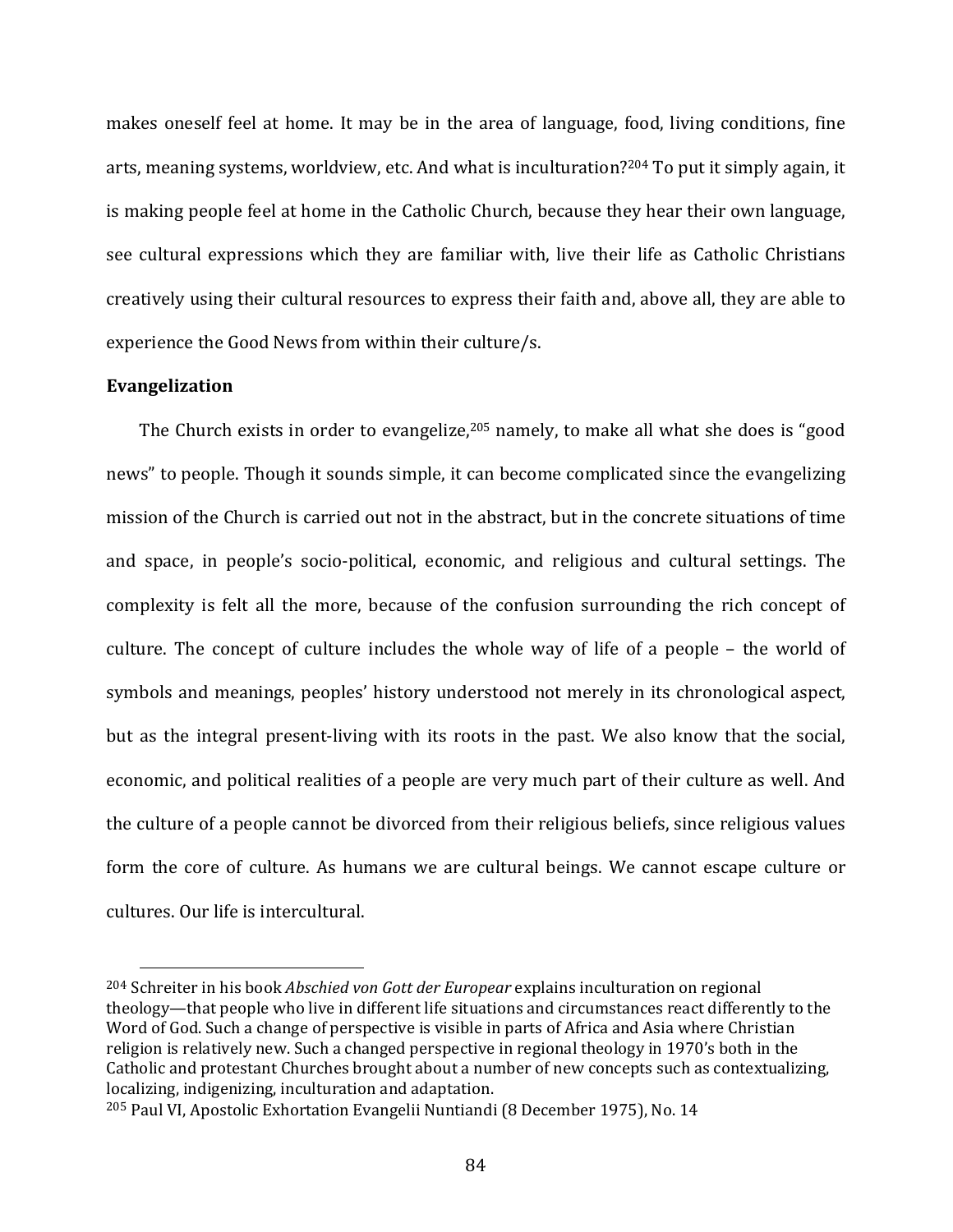#### **Evangelization and Inculturation**

The incarnate God in Jesus Christ did not escape culture. He was born into Jewish culture just as each one of us is born in a culture.<sup>206</sup> Since we are born into a culture, not with an intrinsic culture, we are free to accept and grow into or grow in another culture. The mode in which we grow in our own culture or into another culture is through dialogue, which is also the mode in which evangelization takes place. The FABC (the Federation of Asian Bishops' Conferences) speaks of a four‐fold dialogue: dialogue of Life, Action, Theological exchange, and Religious experience. This fourfold dialogue is carried out with three partners: the Asian peoples [in our case, the people of India], their cultures and their religions. Since the concept of culture is gaining importance all over the world, and since the evangelizing mission of the Church is inseparably linked to it, the future of the Church in India will depend on how seriously we take the process of inculturation of the Good News in the different cultures of the nation. In other words, how will the Church in India transform cultures from within viaa-vis the Gospel of Jesus Christ? How will she make it "heard, seen and experienced" in people's cultural flesh and blood, so as to reenact a new Pentecost (Acts 2:8)? How will the people see Jesus and his Good News in their proverbs, stories, folktales, mythologies, initiation and sacrificial rites, their history, politics and socio-cultural life? The question becomes—how could the people become fully Indian, and authentically Christian? Putting all these together, how can we germinate the Good News in good soil at the heart of each culture?

<sup>206</sup> A. Alangaram SJ, *Christ of the Asian Peoples*: Towards an Asian Contextual Christology, 1999, P. 93‐ 94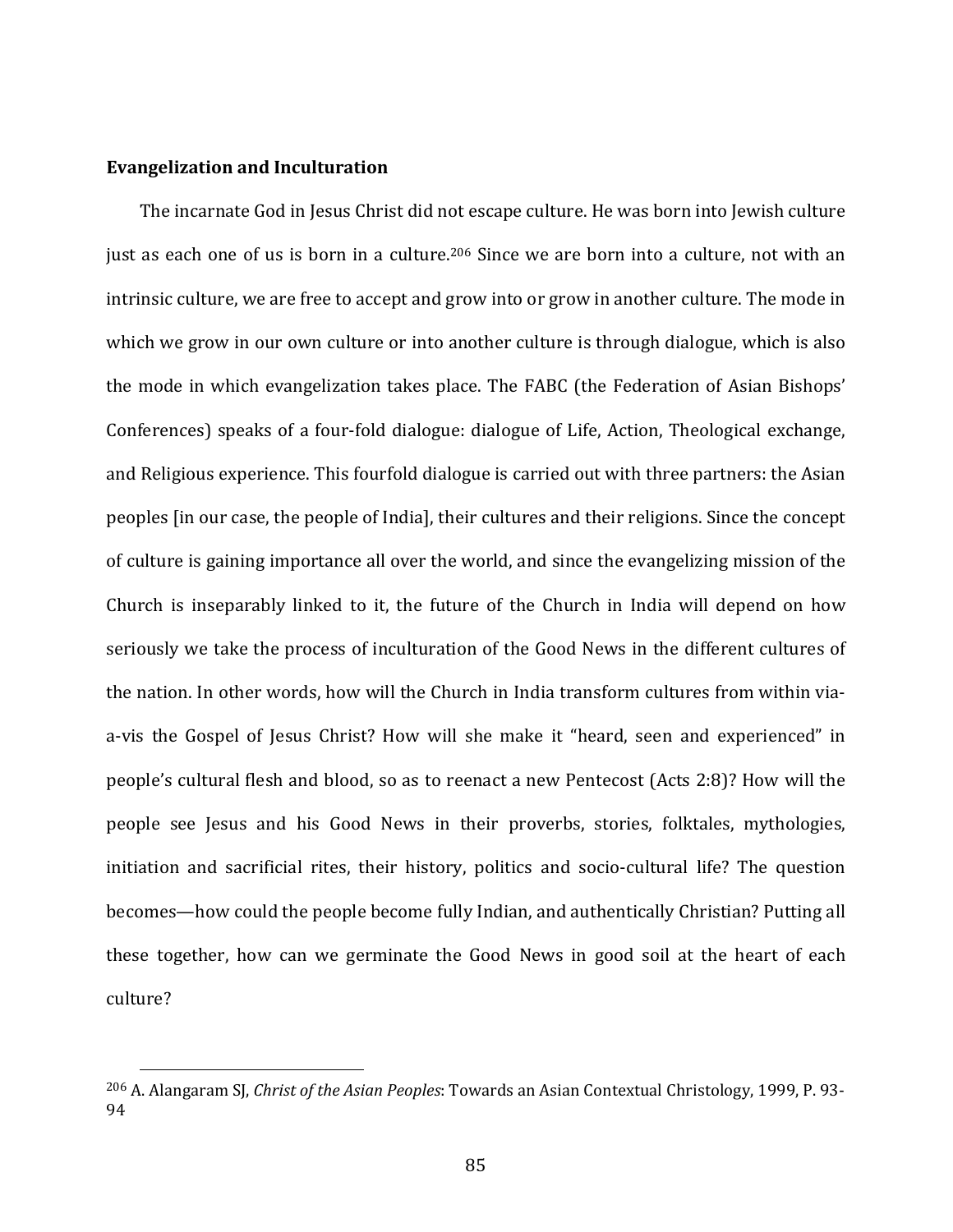Walls have been erected, though not willfully, in the history of evangelization in India. Too much emphasis has been put to differentiate the Christian faith from other religious and cultural realties, and the Christian identity is too often constructed on the principle of identification, so much so that the Christian faith is marked 'foreign' to all peoples in India. Seeing that the Christian faith has aroused the least response from the most religious continent of the world, a recent document of the Pontifical Council for Culture asks: "Is that not chiefly because Christianity is still perceived there as a foreign religion introduced by Westerners, which has not been sufficiently adapted, thought through and lived in the cultures of Asia?"207 The Synod of Bishops of Asia also stressed this fact: "While the Church is admired for her organizational, administrative, educational, health services, and developmental works, the believers of other faiths and non-believers in India often do not see the Church as totally Indian, not simply because much financial support comes from western countries, but also because of her western character in theology, architecture, art, etc. Therefore, many are reluctant to accept Christianity, fearing a loss of national identity and culture."208

Evangelization should not in any way favor the building of walls or barriers between cultures or religions. Christ comes to break down walls that separate (Eph, 2,14) and is the way to communion (Jn 14,6). In breaking down walls Christ creates in Himself a union of diversities. He teaches us that all human beings, of whatever race and culture, are on the journey to the same destination. "Beyond all divisions, Jesus makes it possible for people to

<sup>207</sup> Pontifical Council for Culture. Towards a Pastoral Approach to Culture, 1999, No.20; Visit also http://www.vatican.va/roman\_curia/pontifical\_councils/cultr/documents/rc\_pc\_pc cultr\_doc\_03061999\_pastoral\_en.html.

<sup>208</sup> Synod of Bishops, XI Ordinary General Assembly, The Eucharist: Source and Summit of the Life and Mission of the Church *Instrumentum Laboris,* (July 7, 2005), No.13.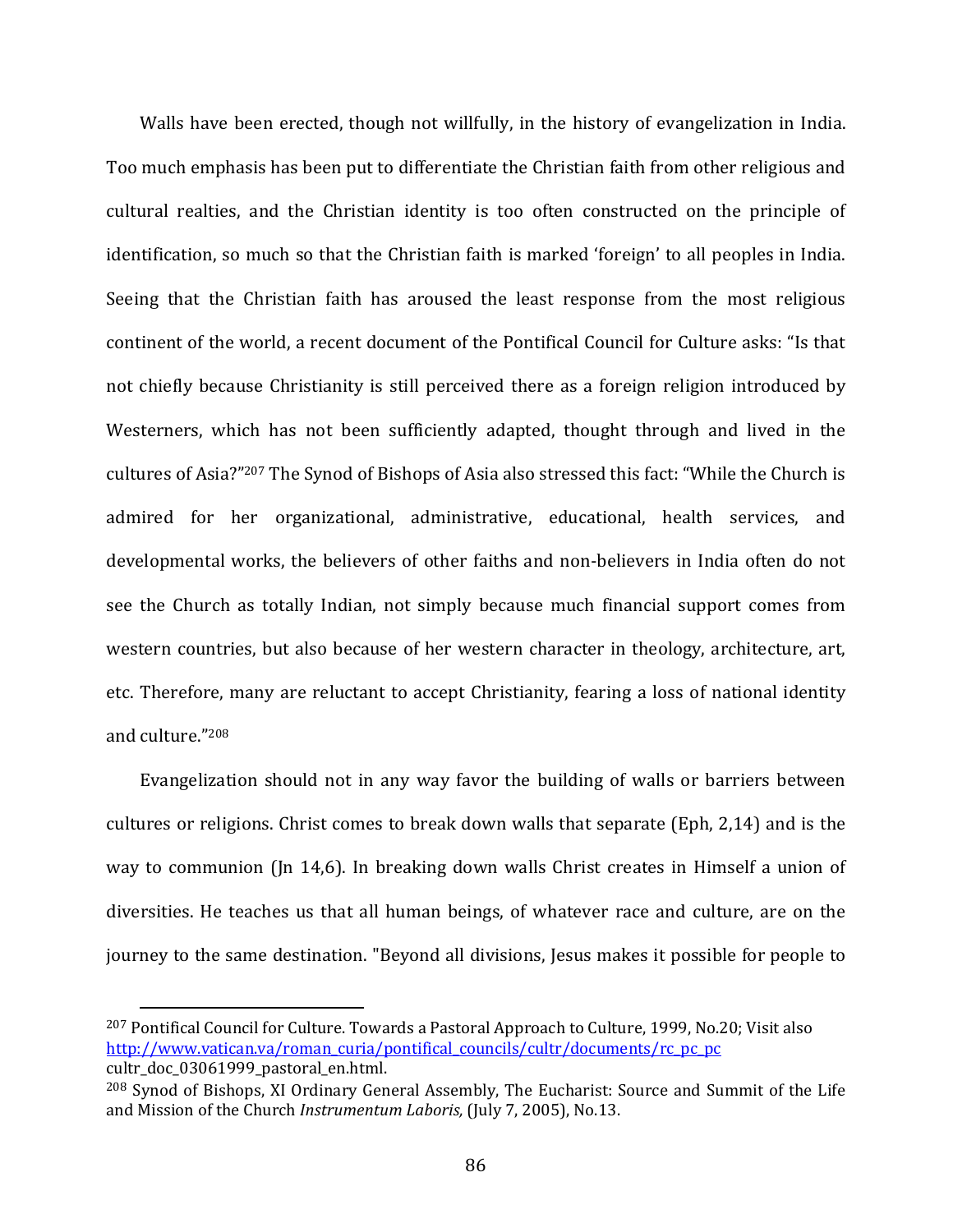live as brothers and sisters, recognizing a single Father who is in heaven. In Him a new harmony has emerged."<sup>209</sup> He Himself is the way, the space of vertical relationship with the divine and the horizontal communion with the world, with others.

Inculturation is always interculturation, since it is an encounter of at least three cultures –the Bible, the Catholic Christian tradition and the people to whom the Gospel is proclaimed. Genuine inculturation involves the whole people of God, and not just a few experts only.<sup>210</sup> Inculturation is linked with weighty theological issues such as the salvific nature of religions other than Christianity, the universal presence of the Holy Spirit, Christ as the universal and unique Savior, the relationship between the local churches and the Universal Church, the nature of the veneration and worship of ancestors, and the nature and function of popular religious practices. Inculturation has been the Church's way of evangelizing since her very beginning as she moved from her Jewish matrix into the Greco‐Roman and Franco‐Germanic, Celtic and Slav cultures.211 And today the Church faces a greater challenge as she moves into a multicultural digital world. The spirit and teachings of the Second Vatican Council<sup>212</sup> are still very helpful to guide us. Asian bishops believe that "in ways unknown to them, Jesus is

<sup>209</sup> *Ecclesia in Asia,* No. 13

<sup>210</sup> John Paul II, Encyclical Letter *Redemptoris Mater*, (March 25, 1987), No. 54

<sup>211</sup> David J. Bosch, *Transforming Mission*: *Paradigm Shift in Theology of Mission,* (Orbis Books, Maryknoll, New York: 1995), p. 448

<sup>212</sup> *Lumen Gentium*, No. 1, 5 The Church is only the seed and the sign of the Kingdom and not the Kingdom itself: "By her relationship with Christ, the Church is a kind of sacrament of intimate union with God…she is a sign and an instrument of such union and unity." She is "the budding forth of that Kingdom. While she grows slowly, the Church strains toward the consummation of the kingdom and, with all her strength, hopes and desires to be united in glory with her King." This understanding of the fathers of the Second Vatican Council, reflects that the Church is not the Kingdom as a finished product in the salvific economy of God. In this sense the Asian bishops see the 'the Redeemer of our peoples' not only in the Church but also in the histories, traditions and cultures of our brothers and sisters of other faiths as he has all along been present with them and enlightened them and hence for them to, he is way.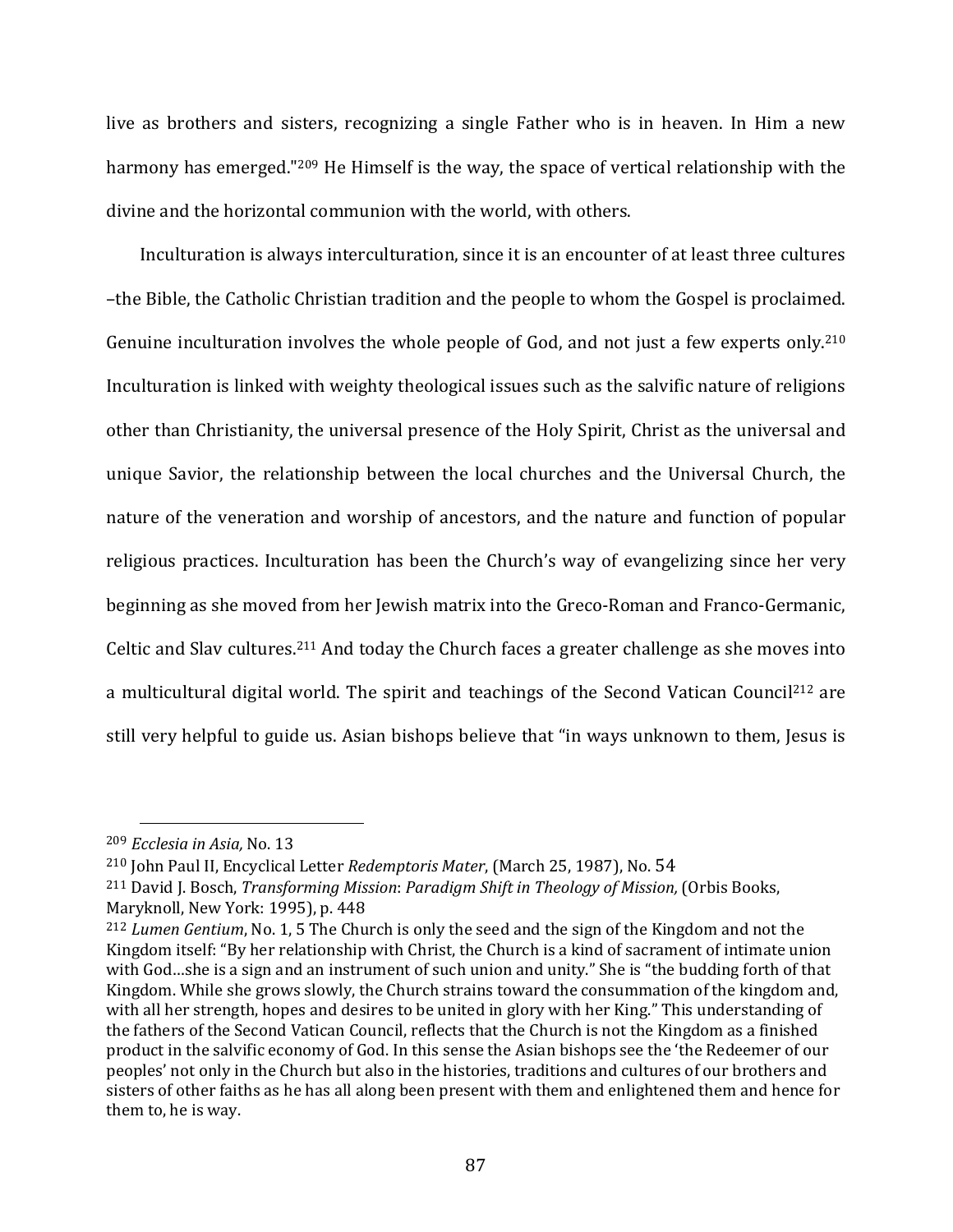present in the worship, beliefs and philosophies of the other faiths, for he is *Truth,* and in many ways he is present in the lives of the Asian people, for he is their life."213

#### **Inculturation in the Indian Church**

The urgent task for the Church in India is not just being a Church in India, but also for India to enrich the Catholicity of the Church Universal. Hence, our task is not just transplanting a Church, but becoming a truly local Church so as to give birth to a new society that is transparent, a society in which the Church becomes a sign of and an effective instrument for the saving presence of the reign of God. The challenge in other words, is to give birth to a truly local and indigenous church: a communion of communities, a participatory church, a witnessing church, and a prophetic sign Church in India with a Mission of Love and Service to all peoples enriching the Catholic Communion of Communities. The task before us is not only to apply the concept and reality of inculturation in some external ways as it happened in some parts of India, but to become aware of the presence of the Risen Lord and of his Good News from within the cultures of India, and to acknowledge him in people's history, their cultural heritage of proverbs, stories, folklore, mythologies, traditional religious practices, etc.

This process will bring about not only the conversion of individuals and communities, but also the evangelization of cultures themselves, that is, the Gospel values of justice, peace, solidarity, reconciliation, forgiving love, and a sense of sharing and harmony will transform the cultural, political, social, and economic structures of India. Then only evangelization will become evangelization of Cultures.214 Inculturation of the Good News is the way to achieve

<sup>213</sup> Gaudencio B. Rosalesr, C.G. Arevalo, eds., *For all the People of Asia*, [Philippines: Claretian Publication, 1992], No. 19

<sup>214</sup> Paul VI, Apostolic Exhortation Evangelii Nuntiandi (8 December 1975), No. 20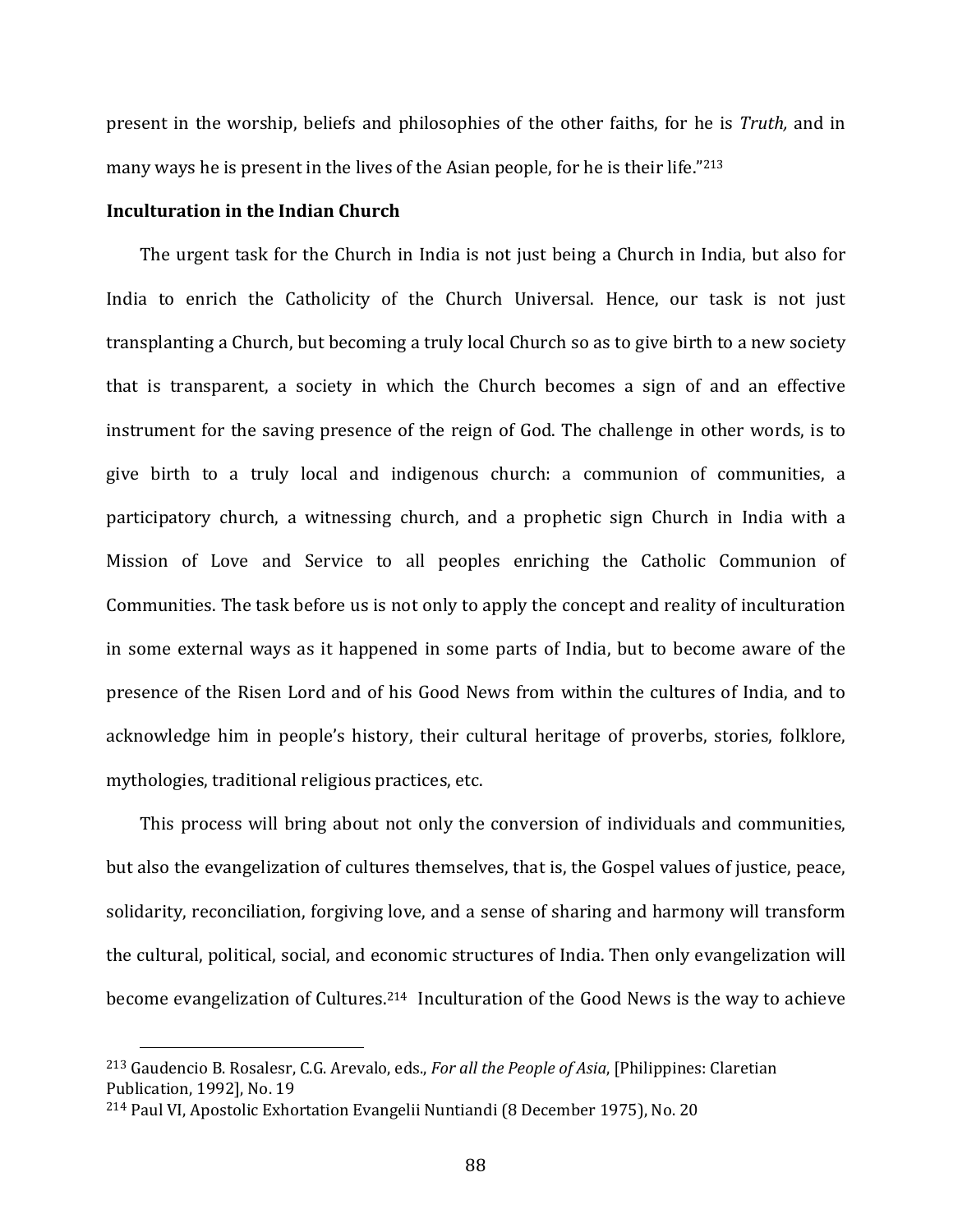it. There is no alternative to inculturation. In October 1974, during a Synod on evangelization in Rome, the Bishops of Africa and Madagascar declared obsolete the theology of adaptation in the process of evangelization, and recommended the development of a theology of incarnation. In the wake of further missiological study, the Magisterium recognized the theological significance of the similarity between the idea of 'inculturation' and the mystery of the Incarnation. In *Slavorum Apostoli* (1985) Pope John‐Paul II expressed it succinctly: "Inculturation is the incarnation of the Gospel in local cultures and at the same time the introduction of these cultures in the life of the Church."215

#### **2. Inculturation in India and the Pioneers of Inculturation**

Indian Christian theology is still in its early stage. Indian theologians have made great strides on two crucial fronts in their effort to develop a theology for India.

First, is an attempt to reappraise and reimage Christianity in the cultural context of India. Wilfred states, since the 19th century onwards, the major enterprise of the Indian theologians has been "the attempt to re‐interpret the message of the Gospel and the person of Jesus Christ through the concepts, categories and symbols drawn Indian cultural tradition and history."216 Secondly, Indian Christian theology has addressed the issues connected with the life‐contexts of the people and the socio‐political situations prevailing in India. This perspective originates from the conviction that theology is not only an intellectual enterprise to demonstrate the arguments to prove the existence of God. but is also an attempt to reveal how God is a caring Father when his children are starving. It is worth paying attention to some of the pioneers of inculturation in India.

<sup>215</sup> John Paul II, Encyclical letter *Slavorum apostoli,* (June 2, 1985) ,No. 21 <sup>216</sup> Ibid., p. vii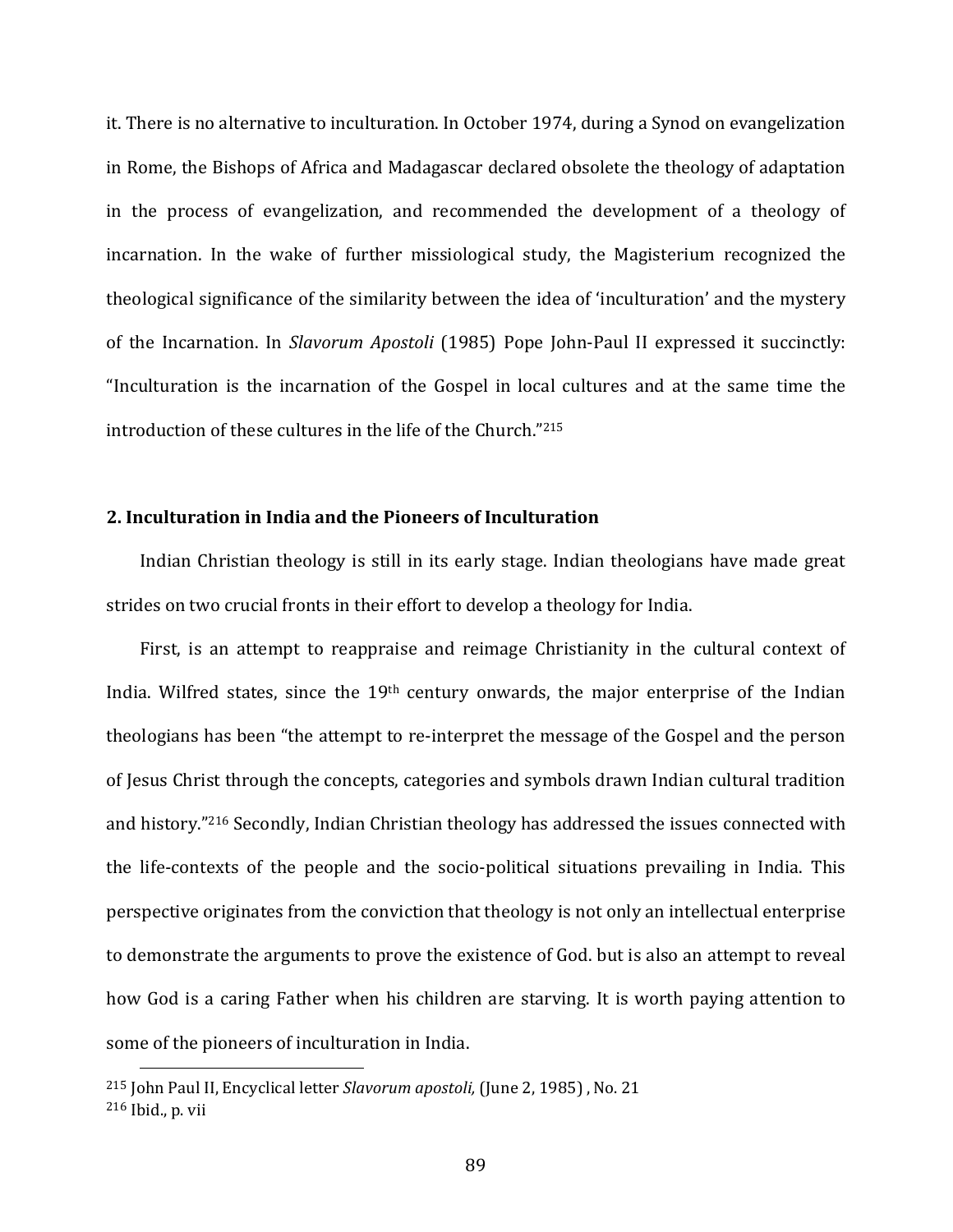## **Roberto De Nobili (1577‐1656)**

"The first oriental scholar,'217 Robert De Nobili's contribution to Indian theology, is his *praxis* of inculturation animated by his theological vision. He was convinced very much that true Christian faith could not be inimical to the culture and the tradition of the land. In an attempt to give concrete expression to his vision, he assumed the traditions and the ways of life of the Brahmins who have been considered guardians and protectors of Indian culture and religion. He dressed like them, remarkably abstained from all kinds of meat and became a pure vegetarian and made the plain earth his bed.218

Given the mission theology of the times, it is pretty well understandable how De Nobili's style of living became the object of controversy. He was accused of compromising the Christian faith with paganism and having gone syncretistic. In a way, the question of the relationship between culture and religion in today's context of discussion on inculturation was posed in concrete terms in the case of De Nobili. In India it is hardly possible to mark off what belongs to Indian culture from Hindu religious beliefs and practices since they are very much intertwined. It is interesting to note how he invoked the theology of early Fathers in support of his praxis of inculturation: He showed how several pagan customs of the Greco-Roman world had found an honorable place in the Christian religion.<sup>219</sup> Linguistic inculturation and philosophical interpretation was his method of incluturation. He plunged into the study of languages and religious literature of Sanskrit, Tamil and Telugu. He, being a brilliant man endowed with prodigious memory, was able to acquire certain mastery in

<sup>217</sup> Title of the book, S. Rajamanickam, *The First Oriental Scholar,* Tirunelveli, 1972

<sup>218</sup> S. Rajamanickam ed., "Roberto De Nobili and Adaptation", *Indian Church History Review,* 1 (1967), Pp 83‐91.

<sup>219</sup> S. Arokiasamy, "De Nobili'sEncounter with Hinduism: An Evaluation in the Light of Vatican II." *In Spirit and In Truth,* (Aikiya Alayam, Madras: 1985), Pp. 52‐67; cf. also Richard De Smet, "Robert de Nobili and Vedanta," *Vidyajyoti*, 40, (1976), Pp 363‐71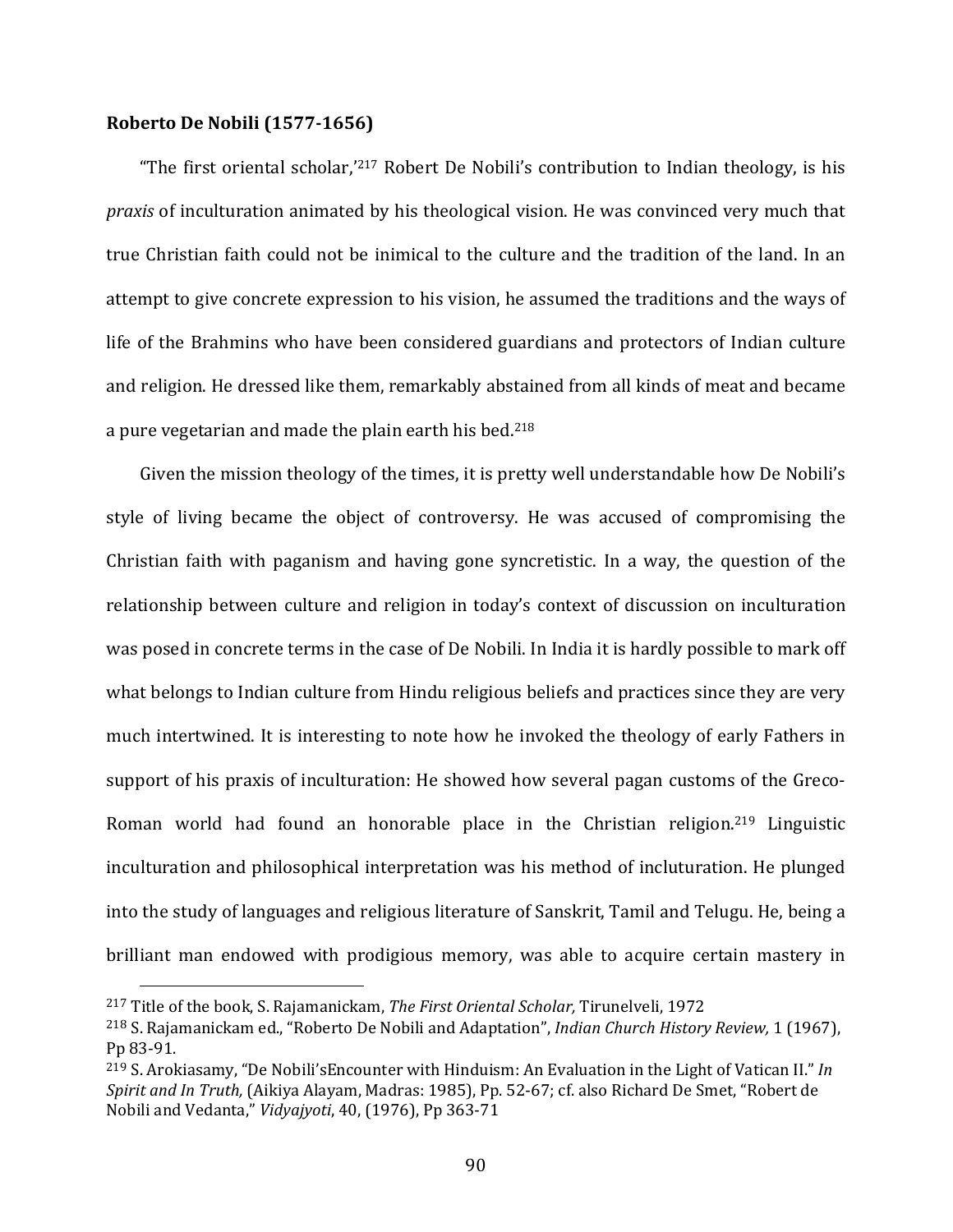writing and speaking these languages. Wilfred states in his book *Beyond Settled Foundations* that De Nobili was the first European ever to familiarize himself with the *Vedas*, the most ancient religious texts of India. He was fascinated by the various schools of philosophy and religion functioning in Madurai with thousands of students studying under Brahmin masters. He also dreamt of a Christian school of philosophy as well as a seminary for India where unlike the Tridentine model, theology would be taught in Sanskrit, and Indian students for priesthood would learn theology in the Indian cultural and philosophical context.<sup>220</sup> He visualized the visions of Vatican II centuries ahead of time as he was convinced that the gospel could never take root in India if its ancient religious heritages are ignored.

Wilfred does not fail to mention De Nobili's efforts to persuade the learned Hindus to believe that Christianity is the true religion in which he had very little success. The scholastic and Thomistic philosophy he employed in his discussions did not carry much conviction with the Brahmins whose premises, assumptions and backgrounds were quite different.<sup>221</sup> De Nobili could conduct very fruitful discussions with the Brahmins because he had an enlightened understanding of the Indian religious‐cultural world, which were not seen with other missionaries.

# **D.S. Amalorpavadass (1932‐1990)**

Amalorpavadass interprets evangelization not simply as proclamation; evangelization is the effective realization of the Gospel in the life‐stream of the country, through the committed involvement of the Church. He also says that evangelization would take place only through "the response of the Church to the *total situation* of the country which includes its past cultural and religious heritage as well as the future hopes to be realized through its

<sup>220</sup> Felix Wilfred, *Beyond Settled Foundations: The Journey of Indian Theology*, p. 15 <sup>221</sup> Ibid., p.16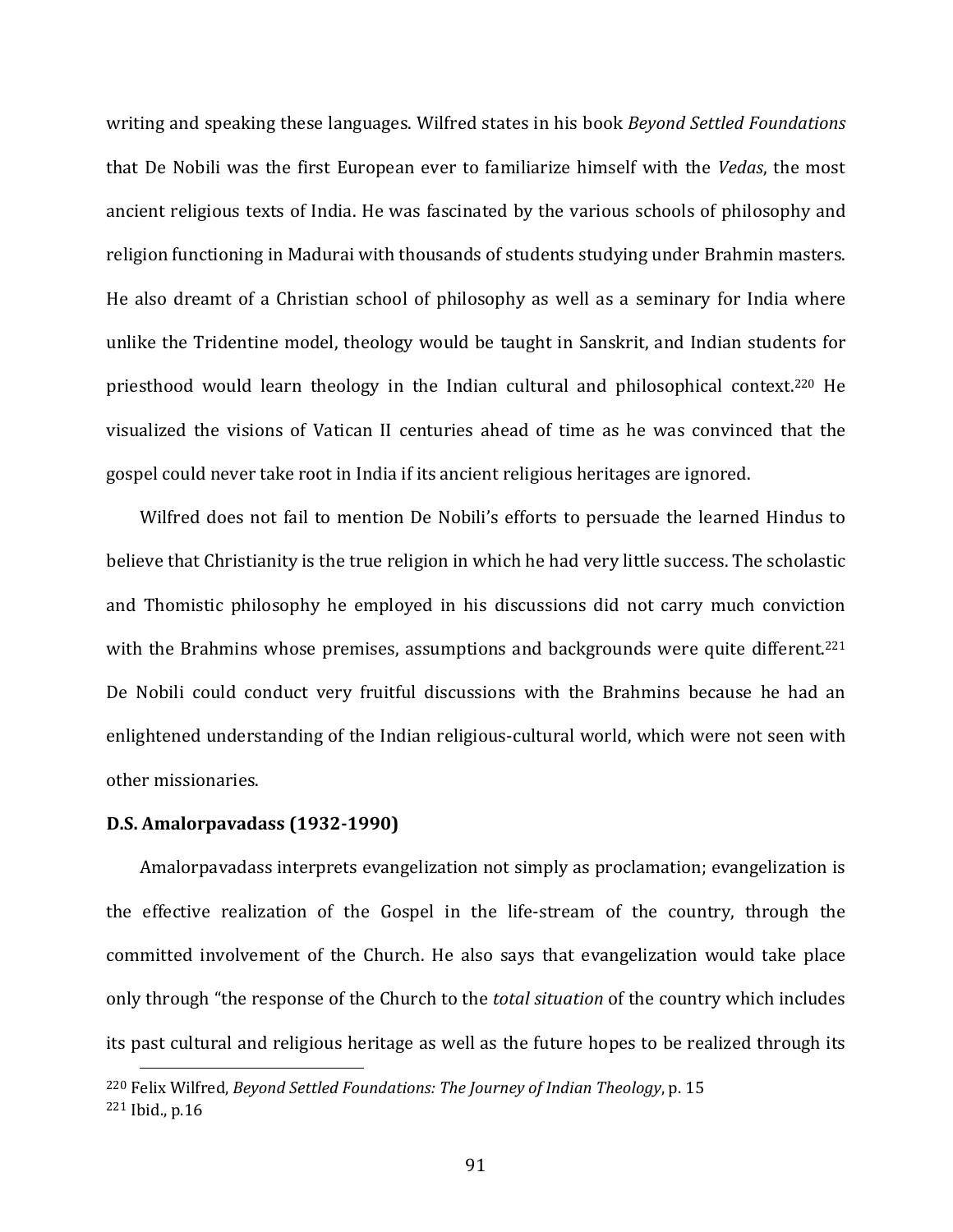present historical struggles."<sup>222</sup> He sees an inextricable link between the human and Christianity since God's revelation continues to take place even today through history. The response of the Church to the total Indian situation calls for a process of inculturation and the praxis of dialogue with other religions and ideologies.

 Amalorpavadass believes the Church, as the agent and subject of evangelization, to be the first one to be gripped by the Gospel and to experience it deeply in its life to assist society and humanity at large in its pilgrimage towards the kingdom—the fullness of life and freedom. Wilfred sees Amalorpavadass' placing his emphasis on the inner experience as the foretaste source for evangelization.223 Here we can observe his theology resonating with the vision of Monchanin and Abhishiktananda. Amalorpavadass believed deeply that the experience of God‐realization and the contemplation of the Gospel within the hearts of the individual and within the Christian community would make the evangelization of the Indian Church effective and credible. It is not the Divine and the Gospel alone that need to be experienced but the people, the society, and the culture. The Christian community must embrace within its inner experience the whole historical situation of the exterior world. Amalorpavadass assures us that this inner experience will express itself in the form of action for liberation, praxis of dialogue and inculturation.<sup>224</sup> We can see all the elements of Amalorpavadass's vision of evangelization in one of his latest descriptions:

"It (evangelization) is a process of interpretative or prophetic sharing by a group of Christians of their double experience of the world and the (Gospel) with the whole community of the people in the mutual interplay of receiving and giving, while journeying together with the human community in the same stream of life within a process of all‐round sharing towards the common goal of

<sup>222</sup> D.S. Amalorpavadass, "Evangelization in the Context of India," *Indian Theological Studies,* 17 (1980), Pp. 97‐119

<sup>223</sup> Felix Wilfred, *Beyond Settled Foundations*: *The Journey of Indian Theology*, p. 114 <sup>224</sup> Ibid.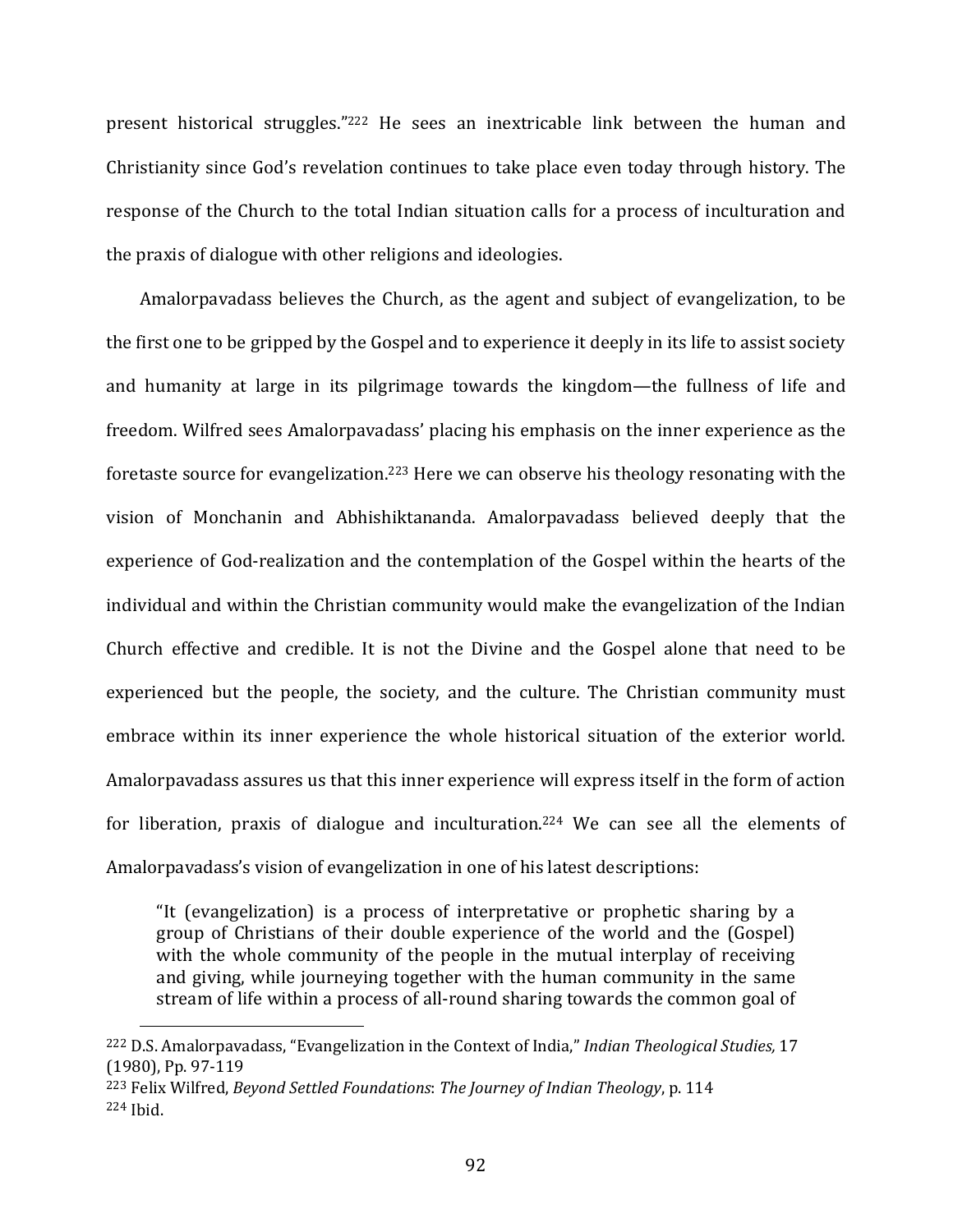freedom and justice, integral development, liberation, wholeness and communion.225

Particularly noteworthy are Amalorpavadass' various efforts to strip liturgy of its Western trappings and turn it into an experience rooted in the Indian spiritual and cultural tradition.

#### **Michael Amaladoss (B. 1936)**

Michael Amaladoss, one of the very significant Indian theologians in recent years, explains 'inculturation' as a theological notion describing the way in which the Christian message inserts itself into a given culture. According to Wilfred, M. Amaladoss is well known for his fresh insights and for his vision of the future of Christianity in India. In the West he is known as a leading Missiologist.<sup>226</sup> He is one of the very few theologians whose writings are based on cultural anthropology. He thinks that anthropological studies and social sciences should increasingly take the place traditionally occupied by philosophy and theology.

M. Amaladoss has been a staunch promoter of a liturgy that is rooted in the culture and religious tradition of India. In keeping with his anthropological orientation, he emphasizes the place of *ritual.* The promotion of rituals is tantamount to affirming cultural identity. He says that, "religious rituals of any social group are the occasion when its religiosity and a deeper identity become symbolically and socially visible."<sup>227</sup> In Western culture, concepts and words dominate. This is true of Western liturgy too. Liturgical celebrations are a sequences of words, readings, sermons, etc. Even symbols are looked at as visible words functioning as vehicles to communicate meaning more easily. The ritual becomes a concrete illustration of a formula. For Amaladoss this is an unacceptable approach to the Indian

<sup>225</sup> D.S. Amalorpavadass, "A Theology of Mission in India Today," in Kuncheria Pathil (ed), *Mission in India Today—The Task of St. Thomas Christians,* (Dharmaram Publications, Bangalore: 1988), p. 324 <sup>226</sup> Felix Wilfred, *Beyond Settled Foundations*: *The Journey of Indian Theology*, p. 129

<sup>227</sup> M. Amaladoss, S.J., *Beyond Inculturation: Can the Many be one?* (New Delhi: Vidyajyoti Education & Welfare Society/ ISPCK, 1998), p.82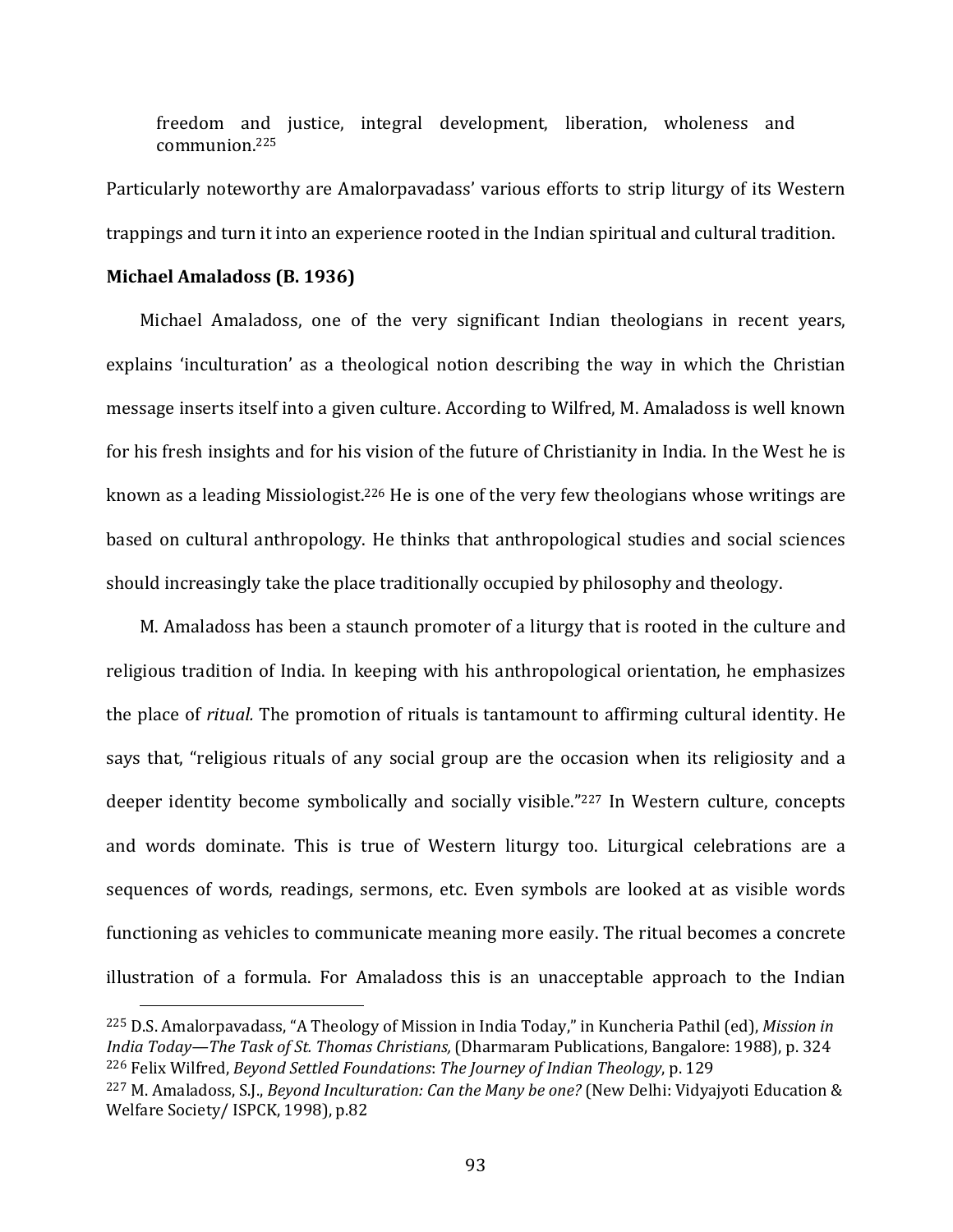liturgy. For worship is the action of a community as well as the projection of the identity of the community with its specific structures, differences of roles, its beliefs, tasks, etc.<sup>228</sup> Worship with its symbols becomes the celebration of the community of its past and present experiences as well as the ideals it projects for its future. For him ritual actions are self‐ expressions of the community, its structures, and they carry, paradoxically, an antistructural element in themselves.<sup>229</sup> Wilfred sees the intimate connection between the religious ritual and community in the writings of Amaladoss who calls *liturgy* as a symbolic action. Amaladoss believes that Liturgy can not be fabricated and transported from without; it must spring from the community and its experience, its tradition and its concrete historical context.<sup>230</sup> Amaladoss is convinced that "a community will not have new cultural identity until it finds expression in ritual."231

Amaladoss looks at music as *sadhana.* Just as liturgical action is not action subordinated to words, but is impregnated with the experience of the community, so too music is not an ornamental or secondary element in liturgy, but has a concrete place in liturgical experience. He is also very critical of the new Indian liturgy, since in the holy Mass that was attempted as an experiment, the vertical relationship with God was focused but the horizontal dimension was left out.232

## **Helpful Attitudes needed in inculturation in Evangelization.**

Inculturation demands that the missionary has certain indispensable dispositions. I draw a few of them here below:

<sup>228</sup> M. Amaladoss, "Religious Rite as Symbol," *Jeevadhara,* 5 (1975), Pp 322‐323

<sup>229</sup> Ibid., p. 326

<sup>230</sup> Felix Wilfred, *Beyond Settled Foundations*: The Journey of Indian Theology, p. 130

<sup>231</sup> M. Amaladoss, S.J., Beyond Inculturation: Can the Many be one? (New Delhi: Vidyajyoti Education & Welfare Society/ ISPCK, 1998), p.82

<sup>232</sup> Ibid., p.131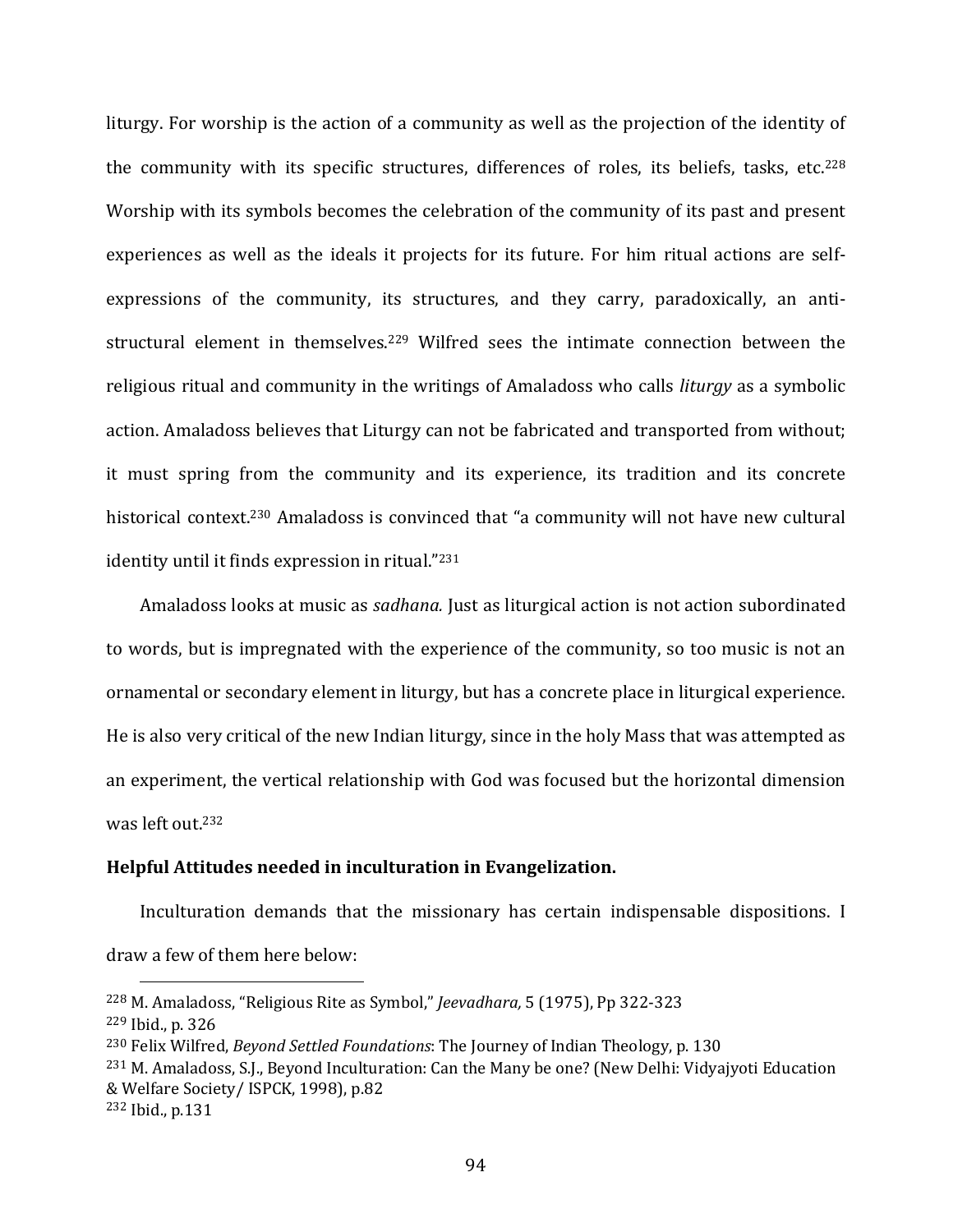1.) Anyone who wishes to work with a people must understand and strive to continue to understand their culture, starting with the language and slowly moving into the core of their attitudes, belief systems and world‐views. This requires some apprenticeship in a spirit of humility, openness to learning and much of patience.

2.) There is need of recognizing and acknowledging Jesus Christ from within a culture: its history, cultural expressions of proverbs, stories, folklore, fine arts, music, mythologies, rituals and sacrifices, etc. which sum‐up both the natural and the spiritual as a continuum.

3.) This calls for room for creativity and freedom… to "incarnate" Christian living in a specific people's way of life. This would also mean that the way in which Christ is preached and encountered will be different for different backgrounds. That would mean not only inculturation but inculturations.

4.) The task of inculturation is the work of everyone in a given culture – the teaching authority of the Church guiding, encouraging and accompanying the entire process in prayerful listening to the Holy Spirit.

5.) Since the concept and reality of culture touches every aspect of a people's life, genuine inculturation should be seen in a transformed life. The transformed life results in promotion of justice, openness to other cultures, and a richer religious experience leading to communion of communities.

6.) This desire to share faith with an attitude of dialogue leading to mutual enrichment need not be divorced from the process of inculturation. The process of inculturation is never ending since it touches the soul of a people. For bringing about a real encounter between people and Christ, inculturation is a must.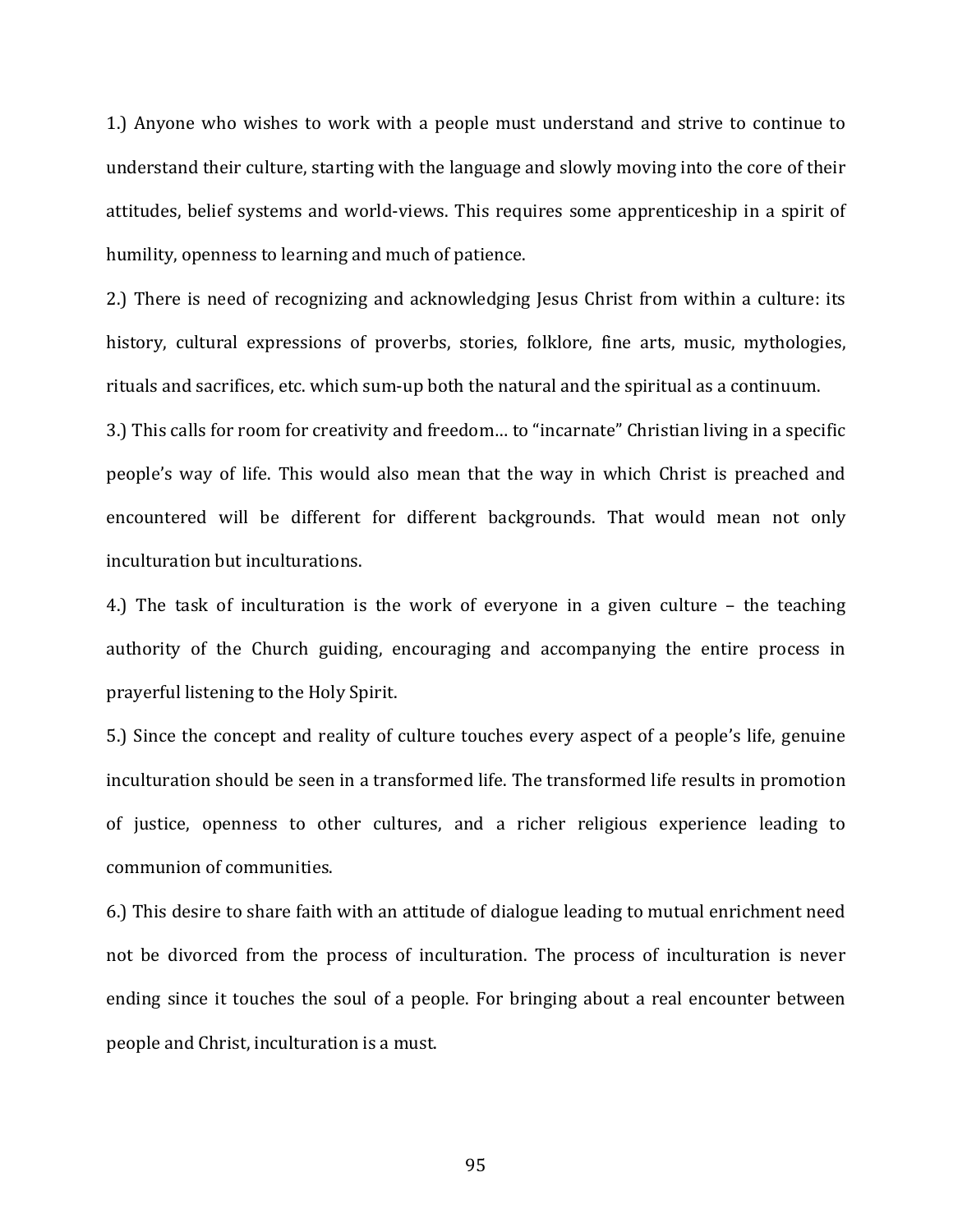#### **III. Dialogue and Theology of Religions (Indian Church in Dialogue)**

### **Interreligious Dialogue?**

Simply put, a dialogue is a conversation between two people. But in the context of religions the definition most apt is 'an exchange of ideas or opinions on a particular issue, especially a political or religious issue, with a view to reaching an amicable *agreement* or *settlement*.' However, this definition of mine is still too general. In the domain of religions, an amicable settlement or agreement is difficult. Firstly, such '*agreements*' would require centralized decision‐making; something that even the most organized of religions cannot possess, primarily because faith/belief is a matter of individual conscience, which is inherently beyond the scope of any form of legislation.

Secondly, the very nature of belief in religious matters renders agreement that can resolve the conflicts exceedingly difficult, almost impossible to achieve. So, the expected result of inter‐religious dialogue then cannot be *agreement*; it has to be *comprehension*. Naturally, a superficial conversation cannot be dialogue in this sense. A sustained encounter between members of different religious traditions with the stated intent and determined efforts towards understanding another point of view; this will be my definition of 'Inter‐ Religious Dialogue,' for the purpose of this entry. Jim L. Fredericks, who teaches comparative theology at Loyola Marymount University, in his experience of dialogue with Buddhism, states that dialogue at its best takes the form of a common search for a truth genuinely significant to both Buddhists and Christians. He also further underlines the fact that dialogue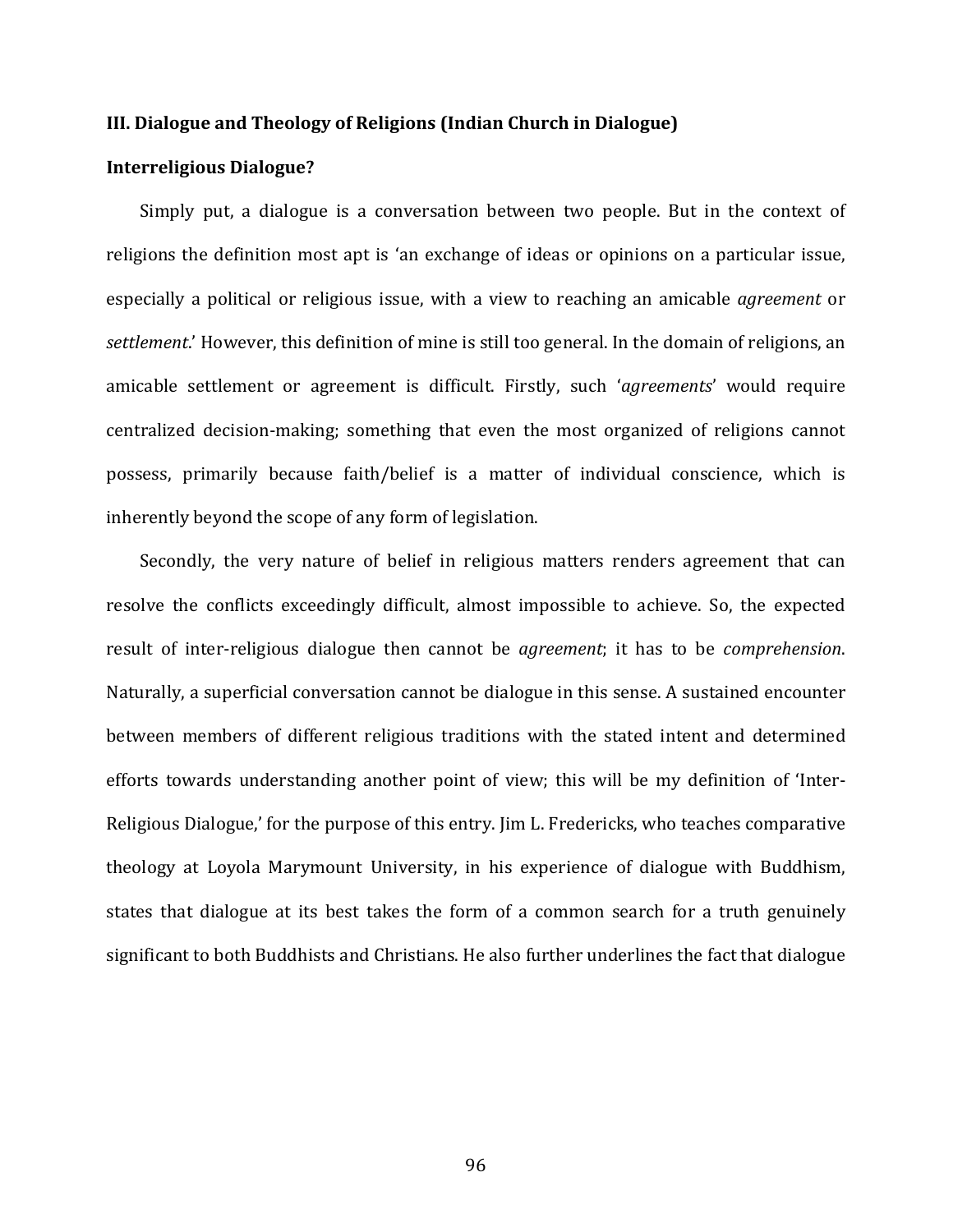excludes argument and debate in the name of misguided irenicism often become barren and platitudinous.233

Given the Multi-religious situation of India comprising seven major religious groups— Hindus, Muslims, Christians, Sikhs, Buddhists, Jains and Parsees, it is very clear why the theme of interreligious dialogue cannot but be of paramount importance for Indian theological reflection. Paul Lakeland states that globalization also places the whole Christian church in a new forceful way into a situation of explicit dialogue with other religions.234 The need for interreligious dialogue is based on the teaching that the Church acknowledges and proclaims that all human beings are related to Christ.235 It is the one area where Indian theology is making a definite and original contribution at the world-level,<sup>236</sup> where every society is becoming progressively multi-religious in its composition. In recent years much has been spoken and written about dialogue and religion also in the West.<sup>237</sup> What distinguishes the Indian approach to the non‐Christian religions is the difference in the *approach*. Wilfred points out this difference, that the Indian approach "is not concerned primarily to put forward new theories and theoretical constructs about the place of non‐ Christian religions and debate about their salvific value" but "the concern is the existential

<sup>234</sup> Serene Jones and Paul Lakeland, eds., *Constructive Theology*: *A Contempary Approach to Classical Themes, with CD‐ROM,* (Fortress Press, Minneapolis: 2005), P. 219

<sup>233</sup> James L. Fredericks, *Buddhists and Christians*: *Through Comparative Theology to Solidarity,* (Orbis Books, Maryknoll, New York: 2004), p.109

<sup>235</sup> *Ad gentes,* No. 7

<sup>236</sup> James L. Fredericks, *Buddhists and Christians*: *Through Comparative Theology to Solidarity,* (Orbis Books, Maryknoll, New York: 2004), p. 5

<sup>237</sup> Cf. Leopold Ratnasekera, *Christianity and the World Religions: A Contribution to the Theology of Religions,* (Colombo 1982); James L. Fredericks, *Faith Among Faiths: Christian Theology and Non‐ Christian Religions,* (Paulist Press, New York: 1999)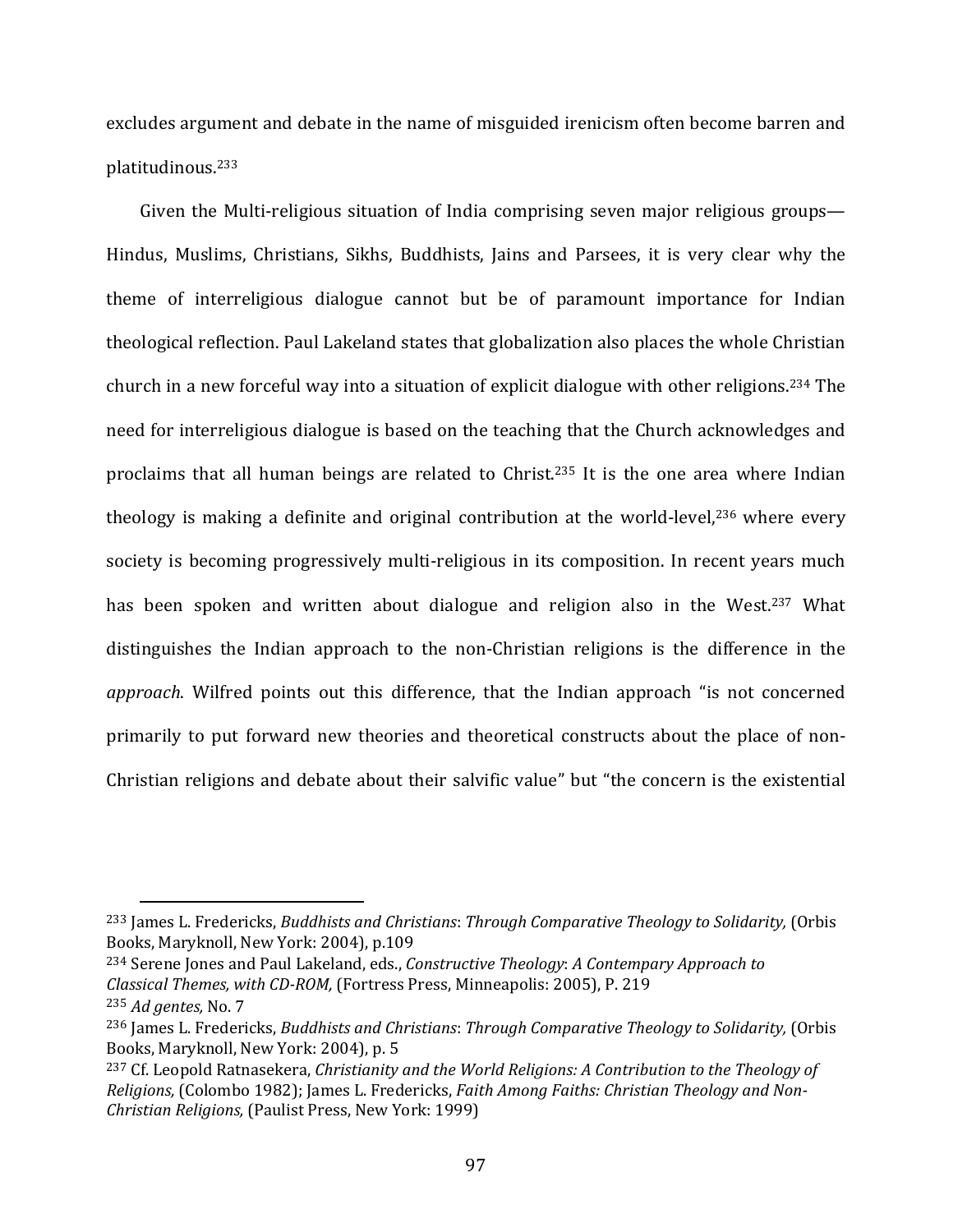and experiential encounter with *peoples* of other faith with whom Christians live and interact everyday."238

 Among the theologians in the West, a lively debate is under way with scholars who are vitally interested in our new sense of religious diversity. Fredericks, an American comparative theologian, says that at issue in this debate about religious diversity among Christian theologians is "nothing less than what we as Christian believers should think about non‐Christian religions and their adherents. At stake in this debate is the way Christians will respond to their neighbors who gather for worship in mosques and vihars, in gunawaras and temples. Perhaps, according to Fredericks, the most important of all at issue is how Christians will come to understand themselves and their own religion in new ways as a result of their encounter with their non-Christian neighbors.<sup>239</sup> In the West, the effort to develop a theology of religions is concerned with the questions such as: in order to be saved, does a person have to have faith in Jesus Christ? Is Jesus Christ the one and only savior of the world? If Hindu believers can be saved, are they saved despite their Hindu religion or by means of their religion? What Fredericks means by a theology of religions is that which "assists Christians in living responsibly and creatively with the intrusive fact of religious diversity."240

## **The Journey of Dialogue and its Various Stages in India**

The present positions and insights in the Indian theology of religions are the results of a long journey arrived at passing through various stages. I would like to simply recall here, in short, how in the past the relationship of Christianity to other religions was marked by

<sup>238</sup> Felix Wilfred, *Beyond Settled Foundations*: *The Journey of Indian Theology*, p. 225 <sup>239</sup> James L. Fredericks, *Faith Among Faiths: Christian Theology and Non‐Christian Religions,* (Paulist Press, New York: 1999), p. 6 <sup>240</sup> Ibid., p. 8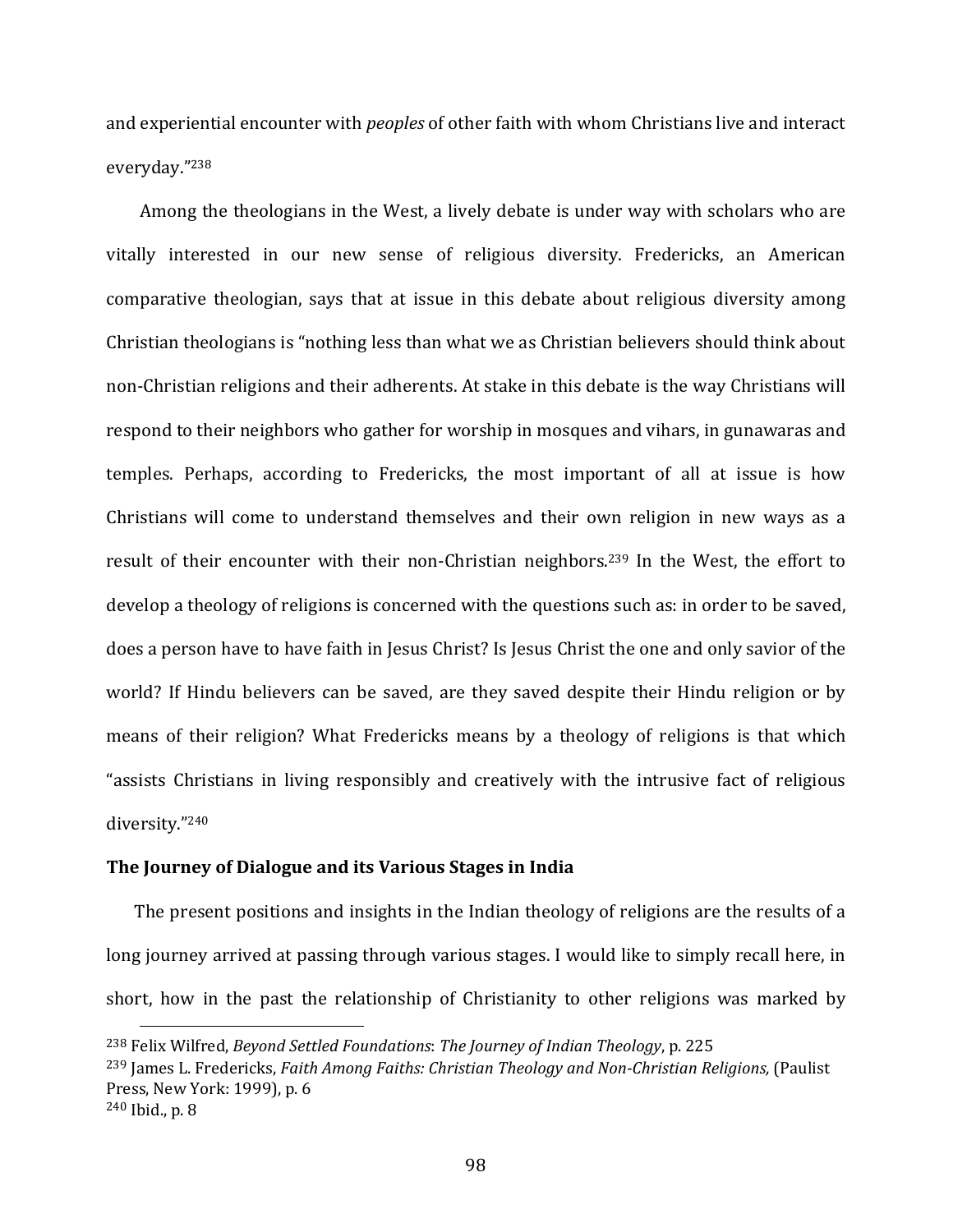confrontation and apologetics. People like Brahmobandhav Upadhyaya and Roberto De Nobili were to some extent a departure from this general trend. In the last century, any religion other than Christianity was considered, at its best, as preparation for Christianity. J. Sharpe (1933‐2000), the founding Professor of Religious Studies at the University of Sydney, states that Christianity was viewed as the fulfillment of the spiritual quest of humanity as expressed in their various religious traditions.241

The next stage of development of theology of religions was *inclusivism.* R. Panikkar speaks of three attitudes: Exclusivism, Inclusivism and Parallelism.<sup>242</sup> Present Indian theological reflections take us beyond these positions. Wilfred describes that the praxis of dialogue has led to an appreciation and a value of the richness of other religious traditions and to enrich one's own Christian faith in encounter with them. Because of this, the focus changed *from* questions like whether other religions are salvific, whether their tenets reflect Christian doctrines, *to* the unique character of every religious tradition and their mutual complementarity. There has been a sea of change after Vatican II in the attitude and approach of the Church to other religions.243 Wilfred invites our attention to note that this position is not similar to the view that holds all religions are equal as they lead to the same goal and thus one can follow the religion of his/her choice. The approach of complementarity, which is widely prevalent among the Indian theologians, recognizes the *specificity* of each religious tradition. Through dialogue and co-operation each religion from

<sup>241</sup> On the encounter of Christianity and Hinduism at the turn of the century, cf. Eric J. Sharpe, *Faith meets Faith: Some Christian Attitudes to Hinduism in the Nineteenth and Twentieth Centuries*, (SCM Press, London: 1977)

<sup>242</sup> Cf. Alan Race, *Christians and Religious Pluralism*, (SCM Press, London: 1983).

<sup>243</sup> *Nostra aetate,* No. 2. "The Catholic Church rejects nothing which is true and holy in these religions."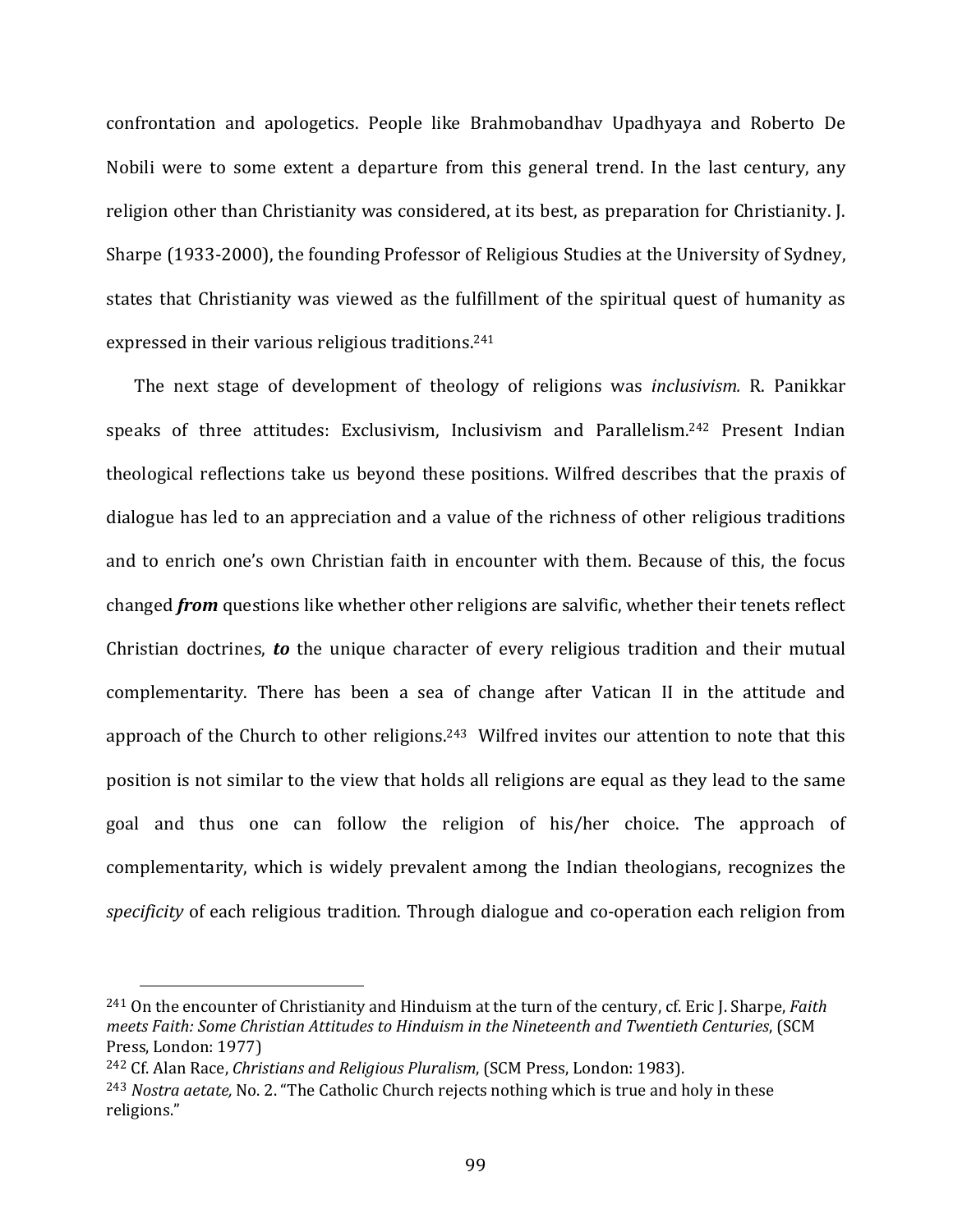its own unique spiritual resources can contribute to the common project of *the transformation of the world*. 244

Felix Machado, the archbishop of Nasik and the former undersecretary of the Pontifical Council for Interreligious Dialogue, speaking to more than 650 bishops and priests of the Conference of Catholic Bishops of India in 2009, said, "For Christians, engagement in interreligious encounters is a way of 'being' in pluralistic society" and invited Indian Catholics never to forget that "faith must be lived in its integrity" in a world that has become a "map of religions." He further said, "God can never become a negotiable item or a marginal thought in our interreligious encounters. God is at the centre or like a foundation of all interreligious encounters." India's pluralist society offers Christians a great opportunity for enrichment.<sup>245</sup> From my own experience as an Indian, I think that dialogue in India has to take place at the level of day‐to‐day life since the relationship between religion and society has become complex in the context of growing communalism and religious fundamentalism.

# **FABC'S Stance on the Dialogue and the theology of religions**

Asian bishops call the change of attitude in the Church's notion of other religions a kind of liberation through the inspiration and guidance of the Holy Spirit. The Church today officially declares to the world that other religions are worthy enterprise and that she has to enter into dialogue with them.246 They also say that dialogue with the great, living religious

<sup>244</sup> Among all the Indian theologians, the writings of M. Amaladoss express poignantly the complementarity of the religious tradition. Transformation of the world is the main final goal of Asian/Indian theology.

<sup>245</sup> Asia News. See http://www.asianews.it/news‐en/Archbishop‐Machado:‐Interreligious‐dialogue‐ and‐evangelization,‐a‐task‐for‐Christians‐in‐India.

<sup>246</sup> Gaudencio B. Rosalesr, C.G. Arevalo, eds., *For all the People of Asia*, [Philippines: Claretian Publication, 1992], No. 258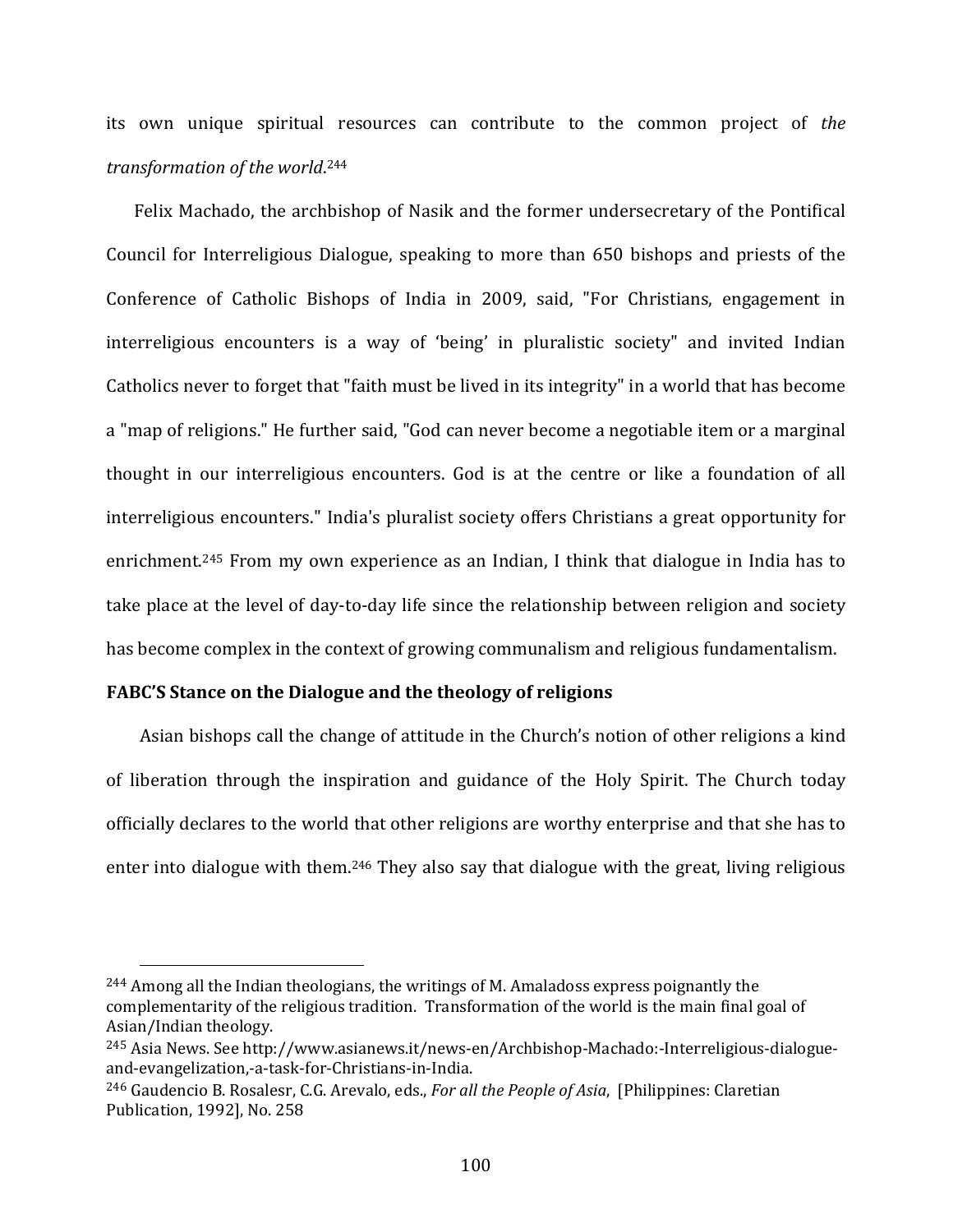traditions of Asia "should be the ideal form of evangelization..."<sup>247</sup> They draw inspiration from Vatican Council II. Interreligious dialogue is a mandate given by the universal Church to all her sons and daughters.<sup>248</sup> The Church in Asia receives this mandate with immense joy and happiness as she finds herself in the midst of many religions and cultures, and the bishops, in their faith experience, are convinced that it is God who "encourages us to enter into dialogue with the people of other religions in Asia."249 This is the foundation for the Church in Asia who calls these believers of other faiths, not 'non‐Christians' but as 'Brothers and Sisters' of other Asian faiths, a phrase which appears often in the FABC documents. For Asian bishops, "the Word became flesh and dwelt among us" (Jn 1:14) means "a dialogue with Asia's poor, with its cultures and with other religious traditions.<sup>250</sup>

 Dialogue for Asian bishops is not simply a dialogue on various religious themes but it is a deeper level of sharing of everyday life with its challenges and struggles. They call this 'dialogue of life'251 and while commenting on the nature and characteristics of dialogue they say that it is a way of living, speaking, interpreting, searching together with the brothers and sisters of the other faiths to enrich "one another's faith and understanding."<sup>252</sup> They strongly believe that reflection of the Word Incarnate makes the Christian experience not *exclusive* but *inclusive*. The Word‐made‐flesh in Jesus entered into dialogue with people with the purpose of building God's Kingdom on earth. Thus the church in Asia, drawing her

- 249 Gaudencio B. Rosalesr, C.G. Arevalo, eds., *For all the People of Asia*, [Philippines: Claretian
- Publication, 1992], No. 292

<sup>247</sup> Ibid., No. 94

<sup>248</sup> *Nostra aetate,* No. 2

<sup>250</sup> Ibid., No. 280.

<sup>251</sup> Ibid., No. 58

<sup>252</sup> Ibid., No. 111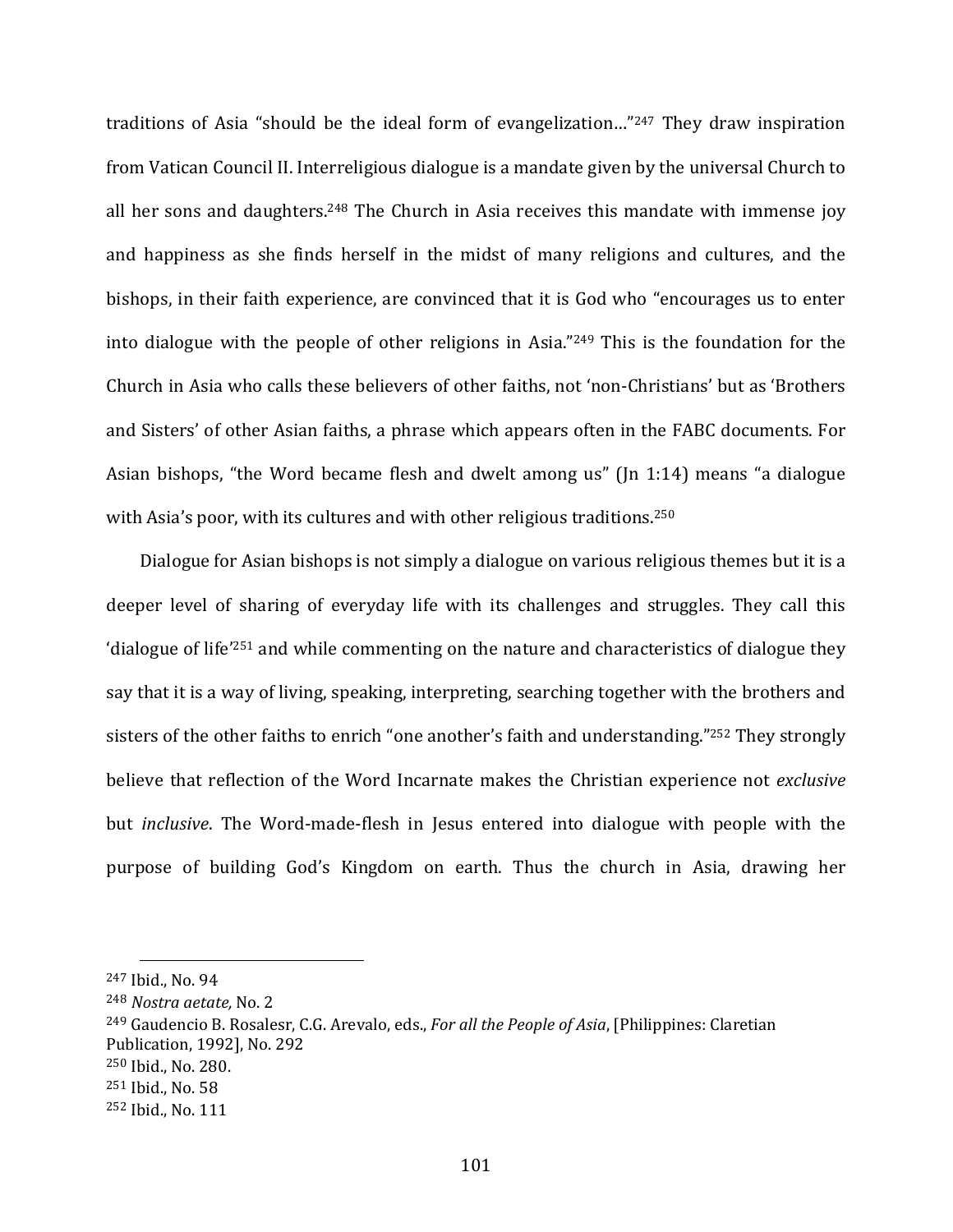inspiration from Jesus, understands that "dialogue is an integral dimension of the life of the Church and mission to build up a new community in Christ."253

# **Challenges of Dialogue**

'Fundamentalism' is one the main challenges in dialogue that is prevalent both in the Church and other faith communities. Alangaram understands Fundamentalism within Christian community "the stance of the groups of Christians (Pentecostal churches and independent Churches and Jehovah WitnessES) who, by their behaviors and attitude, appear to isolate themselves from the great majority of Christian communities, refusing to accept the authenticity and legitimacy of the same communities."254 He sees the fundamentalism among other faith communities in the form of revivalist movements or nationalist movement protesting against the proselytizing work of other religious communities. Their protest emerges out of their fear of not only losing the members of their communities but also an erosion of their culture and religious beliefs.<sup>255</sup> Whatever may be the reason for the emerging trend of fundamentalism, the outcome is hatred, religious intolerance and violence that lead to destruction of property and loss of life.

#### **The Aim of Dialogue**

When I speak about interreligious dialogue what I refer to is the dialogue among different religious groups where there exists misunderstanding and anxiety. Alangaram presents the Asian bishops' belief that the Church, in her dialogue with other religions,

<sup>253</sup> Ibid., No. 119

<sup>254</sup> A. Alangaram SJ, *Christ of the Asian Peoples*: Towards an Asian Contextual Christology, P. 182 <sup>255</sup> Ibid., p. 182. Cf. Gaudencio B. Rosalesr, C.G. Arevalo, eds., *For all the People of Asia*, [Philippines: Claretian Publication, 1992], No. 308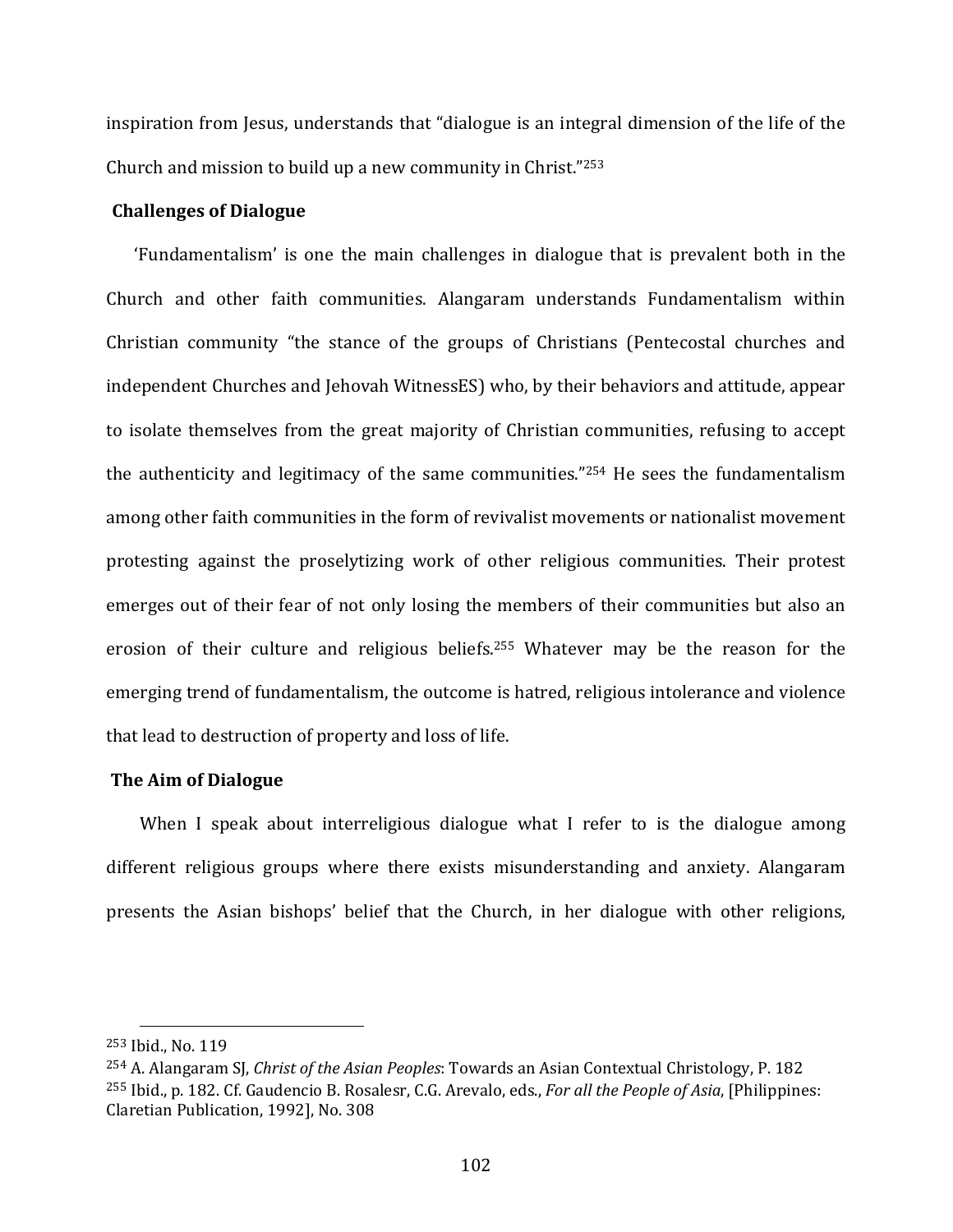recognizes "the living faith of mankind or the living religions."256 What is to be noted is the 'living.' The Church is sent into the world to proclaim Christ and his message. In her encounter with these living faiths she discovers the divine light, "the light that was shining into the world, and illumines every man with its divine splendor."257 Hence the aim of dialogue will not be only to bring Christ, his message and his Church to Asia/India but also to discover the hidden Christ there. Alangaram, in speaking of effective evangelization in India said, the Church's evangelizing activity will take many forms, but in India she cannot have better means of bearing witness to Christ than engaging herself in activities of integral human development and witnessing to justice, as well as to interreligious dialogue.<sup>258</sup>

# **Theology of Religions**

Alan Race, Editor‐in‐chief of Interreligious Insight, is the first one who introduced the threefold typology: exclusivism, inclusivism and pluralism.259 Karl Rahner, did not overestimate the magnitude of the problem posed by the diversity of religions to Christianity today when he wrote that the pluralism of religions:

..is a greater threat and a reason for greater unrest for Christianity than for any other religions. For no reason—not even Islam—maintains so absolutely that it is *the* religion, the one and only valid revelation of the one living God, as does the Christian religion. The fact of pluralism of religions, which endures and still from time to time becomes virulent…even after a history of 2000 years, must therefore be the greatest scandal and greatest vexation for Christianity.<sup>260</sup>

<sup>256</sup> A. Alangaram SJ, *Christ of the Asian Peoples*: Towards an Asian Contextual Christology, 1999, p. 188

<sup>257</sup> Gaudencio B. Rosalesr, C.G. Arevalo, eds., *For all the People of Asia*, [Philippines: Claretian Publication, 1992], No. 137

<sup>258</sup> A. Alangaram SJ, *Christ of the Asian Peoples*: Towards an Asian Contextual Christology, 1999, P. 188.

<sup>259</sup> See Alan Race, *Christians and Religious Pluralism*: *Patterns in the Christian Theology of Religions* (Maryknoll, N. Y: Obris Books, 1982).

<sup>260</sup> Karl Rahner, "Christianity and Non‐Christian Religions," *in Theological Investigations,* Vol. 5 (Baltimore: Helicon, 1966), p.116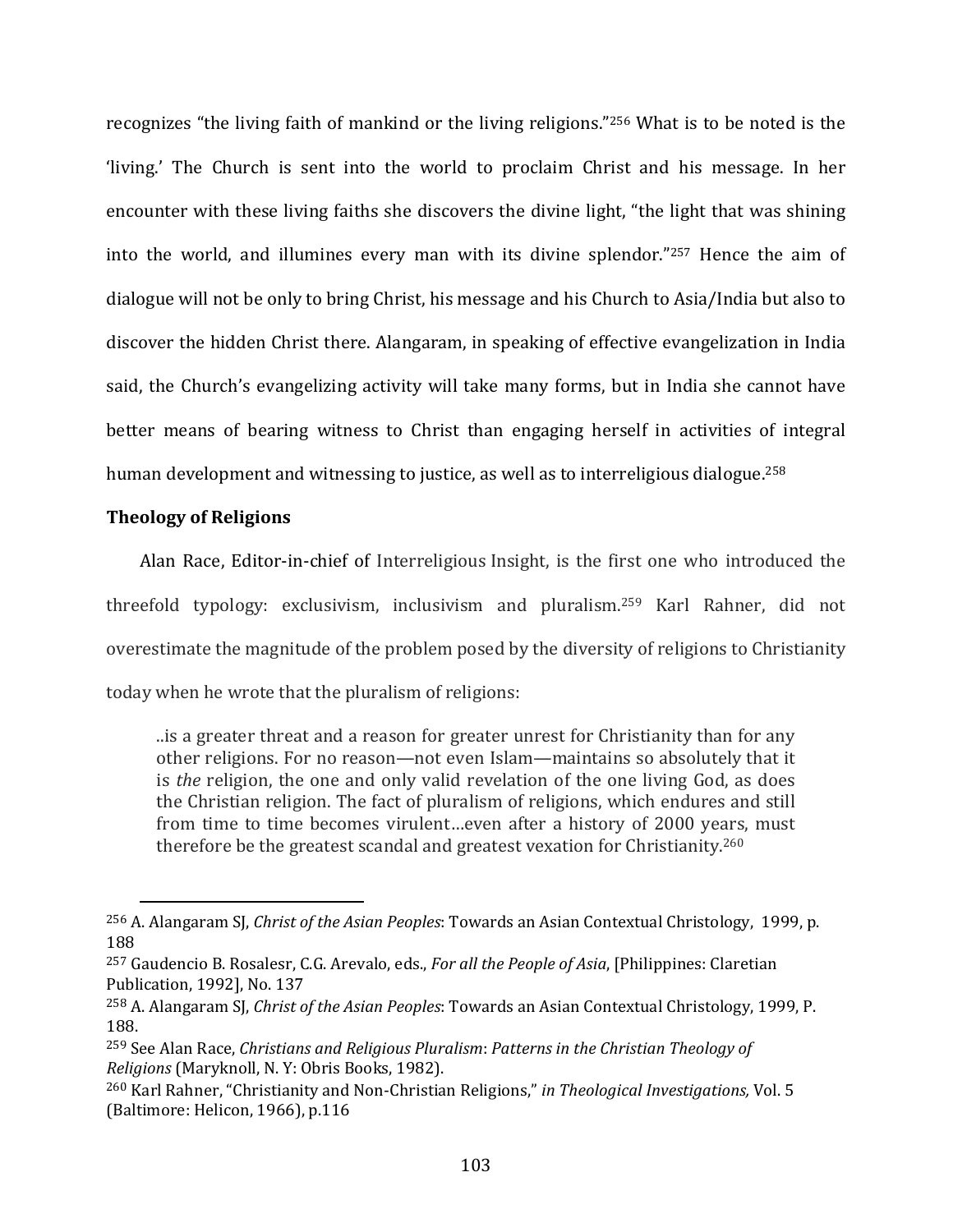Fredericks states that every theology of religions must come to terms with the necessity of faith in Jesus Christ for salvation and the universality of God's offer of salvation. How are these two Christians teachings to be related to each other? Are they incompatible? Can they be reconciled? All the theologies of religions hold these two affirmations together in one way or another, further states Fredericks.261 Fredericks explains that the exclusivist theologies of religion claim that Christianity is the only true religion. No other religious path is founded on Jesus Christ, the unique and unsurpassable savior of the world. God's salvation is available to all, but only through Jesus Christ. Inclusivist theologies are in agreement with exclusivist theologies in claiming that all salvation is in the name of Jesus Christ. Non‐Christians are included, at least potentially, in the salvation enjoyed by Christians. The Second Vatican Council opened up the possibility of accepting others religious traditions as "ways" or "paths" of salvation, which John Paul II has confirmed with his teachings since the council.

 Pluralistic theologies of religion go beyond inclusivist theologies in their willingness to recognize the possibility of salvation apart from Christianity. That is, for the pluralist theologians, Christ is one way to salvation, but not the only way.262 Inclusivist theologies as well as exclusivist theologies insist that all salvation is through Jesus Christ, but with the difference inclusivism is willing to recognize that the saving grace of Christ is at work outside the walls of the institutional Church. But my question is—Can exclusivism and inclusivism be counted adequate Christian responses to the intrusive fact of religious diversity today?

<sup>261</sup> James L. Fredericks, *Faith Among Faiths: Christian Theology and Non‐Christian Religions,* (Paulist Press, New York: 1999), p. 14 <sup>262</sup> Ibid., 15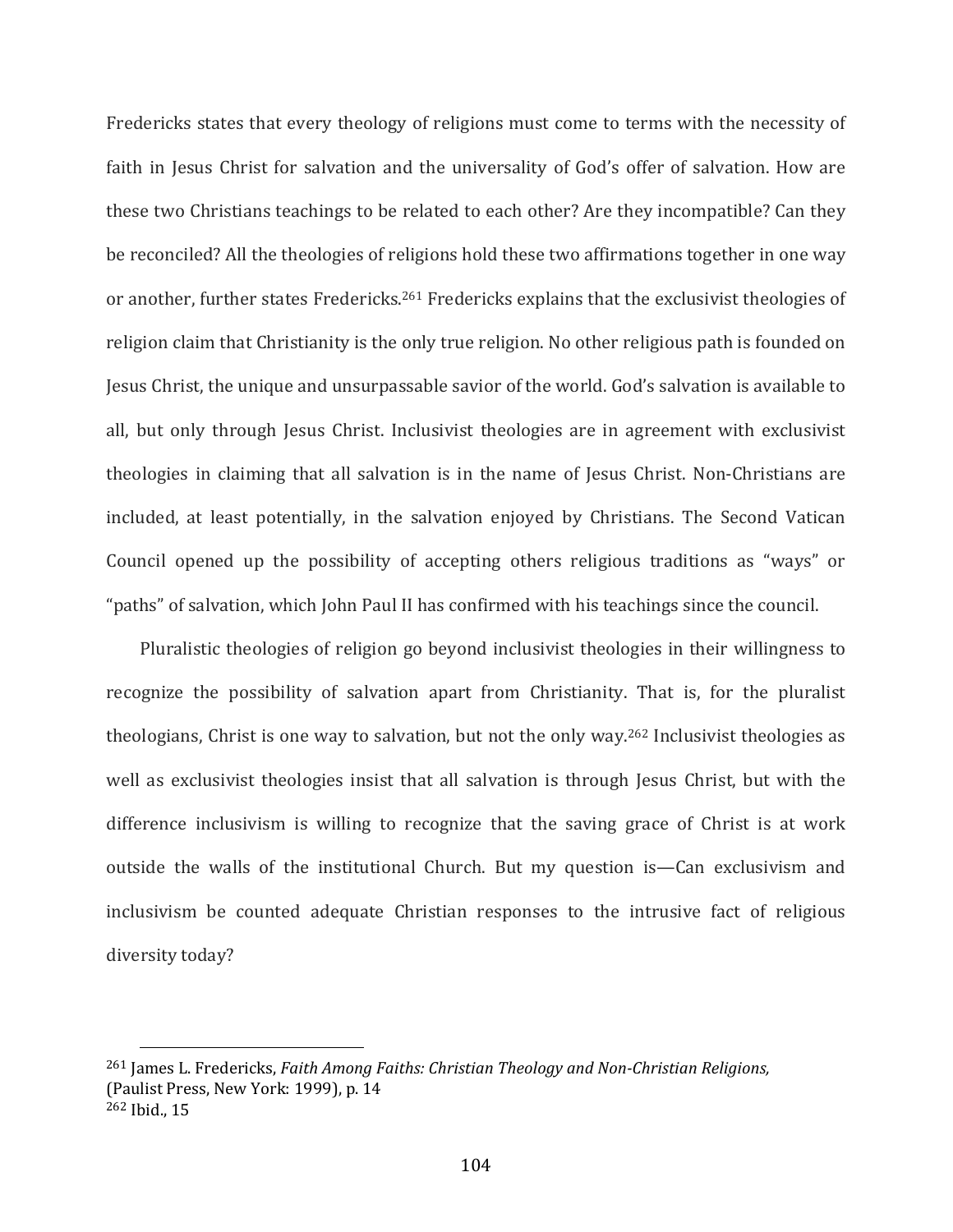John Hick's personal experience of working in England among different religious people led him to begin a long process of working out a suitable theory to account for the diversity of religious paths in the world today.<sup>263</sup> Hick argued for a "theo-centric" theology of religions, where God alone and not Christ or the Christian Church is given pride of place at the center of things. Fredericks, while speaking about Hick's theo-centric view religions, finds with it a tangled knot of complications. He looks at the problem Hicks' view posed for the traditional Christian understanding of the uniqueness of Jesus and the necessity of faith in Christ for salvation. Another problem, Fredericks thinks, Hick had to solve is how we can know that there is one divine reality behind all the great religions of the world.264

#### **Uniqueness of Christ in the Context of Dialogue**

M. Amaladoss states, "in dialogue with other religions, the claim of the uniqueness of Jesus Christ has presented a problem while some theologians argue that it is not a problem for Christians in Asia in the context of dialogue.265 Aloysius Pieris says that that the Church takes refuge "in a more convenient kind of uniqueness which she spells out in terms of the theandric (God‐Man‐Savior) model which makes no sense in many of our cultures where it often evokes the image of one of the many cosmic forces rather than of a Personal and Absolute Creator‐Redeemer. Moreover, this model, utterly untranslatable into some Asian languages, suffers also from an ontology before which soteriology fades out into

<sup>263</sup> Ibid., P. 37

<sup>264</sup> Ibid., Pp. 44‐45

<sup>265</sup> M. Amaladoss, *Intereligious Dialogue: A View from Asia,* (Dharmaram Publications, Bangalore: 1988), p. 216. Amaladoss says that: The uniqueness of Christ is often presented as a burning issue in the context of dialogue. I think that in India the person and role of Christ is not a problem. The real problem is the attempt of the Church to monopolize Christ."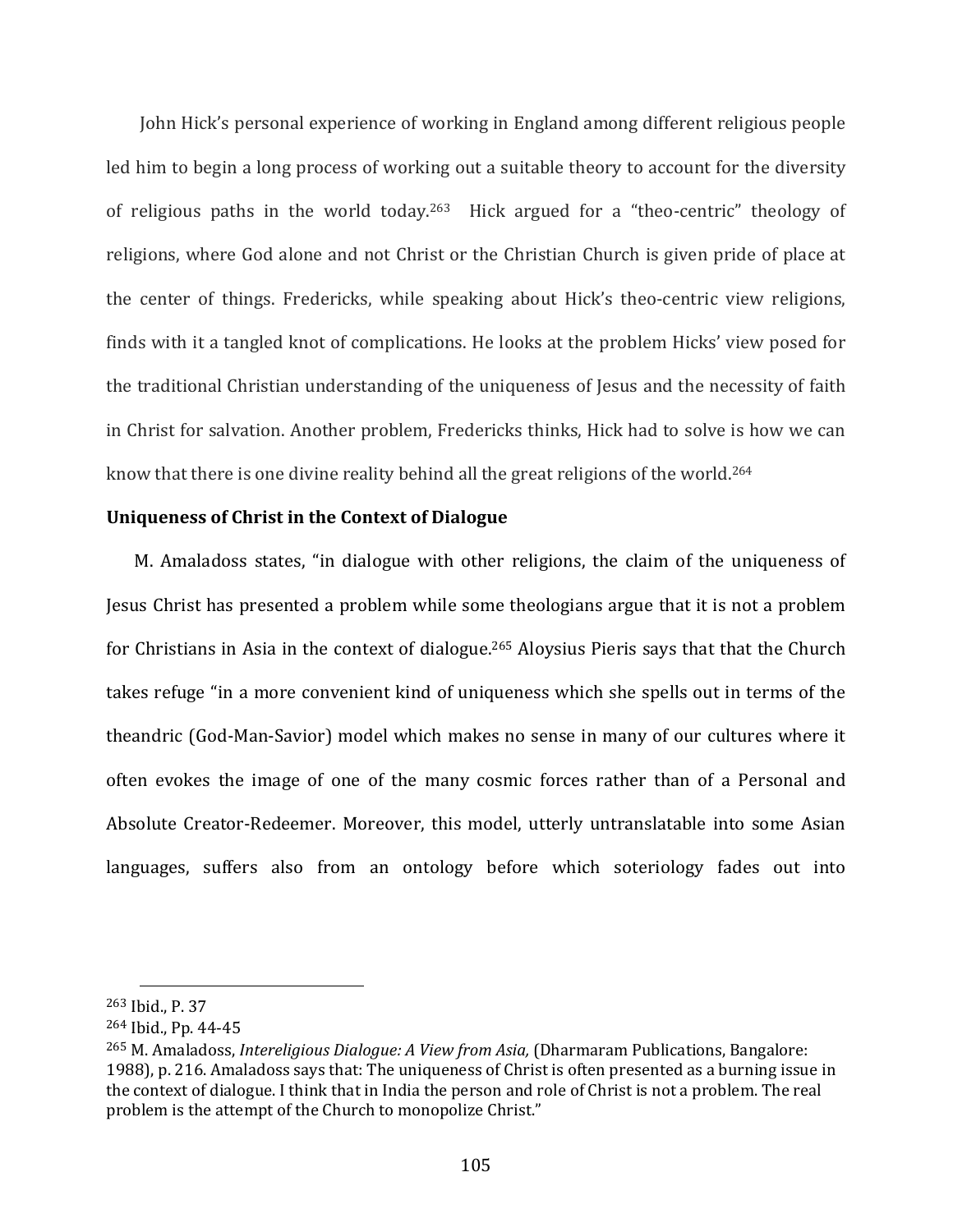insignificance."266 Even though bishops in India are aware that similar 'uniqueness claims' in some form or other exist in other religions too, they do not make any compromise in their faith on the uniqueness of Jesus Christ as the one mediator of God's salvation in history.

Wilfred looks at the uniqueness of Jesus Christ as a sensitive issue of great importance for its repercussions on the theology of religions and the praxis of dialogue. In the earlier decades, Indian theology hoped to maintain openness toward other religions while affirming at the same time the uniqueness of Jesus Christ. But subsequently, the concrete experience of dialogue showed the difficulties in reconciling these two things. For, in the eyes of the people of other faiths, the assertion of the exclusive uniqueness of Jesus Christ does not respect their experience of divine savior in their religious traditions. Each divine savior, at least in the experience of that savior's devotees, has an incomparable uniqueness.267 The language of exclusive or absolute uniqueness appears to them as asserting unilaterally Christian faith without entering into similar experience and faith-claims of the people of other religious traditions.

Wilfred introduces another issue when he states that the use of the term uniqueness even in the ambit of the Christian community has to necessarily pay attention to the distinction between the historical lesus and the trans-historical mystery of the universal Christ, the *Logos.268* Today, Indian Catholic theologians engage in balancing and relating the reality of the historical Jesus with the mystery of transcendent Christ and the concern of dialogue. If every religion begins to discuss this issue of uniqueness there will be no end to it. Kavunkal Jacob, an Indian theologian, while speaking about the Christological considerations

<sup>266</sup> Aloysius Pieris, "Interreligious Dialogue and Theology of Religions: An Asian Paradigm," *Voices from the Third World,* XV (December 1992), P. 186

<sup>267</sup> Felix Wilfred, *Beyond Settled Foundations*: *The Journey of Indian Theology*, p. 235 <sup>268</sup> Ibid.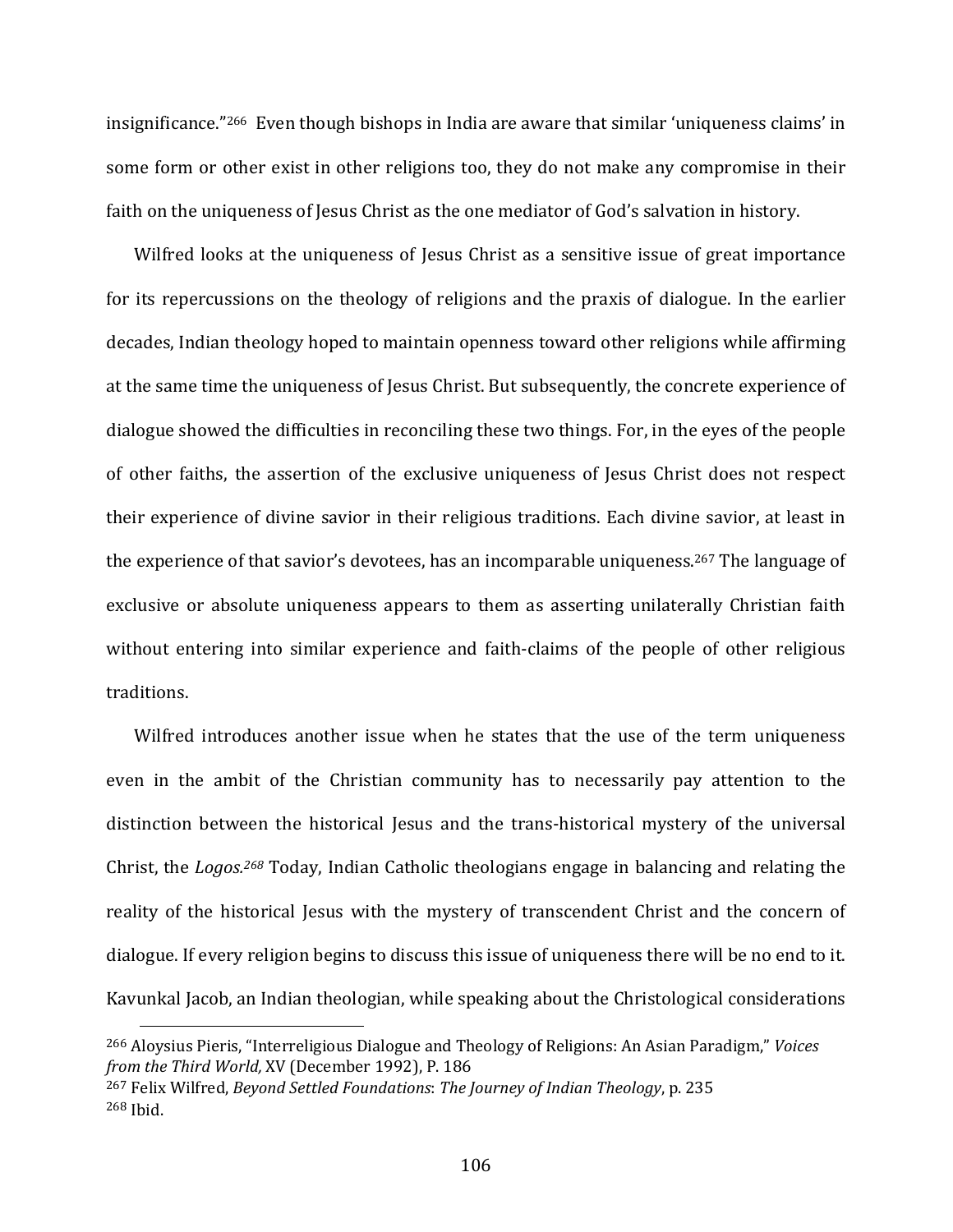said, "The existing trend in the religious scene of India is to reject "an exclusive claim of any religious tradition as far as ultimate truths are concerned."269 A point that can help bring all religions together is the attitude of Jesus who made God known: Making known God, doing God's will and establishing God's Kingdom is the aim of Jesus' mission and that should be the aim of all Christians. Alangaram, while speaking of the role of the Indian church in future in this pluralist context, says that the Church has to dialogue with other religions and serve mankind by revealing the unconditional love and ever abiding mercy of God made manifest in Jesus Christ the Savior.270

## **IV. Conclusion**

Alangaram points out, in the First Plenary Assembly itself, the main focus of the Asian bishops was "the building up of a truly local Church."271 It meant to make the message and the life of Christ truly incarnate in the minds and lives of Asian people so that they may know God's design for this world and respond positively to the grace of God and the voice of the Holy Spirit, and make the design of God reach its fulfillment. Hence the Church has to dialogue with the great religious traditions of the people and dialogue with the poor and Cultures of Asia. At this historical juncture, the Indian Church's mission is filled with the pastoral implications of inculturation, dialogue, and liberation. She looks at Jesus for her inspiration and guidance so that the Kingdom of Christ now present in mystery grows in the Indian subcontinent through the power of God.

<sup>269</sup> Kavunkal Jacob, "Ministry and Mission, Christological Considerations," *Vidyajyoti*, LVI, (December 1992), p. 649

<sup>270</sup> A. Alangaram SJ, *Christ of the Asian Peoples*: *Towards an Asian Contextual Christology*, P. 184 <sup>271</sup> Ibid., P. 204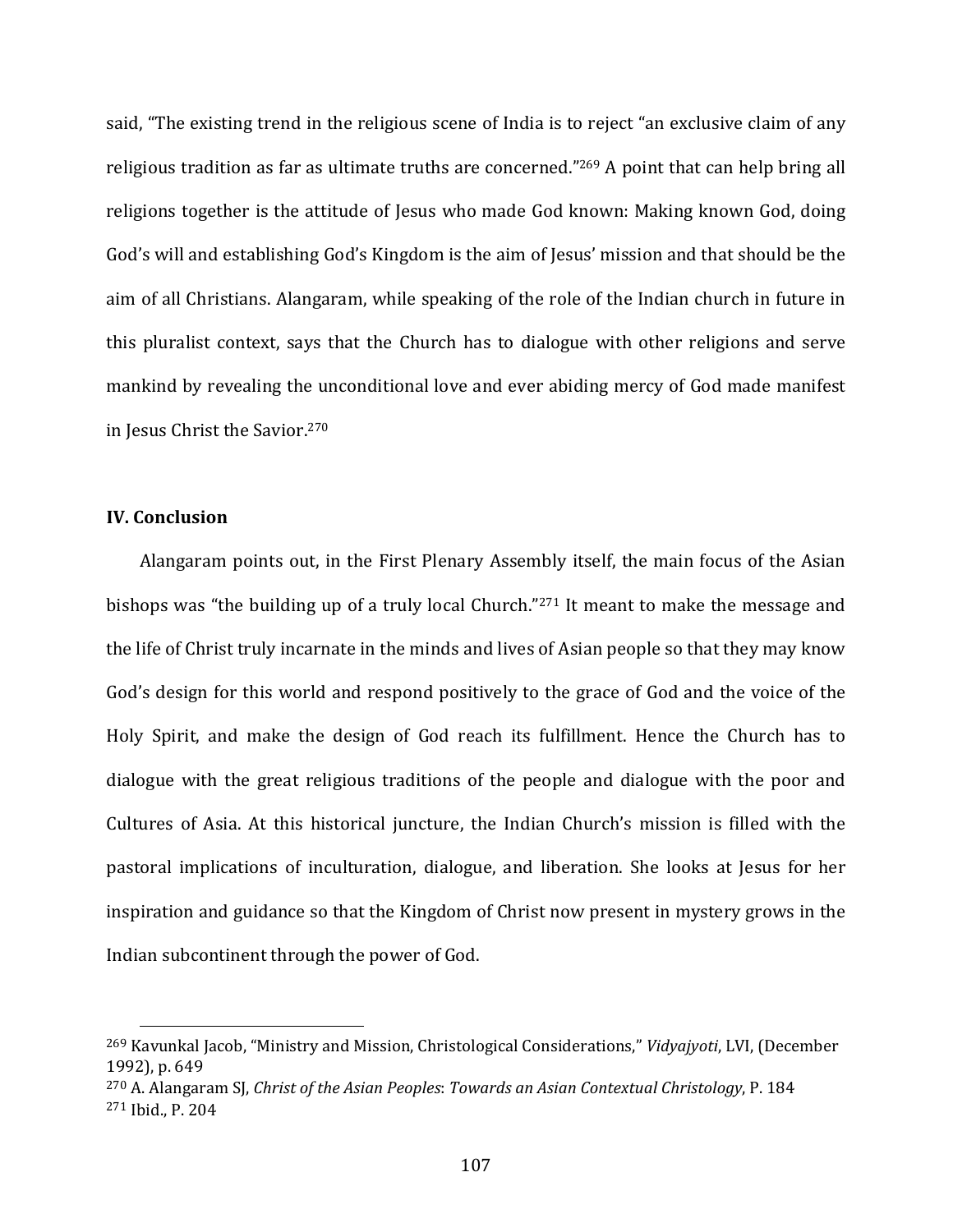Jacques Dupuis, a Belgian, who has spent much of his life as a Jesuit priest serving the Church in India, wants to move beyond the notion that the aspirations of all religious believers are fulfilled in Christianity without Jettisoning Christianity's core affirmation of Jesus Christ as the unique savior of all. In this respect Dupuis wants to address the weakness of fulfillment theologies without falling into the error of religious relativism that marks the pluralist model proposed by philosophers like John Hick.272 Fredericks also, while discussing the drawbacks of the pluralist model and theology of religions, states that they reject Christianity's traditional claim that Jesus Christ is one and only savior of all.273 Since, in the pluralist paradigm, Christianity is but one interpretation of an ultimately unnameable transcendent reality, and every religion has its own interpretation of this transcendent reality, there is nothing unique or normative about Jesus Christ. Since it is a denial of the uniqueness of *Christ‐events* to hold the view that all religions are of equal value as separate paths to salvation, and Christ is but one way to name this salvation. In contrast to the pluralist approach, I hold the view of Dupuis who makes a double affirmation: Christians must continue to affirm the centrality of Jesus Christ in the salvation of all, and at the same time, they must recognize the soteriological value of the other religious paths:

Jesus Christ is indeed the constitutive Savior of humankind, and the Christ event is the cause of the salvation of all human beings; but this does not prevent the other traditions from serving as "mediations" of the mystery of salvation in Jesus Christ for their followers within God's design for humankind.274

<sup>272</sup> For the pluralist model, see John Hick, *An Interpretation of Religion: Human Responses to the Divine* (New Heaven, CT: Yale University Press, 1989).

<sup>273</sup> James L. Fredericks, *Buddhists and Christians*: *Through Comparative Theology to Solidarity,* (Orbis Books, Maryknoll, New York: 2004), p. 6

<sup>274</sup> Jacques Dupuis, *Christianity and the Religions: From Confrontations to Dialogue*, (Maryknoll, NY: Orbis Books, 2002), p.253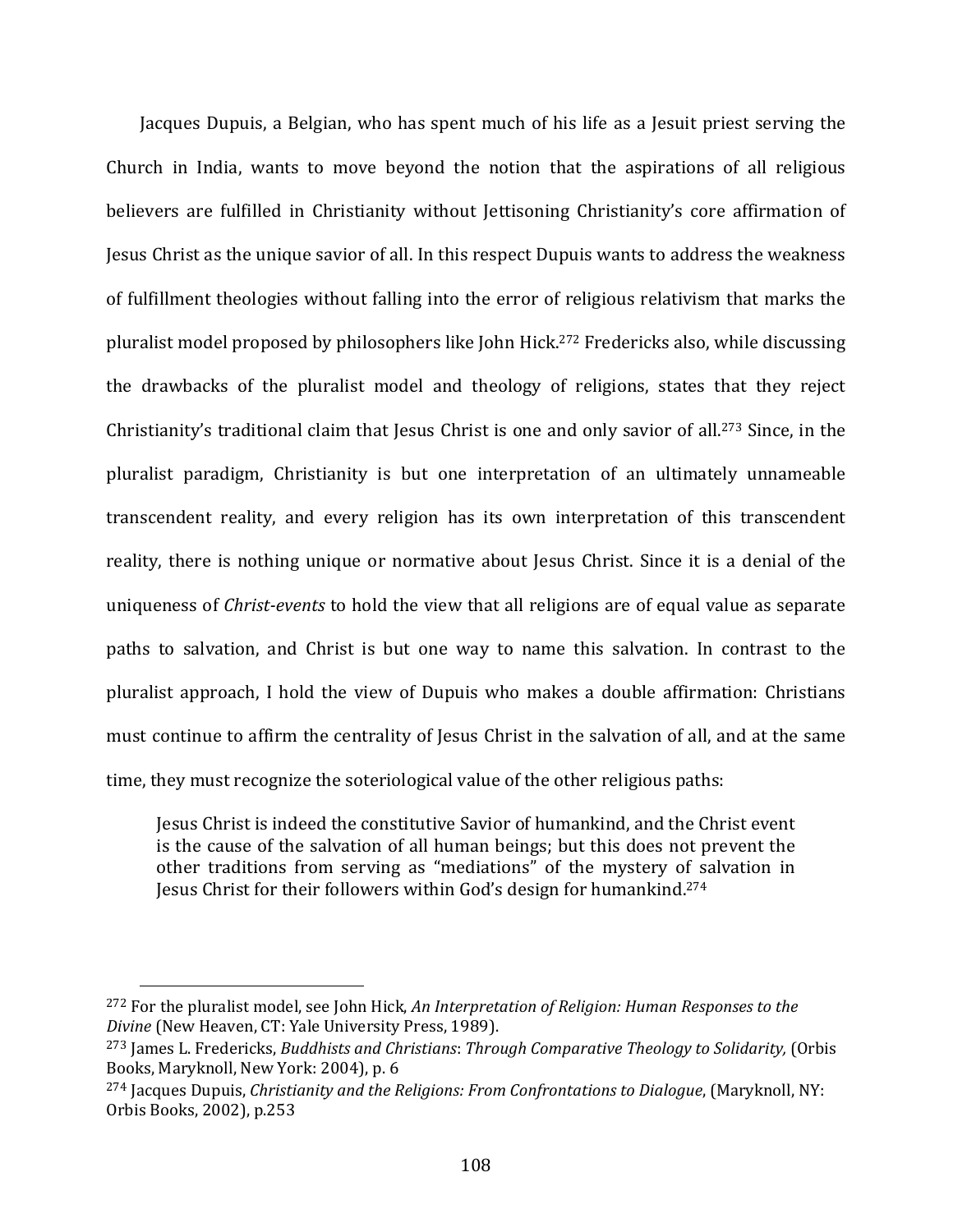In making this double affirmation Dupuis is drawing on not only the lived experience of his local church in India but also the teachings of John Paul II. When he mentions "mediations," Dupuis has *Redemptoris Hominis* in mind, where the pope introduces his key idea that other religious traditions may be looked on as "participated forms of meditation."275 The centrality of the Church's hope in the kingdom of God forms an important part of Dupuis' understanding of other religions. In this respect his theological contribution has much in common with that of other Asian theologians and bishops. Asian theologians who are "regnocentric," or centered on Jesus' proclamation of the kingdom of God, recognize that all human beings who work for justice and harmony—signs of the kingdom of God announced by Jesus Christ—are heirs to God's kingdom and thus saved. Asain/Indian theologians focus on the elements within other religions that promote an "integral liberation" and therefore call for Christians to collaborate with other religious believers in the building of the society that is just and harmonious.

Following the spirit of the Second Vatican Council and the various statements of the FABC, regnocentric theologians emphasize that the reign of God cannot be identified with the Church unambiguously. The universality of the kingdom of God requires Christians to recognize the kingdom is present wherever Gospel values are present. For Dupuis, Christians should expect to find the kingdom emerging outside the boundaries of the Church:

The religious traditions contribute, in a mysterious way, to the building up of the Reign of God among their followers and in the world. They exercise, for their own members, a certain mediation of the kingdom—doubtless different form that which is operative in the Church—even if it is difficult to define this mediation with theological precision.276

<sup>275</sup> John Paul II, Encyclical Letter *Redemptoris Hominis,* (March 4, 1979), No. 5 <sup>276</sup> Jacques Dupuis, *Toward a Christian Theology of Religious Pluralism,* (Maryknoll, NY: Orbis Books, 1997) p. 207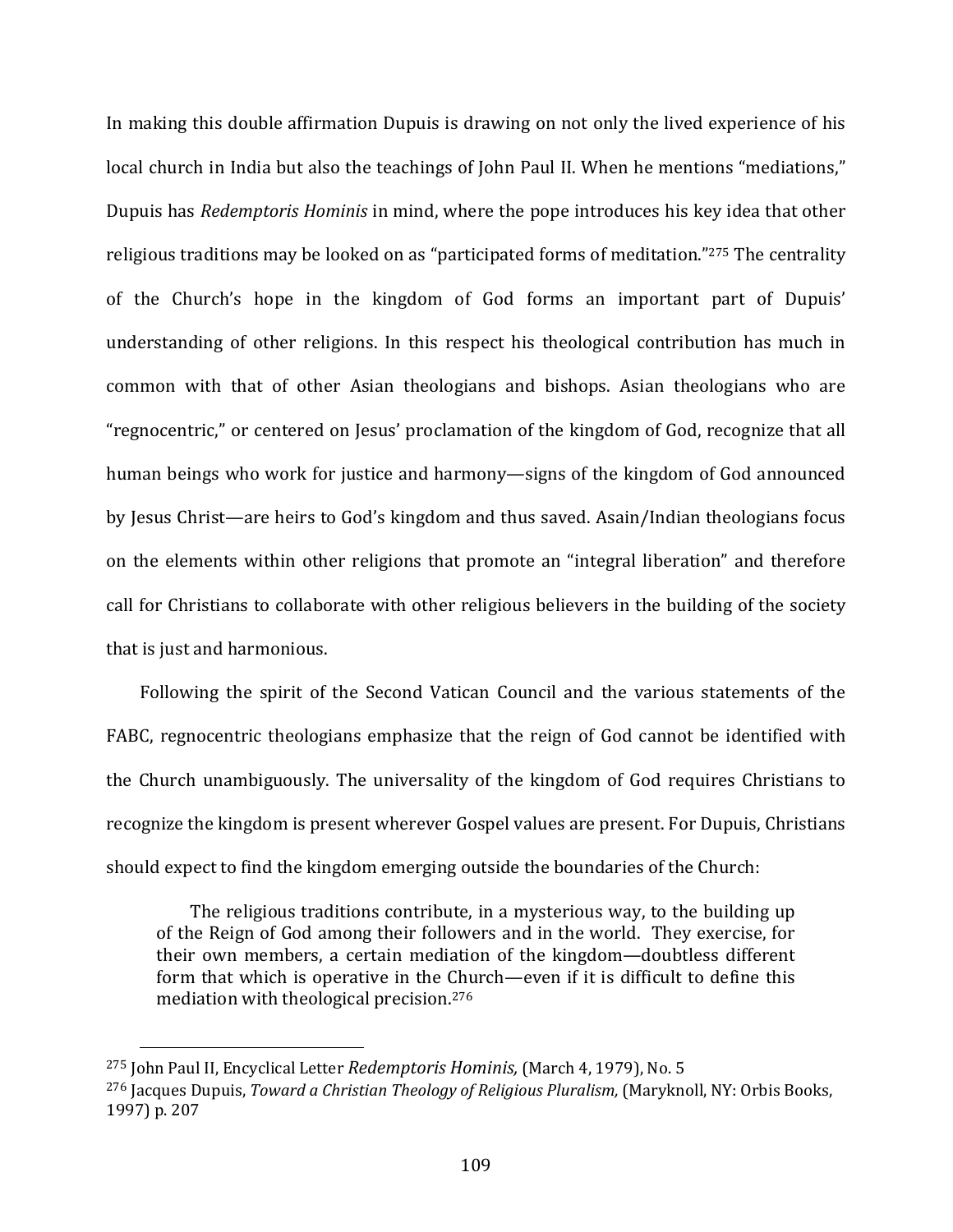People might ask, If the Church cannot be simply identified with the Kingdom, is membership in the Church necessary for salvation? Dupuis answers this question by way of recommendation to avoid two extremes: One extreme is to place the necessity and universality of the Church on the same level as that of Christ, which would be tantamount to a return to the outdated principle "*outside the Church, no salvation."* The second is to completely minimize the necessity and universality of the Church, as if to suggest that the church is the means of salvation intended only for its members.<sup>277</sup> He also finds an alternative to these positions in the conciliar documents and in the teaching of John Paul II. *Lumen Gentium* teaches, "Those who have not yet received the gospel are ordained, in various ways, to the people of God."278 John Paul II teaches that those who follow other religious paths can be saved by "a grace which, while having a mysterious relationship to the Church, does not make them formally part of the church but enlightens them in a way which is accommodated to their spiritual and material situation."279 In my view, similar to that of Dupuis, instead of "belonging" to the church, Hindus, Buddhists, Muslims and people of others faiths are "oriented" toward the Church as the fullness of the means of salvation.

Now the time has come for the Indian Churches to discover themselves as truly Indian. The Indian identity demands from the Churches that they are Indian in their way of thinking, praying, living, and communicating their own Christ-experience to others. The Indian churches will have their future only through adopting a pluralist theology and discovery of themselves as the churches *of* India. I believe strongly, the Indian church without losing its Christian identity, in collaboration with the brothers and sisters of other faiths, can realize

<sup>277</sup> Jacques Dupuis, *Toward a Christian Theology of Religious Pluralism,* (Maryknoll, NY: Orbis Books, 1997) p. 347

<sup>278</sup> Vatican Council II: Dogmatic Constitution on the Church Lumen Gentium, No.16

<sup>279</sup> John Paul *II*, Encyclical Letter *Redemptoris Missio,* (Dec. 7, 1990), No. 10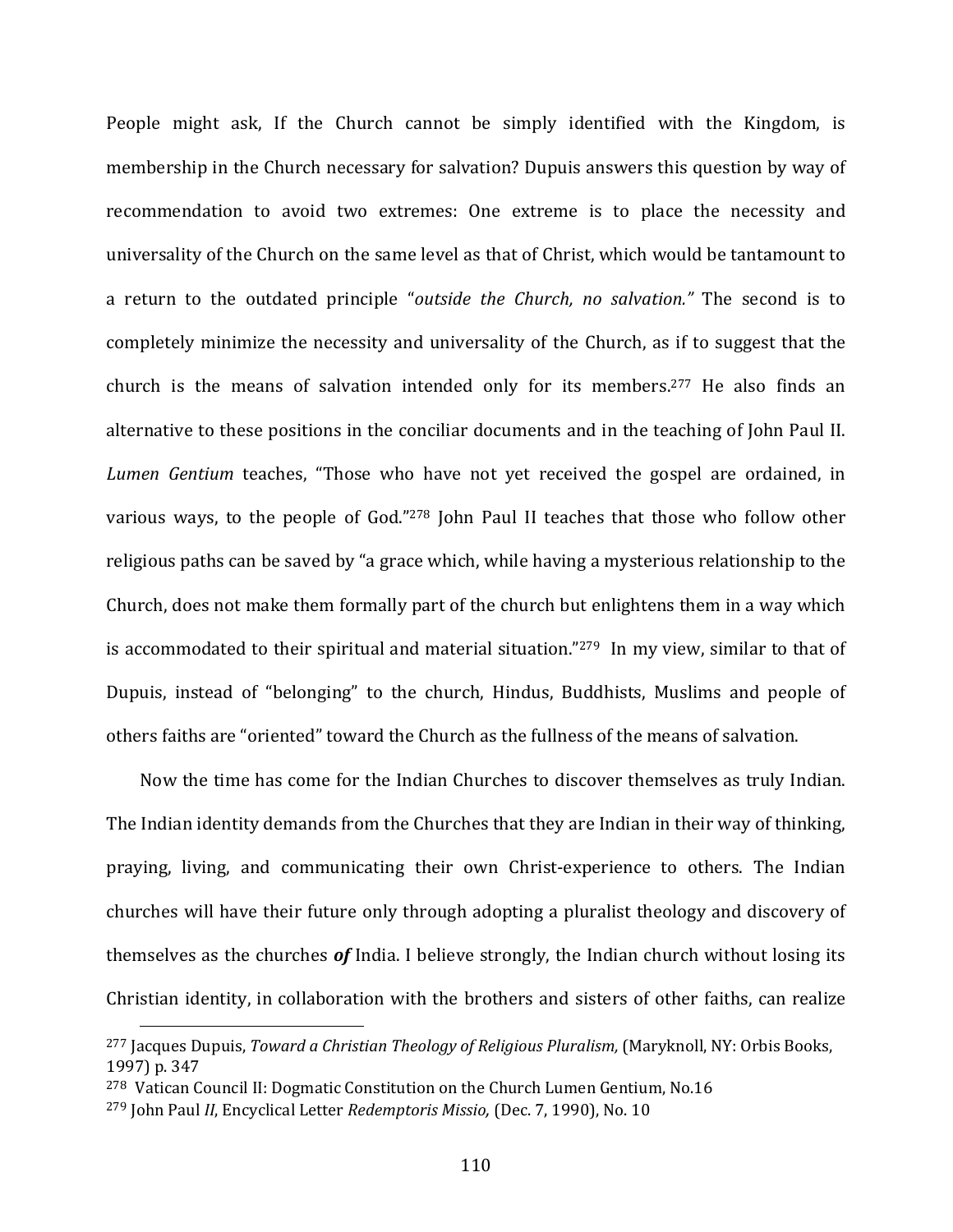the FABC'S proposed pastoral plan of building the Kingdom of God in Asia. They can follow *the Christ of Indian People* and bear witness to him, as he is the way to inculturation, dialogue and libration and salvation. Empowering the poor and oppressed for their total liberation and leading them to Jesus for salvation is the true identity and mission in India today.

@@@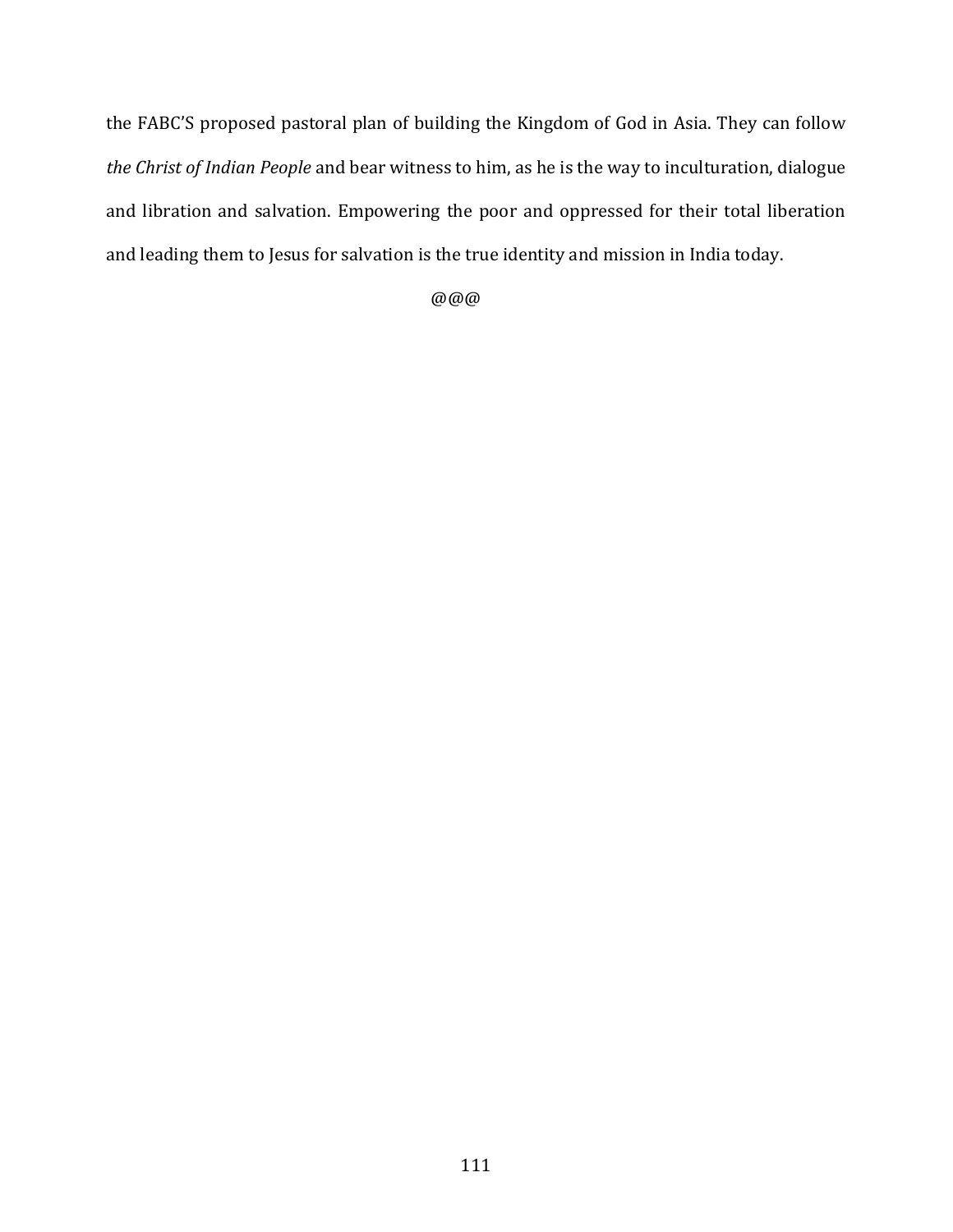## **CONCLUSION**

## **I. Struggles and Handicaps in Emerging Authentic Indian Theology**

From start to finish, this thesis has been about emerging Indian theology. Asian theologies are marked by their effort to articulate Christian theology that is *of* Asia versus merely *in* Asia. In the words of Sri Lankan theologian Aloysius Pieris, an authentic Asian theology emerges only if Christianity is baptized in the "Jordan of Asian religion" and the "Calvary of Asian poverty."280 This double and nonexclusive concern for inculturation and liberation marks many of the theological developments emerging from Asia in the late twentieth and early twenty‐first centuries. I have discussed in the first Chapter the history of Christianity and the urgent need for an Indian theology in the first chapter.

Even though Christianity in India is as old as Christianity itself, we cannot speak of the proper development of Indian theology until the recent times. The only significant exceptions are Roberto De Nobili, Raimundo Panikkar and Brahmobandhav Upadhyaya who made their early attempts to develop a theology for India. When looking back at the history of the Indian Church, one would naturally ask—How is it that no Christian theology emerged in the past 19 centuries? There have been many struggles, hurdles and handicaps against the efforts made to develop a theology for India. Such obstacles are not only a matter of the past but also some of them continue to exist and inhibit the development of Indian theology, states Wilfred.281

<sup>280</sup> Serene Jones and Paul Lakeland, eds., *Constructive Theology*: *A Contempary Approach to Classical Themes, with CD‐ROM,* (Fortress Press, Minneapolis: 2005), P. 182 <sup>281</sup> Felix Wilfred, *Beyond Settled Foundations*: The Journey of Indian Theology, p. 236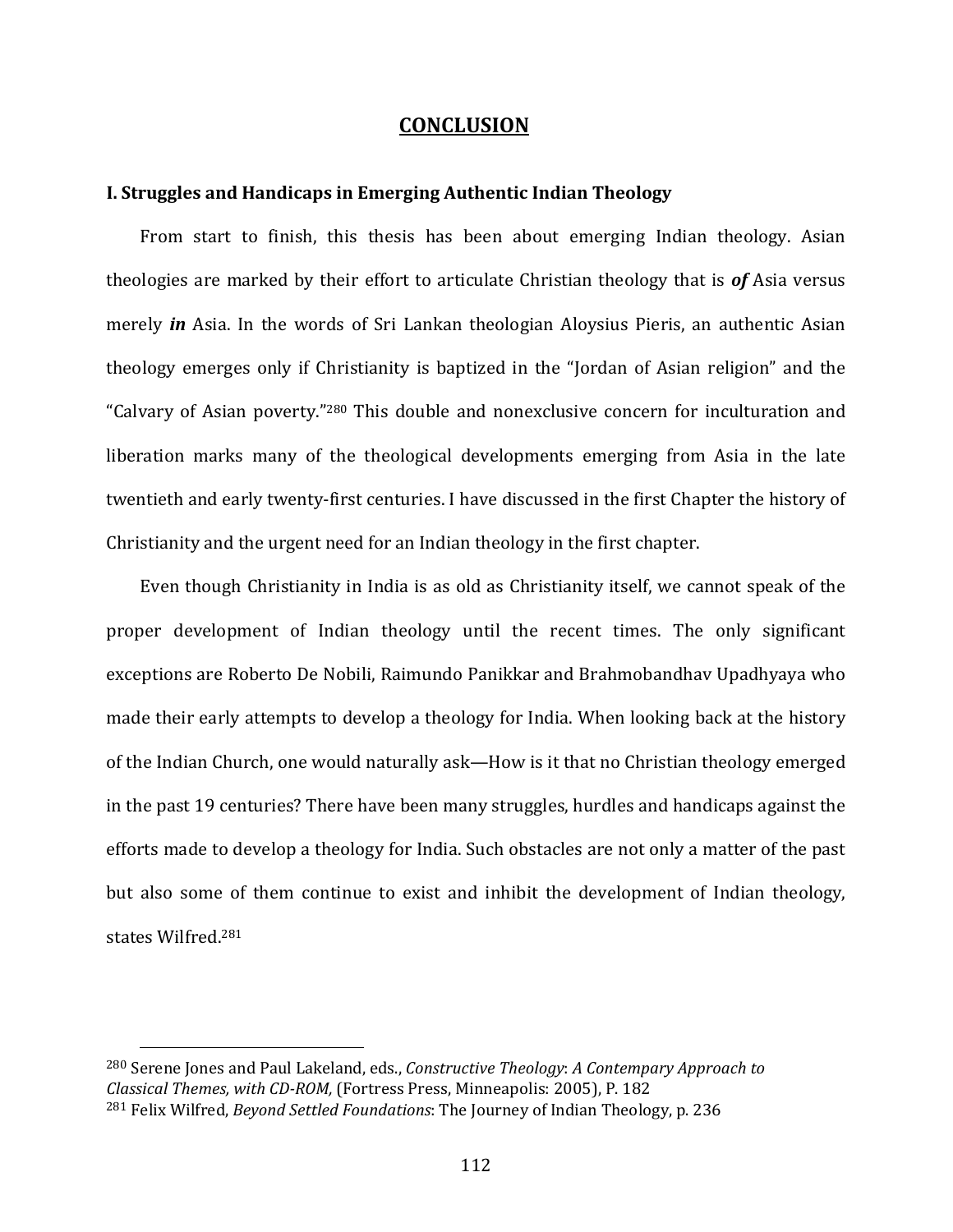When one critically examines the reasons for this state of affairs in the past as well as in the present we would find the following results: the flaws in the missionaries' practice and policy, anti-religions and anti-cultures attitude, lack of deep encounter with other religious traditions, the Western theological baggage, and misinterpretations and misunderstandings about Indian theology.

### **Missionaries' Sole Concern for Conversion, and Anti‐culture and Anti‐religion Attitude**

The missionaries were engrossed in the work of conversion and engaged in the care of the pastoral needs of the new converts. Theology did not become part of their concerns and they did not promote or entertain any theological reflection. Wilfred explains that the situation during the time of the colonial missionaries was "not conducive to any original and creative theological enterprise."282 Even when the indigenous clergy began to be recruited and formed, the theological education was confined to the bare minimum by the missionaries. The missionary orientation and attitude were very much opposed to what later proved to be two important sources for Indian theologizing—Indian cultural heritage and religious traditions. With these wellsprings of an Indian theology having been blocked by ignorance and deep-rooted prejudices, the only theology that dominated the scene was that of scholasticism and Counter‐reformation. Since the Western theology imported was so self‐ contained it hardly permitted any opening for local cultures and religions.

## **The Western Theological Baggage and Its Fulfillment Theory**

Wilfred also points out that the Western theology always viewed the other religious traditions and cultures within the framework of fulfillment theory, according to which other cultures and religions are there only to be fulfilled and crowned by the Christian

<sup>282</sup> Felix Wilfred, *Beyond Settled Foundations*: The Journey of Indian Theology, p. 239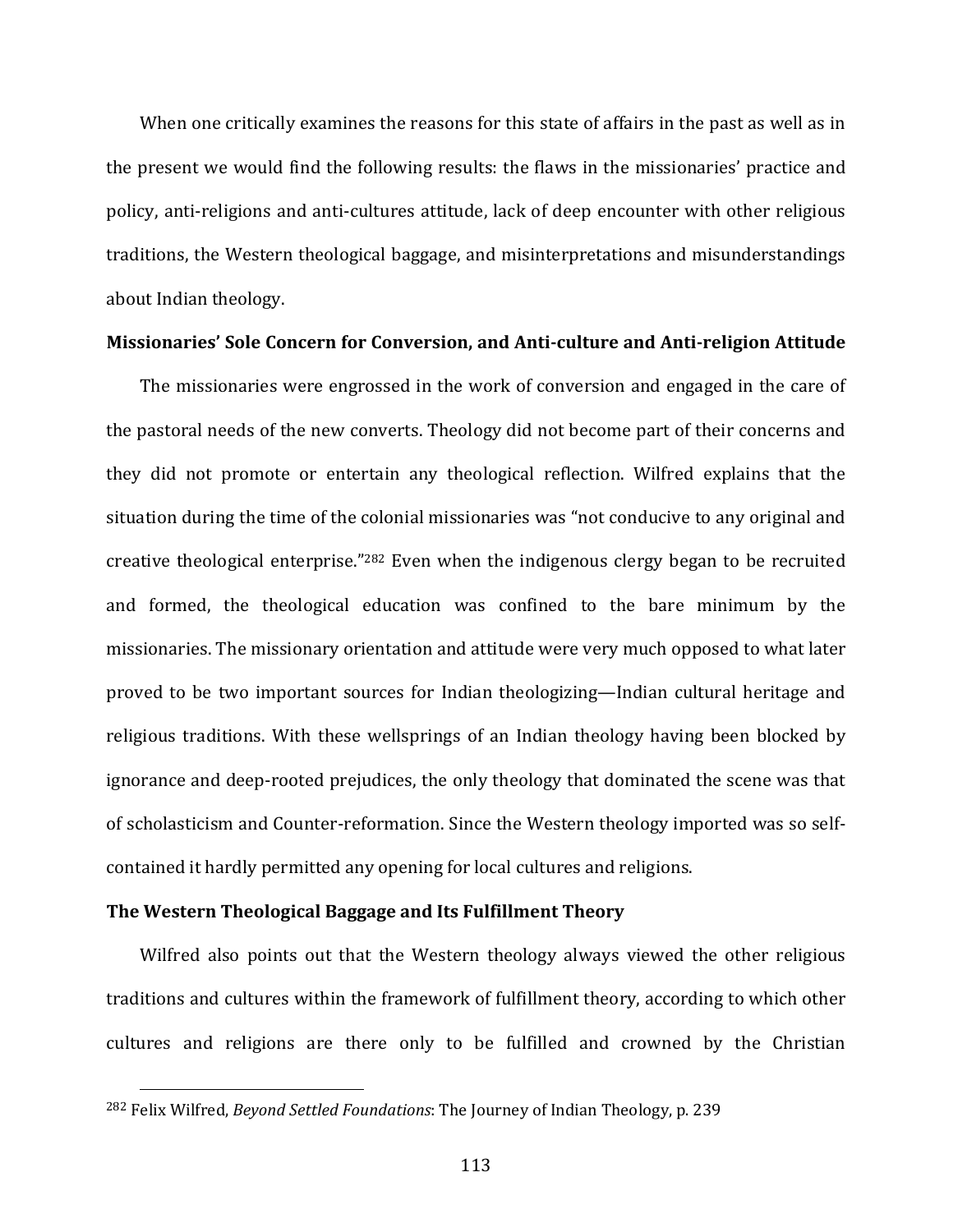dispensation.283 With such stance and approach, one could hardly imagine a deep *encounter* between Indian religious traditions and Christianity to take place. It is another reason Wilfred has in his list to answer why it took so long for an Indian theology to come of age: The contents of theology and the method followed and imparted to the candidates for priesthood were completely divorced from the concrete socio-political realities of local people.284 The imported theology of Scholasticism and the Enlightenment stamp had no concern for the life-questions and daily realities of the Indian people,<sup>285</sup> and the historical context of India. Even when the Indian church came under indigenous leadership, there was not much change in the perspective of their theology since they were schooled in the Western theological tradition and molded by colonial values and tastes, thought-patterns and way of life. Thus the prospects of an authentic Indian theology emerging until recent times appeared to be bleak.

## **Misinterpretations and Misunderstanding about Indian Theology**

It is very unfortunate that there have been so much misinterpretation and misunderstanding about Indian theology. These are to be clarified. Allegations are made that Indian theologians maintain that all religions are equal, and therefore one could choose for oneself the type of religion, as in a shopping mall, that suits him/her best. I do not deny that a few theologians may hold this view but that is not fair to generalize it. Wilfred refutes this

<sup>283</sup> Ibid., p.240

<sup>284</sup> Ibid.

<sup>285</sup> Cf. Bidyut Mohanty, "Orissa Famine of 1866: Demographic and Economic Consequences," *Economic and Ploitical Weekly,* Vol. XXVIII, nos. 1&2, January 2‐9 (1993), Pp. 55‐63. In ancient and medieval times India was known for great prosperity but colonial times we see India was under the grip of starvation, malnutrition and catastrophic famines. It is frightening to think that the tragic Orissa famine of 1866 struck down one million people; millions of people succumbed to death in Bengal famine. And yet, such tragic experiences of people affecting their very life and survival found no place in the theology of those times.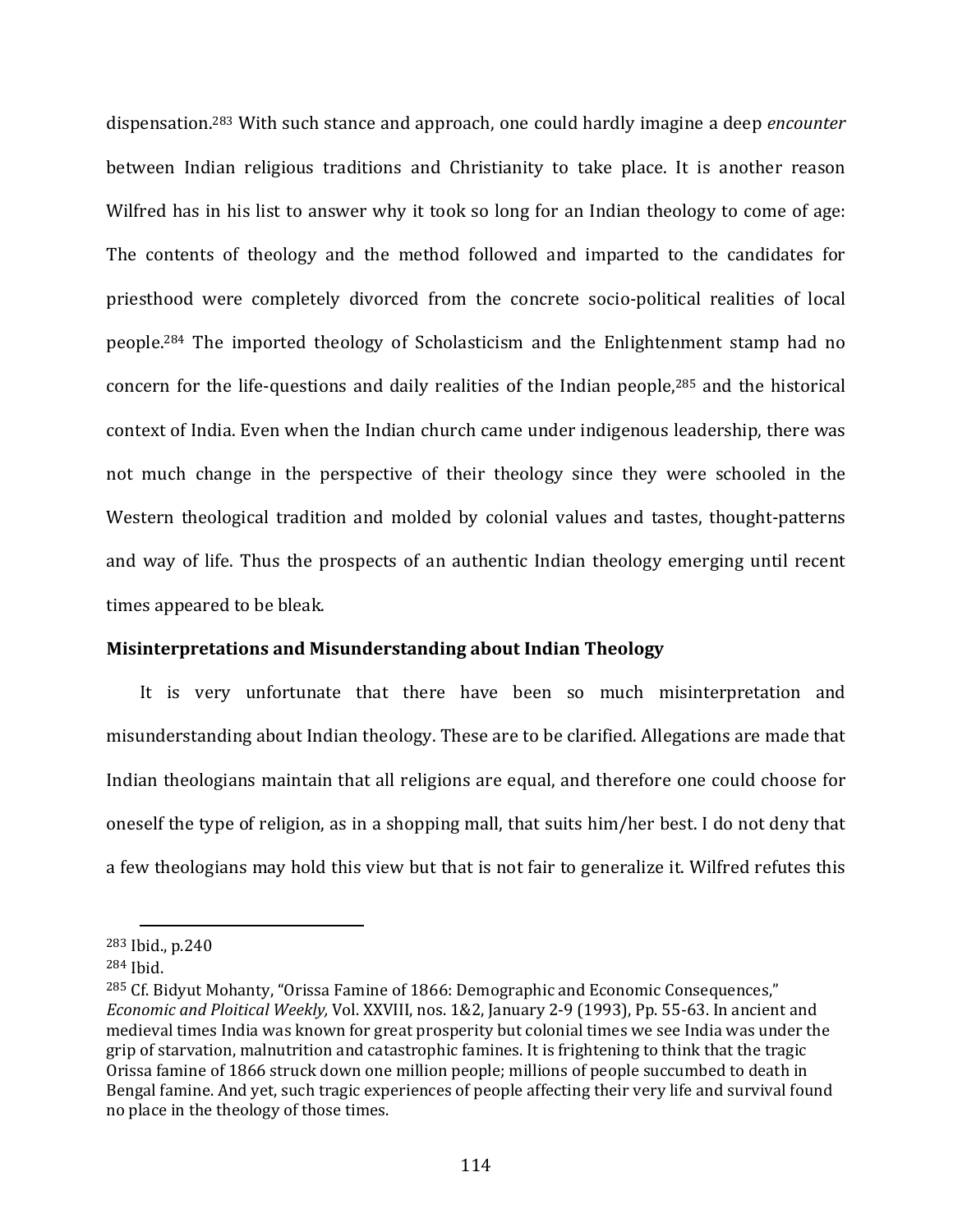by saying that it is far from the truth that this simplistic position is the dominant view among the Indian theologians. He also states that one of the reasons for this misunderstanding is "the tendency to interpret and judge the Indian position from the theology of religions and categories developed in the West."286 In the West, in the name of '*the one and universal*,' the specificity of the various religious traditions are trivialized or submerged. For Pieris, an authentic Christology for Asia must speak of the poverty of the Indians and the religiousness of the non‐Christians religions. He insists, in a continent where less than 3 percent of the population is Christian, Asian theology must recognize and take seriously the soteriological implications of non-Christian religions.<sup>287</sup> I found, in emerging with an Indian theology based on the ground realities of India, it was necessary to have a suitable methodology to emerge with a new contextual Indian theology. In the light of the FABC documents Fr. Alangaram has formulated a theological methodology with six stages: Immersion, Suspicion, Evolution, Action, Collaboration and Transformation. In the process of its development, this methodology that reflects the Indian context, showed me a clear and definite direction in which I had to develop an Indian contextual theology (Chapter one).

 In India, pluralism is approached first and foremost as a fact of daily existence This reality calls for an appropriate praxis. It is not a *concept* as the West looks at it. Only a lack of knowledge and failure to see the nuances of the Indian perspectives and approaches can lead to an easy equation of Indian theologians' idea of pluralism with polytheism or pantheism. Failing to take into consideration the realities of plurality of religion and diversity of cultures in an emerging Indian theology would be self‐denial in developing an authentic Indian

<sup>286</sup> Felix Wilfred, *Beyond Settled Foundations*: The Journey of Indian Theology, p. 236 <sup>287</sup> Serene Jones and Paul Lakeland, eds., *Constructive Theology*: *A Contempary Approach to Classical Themes, with CD‐ROM,* (Fortress Press, Minneapolis: 2005), P. 183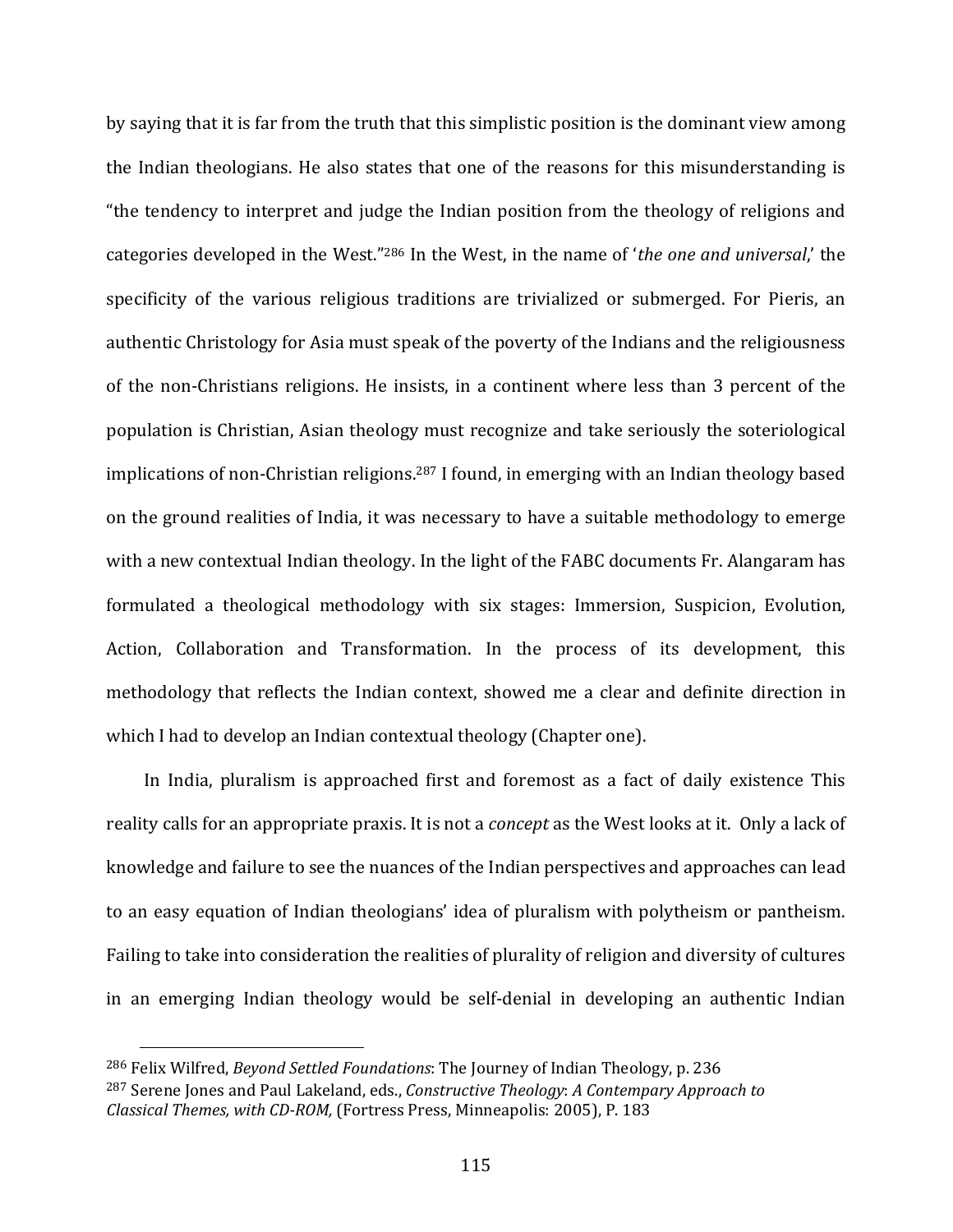theology. This clear understanding of the context of Indian church led me to trace out the two main trends of theology: Theology of Experience *anubhva* and Theology of Praxis *liberation*.

#### **4. Recent CDF‐6 members meeting with 29 Indian bishops and 23 Indian theologians**

A team from the Vatican's Congregation for the Doctrine of the Faith (CDF) led by its prefect Cardinal William Levada met with a group of theologians and bishops of India last Jan. 16‐19, 2011 in Bangalore. In the closed‐door symposium many theologians presented Indian church's struggle in presenting Christ as the "unique and only savior" in a multireligious context, where 29 Indian bishops and the six‐member CDF team were present. The discussions reportedly centered on inculturation, pluralism, and the unique role of Christ and the Church in salvation. In India, some influential theologians have argued that Christianity is one of many different routes to salvation and truth. This argument appeals to India's tradition of religious pluralism, but falls short of Catholic orthodoxy.288 There was an atmosphere of cordiality, openness and mutual respect in seeking the truth together.

Cardinal Gracias, Mumbai archbishop, explained the religious, social, cultural and economic situation of India where Christians form only 2.3 percent of 1.2 billion Indians. He also urged the Vatican to appreciate and encourage the work of theologians to communicate Christ to those "who have a different world‐view, religious and philosophical convictions from that of the traditional Christian world-view." Jesuit theologian Father Errol D'Lima, in his paper, explained there could not be universal understanding of doing theology because of the challenge of pluralism. He stressed the need to appreciate Christian traditions,

<sup>288</sup> cf. http://www.catholicculture.org/news/headlines/index.cfm?storyid=8989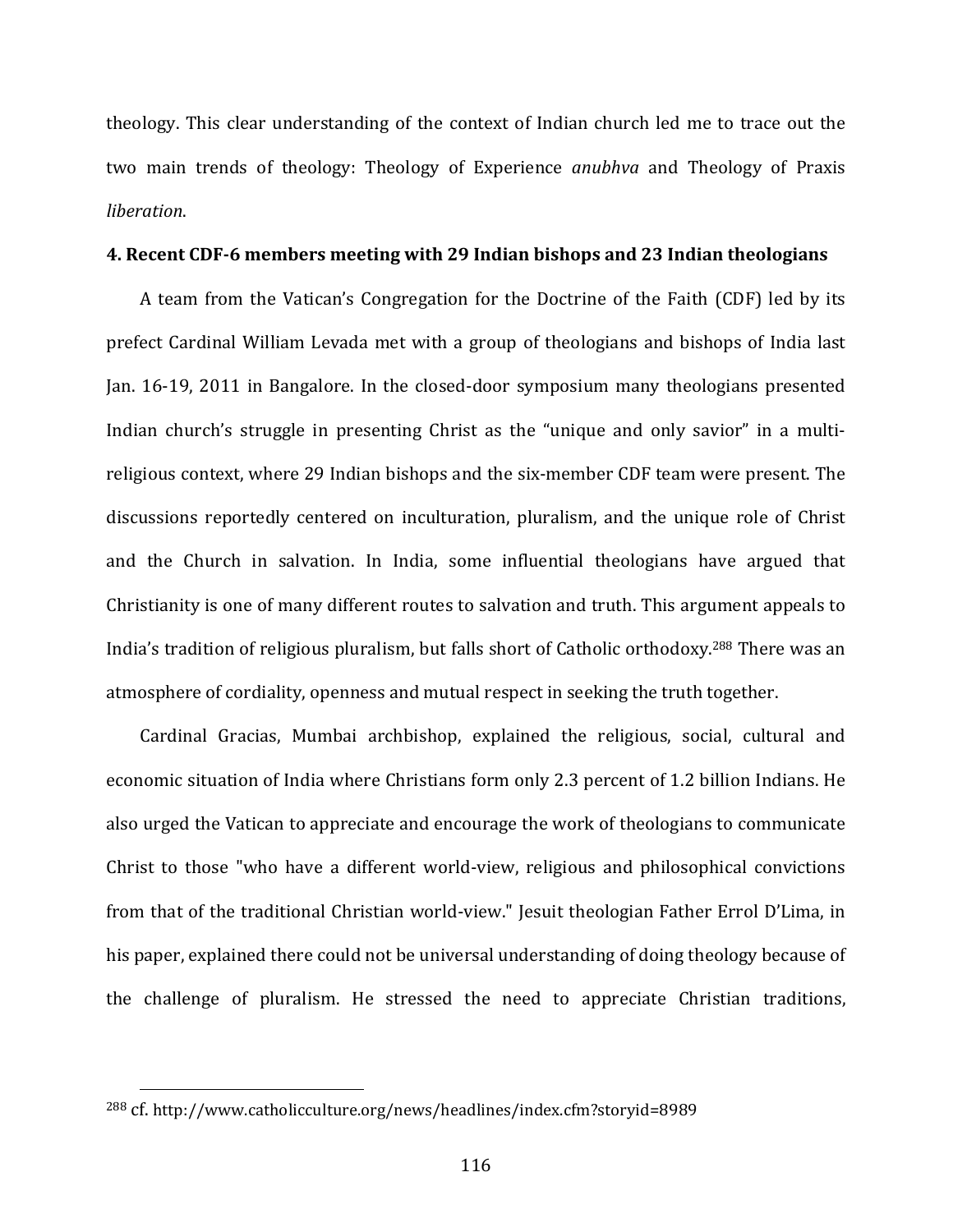proclaiming the Christian message in the civic life and the need for accelerating dialogue as understood by Vatican II.

Another Jesuit theologian, Father Michael Amaladoss, in his paper said since "the Church is not bound to any particular culture it can draw from cultures elements compatible with its faith." His paper also pointed out that all theology is contextual and "this is also true of Indian Christian theology." Bishop Thomas Dabre of Pune, who heads the CBCI's Doctrine and Theology Commission, wants theologians to consider the "faith of the entire people of God" in doing theology. Archbishop Luis Ladaria, CDF secretary, in his paper asked theologians to "affirm the faith of the Church rather than personal opinions." However, mere repetition of what the Church teaches does not offer a service to the Church, he explained. The theologian, according to him, is called to have "a humble audacity at the same time openness to objective discussion, fraternal dialogue and readiness to modify one's own opinions."289

## **II. Contemporary Scenario in India**

From the recent closed-door theologians' colloquium led by CDF prefect Cardinal William Levada, it is clear that the situation has not changed in any appreciable way even today in the understanding between the West and Indian theologians. The lack of an enlightened approach on the part of the overwhelming majority of the Church‐leaders is one of the main reasons for this state of affairs. Anyone should be able to see that the present day experiences of India, its socio-political conditions and its religious traditions are still throwing up many theologically pertinent questions, and responding to those questions in

<sup>&</sup>lt;sup>289</sup> http://www.ucanews.com/2011/01/26/indian-theologians-discuss-uniqueness-ofchrist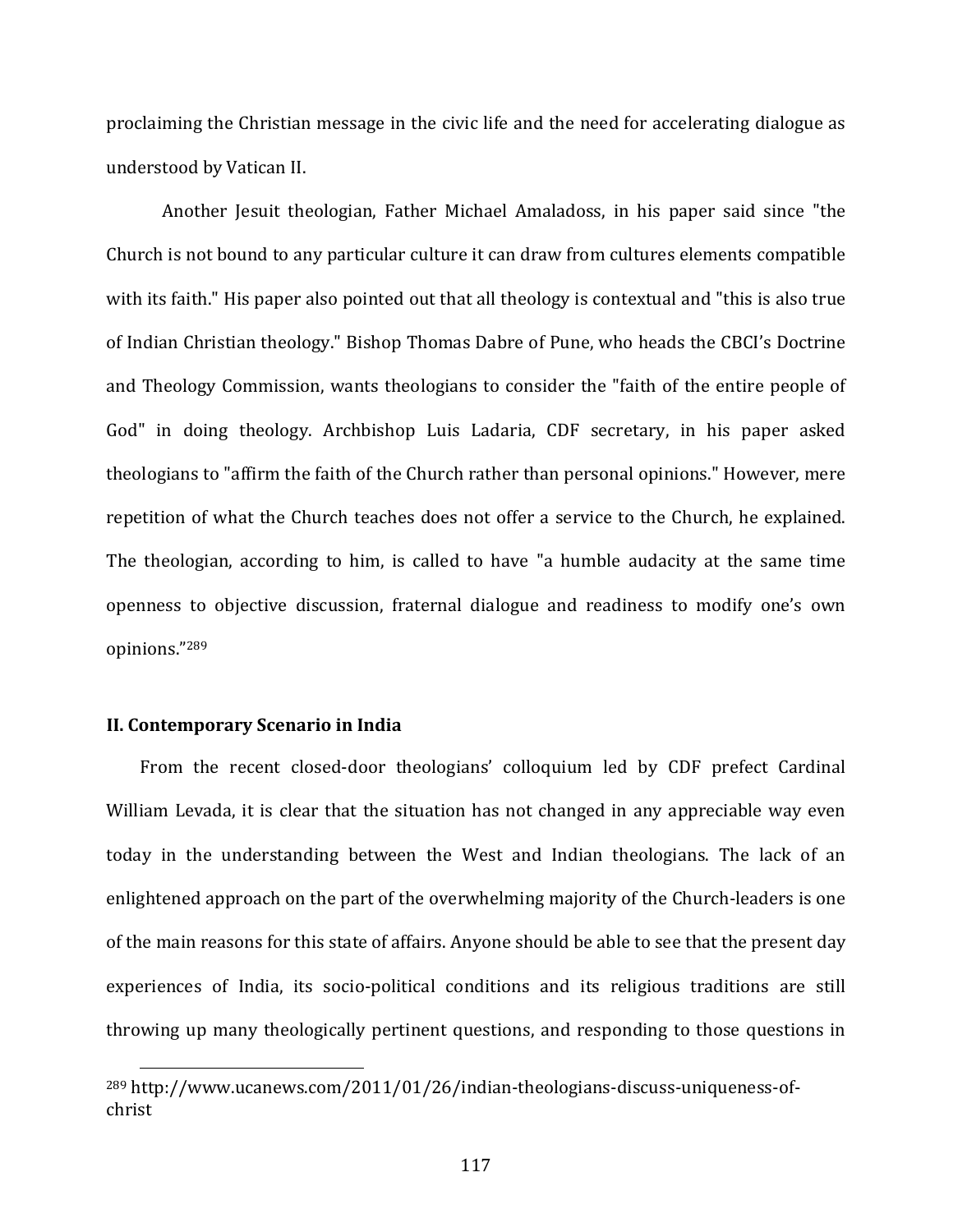openness is bound to result in a creative Indian theology. The present functioning of the Indian Church and its mode of the exercise of authority are such that many theologically and pastorally relevant issues go unheeded. It is very obvious that there is a close connection between the quality of theological thinking and the mode of the exercise of authority in the Church. Wilfred, from his experience being an insider of the Vatican, states that "where orthodoxy, power, control become the overreaching concern, theological thinking is weakened. Only in an atmosphere of freedom can an Indian theology—for that matter any theology—emerge and grow.290 Hardly one could see a fresh and bold thinking in the Catholic Church in India until recent time as much as one would see in the Western churches. The clericalism and centralization of thought have characterized the life of the church in such a way that the Catholic community in India has not produced lay theologians like Chenchiah, Chakkarai and M.M. Thomas from other Christian churches (Chapter two), and the effort to develop a contextual Indian theology enabled me not only to find Indian Church's identity and Mission but also to find ways to live her identity and fulfill her mission (Chapter three).

## **III. Evaluation of the Essential presuppositions in Indian Theology**

In spite of the many handicaps and hurdles in its direction, one could still see some fresh stirrings of theological thinking coming mostly from the periphery, and not from theological institutions or from the professional theologians.291 These are some of the fresh stirrings of theological thinking based on the essential presuppositions.

<sup>290</sup> Felix Wilfred, *Beyond Settled Foundations*: The Journey of Indian Theology, p. 241 <sup>291</sup> Cf. 'People's Theology' was the title of one of the issues of *Jeevadhara* in the year 1992. It contains some of the papers and deliberations made at a seminar conducted in Kottayam on the occasion of the 20th anniversary of *Jeevadhara.*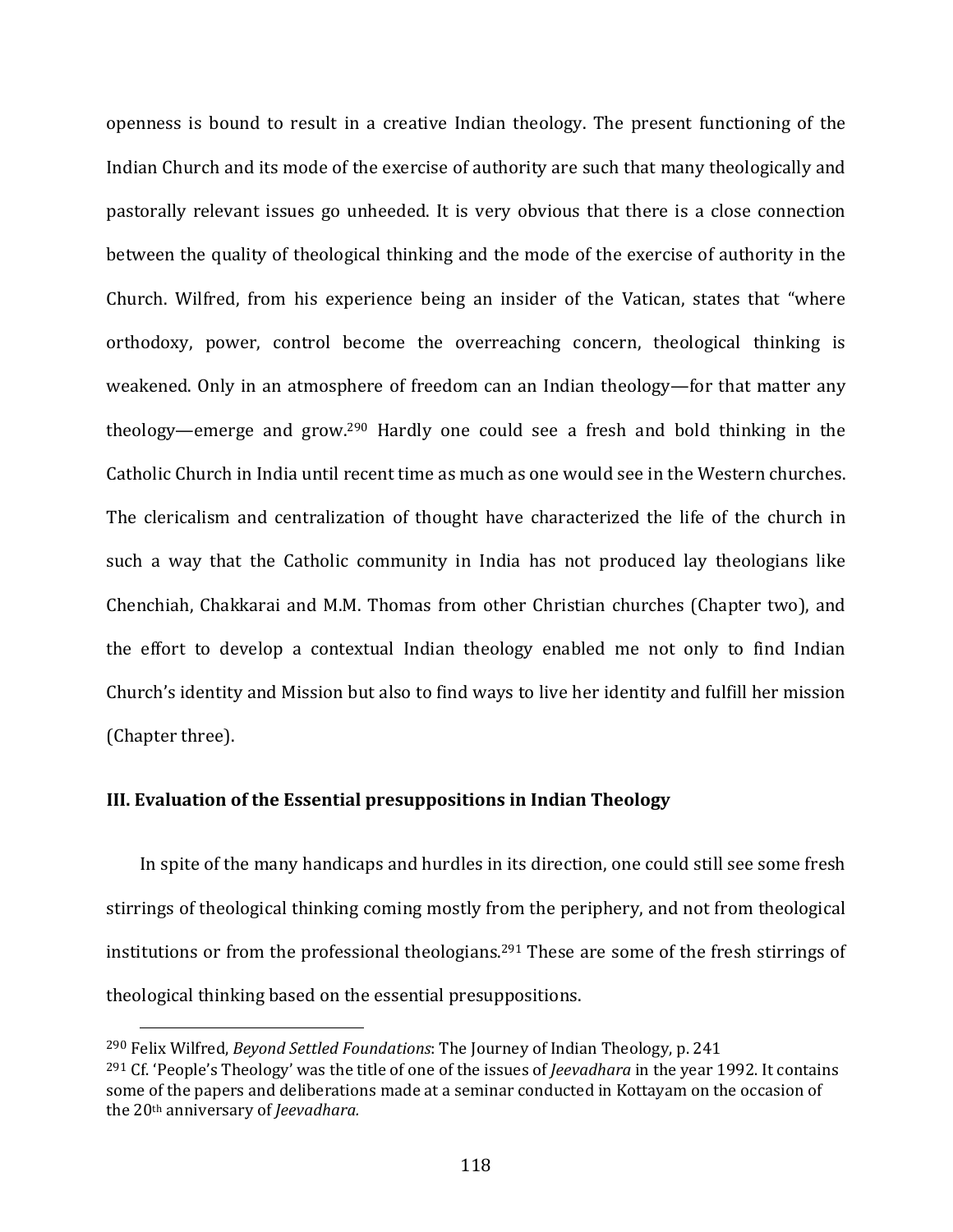First, the recognition of the religious traditions of India as part of God's universal plan of salvation is a decisive point whose consequences could be seen in the whole approach to theology. That is to say, Christian theology in India starts from the basic consciousness that the Christian community is a recipient of a double‐heritage: Indian and Judeo‐Christian. Based on this presupposition, a number of comparative studies between Christian and Hindu traditions were made.

Second, this study signals a shift from this religio-philosophical approach to an experiential and existential approach: The crucial question here is not whether what Christianity holds and teaches is *also* found in other religions. It is not even a question of adaptation and inculturating a well-defined Christianity into Indian cultural world, but rather it is whether we can re-interpret Christian faith through our Indian experience and our cultural and religious heritage. Wilfred says this is of utmost important from a hermeneutical point of view.292 He explains it by saying that instead of looking for something corresponding in Indian tradition as God and Man, one person with two natures and One God in three persons, one can try to express the mystery of Jesus in terms of *guru, Satyagragrhi, jivanmukta or avatar.* This is very similar to African theology, which sees Jesus as ancestor or proto‐ancestor or as chief. This approach is different from looking for Indian terms to express the Chalcedonian Christological formula. Wilfred further believes that if God manifests himself in and through Indian religious and historical experiences, as believed by many Indian theologians, these traditions and experiences are the concrete ways through which Indians can experience and understand what God has revealed in Jesus Christ. So, the Indian socio-political reality and the history of the Indian people are to be taken seriously 

<sup>292</sup> Wilfred, "Dogma and Inculturation," *Vidyajyoti*, 53 (1989), Pp. 345‐353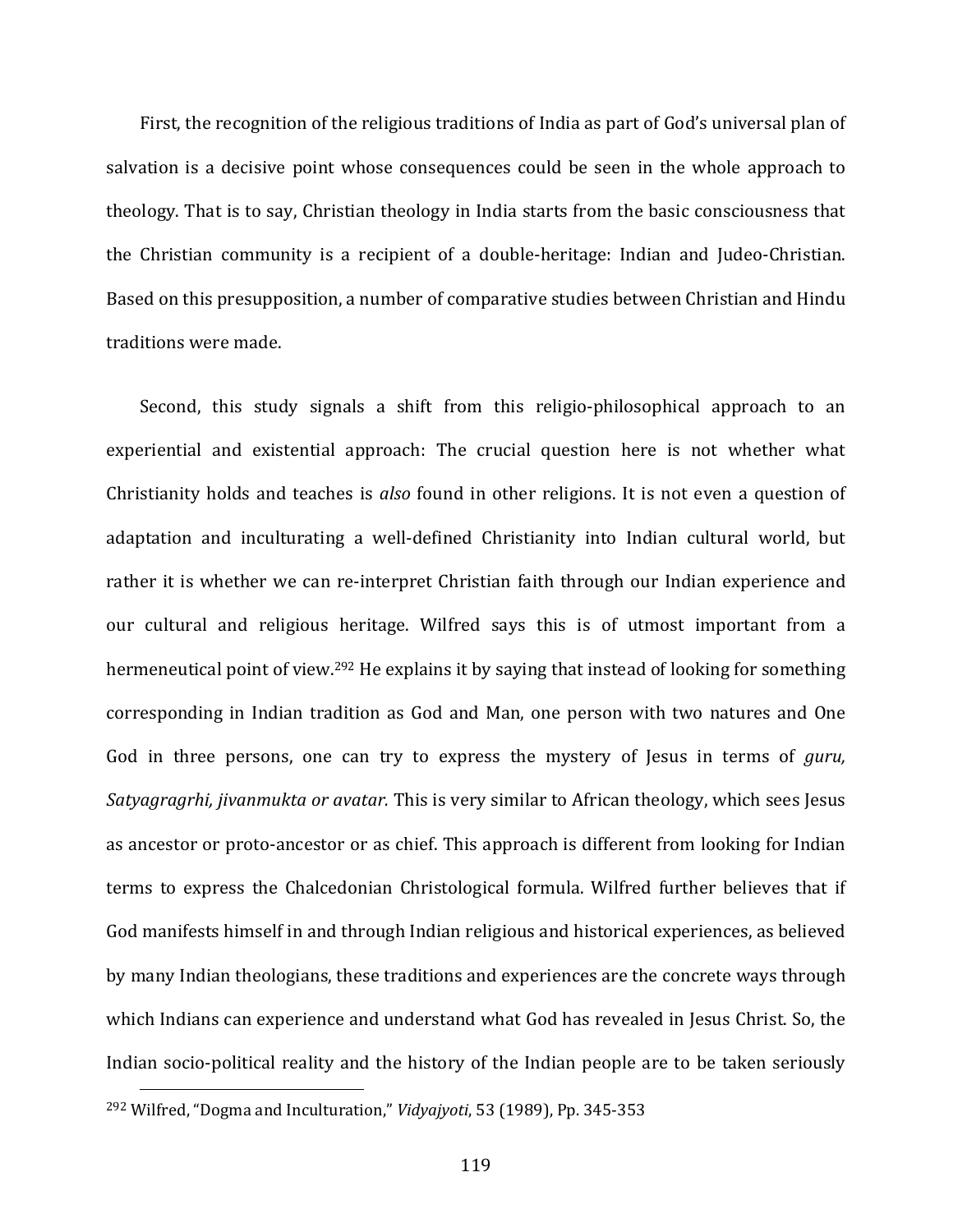into consideration in interpreting Christian faith.

 Third, we have explored a comprehensive approach. Since the majority of Indian people follow Hinduism as their religion, it is natural that Indian theology has inclined to have the Hindu religious tradition as its chief support. There are few countries in the world similar to India, which have such a wide variety of languages, cultures and religions. For Wilfred, this composite nature of Indian culture, tradition and history must be seriously taken into account in theologizing because it has become an urgent necessity with the equation of a Hindu nationalist identity *Hindutva* as Indian identity.293 Hence it is critically vital for Indian theology not to lean exclusively on any one tradition, but to be truly pluralistic in its approach and use of resources.

Fourth, Indian theology has started moving in the direction of *integral theology*—a theology that will overcome dichotomies and will reflect on various issues from a holistic perspective. Till now the theological enterprise is confined to a group of intellectuals and academicians and not become truly people's theology. Wilfred believes that the people‐ based paradigm for Indian theology is indispensable to overcome the gap between theory and real life‐situations.294 The moment theology becomes *people‐based* it will also become automatically *integral*—comprising all dimensions of life and not only the intellectual aspect. Only in this way, Wilfred thinks, a holistic or integral theology can be concretely realized.<sup>295</sup>

 Today, Indian theology has also reached the second ring of theologians who are not missiologists, but teaching theology in the Western theological faculties. They also, of late,

<sup>294</sup> Ibid., p. 246

<sup>293</sup> Felix Wilfred, *Beyond Settled Foundations*: The Journey of Indian Theology, p. 245

<sup>295</sup> Ibid.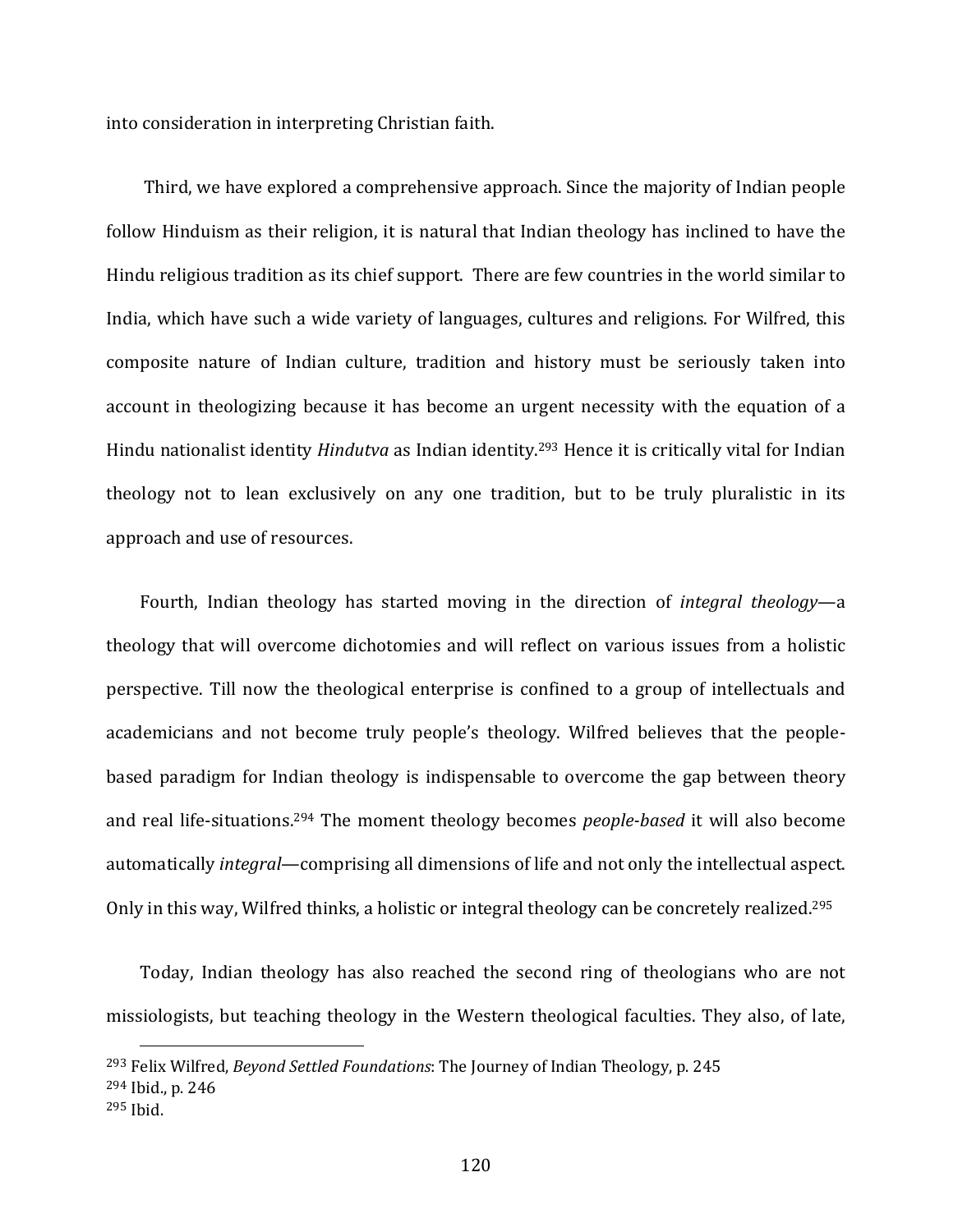have come realize the contribution Indian theology can make for the interpretation of Christian message. Wilfred states that the real problem is with the third inner ring of theologians who continue to deceive themselves that the Western theology has universal application, and that it is *the* point of reference for all other theologies.<sup>296</sup> He further says that these hard‐core theologians' walls of securities are beginning to tumble like the walls of Jericho. He also believes that the realization is growing that no particular theology can *the* theology; that every people, every nation has its own way of living, expressing and theologically reflecting on the Christian faith.297 In the way that Latin American theology of liberation has already shaken the assumptions and foundations of traditional Western theology, emerging Indian and Asian theologies are going to be even a greater challenge.

 **@@@**

<sup>296</sup> Ibid., P. 247 <sup>297</sup> Ibid.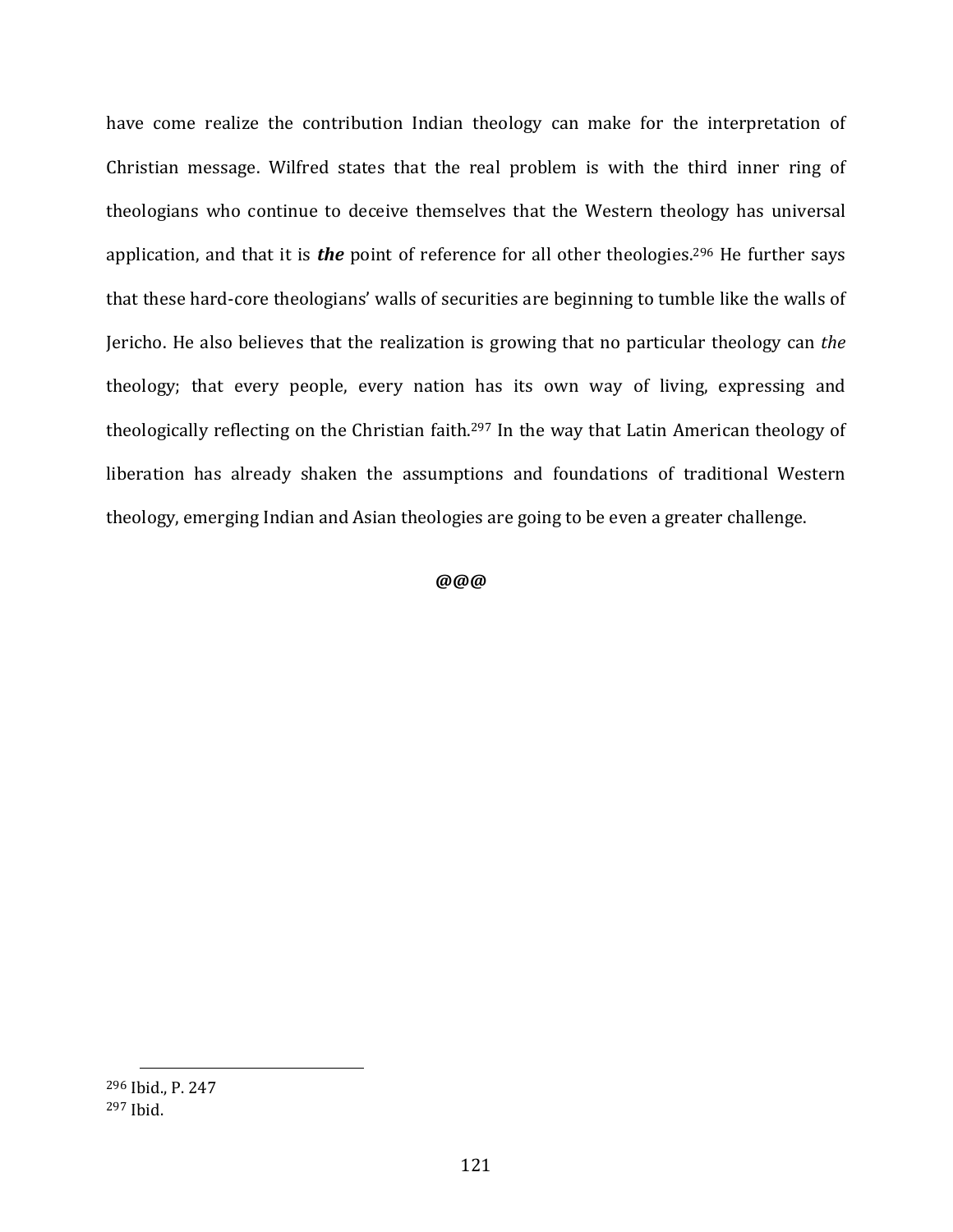# **BIBILIOGRAPHY**

## **Main Sources**

Alangaram, *A. Christ of the Asian Peoples: Towards an Asian Contextual Christology,* Bangalore: Asian Trading Corporation, 1999.

Allen, John L. *The Future of the Church*, New York: Doubleday, 2009.

Amaladoss, Michael, "Religious Rite as Symbol." In: *Jeevadhara* 5, 1975.

Amalorpavadass, D.S. "Evangelization in the Context of India*." Indian Theological Studies*, 17, 1980.

Amalorpavadass, D.S. "A Theology of Mission in India Today," In Kuncheria Pathil ed., *Mission in India Today—The Task of Thomas Christians,* Dharmaram Publications, Bangalore: 1988.

Anadam, Lourdu. *The Western Lover of the East*: *A Historical Enquiry into Bede Griffiths' Contribution to Christology*, La Salette Publications, Kodaikanal: 1998.

Panikkar, Raimundo, *The Unknown Christ of Hinduism: Towards an Ecumenical Christophany*, Asian Trading Corporation, Bangalore: 1982.

Phan, Peter C. *Ecclesia in Asia: Challenges for Asian Christianity*, an article on online (http//eapi.admu.edu.ph/eaproo/ pcphan.htm).

Phan, Peter C. "The Next Christianity: Asian Catholicism is Theologically far ahead," In: *America* 3, Feb. 3, 2003.

Pieris, Aloysius. *An Asian Theology of Libration*, Edinburgh: T&T Clark Ltd, 1988.

Pieris, Aloysius. "The Church, the Kingdom and the other religions," *Dialogue* XXII, 1970.

Rayan, Samuel. "Hindu Perceptions of Christ in the Nineteenth Century," in: *Any room for Christ in Asia?* London: SCM Press, 1993.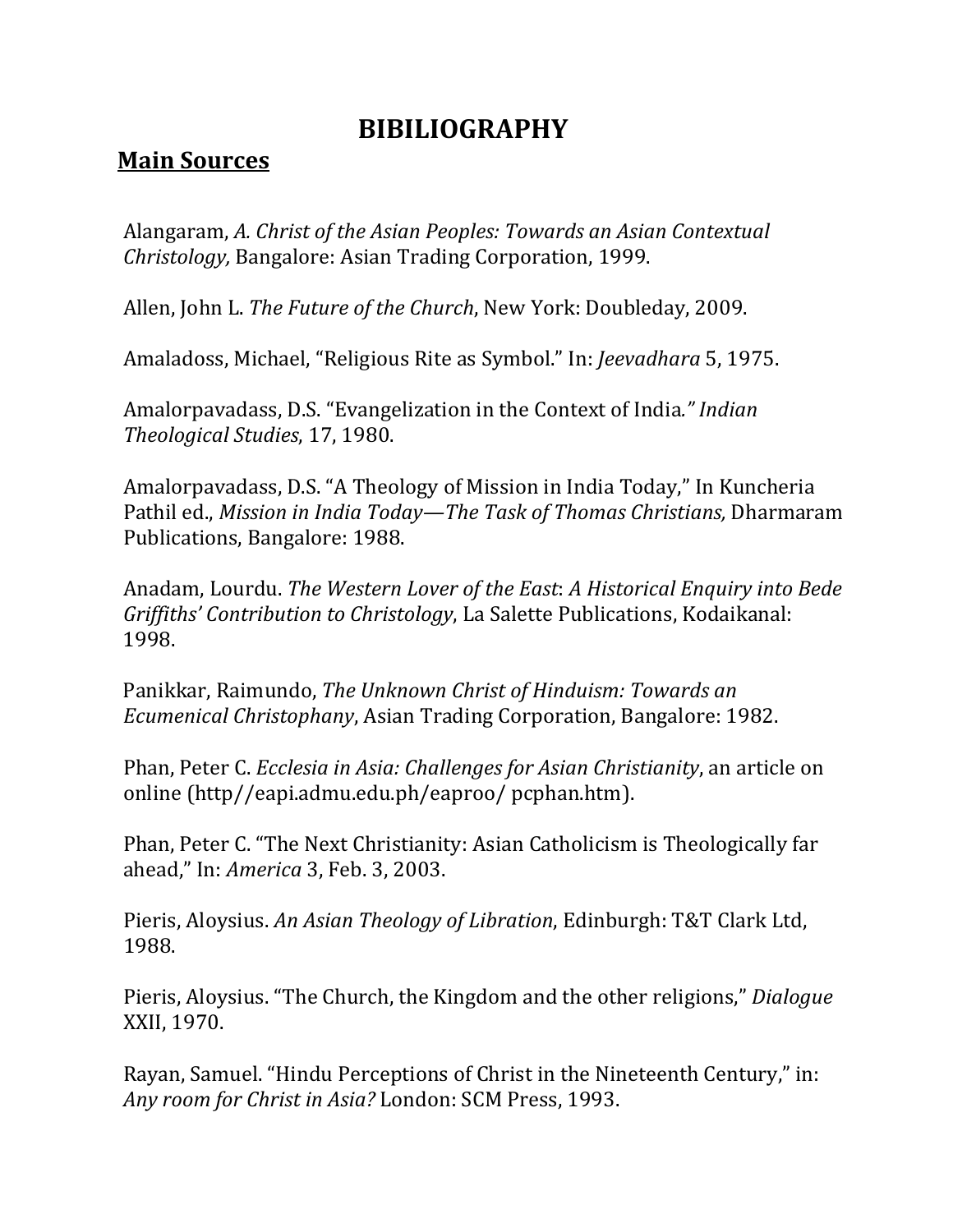Rosalesr, Gaudencio B. &Arevalo, C.G. eds. *For All the Peoples of Asia: Federation of Asian Bishops' Conference Documents from 1970‐1991*, New York: Orbis Books, Maryknoll, 1992.

Wilfred, Felix. "The Context of the Emergence of Social Action Groups and their Significance at the Present Juncture for the Church." *FABC Papers XXXIX*, 1985.

Wilfred, Felix. The Federation of Asian Bishops' Conferences (FABC)— Orientations, Challenges and Impact. *FABC Papers No.69*, 1995.

Wilfred, Felix. *Beyond Settled Foundations: The Journey of Indian Theology*, Department of Christian Studies, University of Madras, India: 1993.

## **Other Selected Sources**

Abhishiktananda. *Towards the Renewal of the Church*, Cochin: K.M.C. Press, 1970.

Abhishiktananda. Saccidananda: *A Christian Approach to Advaitic Experience,* Delhi: ISPCK, 1990.

Abhishiktananda. "The Depth‐dimension of Religious Dialogue," In: *Vidyajyoti,* May 1981.

 Amaladoss, Michael. *Interreligious Dialogue: A view from Asia*, Dharmaram Publications, Bagalore: 1988

Amaladoss, Michael. *Beyond Inculturation: Can the Many be One?* Delhi, ISPCK, 1998.

Amaladoss, Michael. "From Experience to Theology." In: *Vidyajoti*, LXI, 1997.

Arokiasamy, S. "De Nobili's Encounter with Hinduism: An Evaluation in the light of Vatican II." In: *Spirit and Truth*, Akiya Alayam, Madras: 1985.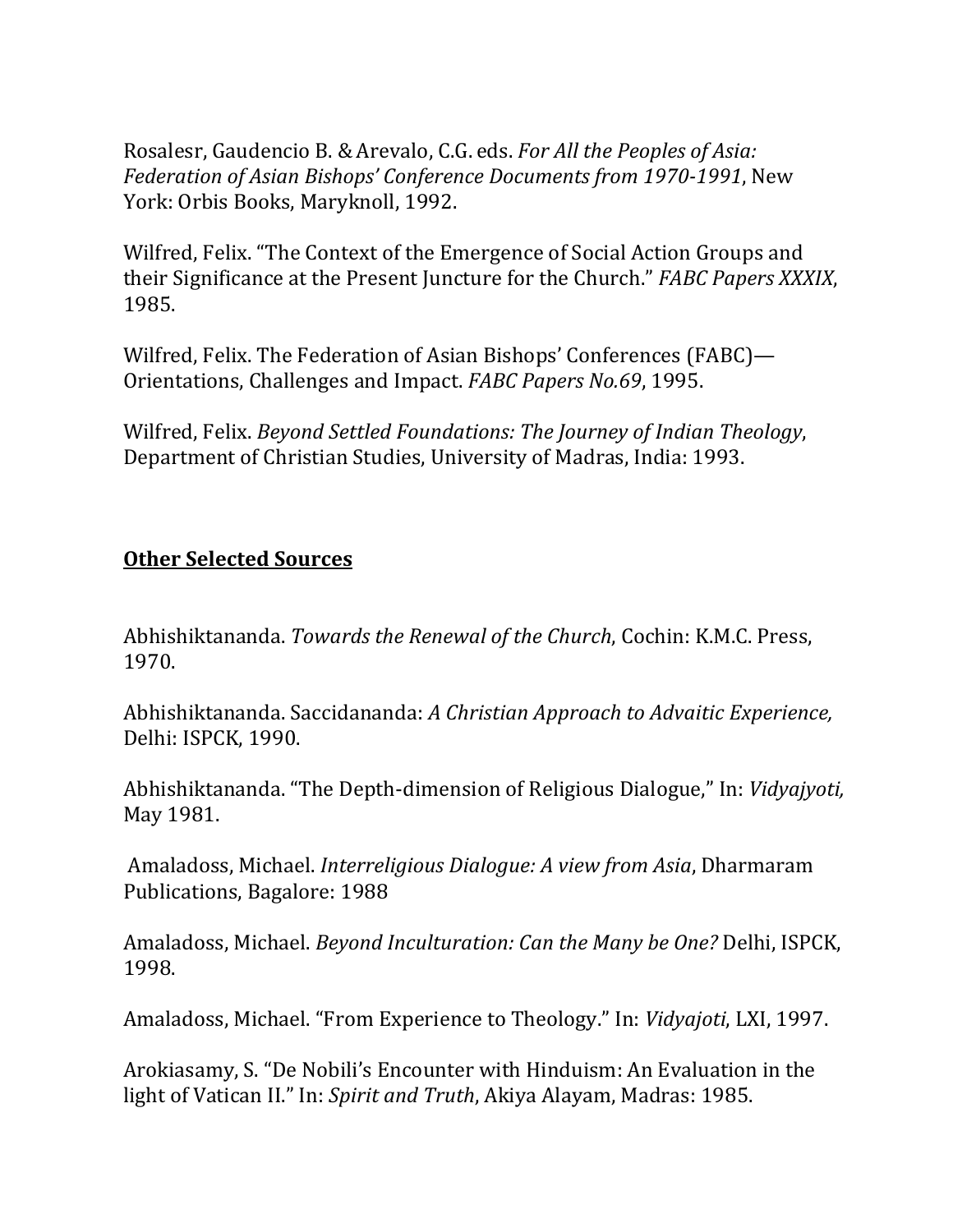Boff, Leonardo. et al, "Christ in Asia: Some Aspects of the Struggles," in: *Any Room for Christ in Asia?* Virgil Elizondo, ed., al, London: SCM Press 1993.

Borg, Marcus J. "The Historian, The Christian and Jesus," In: *Theology Today,* LII, April 1989

Bosch, David J. *Transforming Mission: Paradigm Shift in Theology of Mission*, Maryknoll, Orbis books, NY: 1995.

Boyd, Robin. *An Introduction to Indian Theology,* Delhi, ISPCK: 2004.

Brokington, John. *Hinduism and Christianity*, St. Martin's Press, New York: 1999.

Buhlmann, Walter. *The Coming of the Third Church*, Maryknoll, NY: 1978.

Caspersz, Paul. "The Relevance of Social Analysis to Theological Reflection." In: *Vidyajyoti,* Vol. 61, No. 2, 1997.

Chenchiah, P. "Wherein lies the Uniqueness of Christ? An Indian Christian View." In: R. S. Sugirtharajah and Civil Hargreaves eds., *Readings in Indian Theology*, Vol. I, London: SPCK, 1993

Chia, Edmund. "Thirty Years of FABC: history, context and Theology," *FABC Papers No. 106*, Hong Kong, FABC, 2003.

Chung, Hyun Kyung. "Asian Christology and People's Religions." In: *Voices from the Third World,* XIX, 1996.

Costas, O. E. *Christ Outside the Gate: Mission Beyond Christianit,.* New York: Orbis Books, 1982.

Damascene, Hieromonk. *Christ, the Eternal Tao*, Platina: Valam Books, 2002.

Desrochers, John. *Christ the Liberator*, Bangalore: The Center for Social Action, 1984.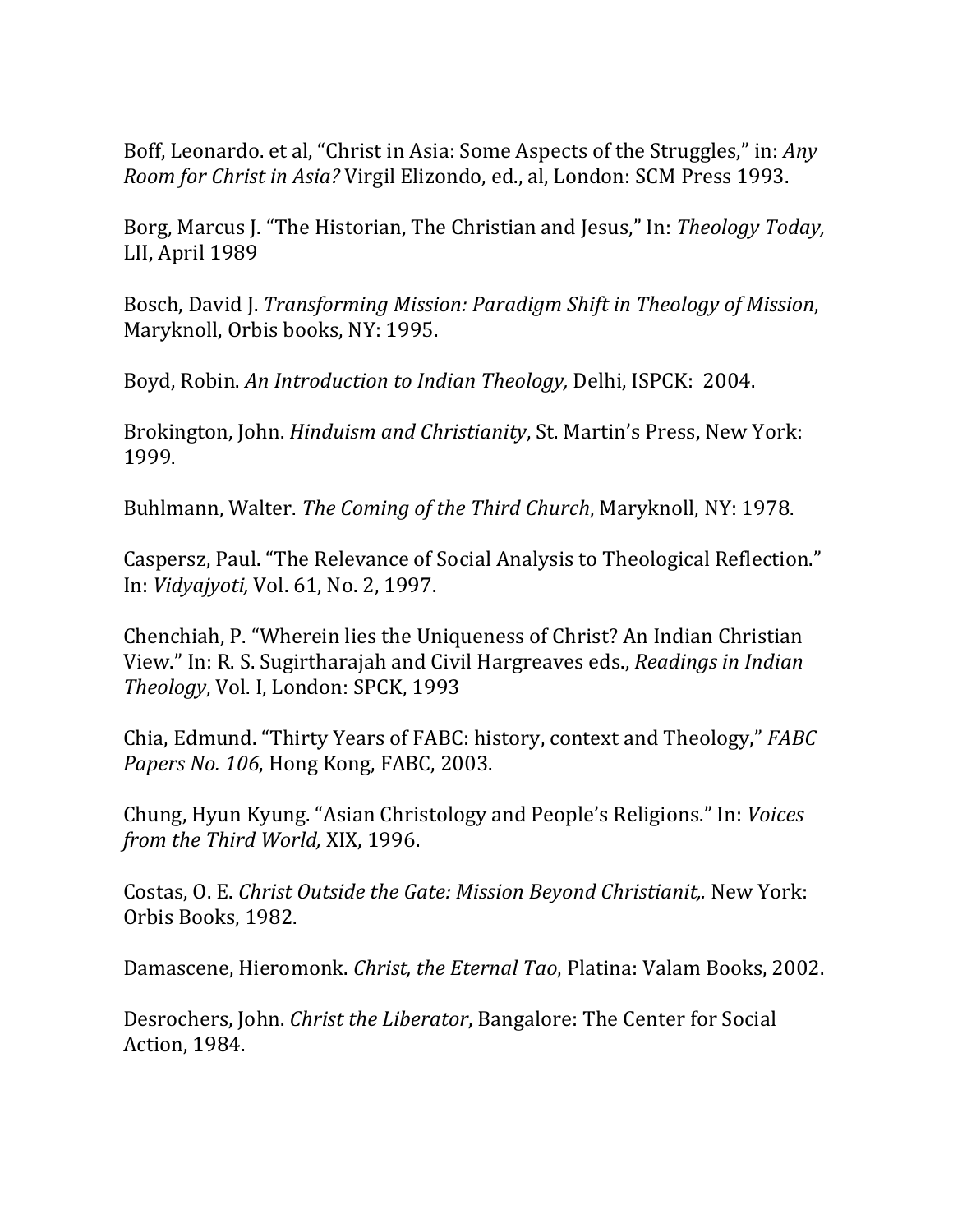De Souza, Teotonia. "Some Guises of Christ in Asia." In; *Any Room for Christ in Asia?* ed. Virgil Elizondo, et al, London: SCM Press, 1993.

Dupuis, *Jacques. Christianity and the Religions: From Confrontations to Dialogu,.* Maryknoll, NY: Orbis Books, 2002

Dupuis, Jacques. "FABC Focus on the Church's Evangelizing Mission in Asia Today," In: *Vidyajyoti*, 56, 1992.

Dupuis, Jacques, *Toward a Christian Theology of Religious Pluralism, Maryknoll. NY: Orbis Books, 1997.*

Fredericks, James. *Buddhists and Christians: Through Comparative Theology to Solidarity*, Maryknoll, Orbis books, New York: 2004.

Fredericks, James. *Faith and Faiths: Christian Theology and Non‐Christian Religions*, New York: Paulist Press, 1999.

Gaajiwala, Kalpesh. "Liberating the Unlimitted: A hindu's Reflection on Christ," In: *Vidyajyoti,* 57, 1993.

Griffiths, Bede. "A Christian Ashram." In: *Vaidikamitram*, 9, 1976.

Gutierrez, Gustavo. *A theology OF liberation,* New York: Orbis Books, 1973.

Healy, Kathleen*. Christ as Common Ground: A Study of Christianity and Hinduism,* Pittsburgh: Duqesne University Press, 1990.

Hick, John. *God and the Universe of Faiths,* New York, St. Martin's Press, 1973.

Jacob, Kavunkal. "Ministry and Mission, Christological Considerations," In: *Vidyajyoti*, LVI, Dec. 1992.

Jones, Serene. & Lakeland, Paul. eds. Comparative Theology: A Comparative Approach to Classical Themes. Minneapolis, Fortress press, 2005.

Kappen, Sebatian. *Jesus and Freedom*, New York: Orbis Books, 1977.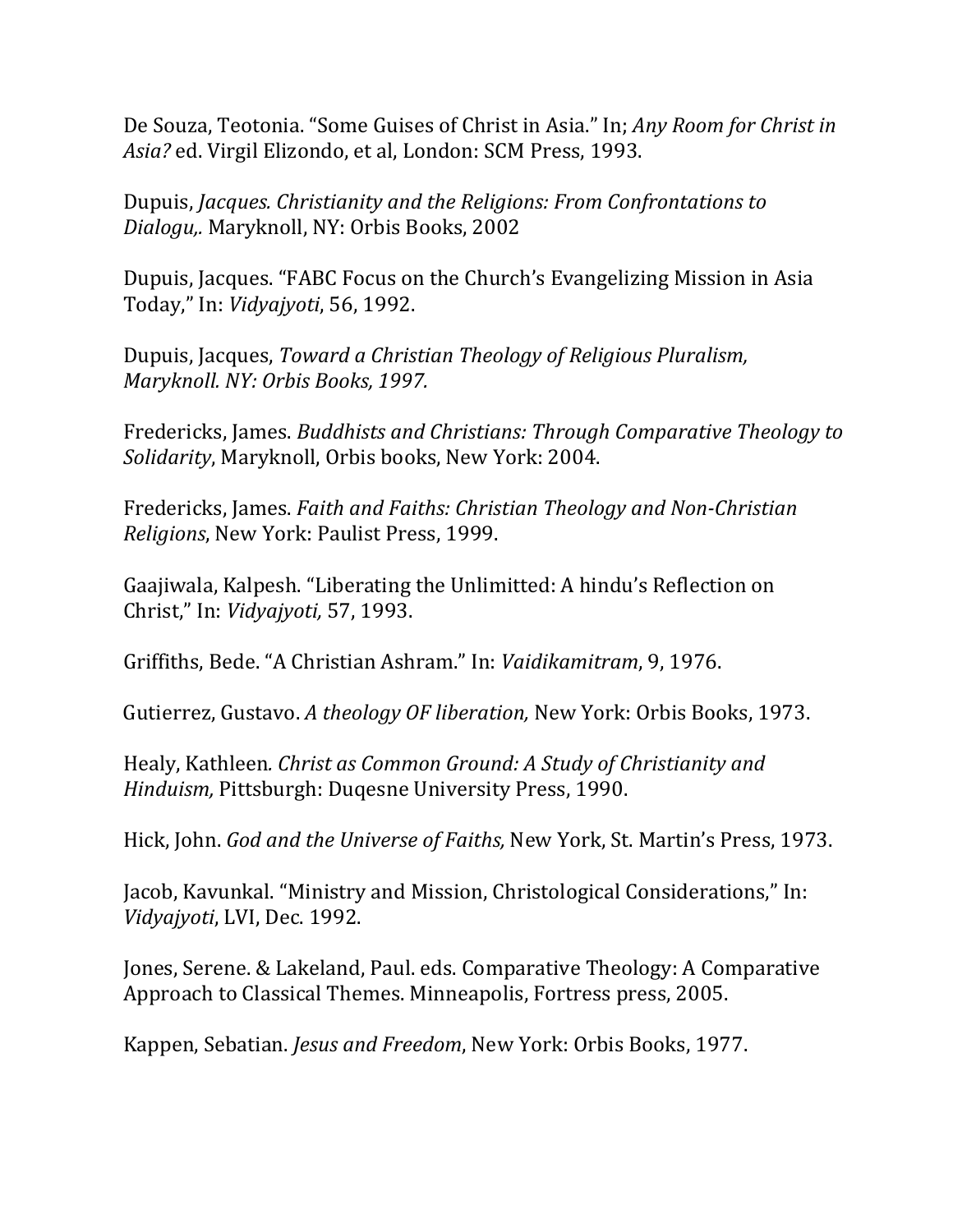Kamath, M.V. "Mission Impossible. Putting an End to Conversion Activity," *Times of India* 13, Oct. 1999.

Kasper, Walter. *Jesus the Christ*, London: Paulist Press, 1977.

Knitter, Paul F. *One Earth Many Religions‐preface by Hans Kung,* New York: Orbis Books, Maryknoll, 1995.

Knitter, Paul. *Jesus and the Other Names*, England: Oxford, 1996.

Leeiwen, Gerwin Van. Ed. Searching for an Indian Ecclesiology. Asian Trading Corporation, Bangalore: 1984.

Mendonca, Bishop James. "Letter of His Excellency Dr. James Mendonca, Bishop of Tiruchirappalli." In: *Swami Parama Arubi Anandam*, a Memorial, Trichy: Sacidananda Ashram, 1959

Mundadan, A.M. *History of Christianity in India,* Vol. I, TBI, Bangalore: 1984.

Naduvilezham, Joseph. "The Biblical Interpretation of the Fathers." In: *Bible Bhashyam* 1, X, March 1984.

Nemet, L. "Inculturation in the FABC Documents," *East Asian Pastoral Review* 31, 1&2 (1994), p. 93‐95.

Pakaj, Bhavan. "*Christians Protest Persecution,"* Asian Week, 7 Jan. 1999, P. 32

Parappally, Jacob. "Emerging Christology in the Indian Context: A critical study of the Development, Context, and Contemporary Attempts of R. Panikkar and S. Kappen to Articulate a Relevant Christology in the Indian Context." *Thesis. Theol*., Freiburg, 1992.

Paul II, John, *Encyclical Letter Redemptoris Mater*, Mach 25, 1987.

Paul II, John. *Encyclical Letter Redemptoris Hominis,* March 4, 1979.

Paul II, John. Encyclical Letter *Redemptoris Missio*, Dec. 7, 1990.

Paul II, John. *Encyclical Letter Slavorum Apostoli*, June 2, 19845.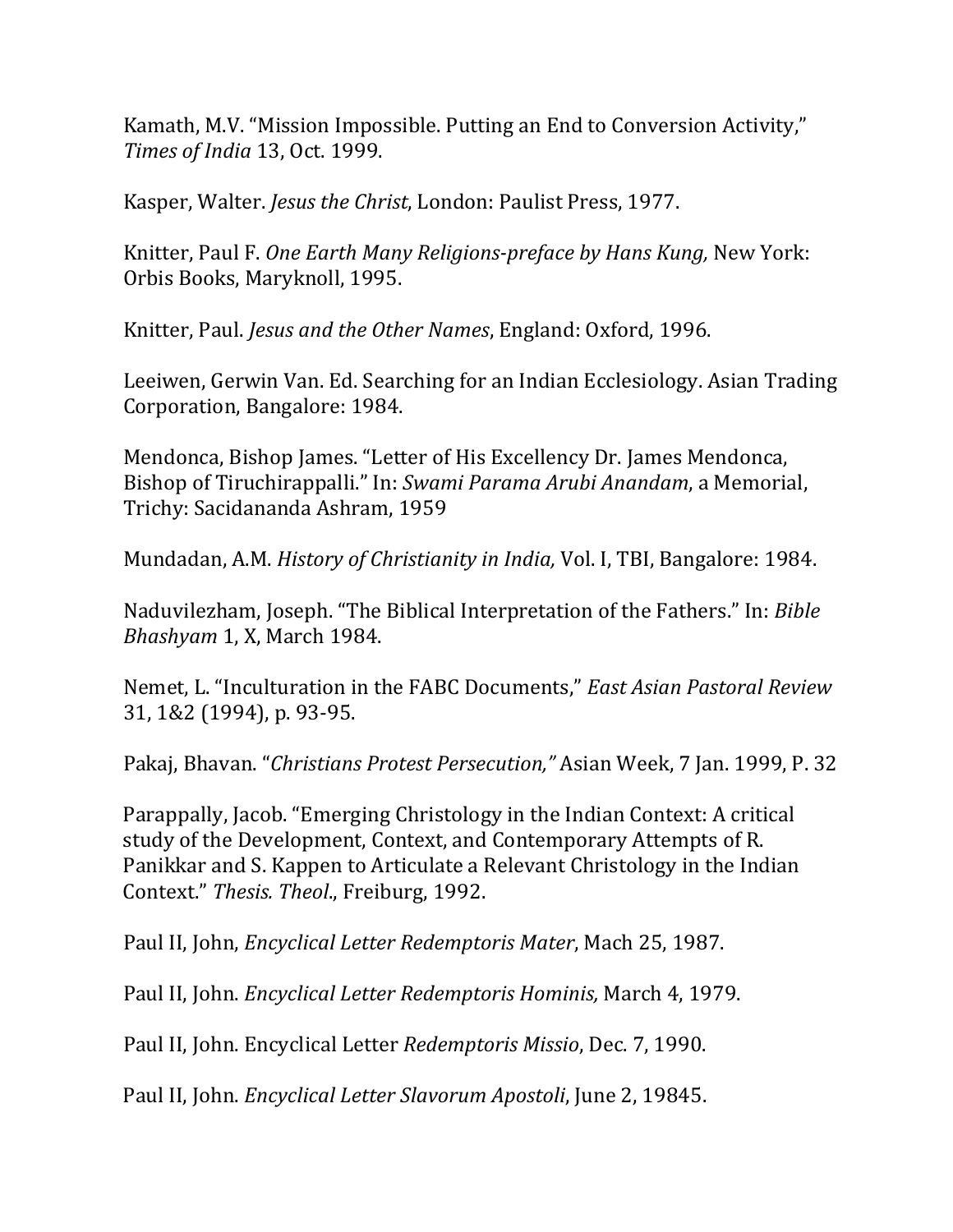Paul VI, *Apostolic Exhortation Evangelii Nuntiandi*, Dec. 8, 1975.

Perkins, Harvey. "Four Bible Studies on Development in the Asian Context," *The South East Asian Journal of Theology,* XXI, No 1, 1980.

Pieris, Aloysius. "Interreligious Dialogue and Theology of Religions: An Asian Paradigm," *Voices from the third world*, XV, Dec. 1992.

Phan, Peter C. *Christianity with Asian Face: Asian American Theology in the Making*, Maryknoll: Orbis Books, 2003.

Pontifical Council for Culture, Towards a Pastoral Approach to Culture, 1999—Visit at http://www.vatican.va/roman curia/pontifical councils/cultr/ documents/rc pc cultr‐doc‐03061999‐pastoral‐en.html.

Putranta, Carolus B. A Brief Survey of the FABC Documents, *FAPA*, 1970‐1982

Race, Alan. *Christian and Religious Pluralism*, London, SCM press, 1993.

Rajamanickam, S. *The First Oriental Scholar*, Tirunelveli: De Nobili Research Institute, 1972.

Rajamanickam, S. ed., "Roberto De Nobili and Adaptation." In: *Indian Church History Review,* 1, 1967.

Rajamanickam, S. *The First Oriental Scholar,* Madras: The Diocesan Press, 1970.

Rahner, Karl. edited by Endean, Philip*. Spiritual Writings*, New York: Orbis Books, Maryknoll, 2004.

Rahner, Karl. "Christianity and Non‐Christian Religions," *In Theological Investigations,* Vol. 5, Baltimore, Helicon, 1966

Rayan, Samuel. "Flesh of India's flesh." In: *Jeevadhara* 6, 1976.

Rayan, Samuel. "Outside the Gate, Sharing the Insult." In: *Jeevadhara* 11, 1981.